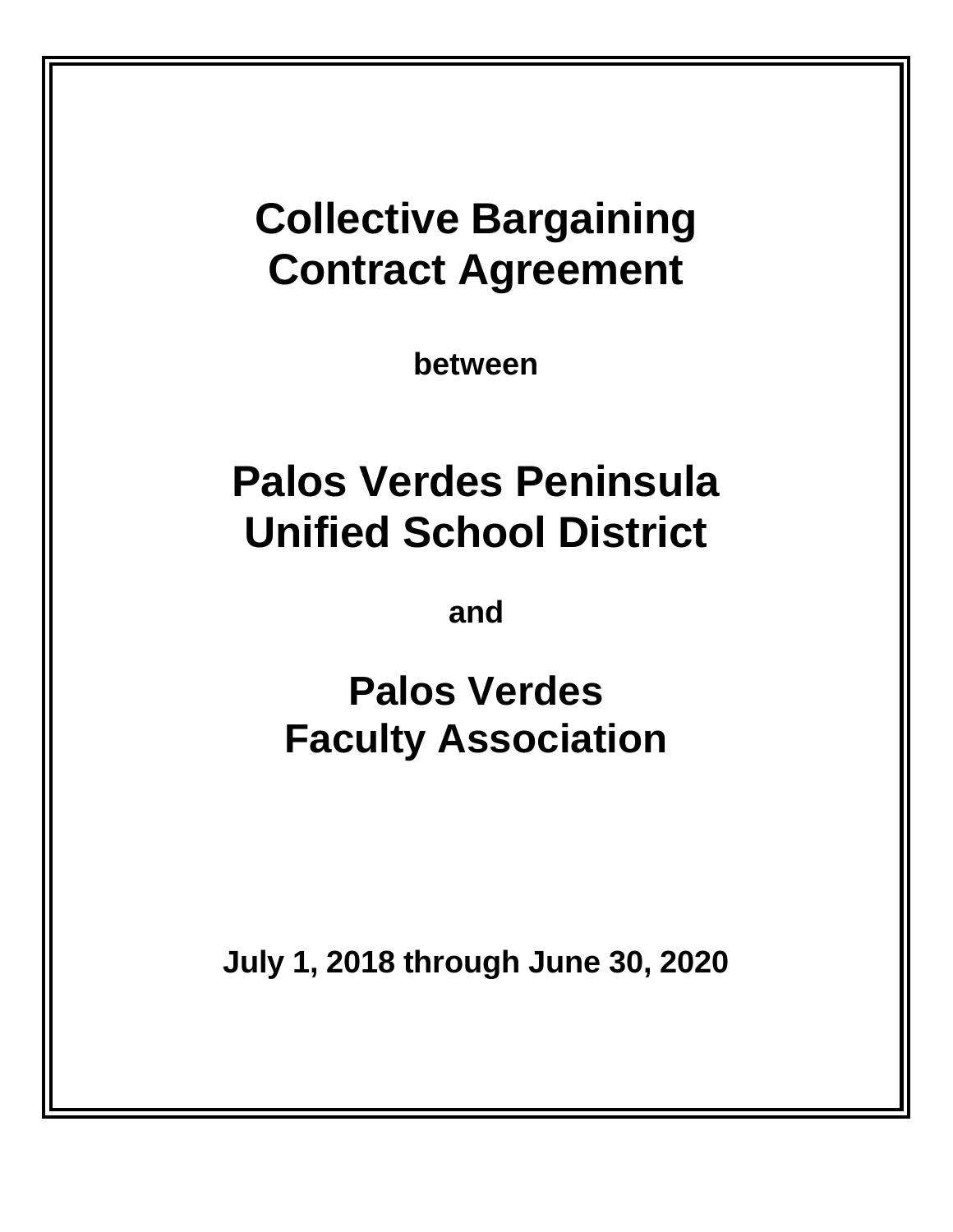**TABLE OF CONTENTS**

| <u>Article</u> |                                                                                                                                                                                                                                                                                                                                                                                                                               | Page(s)   |
|----------------|-------------------------------------------------------------------------------------------------------------------------------------------------------------------------------------------------------------------------------------------------------------------------------------------------------------------------------------------------------------------------------------------------------------------------------|-----------|
| 1              | <b>AGREEMENT &amp; RECOGNITION</b>                                                                                                                                                                                                                                                                                                                                                                                            | 3         |
| $\overline{2}$ | <b>TERM</b>                                                                                                                                                                                                                                                                                                                                                                                                                   | 4         |
| 3              | <b>DISTRICT RIGHTS</b>                                                                                                                                                                                                                                                                                                                                                                                                        | 5         |
| $\overline{4}$ | <b>ASSOCIATION RIGHTS</b>                                                                                                                                                                                                                                                                                                                                                                                                     | $6 - 8$   |
| 5              | <b>GRIEVANCE PROCEDURES</b>                                                                                                                                                                                                                                                                                                                                                                                                   | $9 - 13$  |
| 6              | <b>HOURS OF EMPLOYMENT</b>                                                                                                                                                                                                                                                                                                                                                                                                    | $14 - 17$ |
| 7              | <b>COMPENSATION AND BENEFITS</b>                                                                                                                                                                                                                                                                                                                                                                                              | 18-20     |
| 8              | PEER ASSISTANCE & REVIEW (PAR)                                                                                                                                                                                                                                                                                                                                                                                                | $21 - 25$ |
| 9              | <b>EVALUATION PROCEDURES</b>                                                                                                                                                                                                                                                                                                                                                                                                  | 26-28     |
| 10             | <b>DISCIPLINE</b>                                                                                                                                                                                                                                                                                                                                                                                                             | 29-30     |
| 11             | <b>CLASS SIZE HIRING RATIOS</b>                                                                                                                                                                                                                                                                                                                                                                                               | 31        |
|                |                                                                                                                                                                                                                                                                                                                                                                                                                               |           |
| 12             | <b>TRANSFERS AND REASSIGNMENTS</b>                                                                                                                                                                                                                                                                                                                                                                                            | 32-35     |
| 13             | <b>LEAVE PROVISIONS</b><br>13.2 Personal Illness and Injury<br>13.3 Pregnancy Disability<br>13.4 Leave Without Pay for Child Rearing<br>13.5 Parental Leave<br>13.6 Bereavement Leave<br>13.7 Industrial Accident Leave<br>13.8 Jury Duty<br>13.9 Inservice Leave<br>13.10 Legislative Leave<br>13.11 Military Leave<br>13.12 Health Leave<br>13.13 Exchange Teaching Leave<br>13.14 Unpaid leaves<br>13.15 Sabbatical Leaves | 36-52     |
|                | 13.16 Personal Necessity Leave<br>13.17 Catastrophic Leave                                                                                                                                                                                                                                                                                                                                                                    |           |

13.18 Family and Medical Care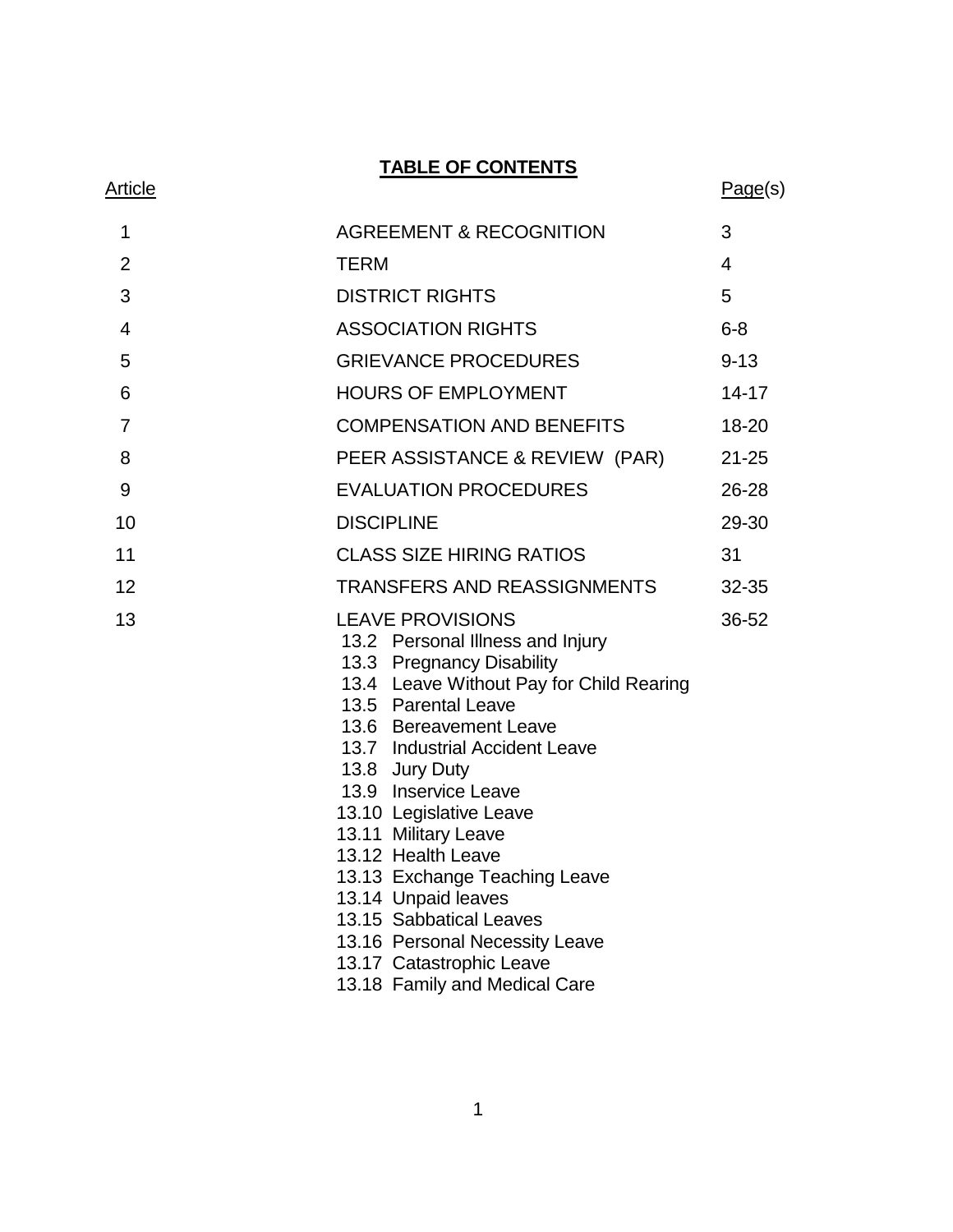| 14                |                                                                       | <b>SAFETY CONDITIONS</b>                                                    | 53    |
|-------------------|-----------------------------------------------------------------------|-----------------------------------------------------------------------------|-------|
| 15                |                                                                       | PERSONNEL FILES                                                             | 54    |
| 16                |                                                                       | <b>LEGAL PROTECTION</b>                                                     | 54    |
| 17                |                                                                       | <b>COMPLAINT PROCEDURES</b>                                                 | 55    |
| 18                |                                                                       | <b>RETIREMENT</b>                                                           | 56    |
| 19                |                                                                       | <b>CONCERTED ACTIVITIES</b>                                                 | 56    |
| 20                |                                                                       | <b>SUPPORT OF AGREEMENT</b>                                                 | 56    |
| 21                |                                                                       | <b>EFFECT OF AGREEMENT</b>                                                  | 57    |
| 22                |                                                                       | <b>SAVINGS PROVISION</b>                                                    | 57    |
| 23                |                                                                       | <b>SPECIAL EDUCATION</b>                                                    | 57    |
| 24                |                                                                       | <b>SITE BASED DECISION MAKING</b>                                           | 58    |
| <b>Appendices</b> |                                                                       |                                                                             |       |
| A                 | <b>SALARY REGULATIONS</b>                                             |                                                                             | 60-62 |
| B                 | SALARY - Extra Duty                                                   |                                                                             | 63    |
| C                 | SALARY SCHEDULE A (185 Days) -- Teacher                               |                                                                             |       |
| D                 | SALARY SCHEDULE 2 (185 Days) - Teacher (Added Responsibility)         |                                                                             |       |
| Е                 |                                                                       | SALARY SCHEDULE F (190 Days) - Intermediate Counselor, Librarian, Nurse     |       |
| F                 |                                                                       | SALARY SCHEDULE T (195 Days) - High School Counselor                        |       |
| G                 |                                                                       | SALARY SCHEDULE 3 (195 Days) - High School Counselor (Added Responsibility) |       |
| Н                 | SALARY SCHEDULE G (185 Days) Speech Therapist                         |                                                                             |       |
| L                 | SALARY SCHEDULE K (190 Days) -- Psychologist                          |                                                                             |       |
| J                 | SALARY SCHEDULE H (200 Days) - Program Specialist (Special Education) |                                                                             |       |

K CALENDAR(S)

L EVALUATION FORMS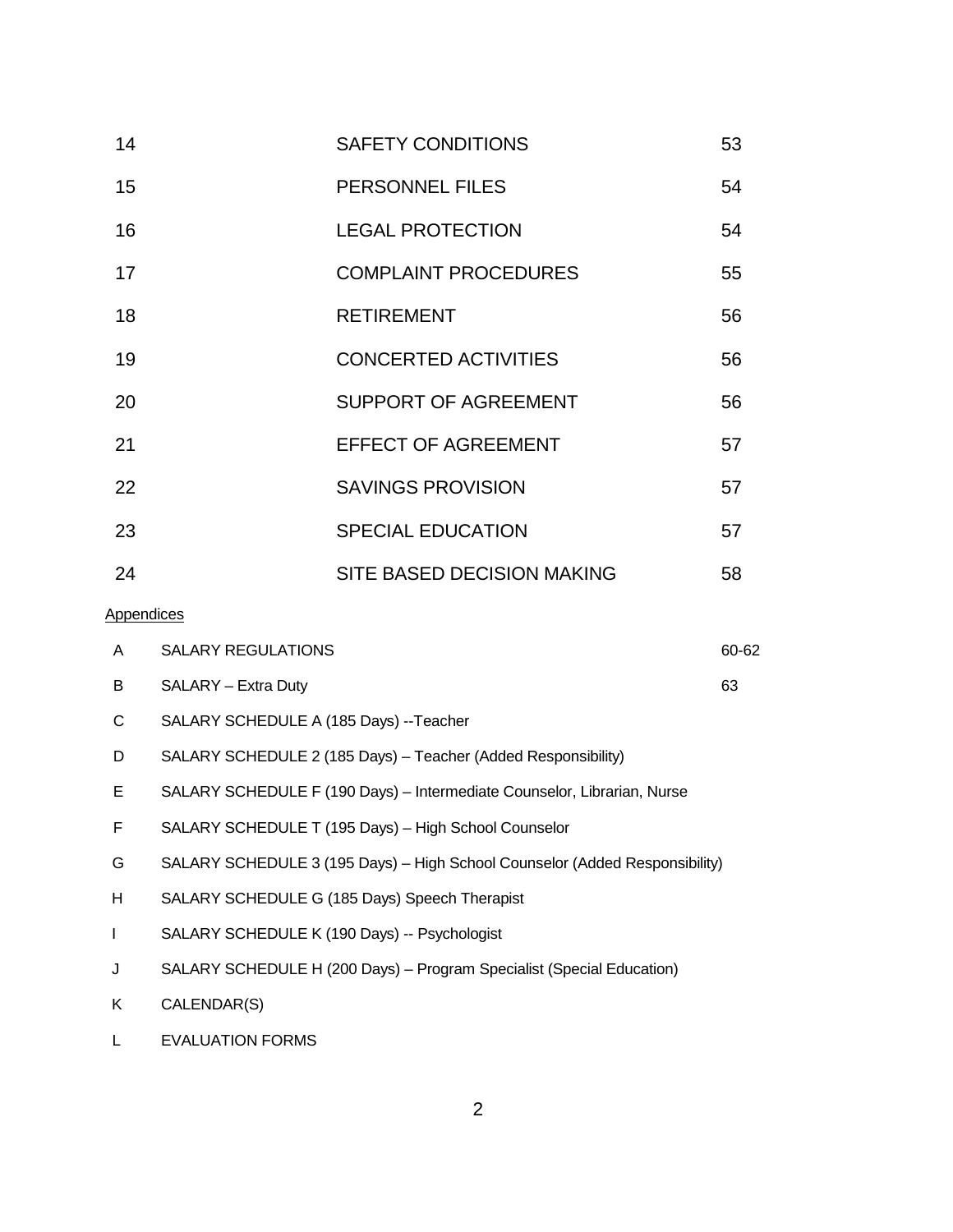# **AGREEMENT**

THIS AGREEMENT is made and entered into this 1st day of July, 2018, by and between the Board of Education of the PALOS VERDES PENINSULA UNIFIED SCHOOL DISTRICT, hereinafter referred to as the "District" and the PALOS VERDES FACULTY ASSOCIATION/CTA/NEA, hereinafter referred to as the "Association."

# **ARTICLE 1 - RECOGNITION**

- 1-1 The District recognizes the Association, affiliated with South Bay United Teachers (SBUT), the California Teachers Association (CTA), and the National Education Association (NEA), as the exclusive bargaining representative of certificated employees in the following positions:
	- 1-1.1 Classroom Teachers
	- 1-1.2 Special Education Teachers
	- 1-1.3 Resource Specialists
	- 1-1.4 Program Specialists
	- 1-1.5 Reading Specialists
	- 1-1.6 Counselors
	- 1-1.7 Psychologists
	- 1-1.8 Librarians
	- 1-1.9 Nurses
	- 1-1.10 Home Teachers (Salaried Certificated Employees)
	- 1-1.11 Summer School Teachers
	- 1-1.12 Teacher Interns
	- 1-1.13 Athletic and Activities Directors
	- 1-1.14 Work Experience Coordinators
	- 1-1.15 Speech Therapists (SLP)
	- 1-1.16 Teachers On Special Assignment (TOSA)
	- 1-1.17 Contracted Retirees
- 1-2 Excluded from the unit are employees in all other positions not specifically enumerated above, including but not limited to:
	- 1-2.1 All management, supervisory, and confidential employees as defined by the EERA (3543.4)
	- 1-2.2 Substitute or hourly employees.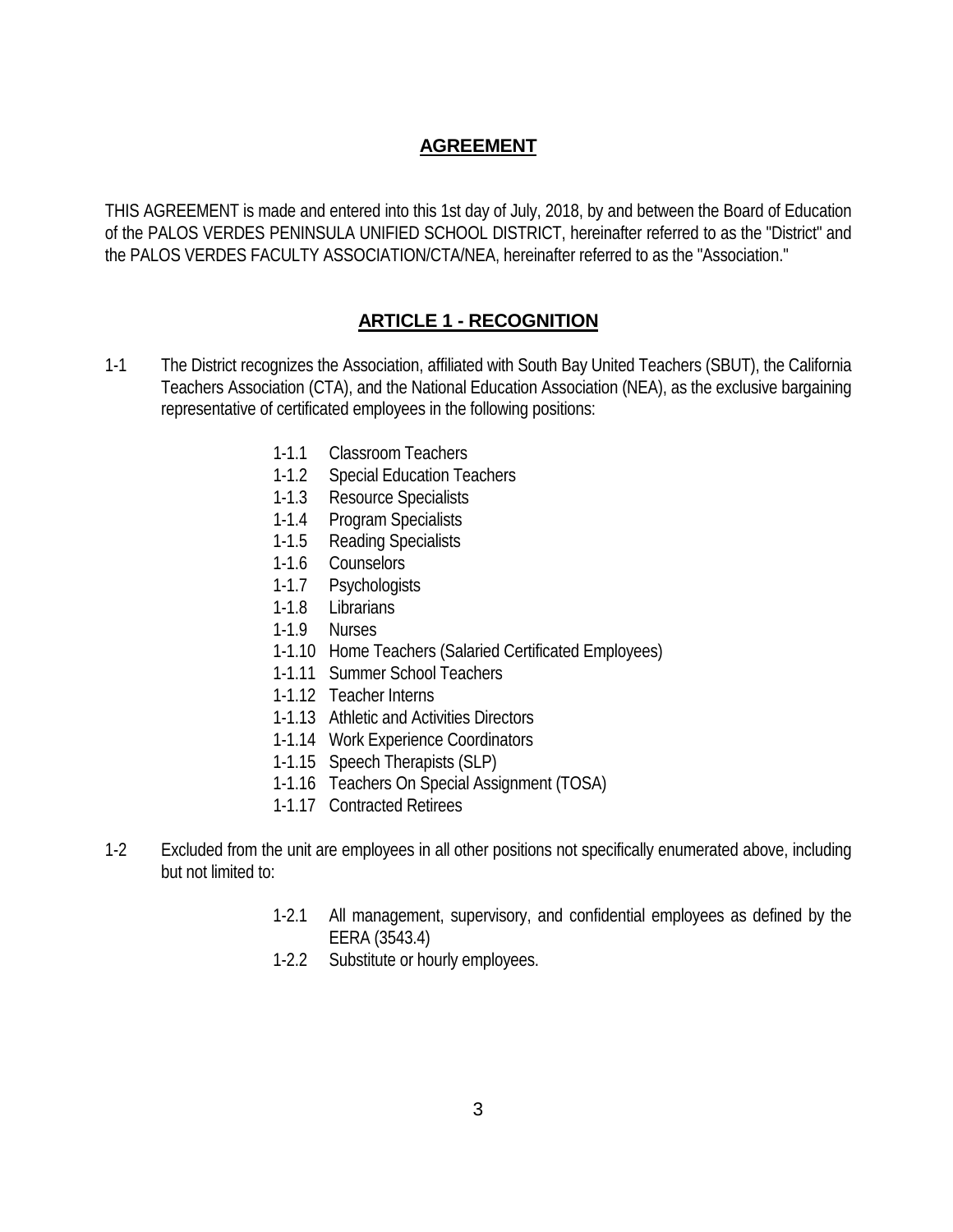# **ARTICLE 2 -TERM**

- 2-1 This Agreement shall remain in force and effect up to and including June 30, 2020 and thereafter shall continue in effect year-by-year unless one of the parties notifies the other in writing of its request to modify, amend, or terminate the Agreement. During the 2018-19 and 2019-20 school years, there shall be no negotiation reopeners unless agreed to in writing by the parties.
- 2-2 Both parties subscribe to the belief that problem solving through collaborative relationships promotes a positive climate and program improvement. The parties further believe that teacher input ensures successful implementation of decisions. Should one-time funds be allocated to individual school sites, a consultative decision-making process, which includes teacher input, will be employed prior to the expenditures of said funds.
- 2-3 Except as noted above, or by mutual agreement, during the term of this Agreement, the parties expressly waive and relinquish the right to meet and negotiate and agree that the parties shall not be obliged to meet and negotiate with respect to any subject or matter whether or not referred to or covered in this Agreement, even though such subject or matter may not have been within the knowledge or contemplation of either or both the District and the Association at the time they met and negotiated on and executed this Agreement, and even though such subjects or matters were proposed and later withdrawn. Notwithstanding the above, the parties agree to continue to meet and negotiate for the purpose of renumbering articles, sections and subsections of the collective bargaining agreement; removing obsolete or redundant language from the collective bargaining agreement; and adding missing language from previous agreements to the collective bargaining agreement. All additional revisions to the contract outside of this agreement must be ratified by the parties before implementation.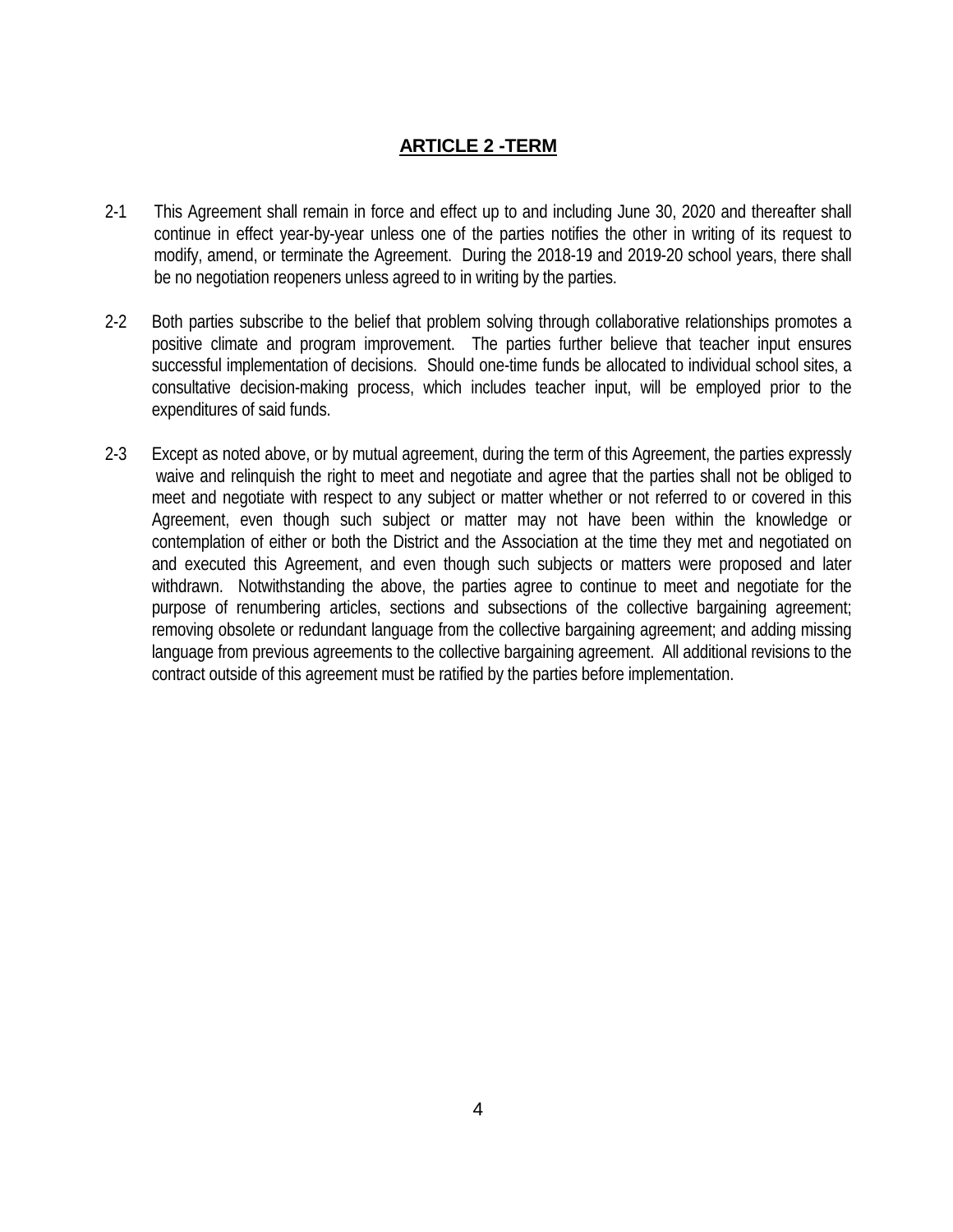# **ARTICLE 3 - DISTRICT RIGHTS**

- 3-1 It is understood and agreed that the District retain all of its powers and authority to direct, manage, and control to the full extent of the law. Included in but not limited to those duties and powers are the exclusive right to: determine its organization; direct and supervise the work of its employees; determine the days, times, and hours of operation; determine the kinds and levels of services to be provided, and the methods and means of providing them; establish its educational policies, methods of instruction, goals and objectives; insure the rights and educational opportunities of students, determine staffing patterns; determine the number and kinds of personnel required; maintain the efficiency of District operations; determine the curriculum; evaluate instructional programs; build, move or modify facilities; establish budgets and budget procedures and determine budgetary allocations; determine the methods and amount of revenue to be raised; lawfully contract out work; and take action on any matter in the event of an emergency. In addition, the District retains the right to hire, classify, assign, evaluate, supervise, promote, terminate, and discipline employees.
- 3-2 The exercise of the foregoing powers, rights, authority, duties and responsibilities by the District, the adoption of policies, rules, regulations, and practices in furtherance thereof, and the use of judgment and discretion in connection therewith, shall be limited only by the specific and express terms of this Agreement, and then only to the extent such specific and express terms are in conformance with law.
- 3-3 The District retains its right to amend, modify or rescind policies and practices referred to in this Agreement in cases of emergency.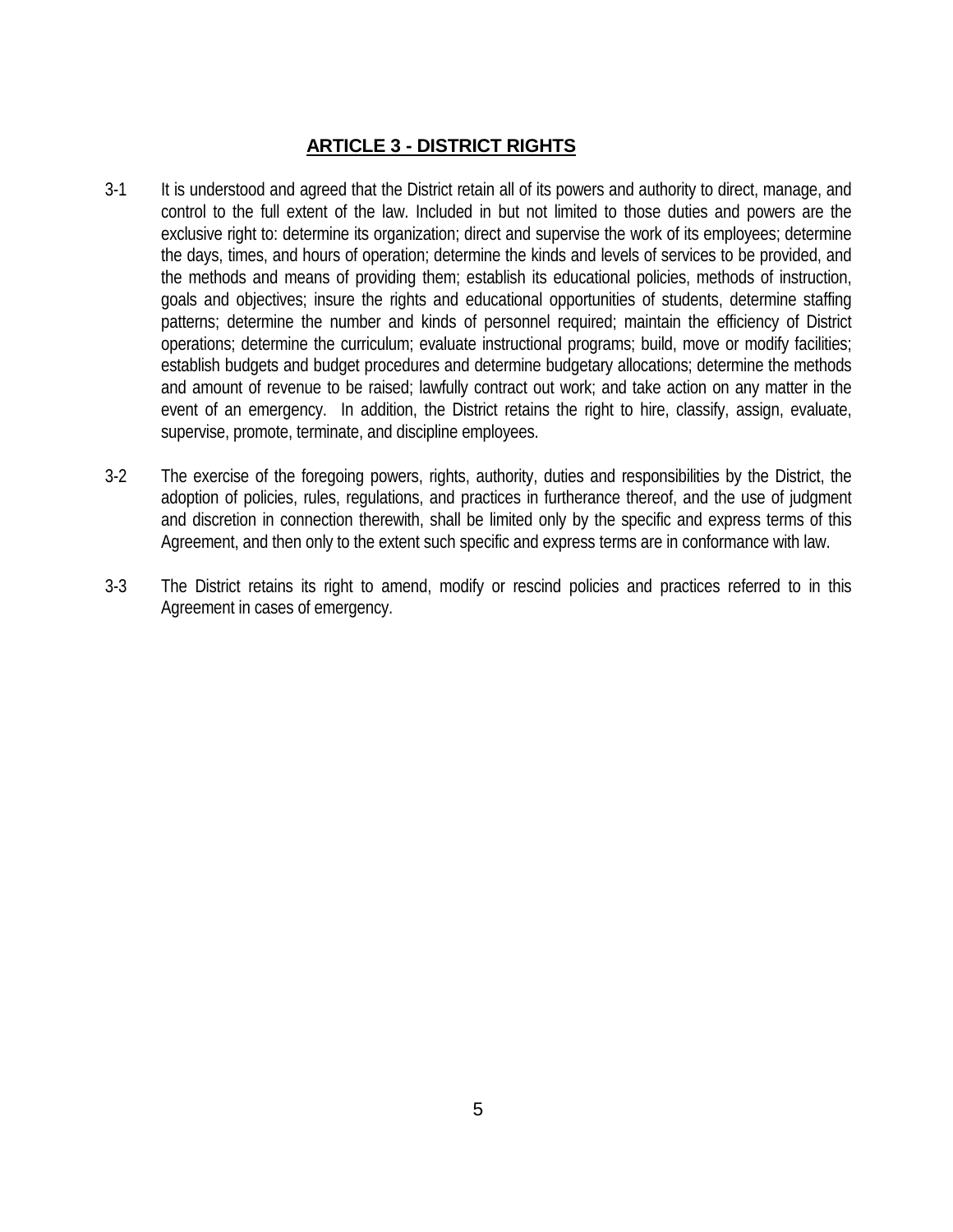# **ARTICLE 4 - ASSOCIATION RIGHTS**

### 4-1 Right to Represent:

The Association shall have the right to represent members of the unit in employment relations with the District.

## 4-2 Right to Consult:

The Association has the right to consult on the definition of educational objectives, the determination of the content of courses and curriculum, and the selection of textbooks.

## 4-3 Right to Associate:

The District and Association recognize the right of employees to form, join, and participate in the activities of the Association and the equal alternative right of employees to refuse to form, join, or participate in employee organization activities.

### 4-4 Rights of Access, Communication, and Use of Facilities:

In accordance with Government Code Section 3543.1 (b) (EERA), the Association shall have the right of access at reasonable times to areas in which employees work, the right to use institutional bulletin boards, mail boxes, and other means of communication, subject to reasonable regulation and the right to use District facilities at reasonable times for the purpose of meetings concerned with the rights guaranteed by this chapter. Articles 4.1, 4.2, and 4.3 shall be regulated in accordance with Board Policies and Administrative Regulations.

- 4-4.1 Access Authorized representatives of the Association shall have the right to transact official Association business on school property and utilize District facilities at reasonable times provided that such activities or use does not interfere with the instructional program or other programs/activities that have received prior approval by the District.
- 4-4.2 Communication The Association shall be entitled to post notices of Association concern on a staff bulletin board in an area frequented by teachers in each school complex and shall be entitled to the use of regular inter-school delivery services and mailboxes for communication with bargaining unit members regarding matters which involve the Association. All Association communications shall be identified as to their origin. An Association representative shall be responsible for intra-school distribution of said communications, and no cost shall be imposed on the District for such communications.
- 4-4.3 Use of Facilities The Association may use school facilities for meetings, and equipment with mutual consent of the District. Such meetings shall not conflict with previously scheduled use of such facilities or if the buildings are otherwise unavailable for use. In addition, such meetings shall not interfere with the service of employees to the District or other school related programs.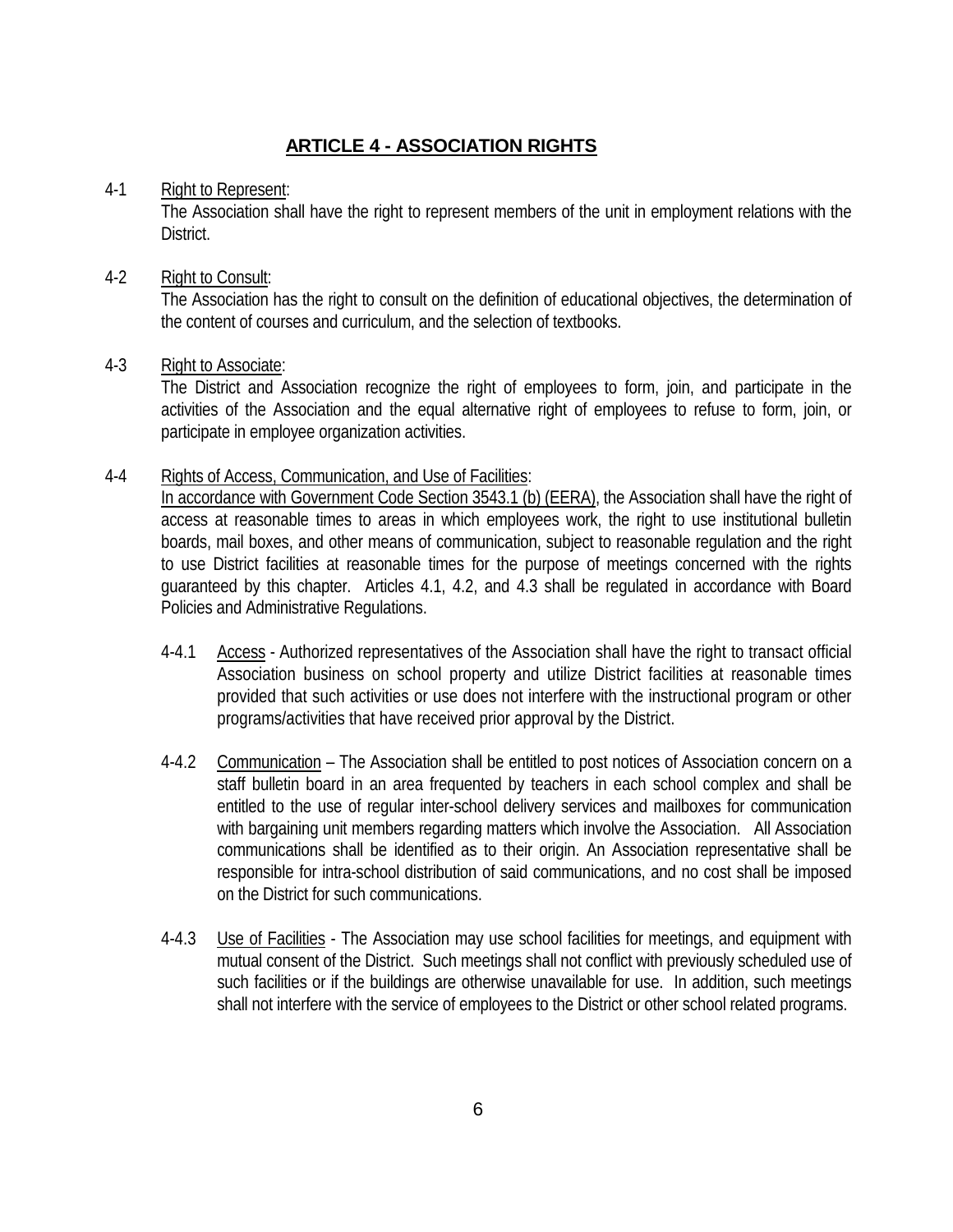## 4-5 Employee Names:

The District shall provide the Association with names and addresses of all bargaining unit members no later than 10 work days after the beginning of each school year. For newly hired employees, the Association will receive notification within 30 days of the date of hire or by the first pay period of the month following hire.

The District shall provide a hard copy of the District Directory to the Association on or by September 1 and February 1 of each school year.

### 4-6 Association Release Time

Association representatives shall have the right to receive reasonable periods of release time without loss of compensation for matters dealing with contract negotiations and grievances (3543.1). In addition to the above, the Association shall receive a reasonable number of days per year, at Association discretion, for Association business, subject to prior notice to the District. The Association shall reimburse the District for the cost of substitutes.

4-6.1 The PVFA President shall receive either one-release period, equivalent to 20% of his/her assignment, or will be placed on Salary Schedule 2.

## 4-7 Payroll Deductions:

The District shall deduct from the pay of Association members and pay to the Association the normal and regular monthly Association membership dues. Requests for payroll deductions or discontinuance of deductions must be received in writing by the Accounting Department no later than the 15th day of the month preceding the effective day of the deduction or discontinuance date.

- 4-7.1 Such deductions shall be made only upon submission to the designated representative and authorization duly completed by the unit member and the Association.
- 4-7.2 With respect to all sums deducted by the Board pursuant to authorization of the employee, the Board agrees promptly to remit such monies to the Association accompanied by an alphabetical list of teachers for whom such deductions have been made. Any changes in dues deduction or deductions for Association-related benefits shall be made only when the Association office has been notified.
- 4-7.3 The Association agrees to furnish any information needed by the Board to fulfill the provisions of this article.
- 4-7.4 Upon appropriate written authorization from the unit member, the Board shall deduct from the salary of any unit member and make appropriate remittance for annuities, credit union, insurance premiums, or any other plans or programs approved by the District. Nothing herein shall be interpreted to circumvent Government Code Section 3543.1 (d).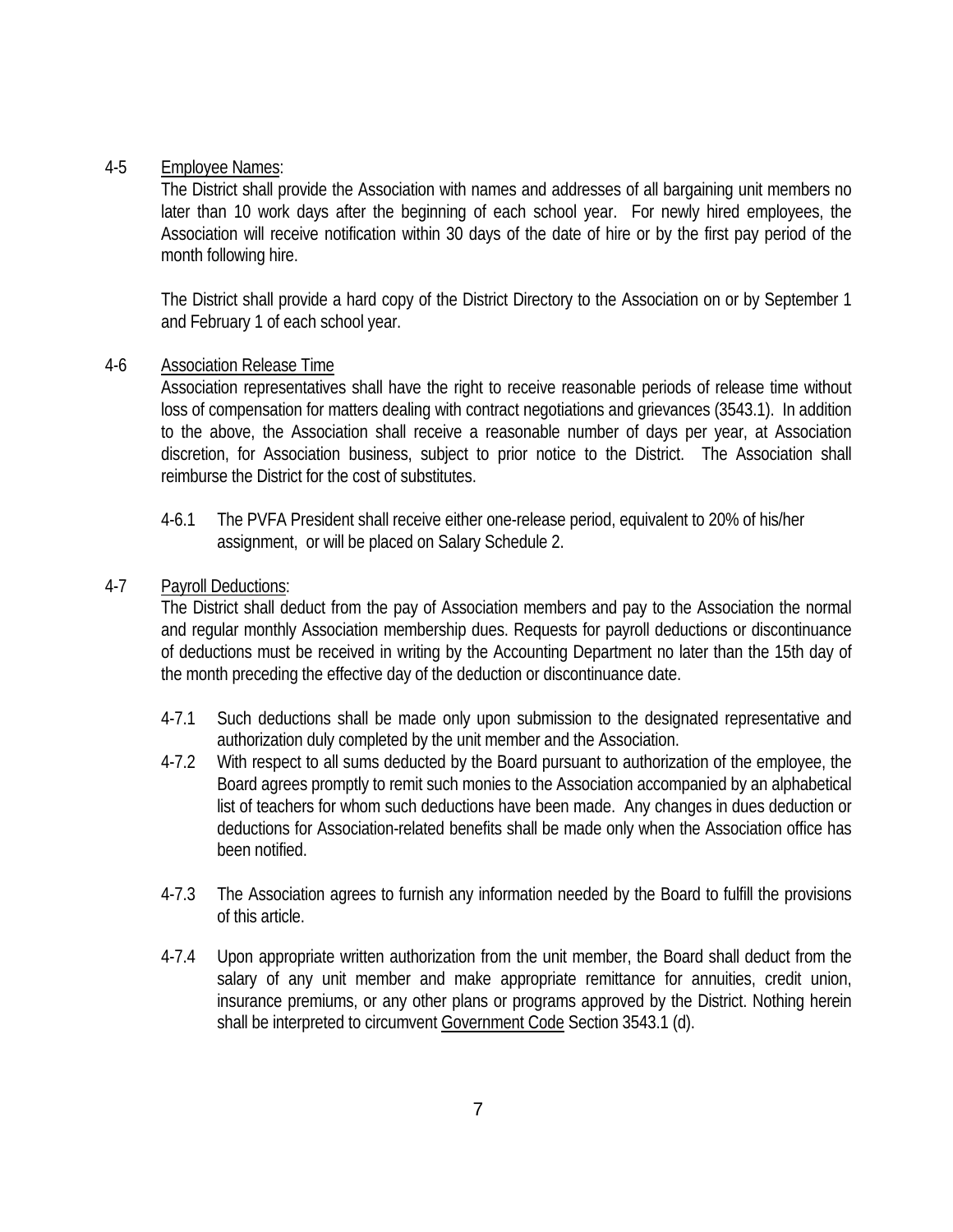- 4-7.5 Dues withheld by the District shall be transmitted to the Association at the address specified in writing by the Association for receipt of such funds. The District shall not be obligated to put into effect any new, changed, or discontinued deduction until the pay period commencing fifteen (15) days or more after such submission.
- 4-7.6 As provided by law, the District shall make dues deductions based on information provided by the Association. The Association shall indemnify (hold harmless) the District for any claims made by employees for deductions made in reliance on information provided by the Association.

### 4-8 Committee Representation:

- 4-8.1 The parties agree that it is in their mutual interest for the District to seek input from the Association regarding topics that affect PVFA bargaining unit members. In that spirit, at least one bargaining unit member shall be provided an opportunity to serve on committees mutually established by the parties to address contract and/or instructional related matters. If committee meetings are scheduled during the workday, unit members shall be granted release time during their workday at no loss of pay or benefits, to fulfill the committee obligations.
- 4-8.2 In addition, at least one bargaining unit member shall be provided an opportunity to serve on District established interview panels as one part of the selection process for school/District administrators. This does not include interview panels consisting solely of Board of Education members and/or management employees. If interview panels are scheduled during the workday, unit members shall be granted release time at no loss of pay or benefits, to fulfill the obligations to the interview panel.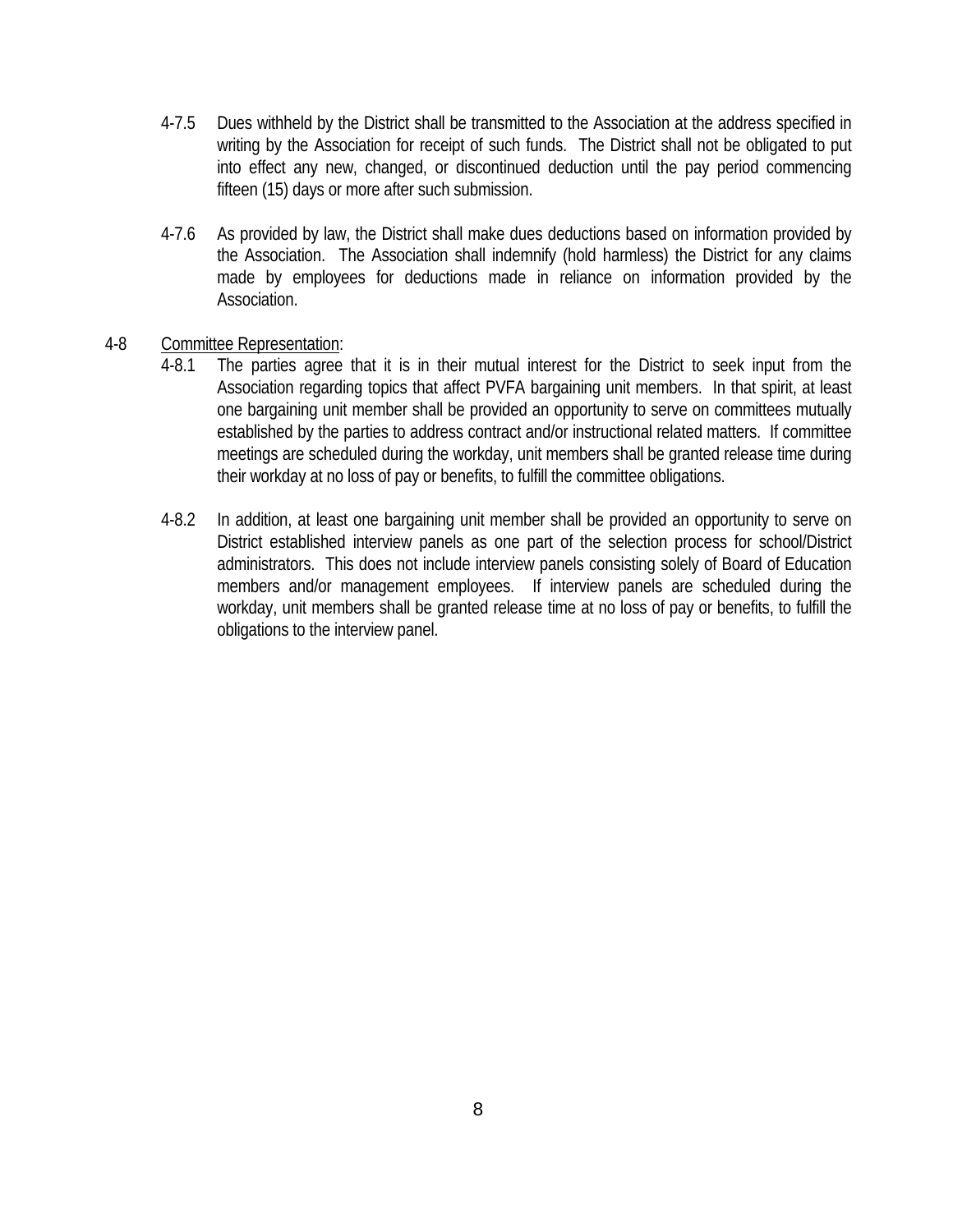# **ARTICLE 5 - GRIEVANCE PROCEDURES**

## 5-1 DEFINITIONS:

- 5-1.1 Grievance A "grievance" is a formal written allegation by a grievant that he/she has been directly affected by a misinterpretation, misapplication, or violation of the specific provisions of this Agreement. Actions to challenge or change the policies of the District as set forth in the rules and regulations or administrative regulations and procedures must be undertaken under separate legal processes. Dismissal procedures, OSHA claims, or discrimination cases subject to the jurisdiction of agencies such as FEPC, and EEOC shall not be part of this procedure.
- 5-1.2 Aggrieved A member of the unit asserting a grievance is referred to as "the aggrieved." The Association shall be referred to as "the aggrieved" when the Association is grieving a violation of Article 4 (Association Rights) or Article 12 (Transfers and Reassignments).
- 5-1.3 A Party in Interest A party in interest is the person or persons making the claim and any person who might be required to take action or against whom action might be taken in order to resolve the claim.
- 5-1.4 Day A "day" is any day in which bargaining unit members are regularly scheduled to work during the regular school year and when the management personnel responsible for processing the grievance at a particular level are scheduled to work in the District.
- 5-1.5 Representatives A representative is a member of the unit, District administrator, Association representative, or legal counsel who shall represent any party in interest in his/her election.
- 5-1.6 Association Association means the association elected as the exclusive representative or designee thereof.
- 5-1.7 Claim The assertion of a grievance by one or more members of the unit.
- 5-1.8 Individual Grievances Any member of the unit may at any time present grievances to the employer and have such grievances adjusted without the intervention of the exclusive representative as long as the adjustment is reached prior to Level 3 and the adjustment is not inconsistent with the terms of this contract, provided that the employer shall not agree to a final resolution of the grievance until the exclusive representative has received a copy of the grievance and the proposed resolution and has been given the opportunity to file a response.
- 5-1.9 Grievance Forms The Association and District shall mutually develop the forms necessary for each step of the grievance procedure and shall include them as an addendum to the contract.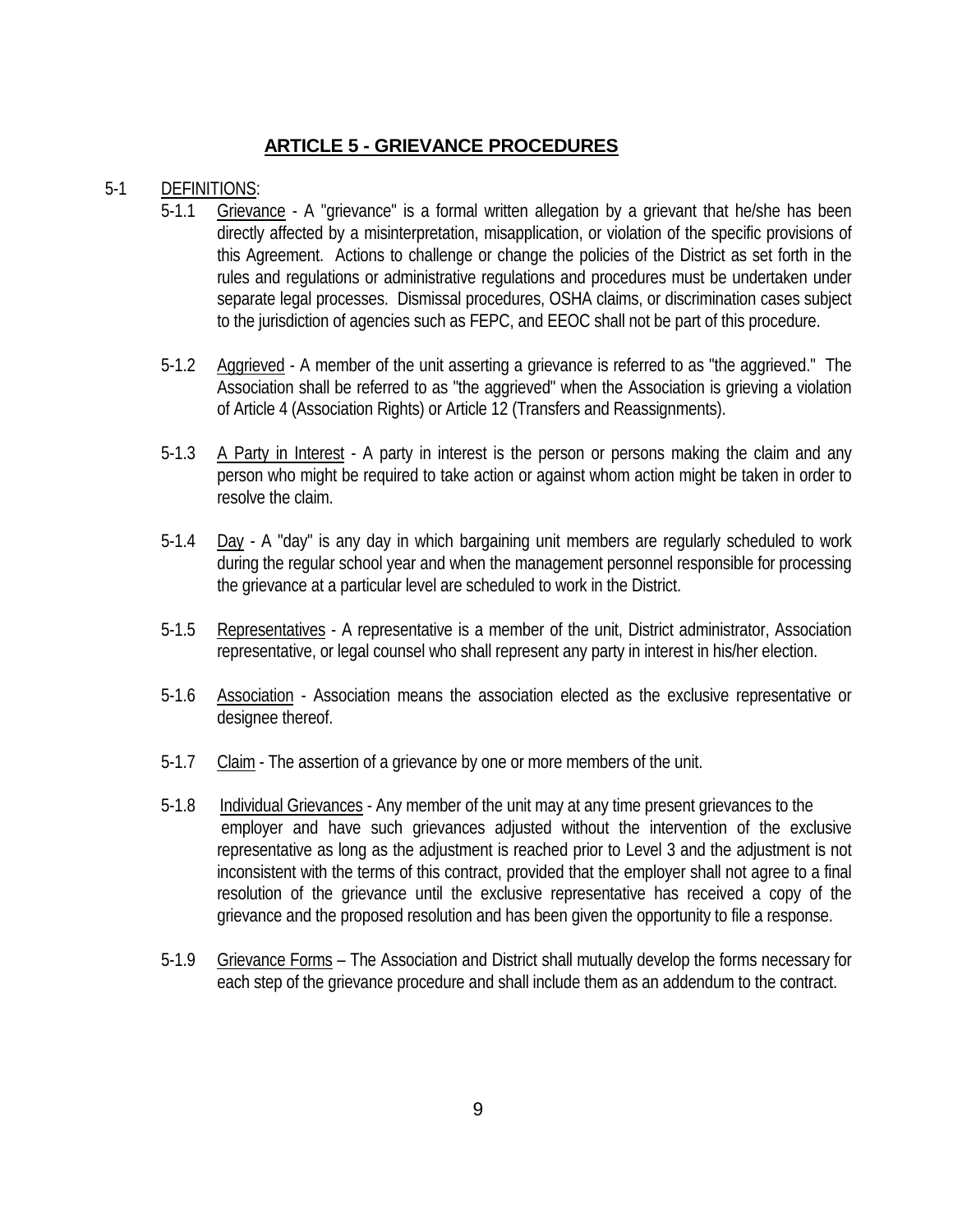# 5-2 INFORMAL DISCUSSION

5-2.1 A grievance shall first be discussed with the aggrieved's principal or immediate supervisor with the objective of resolving the matter informally. The aggrieved may have a representative present with him/her at this informal meeting.

# 5-3 LEVEL 1 - SCHOOL PRINCIPAL / IMMEDIATE SUPERVISOR

- 5-3.1 In the event the aggrieved is not satisfied with the disposition of the grievance at the informal level, he or she may submit the claim as a formal grievance in writing to the principal. If a formal grievance is filed, the aggrieved may: (1) discuss the grievance personally, (2) request that a representative accompany him or her, or (3) request that a representative(s) act on his or her behalf. Upon request of the District the grievant shall be present. A Grievance Form shall be submitted to the principal and forwarded to the Human Resources Office.
- 5-3.2 Within ten (10) days after receipt of the written grievance by the principal, the principal or his/her designee shall upon request of either party meet with the aggrieved and representative(s) in an effort to resolve the matter and shall render a written decision to the aggrieved and the exclusive representative within ten (10) days after the Level 1 meeting.

# 5-4 LEVEL 2 - ASSISTANT SUPERINTENDENT OF HUMAN RESOURCES OR DESIGNEE

- 5-4.1 If the aggrieved is not satisfied with the disposition of the grievance at Level 1, or if no decision has been rendered within ten (10) days after presentation of the grievance in writing, the aggrieved through his/her representative may forward the written grievance to the Assistant Superintendent of Human Resources within ten (10) days after the decision at Level 1 or twenty (20) days after the grievance was presented, whichever is later.
- 5-4.2 Within ten (10) days after receipt of the written grievance by the Assistant Superintendent of Human Resources, he/she or his/her designee shall upon request by either party meet with the aggrieved and representative(s) in an effort to resolve the matter and shall render a written decision to the aggrieved and the exclusive representative within ten (10) days after the Level 2 meeting.

# 5-5 LEVEL 3 - SUPERINTENDENT OR HIS/HER DESIGNEE

- 5-5.1 If the aggrieved is not satisfied with the disposition of the grievance at Level 2, or if no decision has been rendered within ten (10) days after presentation of the grievance in writing, the aggrieved through his/her representative may forward the written grievance to the Superintendent within ten (10) days after the decision at Level 2 or twenty (20) days after the Level 2 grievance was presented, whichever is later.
- 5-5.2 Within ten (10) days after receipt of the written grievance by the Superintendent, the Superintendent or his/her designee (other than the Assistant Superintendent of Human Resources) shall upon request by either party meet with the aggrieved and representative(s) in an effort to resolve the matter and shall render a written decision to the aggrieved and the exclusive representative within ten (10) days after the Level 3 meeting.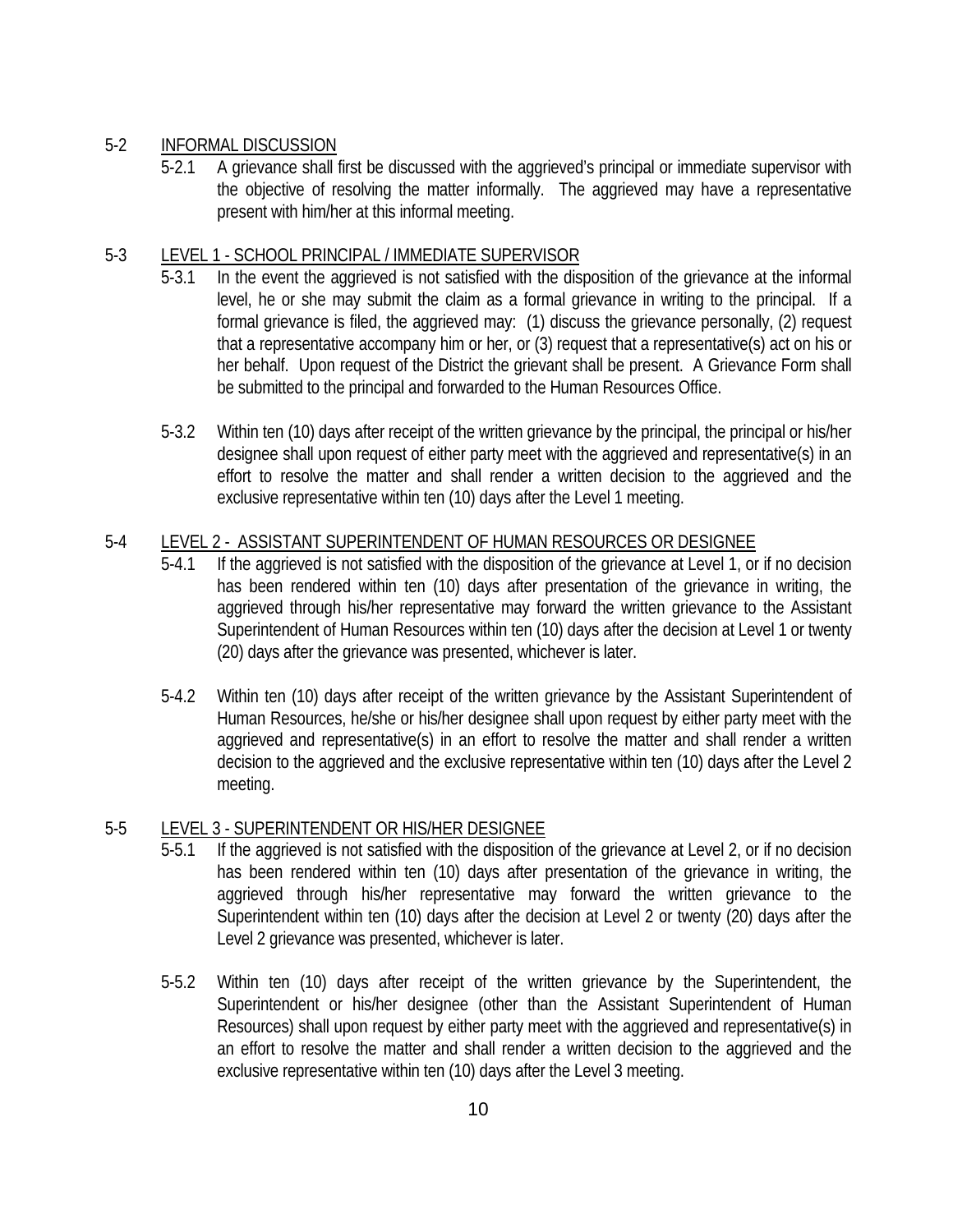# 5-6 LEVEL 4 – MEDIATION

- 5-6.1 If the grievant and/or the Association is not satisfied with the disposition of the grievance at Level 3, the grievance shall be referred to grievance mediation.
- 5-6.2 The Association shall request that a mediator from the California State Mediation Service, or from any other mutually agreeable dispute resolution center, be assigned to assist the parties in the resolution of the grievance.
- 5-6.3 The mediator, within twenty (20) workdays of the request shall meet with the grievant, the Association, and the District for the purpose of resolving the grievance. This timeline may be extended by mutual agreement of the parties.
- 5-6.4 If an agreement is reached, the agreement shall be reduced to writing and shall be signed by the grievant, the Association, and the District. This agreement shall be non-precedential and shall constitute a settlement of the grievance.
- 5-6.5 In the event that the grievant, the Association, and the Superintendent or his/her designee have not resolved the grievance with the assistance of the mediator within ten (10) workdays from the first meeting held by the mediator, the Association or District may terminate Level 4 and the grievance may proceed to arbitration.

# 5-7 LEVEL 5 - ARBITRATION

- 5-7.1 If the aggrieved is not satisfied with the disposition of the grievance at Level 4, or the time limits expire, the aggrieved may submit the grievance to the Association, which will determine whether the matter may go to Level 5. In such case, the parties shall request a list of arbitrators from the California State Conciliation Service.
- 5-7.2 No party in interest shall be permitted to assert any grounds or evidence before the arbitrator which was not previously disclosed to the other party. The arbitrator shall consider only those issues raised by the parties in interest.
- 5-7.3 The arbitrator is empowered to include in any award such financial reimbursements or other remedies as judged to be proper. The parties shall each pay fifty percent (50%) of the arbitrator's fee. If any party requests a transcript of the proceedings, that party shall bear the full costs for that transcript. If the parties mutually request a transcript, the total cost of the transcripts shall be divided equally between the employer and the Association.
- 5-7.4 An arbitrator shall be selected by the following procedure: A representative of the Association and the employer's representative shall select the arbitrator from the California State Conciliation Service list by eliminating names until one name remains. The one remaining name shall be the arbitrator. The process of striking names shall occur within ten (10) days of receipt of the list. All grievances reaching the arbitration level shall be numbered consecutively during the school year. The odd-numbered grievances will give the employer first elimination; even-numbered grievances will give the other party first elimination.
- 5-7.5 Once the arbitrator has been selected, hearings shall commence at the convenience of the arbitrator. The arbitrator shall conduct the hearings in accordance with the voluntary arbitration rules of the American Arbitration Association and the provisions of this procedure.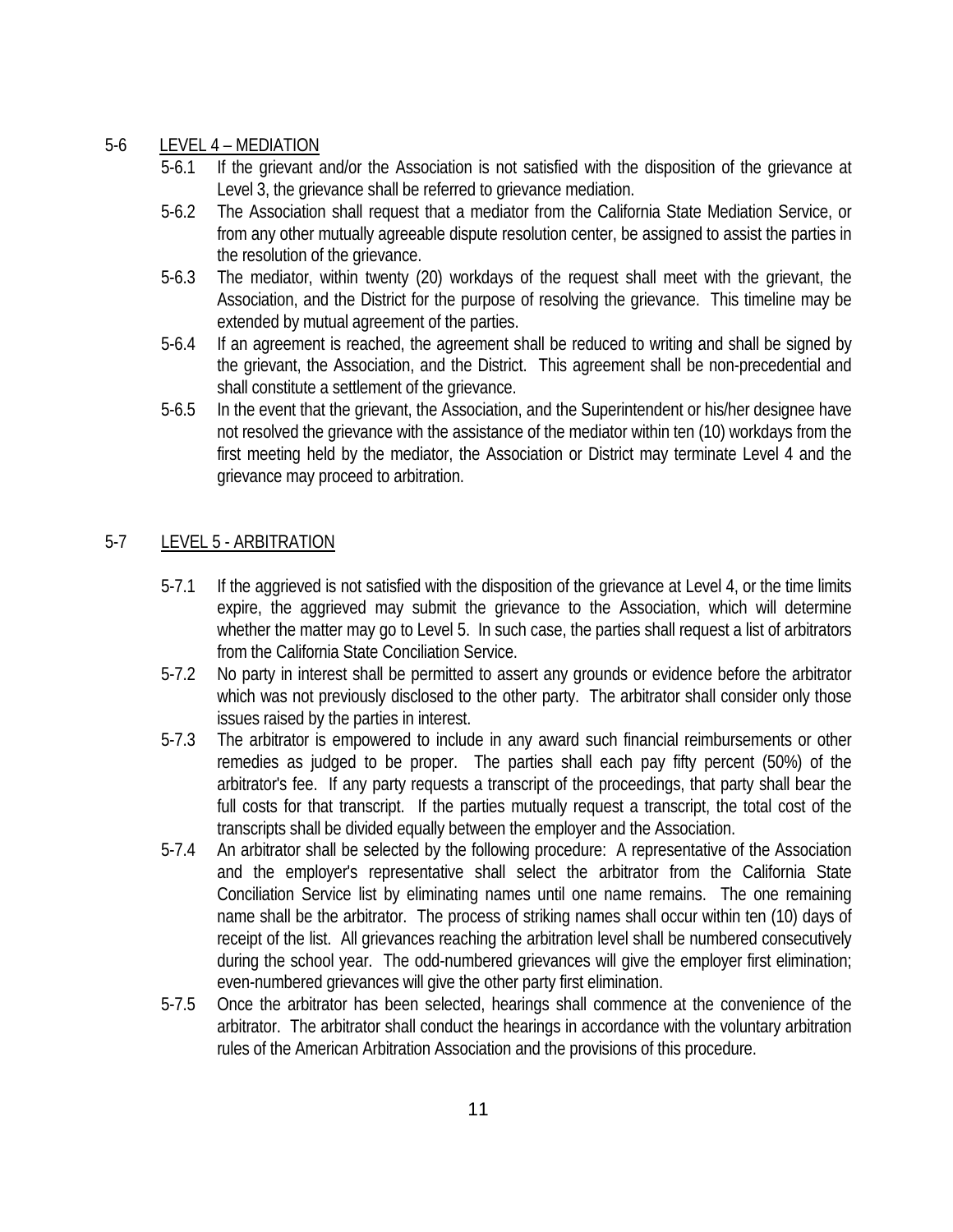- 5-7.6 The jurisdiction of the arbitrator shall be confined to a determination of the facts and the interpretation of the provisions of the contract.
- 5-7.7 The arbitrator will have no power to add to, subtract from, or modify the terms of this Agreement or the written policies, rules, regulations, and procedures of the District.
- 5-7.8 Witnesses will be assured that their testimony will be kept confidential.
- 5-7.9 Within thirty (30) days after conclusion of hearings, the arbitrator shall render binding decision, in writing, to the parties in interest.

## 5-8 GENERAL PROVISIONS

- 5-8.1 Since it is important that grievances be processed as rapidly as possible, the number of days indicated at each level should be considered as a maximum, and every effort should be made to expedite the process. The time specified, however, may be extended by mutual consent.
- 5-8.2 In the event a grievance is filed at such time that it cannot be processed through all levels in this grievance procedure by the end of the school year, the time limits set forth herein may be reduced by mutual agreement so that the grievance procedure may be completed prior to the end of the school year, or as soon thereafter as it is practicable.
- 5-8.3 Informal Process for non-school site employees Aggrieved members of the unit not under the supervision of a principal should submit their claim to the appropriate administrators and the Office of Human Resources at Level 1 only after having engaged in the informal discussion process outlined in 5-2.
- 5-8.4 The parties in interest agree to make available to each other all pertinent non-confidential information not privileged under law or Board policies in their possession or control and which is relevant to the issues raised by the grievances. Copies of all non-confidential written opinions and decisions shall be made available to the grievant.
- 5-8.5 No grievance shall be valid unless it shall have been presented at the appropriate level within twenty-five (25) days after the aggrieved knew or reasonably should have known of the act or condition and its aggrieving nature that formed the basis of the grievance, and, if not so presented, the grievance will be considered as waived.
- 5-8.6 A decision rendered at any level shall be considered final unless an appeal is registered within the time limit specified. If a decision is not given to the aggrieved within the time limit, an appeal may be taken to the next level.
- 5-8.7 No party in interest shall take reprisals against any member of the unit, party in interest, Association representative, management person, or any other participant in the grievance procedure by reason of such participation.
- 5-8.8 Any record(s) pertaining to a grievance shall be kept in a grievance file separate from the aggrieved's official District personnel file.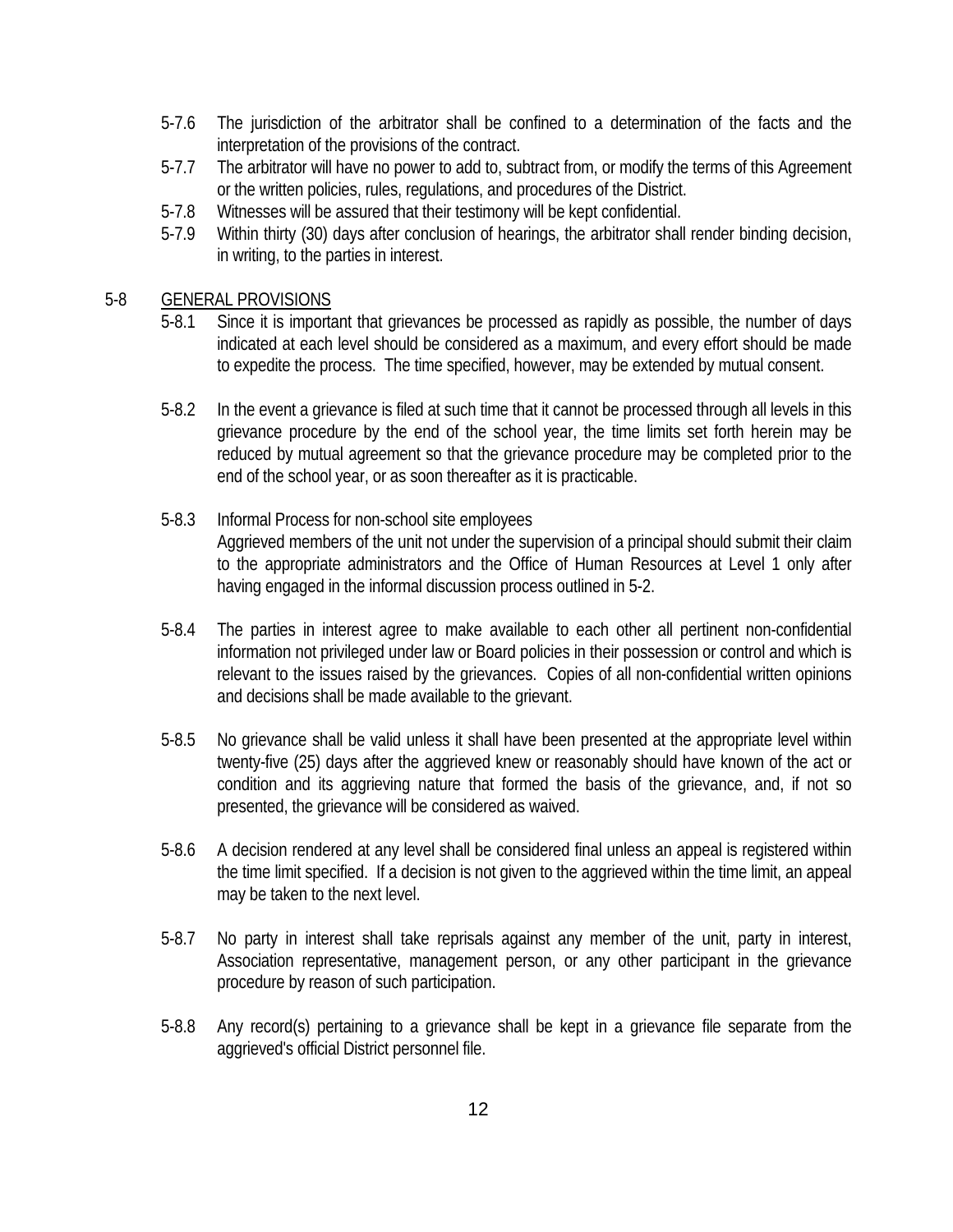- 5-8.9 If there is any question as to whether an alleged grievance is arbitrable, the grievant and/or the District may directly appeal this issue to an arbitrator for a resolution of the issue of arbitrability. Either party may request a different arbitrator for this hearing on whether the matter is arbitrable or not. The party that requests an arbitrator for this purpose will bear the full cost associated with this arbitrator. If both sides mutually agree, the arbitrator may make a "bench award" at the time of the hearing. If the arbitrator rules that the matter is a proper subject for the grievance procedure, the grievant shall immediately continue the grievance procedure.
- 5-8.10 Article 3 (District Rights) and the exercise of any discretionary rights pursuant to this article are not subject to the grievance procedure, except as it relates to Article 3, Section 3.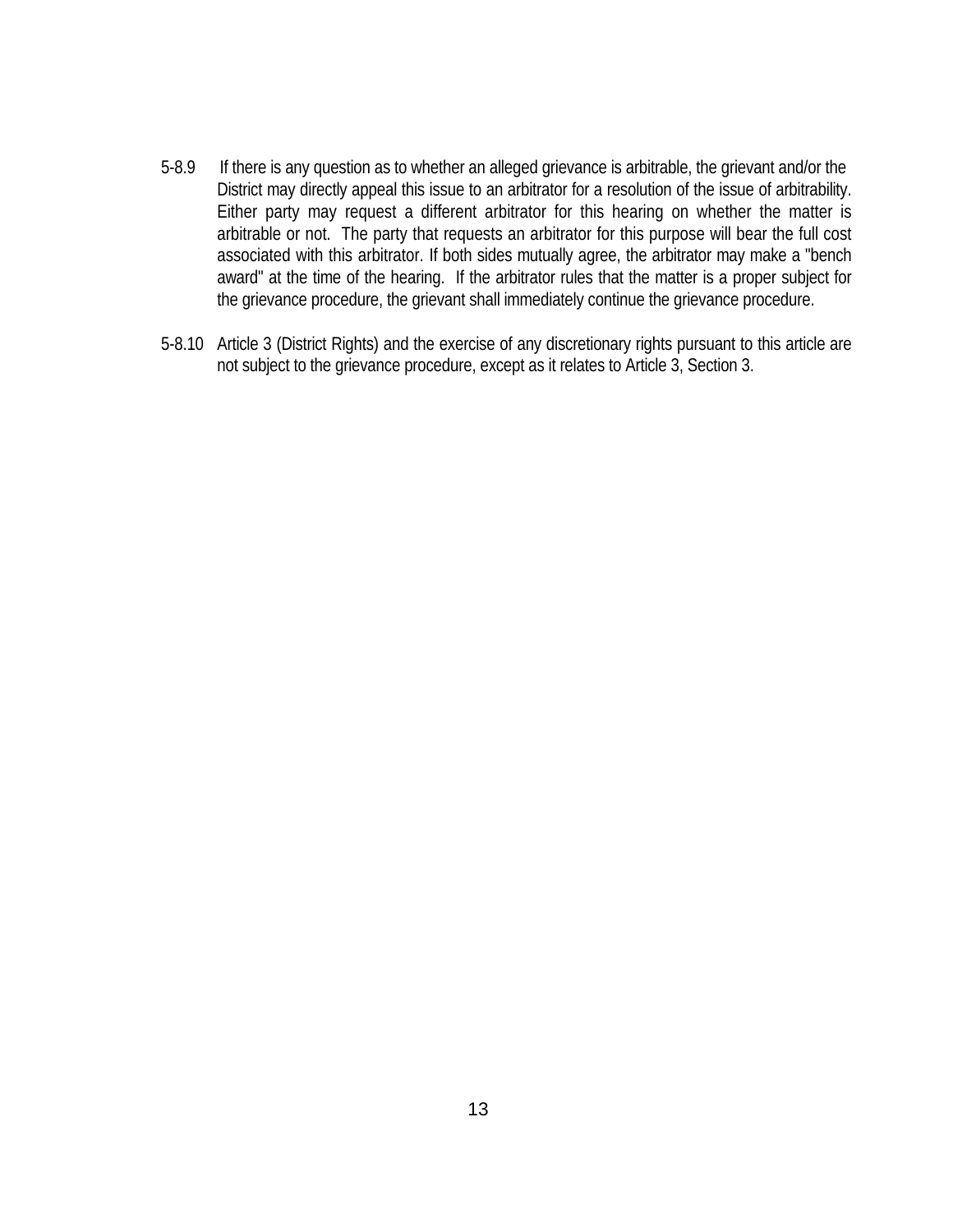# **ARTICLE 6 - HOURS OF EMPLOYMENT AND STAFF DEVELOPMENT**

6-1 The minimum required number of work days for unit members listed in 6-1 shall be as follows:

| $6 - 1.1$ | Regular classroom teachers | 185 |
|-----------|----------------------------|-----|
| $6 - 1.2$ | Librarians                 | 190 |
| $6 - 1.3$ | <b>Nurses</b>              | 190 |
| $6 - 1.4$ | Psychologists              | 190 |
| $6 - 1.5$ | Counselors:                |     |
|           | <b>High School</b>         | 195 |
|           | Intermediate               | 190 |
| $6 - 1.6$ | <b>Speech Therapists</b>   | 185 |
| $6 - 1.7$ | <b>Program Specialists</b> | 200 |

- 6-2 The unit member's minimum on-site regular working day shall include a cumulative total of 30 minutes before or after the student day. Unit members shall arrive at school a sufficient time before school begins and remain a sufficient time after the end of the student day to take care of professional responsibilities and obligations.
- 6-3 In addition to the above minimum time and required work days, unit members are responsible for adjunct duties beyond their instructional duties, which include but are not limited to, program development, professional growth activities, parent conferences, committee assignments, faculty and District meetings, special help to student(s), back-to-school nights, student supervision, communication with parents and students regarding student performance (using district provided technology), and other assignments which are deemed to be necessary for the efficient operation of the school. The District's intent is that such adjunct duties relate to the instructional program.

At the secondary level (grades 6 - 12), a District adopted online gradebook shall be maintained and updated by the unit member at least each month.

Grades shall be submitted electronically through the District adopted system by the unit members at all grade levels at the designated reporting periods. Grading and reporting period dates shall be provided at the beginning of the school year by the site administrator or designee.

- 6-4 The District shall make every effort to conduct Individualized Education Plan (IEP) meetings during regular work day hours as defined in 6-2 and attempt to minimize unit members' participation recognizing the legal requirements of the IEP process. Substitutes will be provided when necessary for participating teachers. Unit members who are required by the District to attend IEPs beyond their contractual workday shall be compensated at their professional rate.
- 6-5 On back-to-school nights, unit members may leave their site fifteen (15) minutes after student dismissal. On days of final semester examination, unit members whose daily assignment is at a high school may leave that school site fifteen (15) minutes after student dismissal.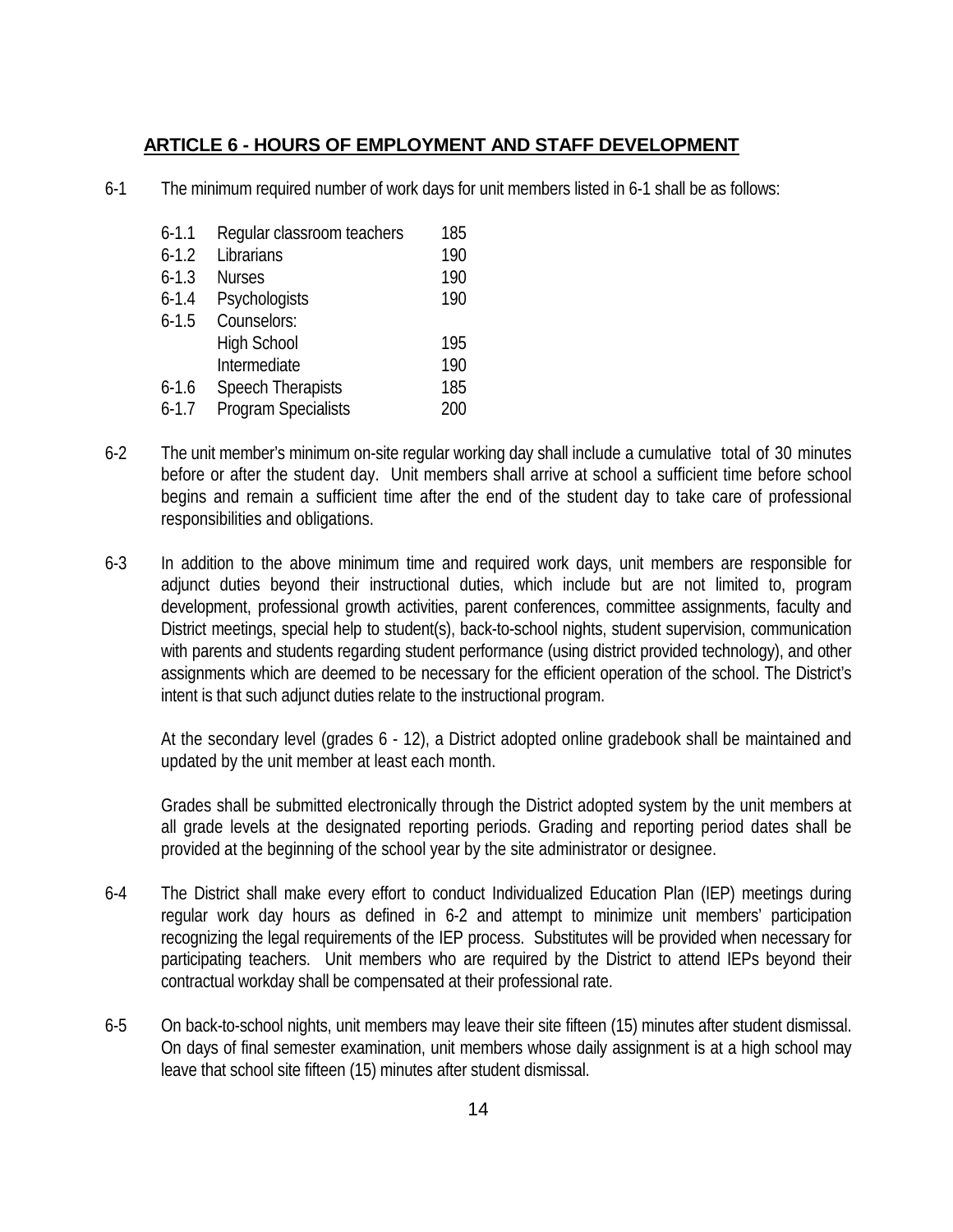- 6-6 Intermediate school teachers and high school teachers shall not be required to teach more than five (5) classes/periods daily, except that the District retains the right to assign teachers as paid substitutes, when necessary, during their conference/preparation period. It is the intent of the District to use qualified volunteers when they are known to be available for period substitution. Per period substitution shall be paid the Contract Hourly Rate.
- 6-7 Elementary school teachers shall be relieved of adjunct duties either before school or during morning recess daily. The determination of which time the adjunct duty relief shall occur shall be made by mutual agreement of the individual school principals and teaching staffs.
- 6-8 Within the workday, classroom teachers shall, in addition to their lunch period, have daily preparation time as described below for classroom duties and other duties relating to their assignment:

| А. | Grades 1-5          | 50 minutes – Average Per Day |
|----|---------------------|------------------------------|
| B  | Intermediate School | 1 period                     |

- C. High School 1 period
- 6-9 Each unit member shall be entitled to a duty-free lunch period of at least thirty (30) minutes.
- 6-10 The District shall provide substitute teacher time for teachers when the completion of assigned duty responsibilities would exceed normal work hours. Specifically, one day per trimester of release time may be used for, K - 3 student assessment/report card preparation and two days release time per trimester for 4th & 5th grade teachers during parent conference time and as needed for report card preparation.
- 6-11 Staff Development:

A coordinated and consistent staff development program shall be implemented at all schools as coordinated by the Educational Services Department which provides for regularly scheduled time for staff meetings, collaboration time and/or site or District professional development through a plan instituting late start or early release of students on specified days. Specifically:

6-11.1 Elementary – A 1:30 p.m. student dismissal time shall be scheduled at all elementary sites on Mondays during the work year. Two Mondays per month shall be used for teacher preparation and team collaboration. The remaining Mondays shall be used for principal directed staff development for not more than 1.5 hours. In the event less than 1.5 hours is utilized for principal directed staff development, the remaining time shall be considered teacher preparation and team collaboration time.

6-11.2 Intermediate - There will be early dismissal or late start on designated days and specified weeks thus providing time for staff meetings, grade level or department collaboration time and/or site or District professional development on a rotating basis as determined by the Principal and Faculty Advisory Committee.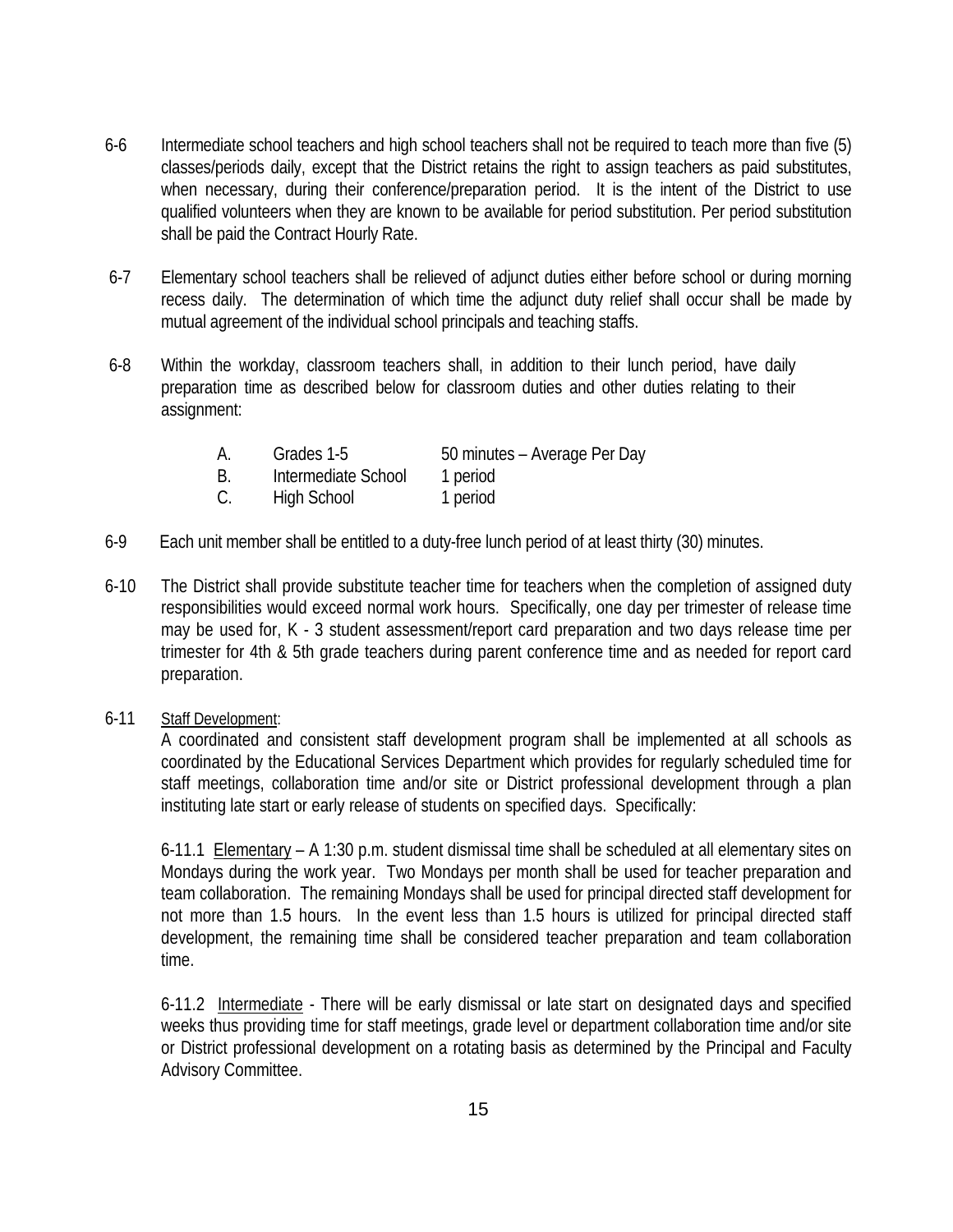6-11.3 High School - There will be early dismissal or late start on designated days and specified weeks thus providing time for staff meetings, grade level or department collaboration time and/or site or District professional development on a rotating basis as determined by the Principal and Faculty Advisory Committee or Leadership Team.

#### 6-12 Shared Teaching Assignments:

#### 6-12.1 Eligibility:

Shared teaching assignments shall be available only to tenured teachers who possess a clear credential, who are already employed by the District and who have mutually agreed to work together. Teachers may submit their request for such an assignment to the Superintendent or designee by March 1 of the preceding school year.

Teachers requesting a shared assignment shall be informed in writing of the status of their proposal by June 10.

#### 6-12.2 Hours and Responsibilities:

Both teachers shall work each of any additional work days scheduled beyond the 180 work days where students are in attendance. Both teachers will also work the equivalent of half of the school days required of full-time teachers and will perform a proportionate share of adjunct duties.

Both teachers shall meet with the principal before school opens to establish exact working days and meeting responsibilities. Both teachers shall attend parent conferences**,** communicate regarding staff meetings and attend back-to-school nights. Both teachers also may be expected to attend specific in-service meetings and to work a full day on at least the first two days of the first week of school.

Both teachers shall assume full responsibility for the class instructional program. They will regularly meet to jointly develop lesson plans and ensure clear lines of communication with parents/guardians.

The principal shall approve the teachers' working calendar before school opens.

#### 6-12.3 Salary, Leaves and Absences:

Each teacher will receive one half of his/her annual salary according to individual placement on the salary schedule.

The employee and the District's contribution to the retirement system shall be one half of that normally paid. Upon completing a year's work at half time, the teacher will receive one-half year of service toward advancement on the salary schedule and one-half year's credit toward years of service in the teachers' retirement system.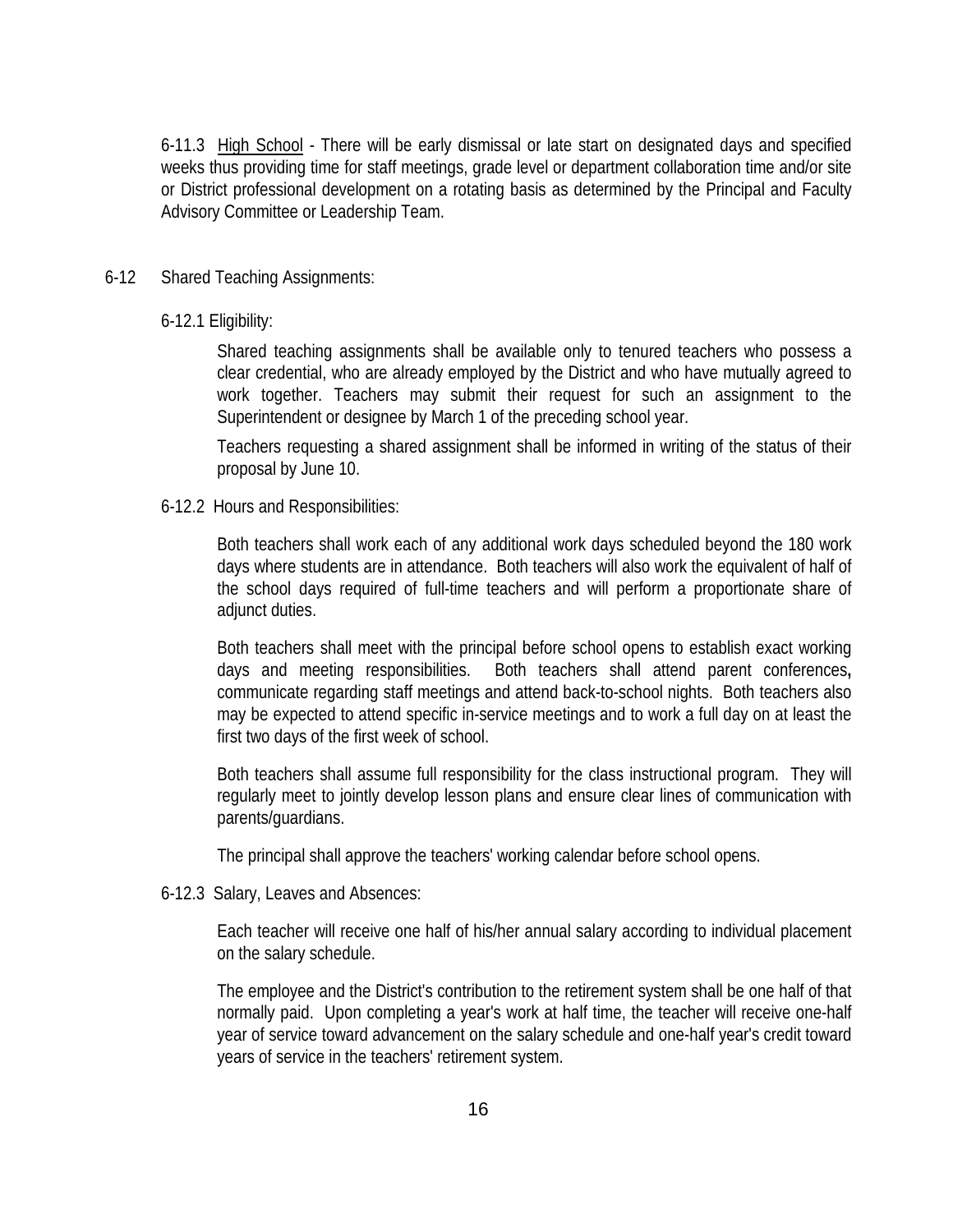Whenever one of the teachers sharing an assignment is absent, the other teacher sharing the assignment shall make every reasonable effort to perform substitute teaching duties. For this service, his/her pay shall correspond with district substitute pay for day-to-day substituting. If an absence extends beyond two consecutive weeks, he/she shall receive his/her regular teacher's pay beginning with the first day of substitute service.

Teachers sharing an assignment shall accrue sick leave and other leave benefits at one half the normal rates. Workers' Compensation insurance shall be paid on the employee's actual salary.

### 6-13 Summer School Assignments:

Applications for District summer school shall be available by March 15 and must be submitted to Human Resources by April 1. Selection of staff will be made by Human Resources according to program needs, contract status, experience, credentialing and professional preparation.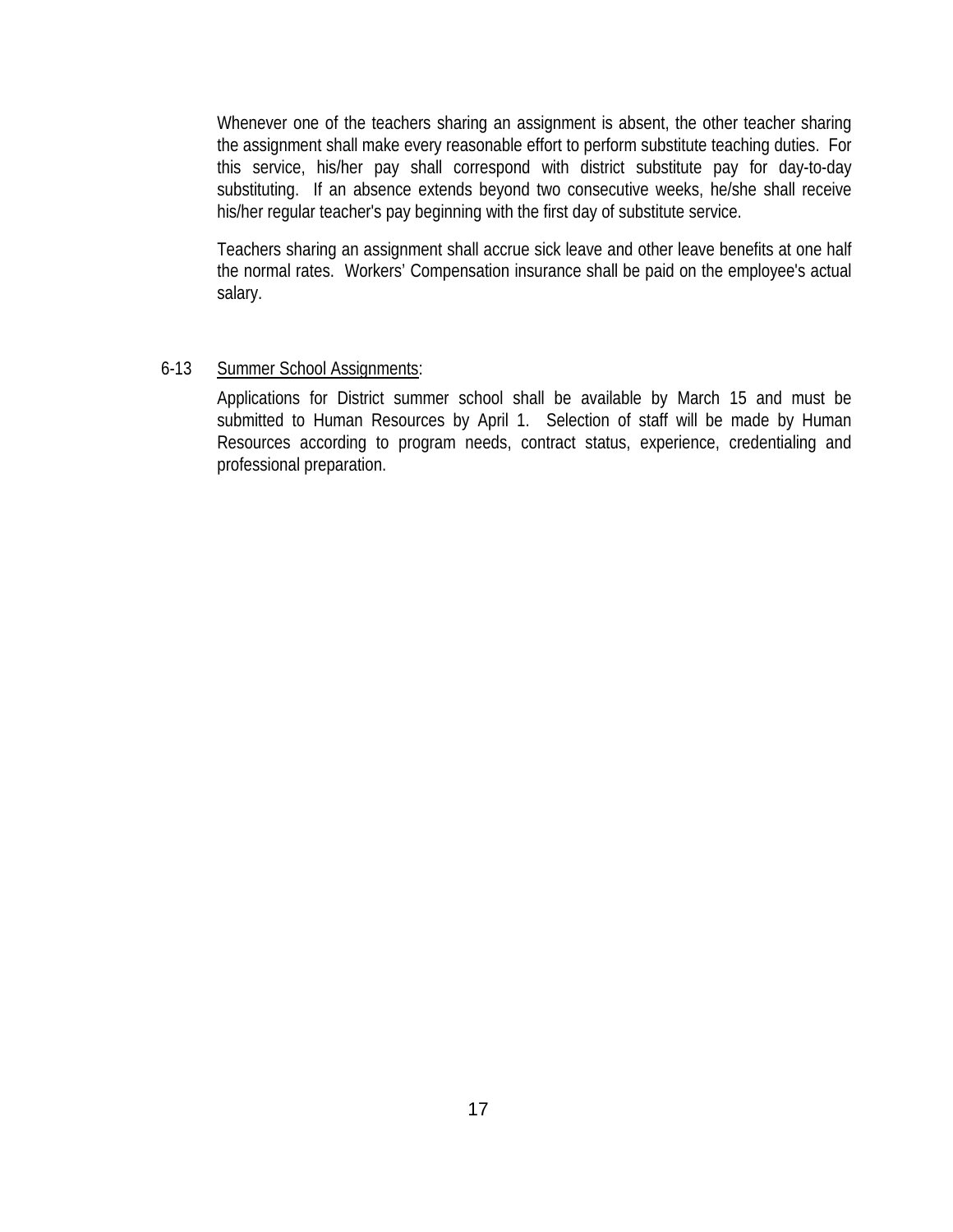# **ARTICLE 7 - COMPENSATION AND BENEFITS**

7-1 Unit members will be paid according to the attached Appendices C through J, as appropriate according to assignment. Effective July 1, 2018, all salary schedules will be increased by 3.0% (including Career Increments). Effective July 1, 2019, all salary schedules will be increased by 1.0% (including Career Increments).

Career Increment Step 24 shall replace Career Increment Step 25. A new Step 28 Career Increment shall be added to all certificated salary schedules.

7-2 Work Days / Calendar (and Appendix K)

See Article 6-1 for unit members' required number of work days. The work year calendars for 2019-20 and 2020-21 are a part of this agreement (see attached).

All compensation for a paid task outside the normal assignment shall be paid within one pay cycle from the date of submission of the employee's time sheet.

Administration shall not conduct school business with PVFA members on pre and post service work days which are floating days scheduled by mutual agreement between the unit member and the site administrator.

- 7-3 Normal step and column advancement shall occur (see Appendix A Salary Regulations).
- 7-4 The District shall offer both 403(b) and 457(b) voluntary Deferred Compensation Plans.

### 7-5 FRINGE BENEFITS

- 7-5.1 CalPERS Health Plan
	- 7-5.1.1 Section A Benefits Active / Full Time Unit Members: Effective January 1, 2019, the District will make the following annual contributions to full-time unit members medical insurance:

\$5,777 for Employee Only \$7,549 for Employee + 1 Dependent \$8,484 for Family Plan

1. Part-time unit members receive a prorated share of the annual contribution (See 7- 5.1.2 below).

2. The parties agree that the total annual District contribution for medical benefits for full-time current unit members shall not exceed the dollar figures in 7-5.1.1 above. Any increase in the CalPERS costs in excess of the above maximums, shall be paid by the unit member(s) through payroll deductions.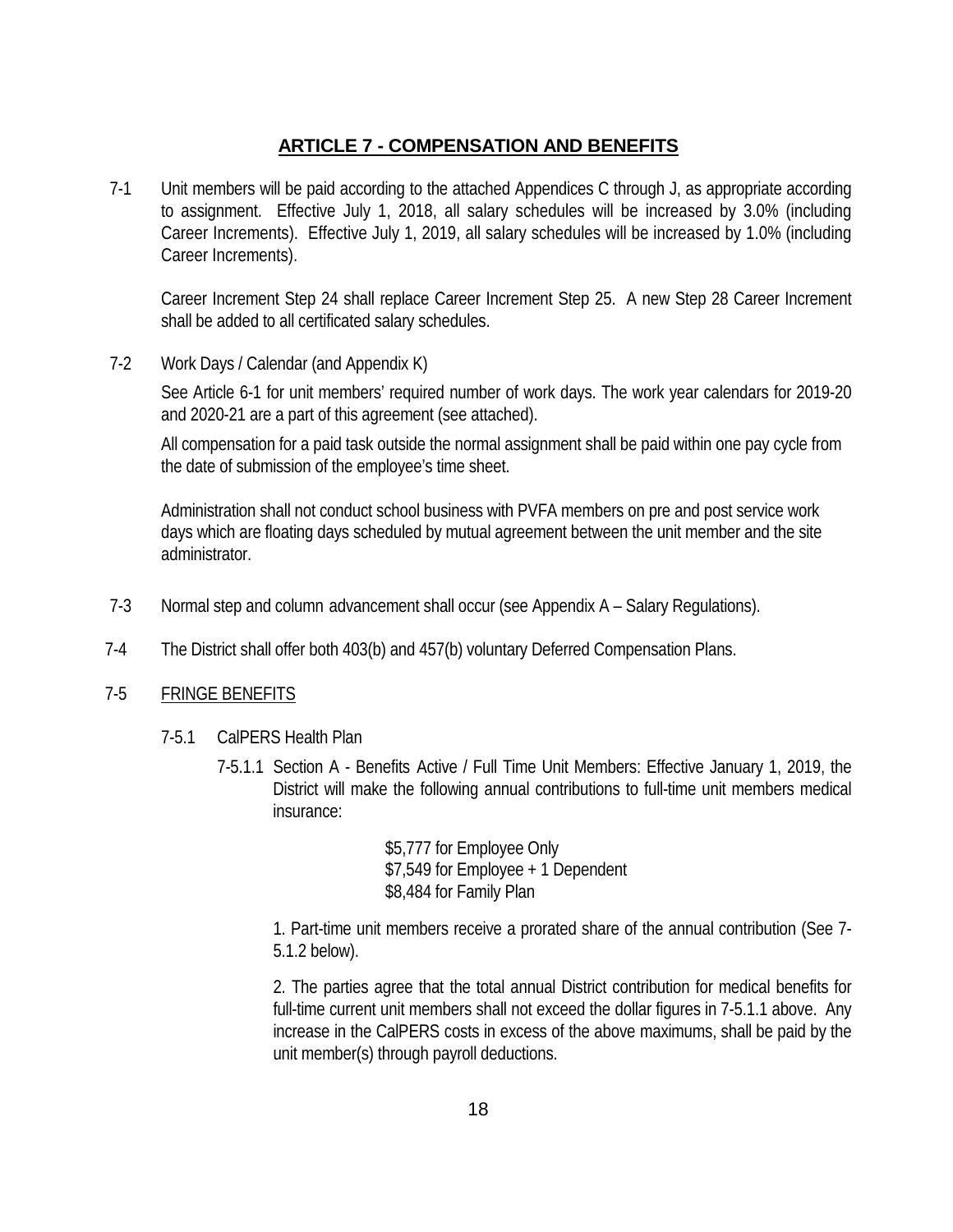3. The District will contribute the same percentage for dental, vision, and life Insurance as in 2006-07 for the term of the contract.

4. For the purpose of collective bargaining, it is agreed that the status quo during negotiations for a successor agreement shall be defined as those dollar amounts set forth in Paragraph 7-5.1.1 above.

5. The District contribution for an employee whose spouse is also employed by the District is referred to as the Two-E Couple Rate and is calculated to be the combination of what each employee is entitled to on an individual basis.

#### 7-5.1.2 Section B - Eligibility of Employees Working in Less Than 100% Assignments

All of the bargaining unit members who work in not less than a 50% full-time equivalent position shall be eligible to participate in the Health plan, with the District's contribution and supplemental reimbursement to be prorated in accordance with the percentage of their full-time equivalent position. The following chart illustrates the application of this prorating formula:

| DAILY ASSIGNMENT | % OF AMOUNT PAID BY DISTRICT |
|------------------|------------------------------|
| 50%              | 50%                          |
| 60%              | 60%                          |
| 70%              | 70%                          |
| 80%              | 80%                          |
| 90%              | 90%                          |

No employee whose assignment is less than 50% shall be entitled to any health and welfare benefits.

The amount of the contribution and supplemental reimbursement paid on behalf of qualified retirees between the ages of 55 and 65 shall be prorated in accordance with the above formula.

Pro-rated District contribution and supplemental reimbursement are for newlyhired/approved part-time unit members, hired after June 15, 1992, (providing they are at least 0.5 full-time equivalent employees), thus "grand-fathering" persons presently employed part-time and presently receiving full-time benefits.

- 7-5.1.3 The District will maintain an expanded IRC 125 plan for interested unit members and encourage participation.
- 7-5.1.4 The District will provide a confidential Employee Assistance Plan (EASE) for unit members.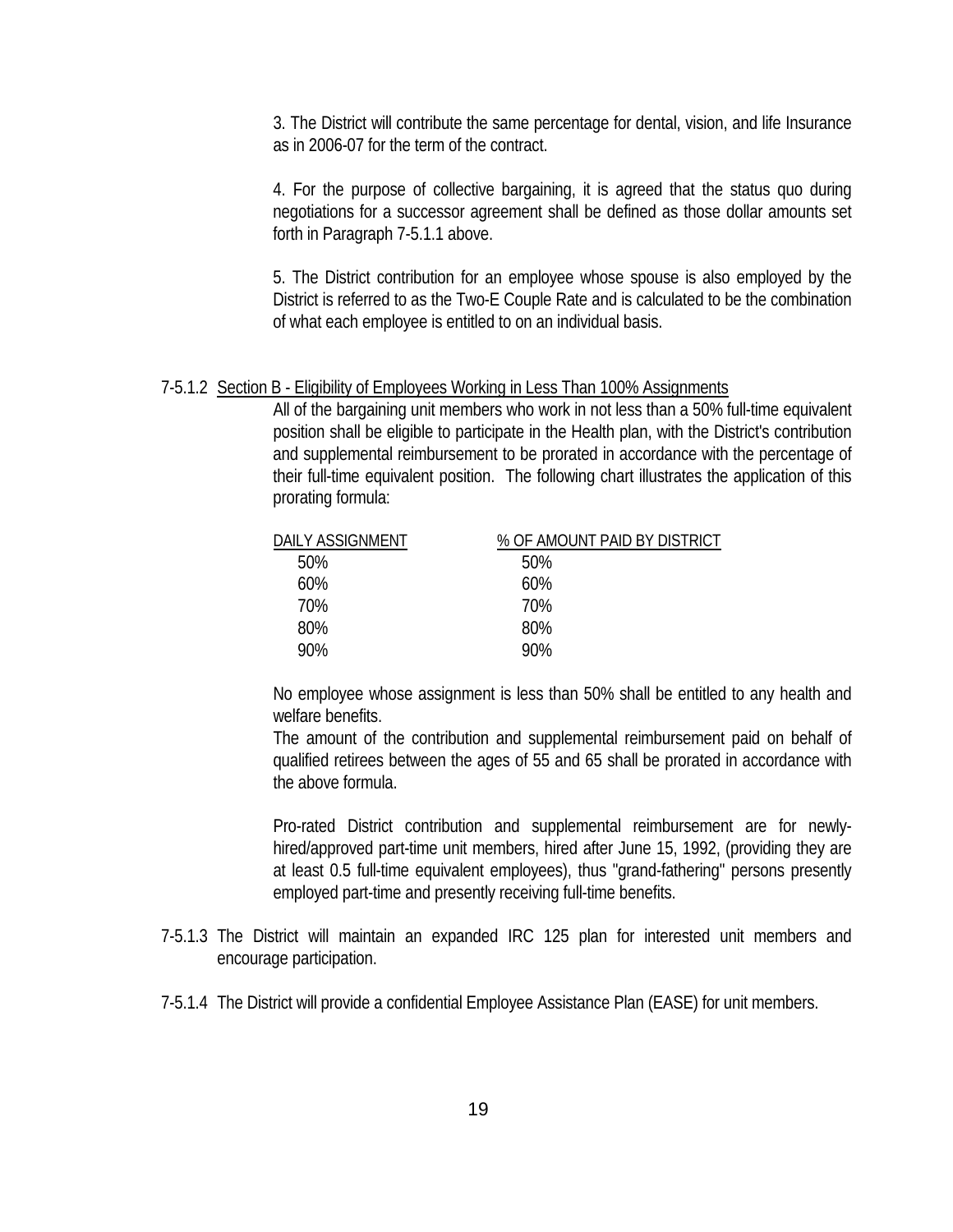Other Compensation:

- 7-6 Per Period Substitution: Pay of unit members for period substitution (grades 6-12) shall be at the rate of \$45.00 per hour.
- 7-7 Retiree Supplemental Reimbursement: The District will make a per year supplemental reimbursement (as explained in Article 18) , which may only be applied toward additional group medical coverage for bargaining unit members who retire and who are at least 55 years of age and who have at least 15 years of service in the District. This supplemental reimbursement will continue until the retiree reaches age 65, or until death of the retiree prior to age 65, whichever comes first. If the age for Medicare eligibility changes, both parties agree to meet and negotiate regarding this article.
- 7-8 Contract Hourly Rate: Unless otherwise indicated in this agreement, when District representatives and unit members agree to the assignment of a unit member to a paid task and or responsibility outside the normal assignment and/or during the summer, pay shall be at the rate of \$45.00 per hour. The District reserves the right to determine the need for any such assignments.
- 7-9 Extra Duty Assignments: Unit members will be compensated for extra duty assignments as defined by the District according to the schedules in Appendix B. To qualify for compensation for extra-duty assignments unit members shall: (1) receive prior approval from the District for the assignment, (2) receive pay for no more than two extra-pay assignments in any one school year, unless specifically authorized by the Superintendent or designee, and (3) spend a total of not fewer than 300 hours performing the duties of the assignment.
- 7-10 Mileage: Unit members eligible to receive mileage payment shall be paid at the maximum rate allowed by the Internal Revenue Service (IRS) for income tax purposes.
- 7-11 Outdoor Education**:** Unit members shall be paid for the Elementary School Outdoor Education program at the rate of \$300 per night duty.
- 7-12 Sixth Period Assignment**:** Sixth period assignment compensation at the high school and intermediate schools will be paid at 20% of the unit member's daily rate for each day the unit member is assigned to that class (See Salary Schedule 2).
- 7-13 Summer School: The daily rate of pay for District summer school, including preparation time, will be on an hourly basis and pay five (5) hours for a four (4) hour class, and two and one-half (2 1/2) hours for a two (2) hour class. The unit member's regular hourly rate will be utilized for summer school pay.
- 7-14 Combination Class: Unit members assigned to teach an elementary school non-special education combination class (students from more than one grade level) shall be paid a stipend of 5.73% based on their placement on the current salary schedule including career increments.
- 7-15 Staff Development: Staff Development Days shall be designated on the school calendar as noninstructional days and unit members shall be paid their individual regular daily rate of pay.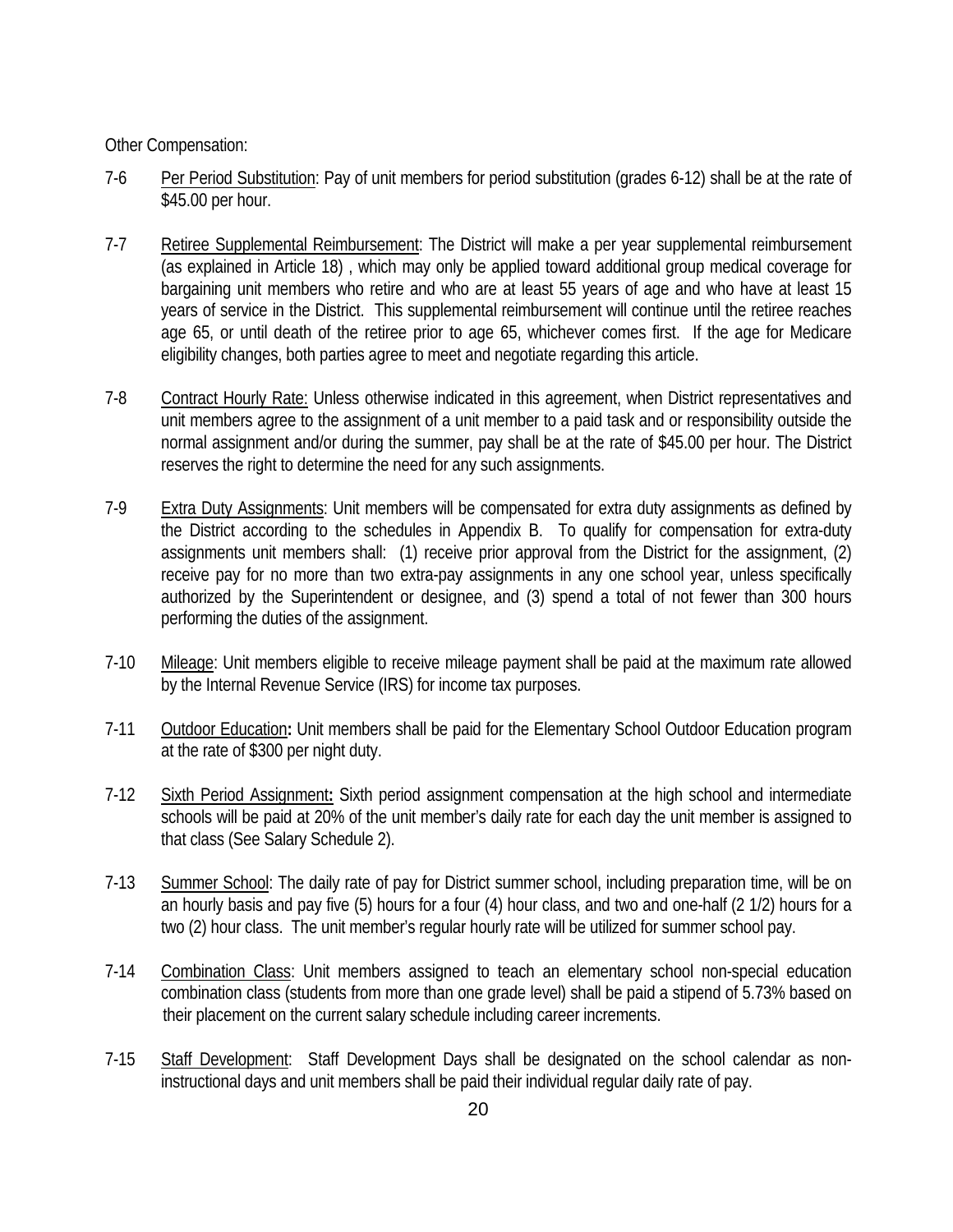# **ARTICLE 8 – PEER ASSISTANCE & REVIEW**

- 8-1 Peer Assistance and Review Program
	- 8-1.1 The District and Association desire to establish and maintain a program to provide assistance to teachers employed by the District who are in need of or desire peer support and professional growth in subject matter knowledge or teaching methods. This program shall hereinafter be entitled The Peer Assistance and Review Program (referred to as "The PAR Program").
- 8-2 PAR Panel
	- 8-2.1 The PAR Panel shall consist of five (5) members, two (2) of whom shall be selected by the District and three (3) of whom shall be selected by certificated classroom teachers through a process established by the Association. Both parties retain the right to replace their own representatives.
	- 8-2.2 The term of office for teacher members on the Panel shall be three years. However, the initial term of service shall be staggered as follows: 1 one-year, 1 two-year, and 2 three-year terms.
	- 8-2.3 The Par Panel shall meet four (4) times each school year, unless additional meetings are determined necessary by a vote of five (5) PAR Panel members. Such meetings may take place during the regular workday, for which teacher PAR Panel members shall be released without loss of compensation. To meet, 5 PAR panel members must be present. Teacher Par Panel members will receive an annual stipend as determined by the panel.
	- 8-2.4 The PAR Panel shall make every effort to reach consensus on all decisions; however, absent consensus a majority vote will prevail.
- 8-3 PAR Panel Responsibilities:
	- 8-3.1 Recommending rules and procedures, subject to final approval by the District and Association, including the method for selection of a Chairperson. Said Rules and Procedures shall be consistent with the provisions of this Agreement, applicable law, Board Policies, and District Regulations.
	- 8-3.2 Distributing, at the beginning of each school year, a summary of the adopted rules and procedures to all unit members and administrators.
	- 8-3.3 Establishing and submitting a proposed annual budget for the PAR Program for final approval to the Board of Trustees. The PAR Panel shall refrain from taking any actions which might exceed the Board approved annual budget for the PAR Program.
	- 8-3.4 Coordinating training to meet the needs of the program and its participants.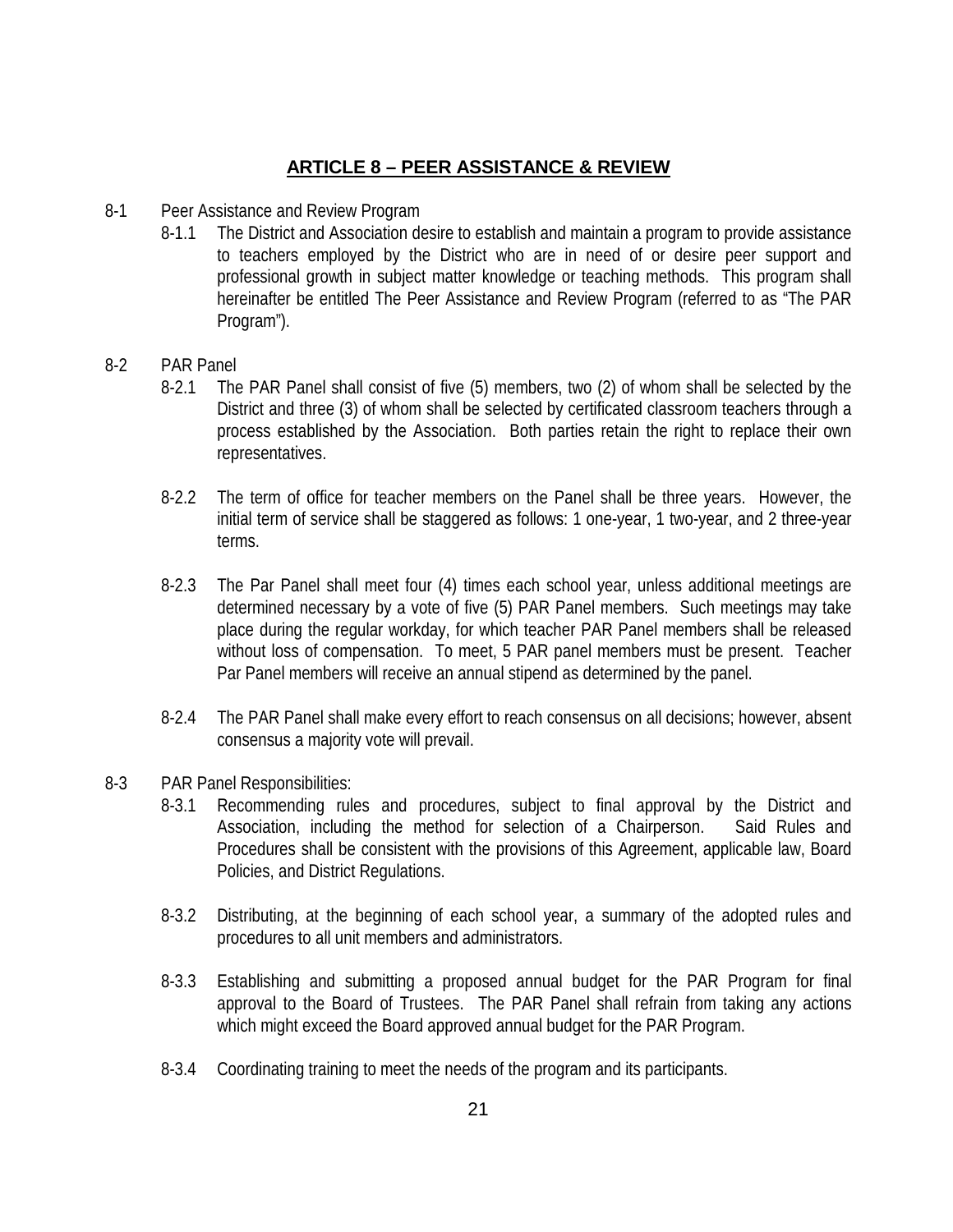- 8-3.5 Sending written notification of participation in the PAR program to Participating Teachers.
- 8-3.6 Determining the number of Consulting Teachers in any school year based upon participation in the PAR Program, the PAR budget, and other relevant considerations.
- 8-3.7 Establishing rules and procedures for selecting Consulting Teachers.
- 8-3.8 Selecting and assigning Consulting Teachers to Participating Teachers.
- 8-3.9 Recommending guidelines for Consulting Teachers and their activities, subject to final approval by the District and Association.
- 8-3.10 Reviewing Assistance Plans and assessment reports prepared by Consulting Teachers.
- 8-3.11 Evaluating annually the impact of the PAR program and making recommendations to Association and the District for improvement.
- 8-3.12 Reviewing the final report prepared by the Consulting Teacher and making recommendations to the Governing Board regarding the Referred Participating Teacher's progress in the PAR Program, including forwarding the names of Referred Participating Teachers to the Governing Board prior to April 15th of each school year, who, after sustained assistance, are unable to demonstrate satisfactory improvement.
- 8-3.13 Maintaining confidentiality regarding the PAR Panel proceedings and assessment plan reports prepared by consulting teachers to the extent required by law.
- 8-4. Consulting Teachers
	- 8-4.1 Qualifications

A consulting teacher is a permanent certificated teacher who provides assistance to a Participating Teacher under the PAR Program established in this Agreement. Consulting Teachers shall possess the following minimum qualifications:

- 8-4.1.1 At least four (4) years of recent classroom teaching experience in the District.
- 8-4.1.2 Demonstrated exemplary teaching ability based on the criteria contained in the California Standards for the Teaching Profession.
- 8-4.1.3 Extensive knowledge and mastery of subject matter, teaching strategies, instructional techniques, and classroom management strategies necessary to meet the needs of pupils in different contexts.
- 8-4.1.4 Ability to communicate effectively both orally and in writing.
- 8-4.1.5 Ability to work cooperatively and effectively with others.
- 8-4.2 Appointment Process
	- 8-4.2.1 The number of Consulting Teachers shall be determined by the PAR Panel, based upon participation in the PAR Program, the available budget, and other relevant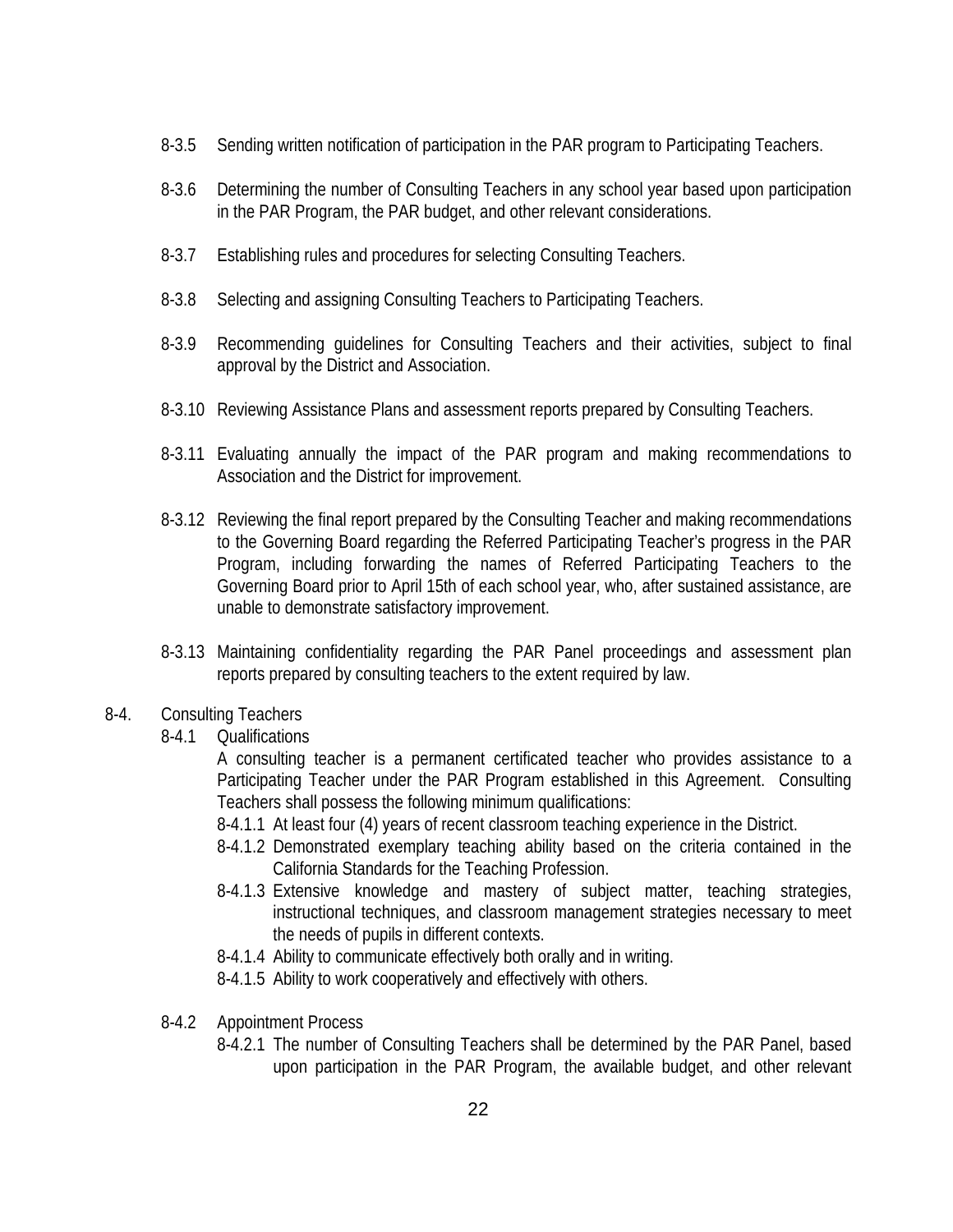considerations. Models for Consulting Teacher positions may include full-time, parttime, and job share and or extra pay assignments

- 8-4.2.2 Notice of Consulting Teacher openings shall be posted at each school site for a period of not less than twenty (20) workdays. In addition to submitting an application form, each applicant is required to submit at least three references from individuals who have direct knowledge of the applicant's abilities to be a Consulting Teacher.
- 8-4.2.3 Consulting Teachers shall be selected by the PAR Panel after at least one teacher and one District representative on the PAR Panel have conducted a site visitation and a classroom observation.
- 8-4.2.4 Consulting Teachers shall assist Participating Teachers by demonstrating, observing, coaching, conferencing, referring or by other activities, which, in their professional judgment, shall assist the Participating Teacher.
- 8-4.2.5 Consulting Teachers shall be released from regular duties without loss of compensation when necessary to carry out their responsibilities during the school day. The term of a Consulting Teacher shall be three years (3), which may be extended by the PAR Panel for one consecutive term. Consulting Teachers shall be paid a stipend of \$1500 per assigned Participating Teacher, not to exceed a caseload of three (3) Participating Teachers. Exceptions to this stipend may be made by the PAR Panel, not to exceed an annual total of \$4500.
- 8-5 Types of Program Participation
	- 8-5.1 **Volunteer Participating Teacher:** A Volunteer Participating Teacher is a classroom teacher who has requested the assignment of a Consulting Teacher for peer assistance. The PAR Panel shall accept Volunteer Participating Teachers to the PAR Program based on available Consulting Teachers after completing all Referred Participating Teacher assignments, the PAR budget and other relevant considerations.
		- 8-5.1.1 Classroom teachers, who have not been referred to the PAR Program, may volunteer to participate. The Consulting Teacher shall not participate in a performance review of the Volunteer Participating Teacher. PAR Panel shall accept Volunteer Participating Teacher in the PAR Program based upon participation in the PAR Program, the PAR budget, and other relevant considerations.
		- 8-5.1.2 Oral communications between the Consulting Teacher and a Volunteer Participating Teacher shall be confidential and shall not be shared with the Participating Teacher's evaluator or the PAR Panel, without the written consent of the Participating Teacher.
		- 8-5.2 **Professional Growth Activities**: Classroom teachers may make requests to participate in professional growth activities. An application "mini grant" will be made to the PAR panel with the proposed scope of work, the defined goals, and a plan that supports sustainable professional growth (i.e. CTSP and curriculum standards) including peer collaboration. A final report will be provided to the PAR panel to share the work completed.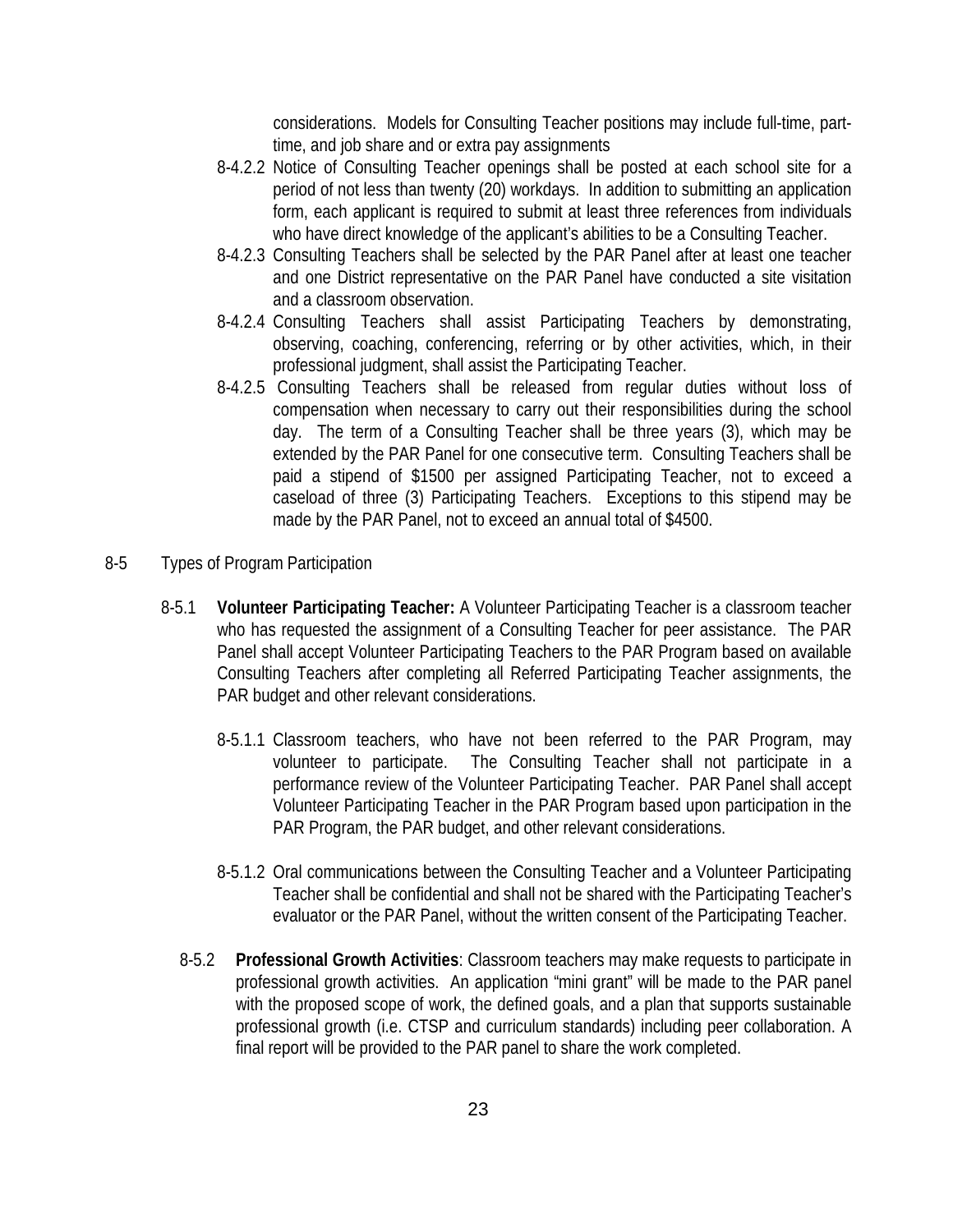- 8-5.3 **Referred Participating Teacher:** A Referred Participating Teacher is a permanent classroom teacher who received an unsatisfactory rating in one or more areas in his/her final evaluation involving subject matter knowledge and teaching methods. A Referred Participating Teacher shall be evaluated in the succeeding year and shall participate in the District's PAR Program.
	- 8-5.3.1 On or before the end of the prior school year, the Participating Teacher's evaluator shall send a copy of the Participating Teacher's unsatisfactory evaluation to the PAR Panel.
	- 8-5.3.2 On or before the fourth week of school, the PAR Panel shall provide written notification to the Participating Teacher of the Participating Teacher's placement in the PAR Program and the Consulting Teacher assignment.
	- 8-5.3.3 On or before the fifth week of school, the Consulting Teacher, the Participating Teacher and the Participating Teacher's evaluator shall meet to review the specific teaching/instructional areas identified as unsatisfactory in the Participating Teacher's final evaluation and an assistance plan shall be developed between the Consulting Teacher and the Participating Teacher.
		- 8-5.3.3.1 The assistance plan shall include a statement of areas needing improvement, the objectives to be met to achieve improvement and a monitoring schedule. The assistance plan shall include, but not be limited to, specific training activities in the teaching/instructional areas identified as unsatisfactory in the final evaluation. Consulting Teachers shall conduct multiple observations of the Participating Teacher during classroom instruction, and shall have both preobservation and post-observation conferences.
		- 8-5.3.3.2 During the assistance plan period, the Consulting Teacher and the Participating Teacher's evaluator shall maintain a cooperative relationship and consult with each other on the peer assistance and review process and the Participating Teacher's progress.
	- 8-5.3.4 The Consulting Teacher shall monitor the progress of the Referred Participating Teacher and shall provide periodic interim written summaries to the Referred Participating Teacher and the PAR Panel for discussion and review.
	- 8-5.3.5 On or before March 15, the Consulting Teacher shall complete a final report of the Referred Participating Teacher's participation in the assistance plan. The review shall identify the areas needing improvement, the assistance provided to the Participating Teacher and assessment of the results of the assistance, including a statement whether the Participating Teacher satisfactorily achieved the scope of work of the assistance plan. The final report shall be provided by Consulting Teacher to the PAR Panel, Participating Teacher and evaluator. The Participating Teacher shall sign the report acknowledging receipt and shall have the right to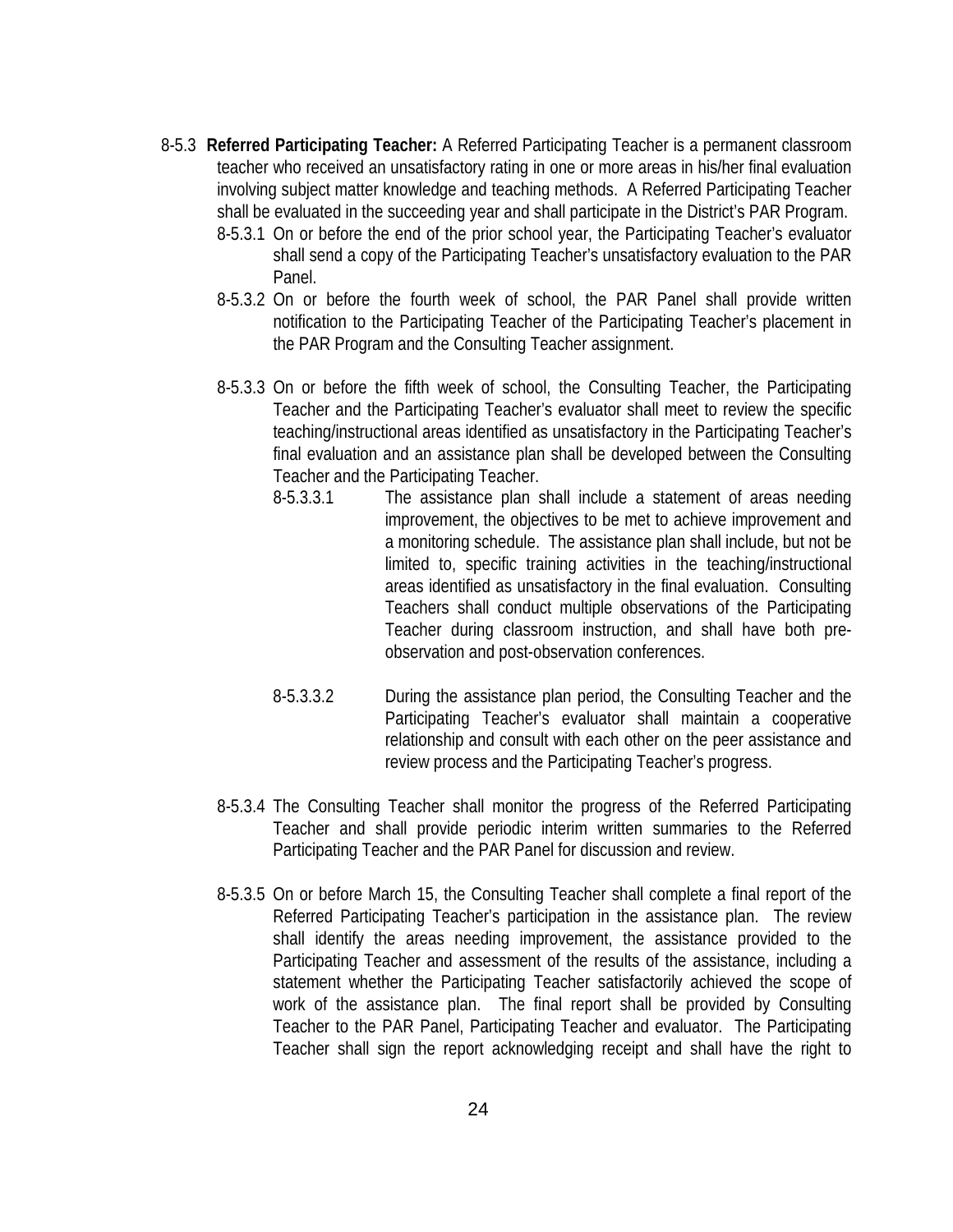submit a written response to the PAR Panel within ten (10) workdays from the receipt of the report.

- 8-5.3.6 On or before April 15th, the PAR Panel shall submit to the Governing Board the names of Participating Teachers who, after sustained assistance, were unable to demonstrate satisfactory improvement in the PAR Program.
- 8-5.3.7 The final report and related documentation prepared by the Consulting Teacher shall be made available for placement in the personnel file of the Referred Participating Teacher receiving assistance.

#### 8-6 General Provisions

- 8-6.1 The PAR Program shall be contingent upon the continuation of State funding.
- 8-6.2 Nothing herein shall be interpreted as limiting the authority of the Governing Board or District to initiate any form of discipline against the Participating Teacher at any time consistent with the law and this Agreement.
- 8-6.3 The provisions of the PAR Program shall be reviewed at least annually by the District and Association and revised by written mutual consent of the parties.
- 8-6.4 The provisions of the PAR Program shall not be subject to the grievance procedure contained in this Agreement. Complaints alleging violation of the PAR procedures contained herein shall be submitted directly to the PAR Panel for review and response. Name the contract article for PAR.
- 8-6.5 The District shall defend and hold harmless individual Par Panel members and Consulting Teachers from any lawsuit or claim arising out of the performance of their duties under the PAR program as required by the California Government Code.
- 8-6.6 Consulting Teachers shall not be considered management or supervisory employees as defined under the Educational Employment Relations Act.
- 8-6.7 All documents issued under the PAR Program shall be considered personnel records subject to the personnel record exemption of the California Public Records Act to the extent permitted by law.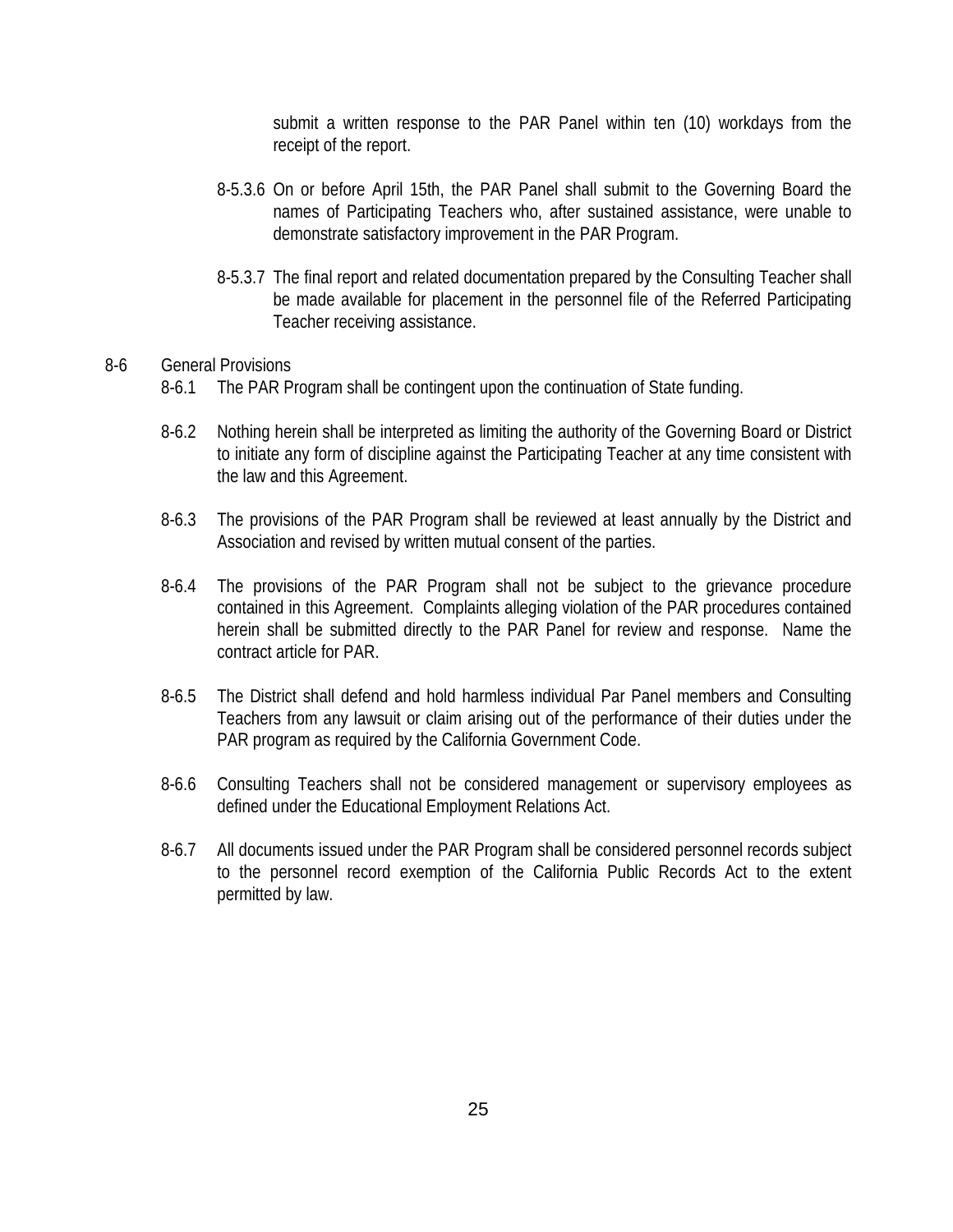# **ARTICLE 9 - EVALUATION PROCEDURES**

## 9-1 General:

- 9-1.1 All unit members shall be evaluated.
- 9-1.2 The evaluator shall be the principal or the principal's designee. In the case of unit members who travel from school to school in the performance of duties, the evaluation shall be made by a designated evaluator.
- 9-1.3 The time lines set forth in this article have no bearing on any dismissal procedure. However, nothing in this article shall in any way affect the legal rights of unit members in dismissal proceedings.
- 9-1.4 All references to the California Standards for the Teaching Profession be changed to reflect the most recent changes in these standards.

## 9-2. Evaluation Procedures:

- 9-2.1 Unit members with permanent status in the District shall be evaluated according to these procedures at least every other year; unit members without permanent status will be evaluated annually according to these procedures.
- 9-2.2 A unit member with permanent status in the District or an evaluator may request an evaluation in any given year.
- 9-2.3 Unit members with permanent status who have been employed by the District for at least ten years and whose previous evaluations meet or exceed District standards shall, by mutual agreement of the administrator and unit member, be evaluated once each five years (pursuant and subject to the terms and conditions of Education Code 44664).
- 9-2.4 Unit members to be evaluated in a given school year will be so informed by October 15th. The evaluator is responsible for the final written evaluation summary which must bear his/her signature along with the signature of the evaluator's designee when appropriate.
- 9-2.5 A planning conference shall be held by November 1st between evaluator and evaluatee to jointly develop goals/objectives for the school year using the standards as enumerated in the California Standards for the Teaching Profession:
	- Standard 1 Engaging and supporting all students in learning.
	- Standard 2 Creating and maintaining effective environments for student learning.
	- Standard 3 Understanding and organizing subject matter for student learning.
	- Standard 4 Planning instruction and designing learning experiences for all students.
	- Standard 5 Assessing student learning.
	- Standard 6 Developing as a professional educator.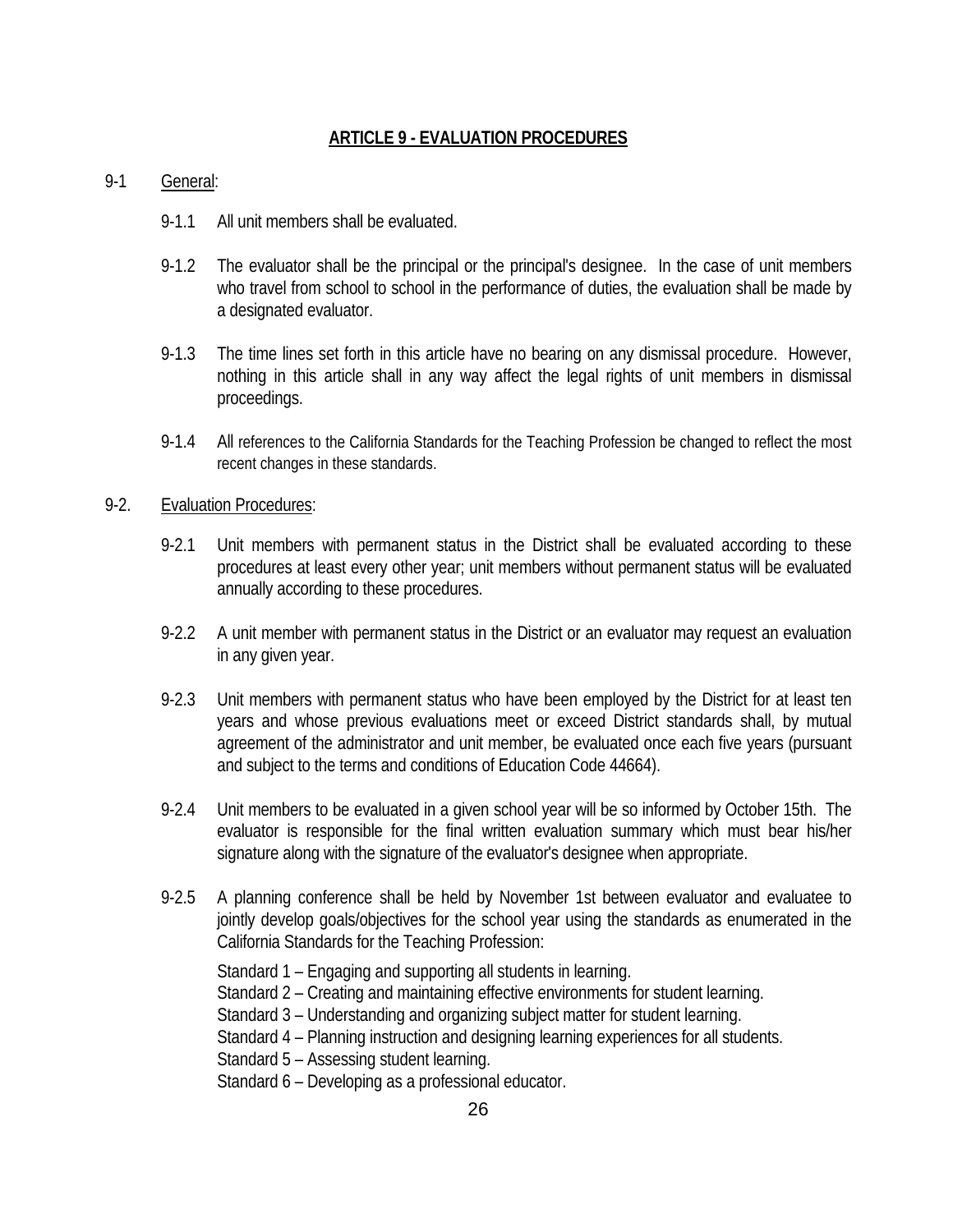- 9-2.5.1 From a discussion of these standards, a set of goals and objectives will be jointly developed forming the basis for the final evaluation. For purposes of this procedure, the words "jointly develop" mean a collaborative approach between the evaluator and evaluatee in defining reasonable plans, objectives, goals, and means of assessment. These goals and objectives may be revised during the course of the year pursuant to the above.
- 9-2.5.2 The performance of non-instructional certificated personnel which cannot be evaluated appropriately under other provisions of this section shall be evaluated and assessed as it relates to job responsibilities defined by the District and by means which measure and reasonably relate to the fulfillment of those responsibilities.
- 9-2.5.3 Appeals:

In cases where there is no agreement on goals, the principal may make the determination. Should the evaluatee take exception to the principal's determination of the evaluation plans, objectives, goals, and means of assessment, he/she may request a review by a third party who shall assist the evaluatee and the principal in trying to reach a mutually satisfactory agreement. This third party must be mutually agreed upon between the principal and the evaluatee. If this process does not result in an agreement, or if the parties cannot mutually agree on a third person, the evaluatee may request a review by the Superintendent. The Superintendent or the Superintendent's designee shall decide the matter. If the appeal process is used, it must be completed by November 15<sup>th</sup>.

- 9-2.6 At least one preliminary performance review conference of the evaluator and the evaluatee shall be held prior to February 1**st** in which the following elements shall be included:
	- 9-2.6.1 Formal classroom observations of at least 20 minutes in duration are a part of the evaluation process. Dates of observations shall be noted in the mid-year and/or final evaluation.
	- 9-2.6.2 Review of plans, goals and objectives, and modification according to constraints.
	- 9-2.6.3 Review of supportive data relating to assessment. Examples: reports, classroom observations, student work, tests, commendations, parent contacts.
	- 9-2.6.4 Identification of weaknesses and commendation of strengths. Development of specific remedial action, if needed.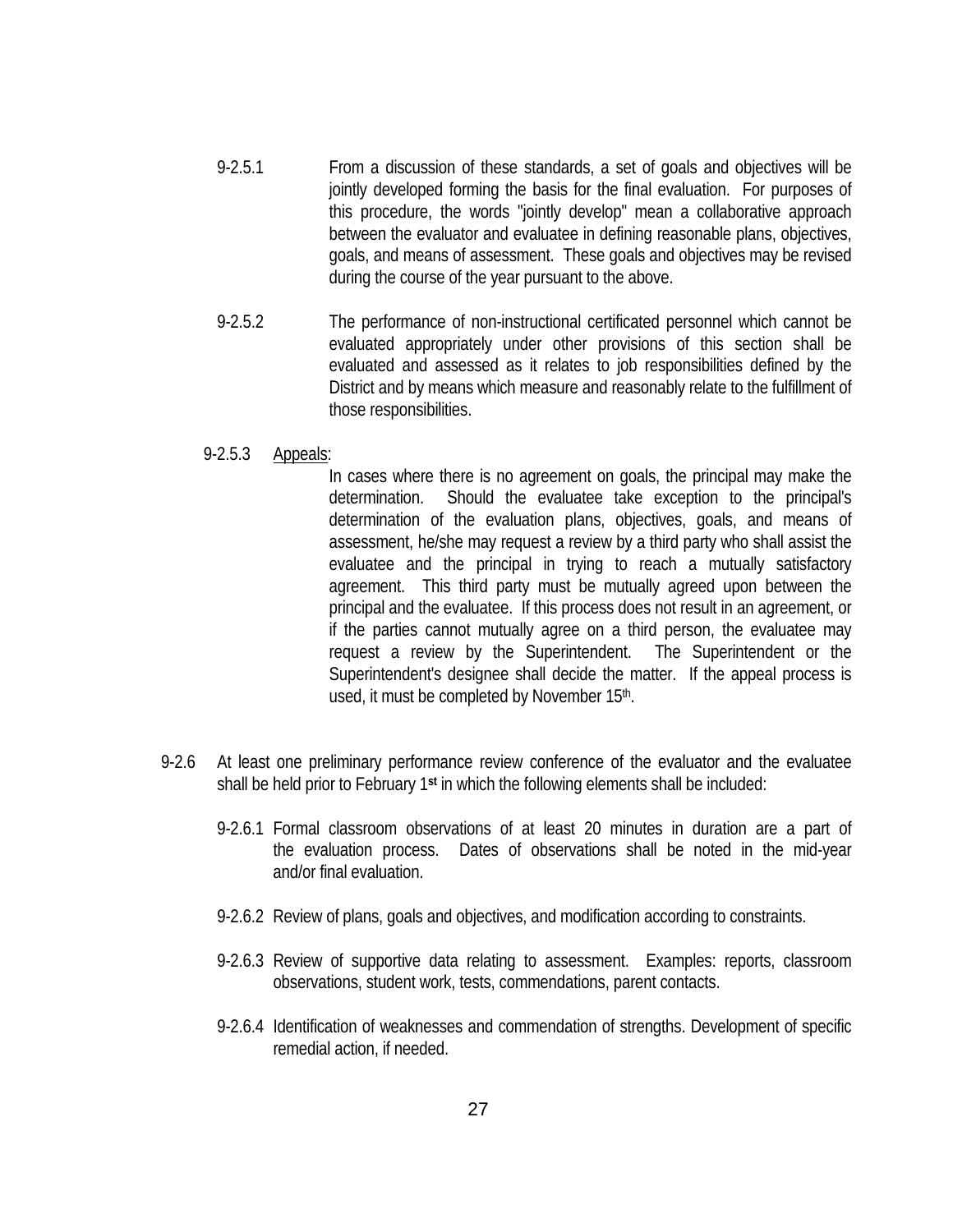- 9-2.7 Non-administrative personnel shall not be required to participate in the evaluation and/or observation of other non-administrative certificated personnel.
- 9-2.8 When an evaluation is based on information not directly observed by the evaluator, said information may not be used until the evaluator has investigated the information and determined the veracity of the allegation and notified the unit member of his/her findings.
- 9-2.9 A conference and the final evaluation document shall be presented to the evaluatee not later than thirty (30) calendar days before the last school day scheduled on the school calendar adopted by the Board of Education for the school year in which the evaluation takes place.
- 9-2.10 The evaluator shall write the final evaluation summary. The evaluator and the evaluatee shall meet briefly to sign the final evaluation. The evaluatee's signature does not indicate evaluatee's agreement with the written evaluation. It indicates he/she has read it and understands that he/she has the opportunity of responding to it in writing. If the evaluatee submits a written response, it shall become a permanent part of all copies of the evaluation report.
- 9-3 The evaluation under this procedure shall be the only evaluation made and/or filed in the unit member's personnel file.
	- 9-3.1 The timelines set forward in this procedure may be extended by mutual consent or due to unforeseen circumstances affecting the evaluatee or evaluator.
	- 9-3.2 At such time as it is determined by the evaluator that something may negatively affect the unit member's evaluation, the unit member shall be notified by the evaluator within a reasonable period of time of the incident.
	- 9-3.3 Nothing in this article shall preclude the District from placing a report of any incident in a unit member's file even though such material is not used in the evaluation document.
- 9-4 If a bargaining unit member receives an unsatisfactory rating in the area of teaching methods or instruction, the District will pay the tuition or registration fee for courses or programs recommended by the District, except in cases where bargaining unit members opt to use credit for the course for advancement on the salary schedule. The District will also provide released time, where appropriate, when attendance and/or participation in the formal elements of the program conflict with the bargaining unit member's regular assignment.
- 9-5 A unit member with an overall "unsatisfactory" rating on the end of the year Final Evaluation will not advance a step on the salary schedule for the subsequent year. A unit member receiving such an evaluation shall be allowed to resume normal salary placement effective to the start of the year once an evaluation is issued without an "unsatisfactory" rating. (Refer to Article 8 - Peer Assistance & Review).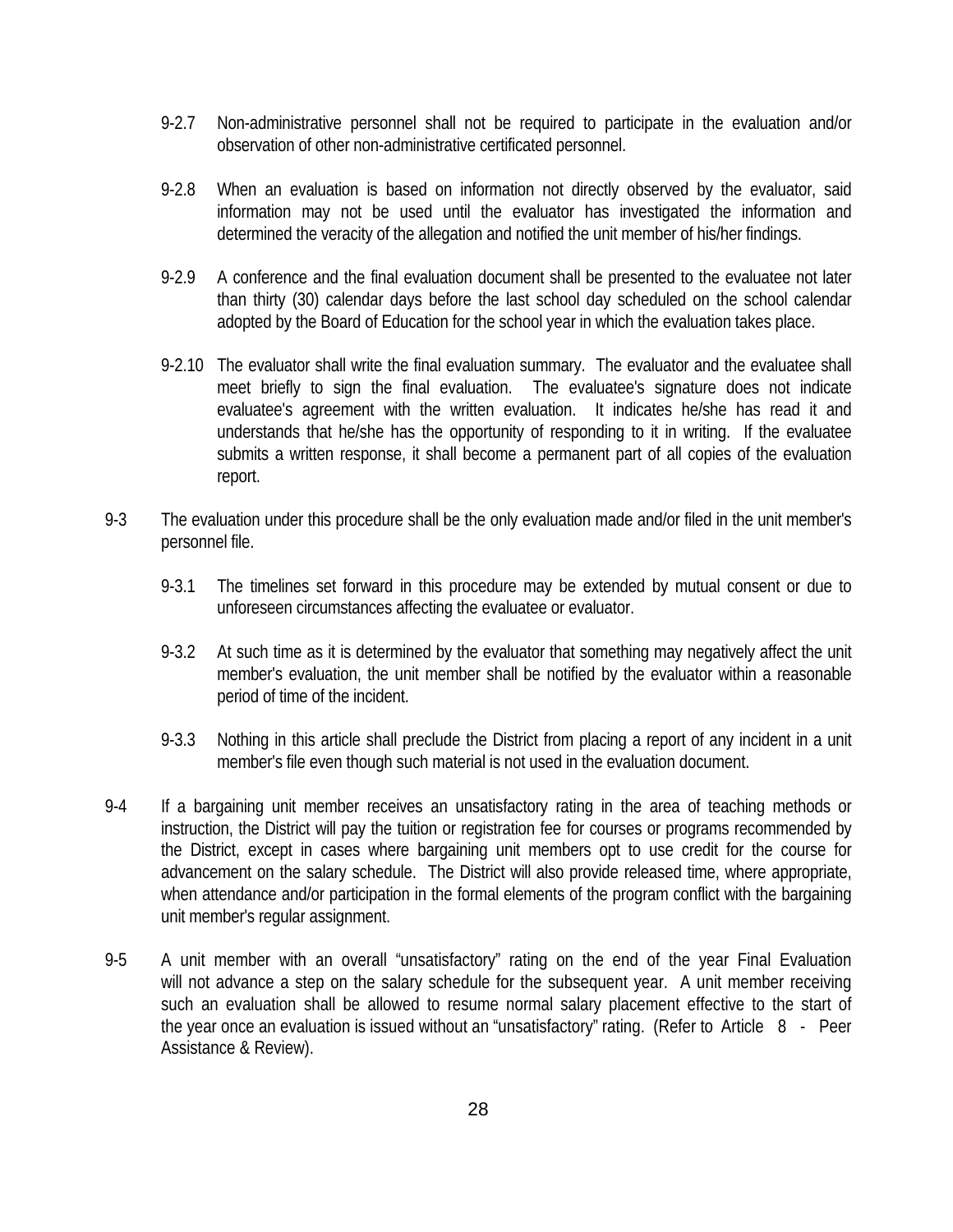# **ARTICLE 10 – DISCIPLINE**

- 10-1 Disciplinary action, as used in this article, includes written reprimands and suspensions without pay for up to fifteen (15) days for probationary and permanent employees. This Article shall not limit the District's right to evaluate or orally reprimand and counsel employees. Nor shall anything in Article 9, "Evaluation Procedures," limit the District's right to discipline employees pursuant to this Article.
- 10-2 The District may issue written reprimands and warnings. The employees may submit a response or rebuttal to the written reprimand or warning, a copy of which will be retained in the records, along with the reprimand. Alleged violations by the District of the procedures relating to issuance of reprimands and warnings are subject to the grievance procedures of this Agreement; however, the substance of the reprimand or warning is not subject to the grievance procedures.
- 10-3 The concept of "progressive discipline" and the prohibition of disparate treatment by an administrator are to be generally applicable; where the District imposes suspension without oral or written reprimand, such suspension shall be only for cause.
- 10-4 The District may suspend employees without pay for up to fifteen (15) working days, pursuant to the following provisions:
	- 10-4.1 The suspension shall be based upon cause, including but not limited to, the causes set forth in Section 44932 of the Education Code.
	- 10-4.2 The Superintendent or his or her designee shall give written notice to the employee of the District's intent to suspend the employee. The notice shall include the cause(s) on which the suspension is based, the date(s) on which the suspension shall take place, a statement that the employee has a right to discuss informally the proposed suspension with the Superintendent or his or her designee.
	- 10-4.3 The employee shall have two (2) working days, within receipt of notice, to respond to the notice of suspension. If the employee does not respond, the District will schedule the suspension and provide notice thereof to the employee. The employee's response to the notice of suspension, if any, shall confirm the proposed date and time for the pre-suspension discussion, propose other dates for such discussion, or waive such discussion. The pre-suspension discussion, unless waived, shall take place within five (5) school days from the date of the notice.
	- 10-4.4 The pre-suspension discussion shall be informal. The employee shall be given the opportunity to present facts and arguments regarding the proposed suspension.
	- 10-4.5 The Superintendent or his or her designee shall inform the employee of the decision to suspend or not to suspend within three (3) working days from the date of the pre-suspension hearing or after two (2) days from the date of the notice of suspension if the employee did not respond.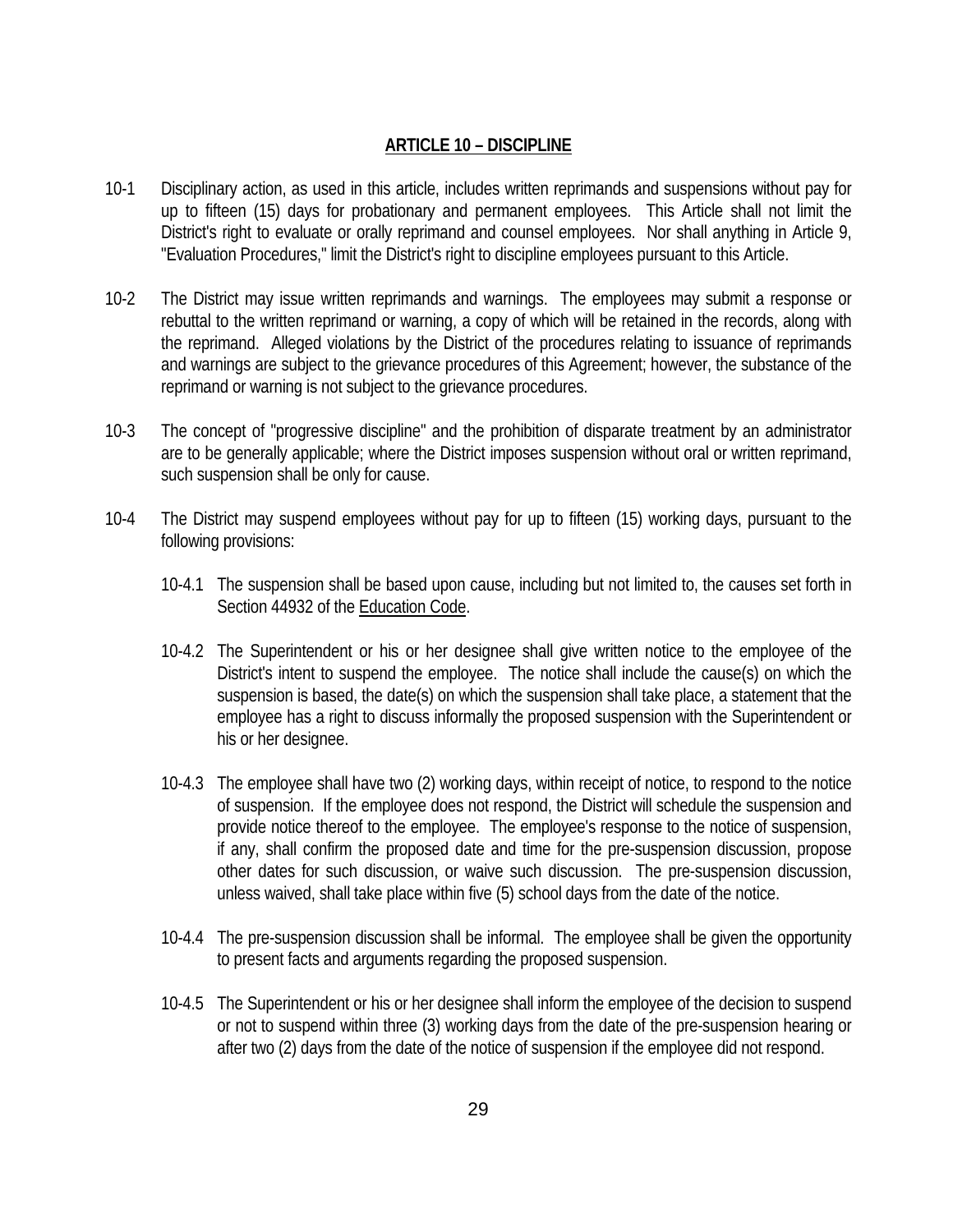- 10-4.6 The District shall schedule the suspension. The suspension may be scheduled in one or more blocks of time.
- 10-4.7 Disputes as to whether a suspension was based on cause or whether there has been a violation of the procedures set forth herein shall be resolved pursuant to the grievance procedures. A grievance regarding a suspension must be filed on the first day of the suspension or within fifteen (15) school days thereafter.
- 10-4.8 In emergency situations requiring immediate suspension, the District may suspend the employee without scheduling a pre-suspension discussion. In such emergency situations, the Superintendent or his or her designee shall schedule an informal discussion with the employee and provide the employee with written notice thereof, as soon as possible after the suspension has begun.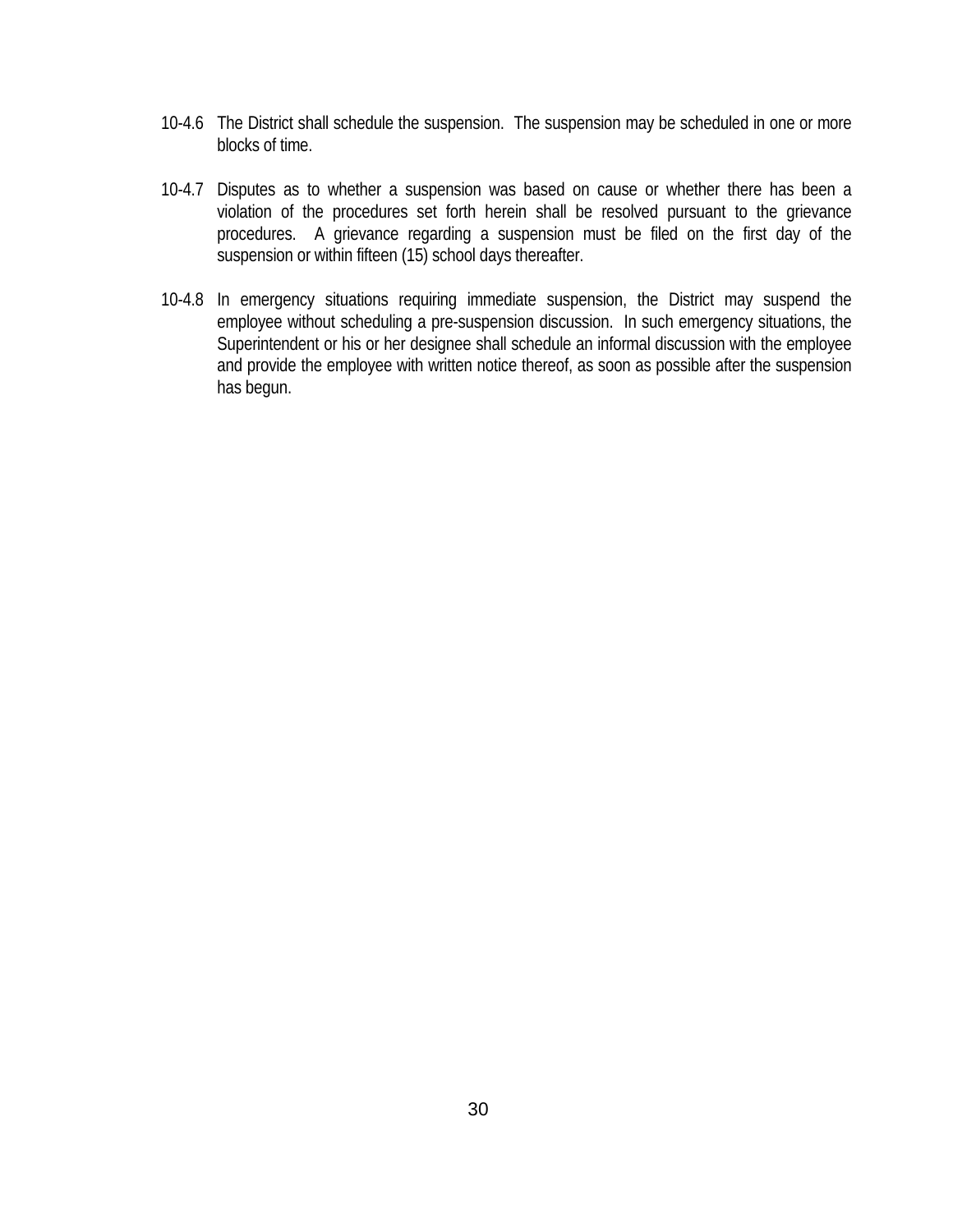# **ARTICLE 11 - CLASS SIZE HIRING RATIOS**

- 11-1.1 The District will allocate staff to school sites, on a District-wide basis, according to the following:
	- Grades 9-12 based on a ratio of one full-time equivalent teaching position for up to 34 students.
	- Grades 6-8 based on a ratio of one full-time equivalent position for up to 34 students.
	- Grades 4-5 based on a ratio of one full-time equivalent teaching position per 32 students.
	- The District will make a reasonable effort to comply with Class Size Reduction (CSR) as revised using a staffing ratio of up to 24:1 (TK-3).However, if the District determines it can no longer fund the program(s) for budgetary, enrollment, or facility reasons, and/or the District changes budgetary priorities, the staffing ratio shall revert to 26:1 at TK through 3rd Grade.
- 11-1.2 In staffing sites with the above ratios the following shall be excluded: management and supervision personnel, special education teachers, librarians, counselors, psychologists, nurses, music, and reading specialists, and personnel employed to work exclusively on federally-funded programs.
- 11-1.3 In grades 6-12, the District will make every effort to limit an individual teacher load to 170 students in core area assignments (Math, Science, English / Language Arts, World Language and Social Studies) with exceptions for those teaching six (6) periods. Every effort will be made to limit an individual teacher load to 204 students for an assignment of six (6) classes
- 11-2 Kindergarten classes at all schools will have an instructional day of 240 minutes per day at each site. Individual sites may approve alternative schedules (as per contract provision Article 24-3) with banked minutes for early dismissal as long as the Kindergarten instructional day averages at least 240 minutes per day.
- 11-3 For the first semester, the District will confirm compliance with the contractual staffing ratios by the fifteenth day of instruction. For the second semester, the District will confirm compliance with the contractual staffing ratios by the fifth day of instruction.
- 11-4 Special Education classes/programs shall be staffed in compliance with Federal and State law.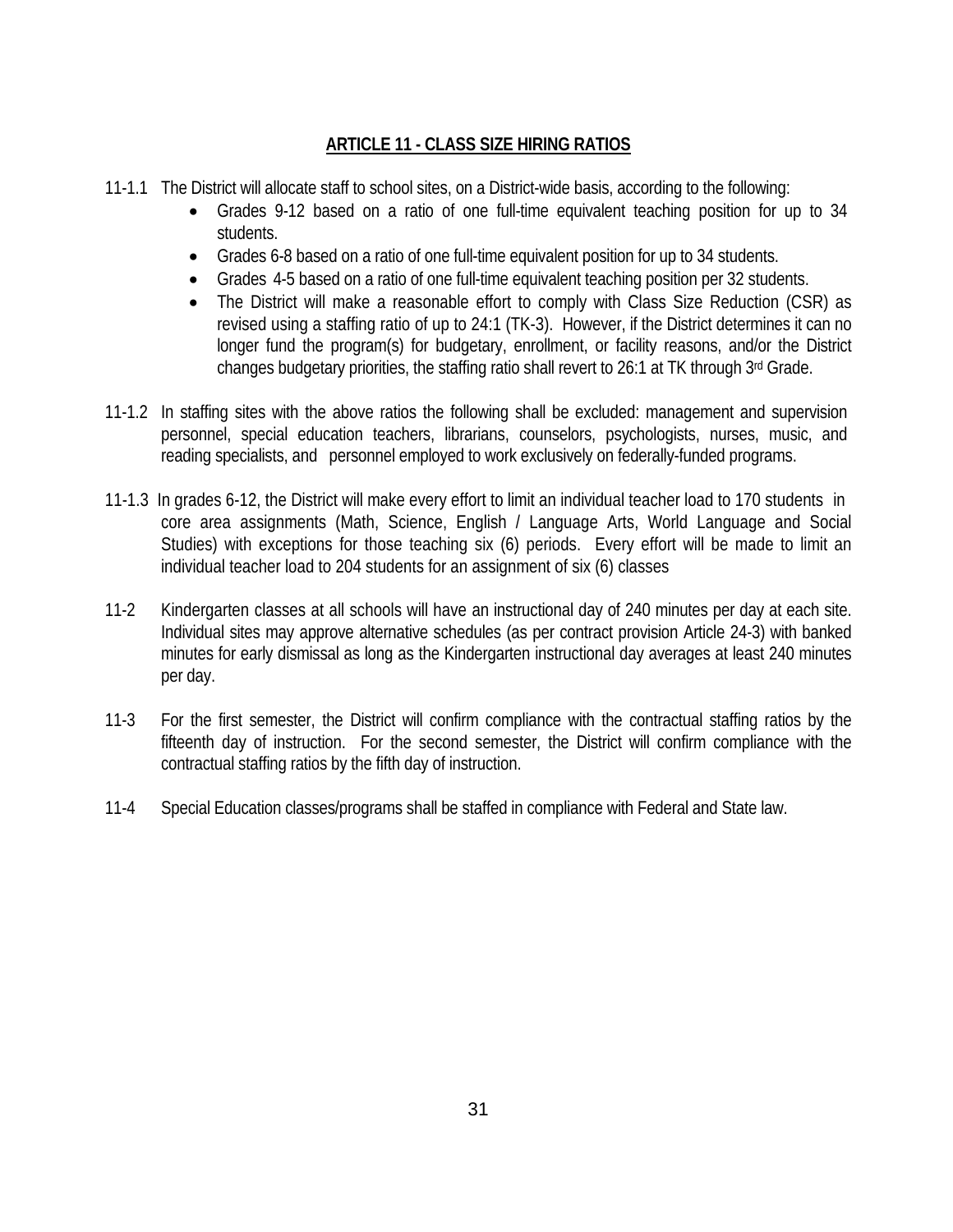# **ARTICLE 12 - TRANSFERS AND REASSIGNMENTS**

## 12-1 Transfers:

12-1.1 A transfer is a change in position from one school to another. A transfer may be requested by a unit member, or may be initiated by the Superintendent and/or his staff.

## Reassignments:

- 12-1.2 A reassignment is defined as any change which results in a unit member being assigned to a different grade level (K-5) or being assigned to another level or department at the same intermediate or high school site or from one unit classification to another unit classification.
- 12-1.3 A request for transfer or reassignment is in no way prejudicial to the unit member. The request may be withdrawn at any time prior to the official granting of the request.

## Special Education:

The assignment for Special Education unit members is determined by the Student Services Department and is governed by a number of critical factors such as the fluctuating numbers of special education students throughout the school district and at each site, the changing nature of the delivery of special education services, the changing educational needs of individual sites and the credentials of a unit member.

## 12-2 Voluntary Transfer:

- 12-2.1 Unit members who desire a transfer shall file an application with the Human Resources Department by April 1 for the following year's placement and such application will remain active and on file for twelve (12) months or as designated by the employee. Such application shall include the school(s) and/or grade level/subject matter to which he/she desires to be transferred, with preferences noted. The form shall contain unit member summer contact information if a unit member wishes to be considered for vacancies which occur after the school year has ended.
- 12-2.2 The District agrees to interview and consider unit members for vacancies they have applied for and for which they are qualified and credentialed to fill.
- 12-2.3 If a transfer is to be made, the unit member shall be notified in writing of the new assignment.
- 12-2.4 All the following criteria shall be used in consideration of transfer requests:
	- 12-2.4.1 Legal requirements of the District.
	- 12-2.4.2 Individual training, experience, credentials.
	- 12-2.4.3 Skills in areas which are secondary to the regular assignment.
	- 12-2.4.4 Seniority (Length of the service rendered to the District by the unit member).
	- 12-2.4.5 Balance of staff relative to training, experience and background.
	- 12-2.4.6 Educational needs of the school or department to which the unit member is transferred or reassigned.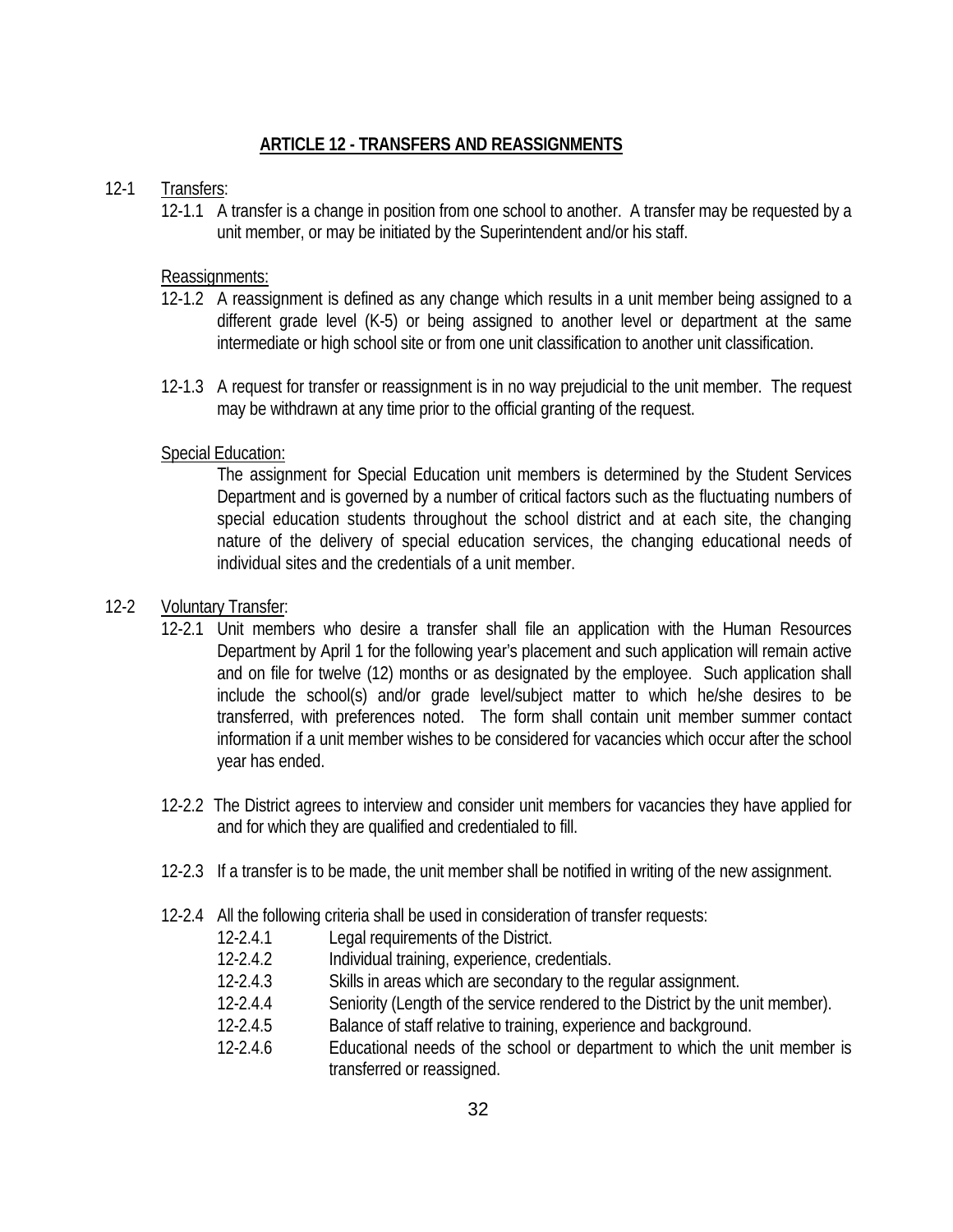- 12-2.4.7 Preference of the unit member.
- 12-2.4.8 Best interest of the District.
- 12-2.4.9 Past written evaluations.
- 12-2.5 If a unit member's request for a voluntary transfer is denied, the unit member, upon request, shall be granted a meeting with the Administrator who denied the request to discuss the reasons for the denial. Following the meeting, the unit member may request and shall receive a written rationale for the denial.
- 12-2.6 A unit member may appeal a denial for transfer to the Superintendent.
- 12-2.7 A transfer request shall not be denied arbitrarily, capriciously or without basis in fact.

## 12-3 Involuntary Transfer:

Involuntary transfers may be made for the following reasons: A decrease in the number of students which requires a decrease in the number of unit members at the worksite, elimination of program(s) and/or funding, worksite closings, or upon determination by the Superintendent that an involuntary transfer is in the best interest of the District. An involuntary transfer is limited to once in any three year period, unless by mutual agreement with the unit member.

Prior to such a transfer being made, a meeting shall be held, upon the request of the unit member, to discuss the reasons for the transfer. Upon request, the reasons shall be given in writing. The impending transfer shall be discussed with the unit member at the earliest reasonable date the District is aware that a transfer will take place. In the event that there must be a transfer during the school year because of declining enrollment or enrollment shifts, such a transfer may take effect immediately.

Involuntary transfers shall not be made outside the major or minor fields of study and/or the areas of qualification as established by the unit member's credential(s).

- 12.3.1 When an involuntary transfer is to become effective after the school year has begun, the unit member being transferred shall be provided, upon request, two (2) paid working days to prepare and organize his/her classroom environment and materials. The District shall provide assistance in moving a unit member's material to wherever a unit member is being transferred.
- 12.3.2 If a decrease in the number of students or elimination of program(s) and/or funding occurs, the District shall seek volunteers prior to making any involuntary transfer. If an involuntary transfer becomes necessary, the unit member with the least district seniority and the appropriate credential shall be transferred.
- 12.3.3 If a particular worksite is to be closed, unit members at that site shall be accorded first priority for filling any new or vacant positions at the site or sites to which the students at the closing site are being placed.

Unit members from the closed site shall be given first priority in filling vacancies that arise for which they have an appropriate credential. When two (2) or more unit members apply for the same vacancy, the position shall be given to the unit member with the greatest seniority.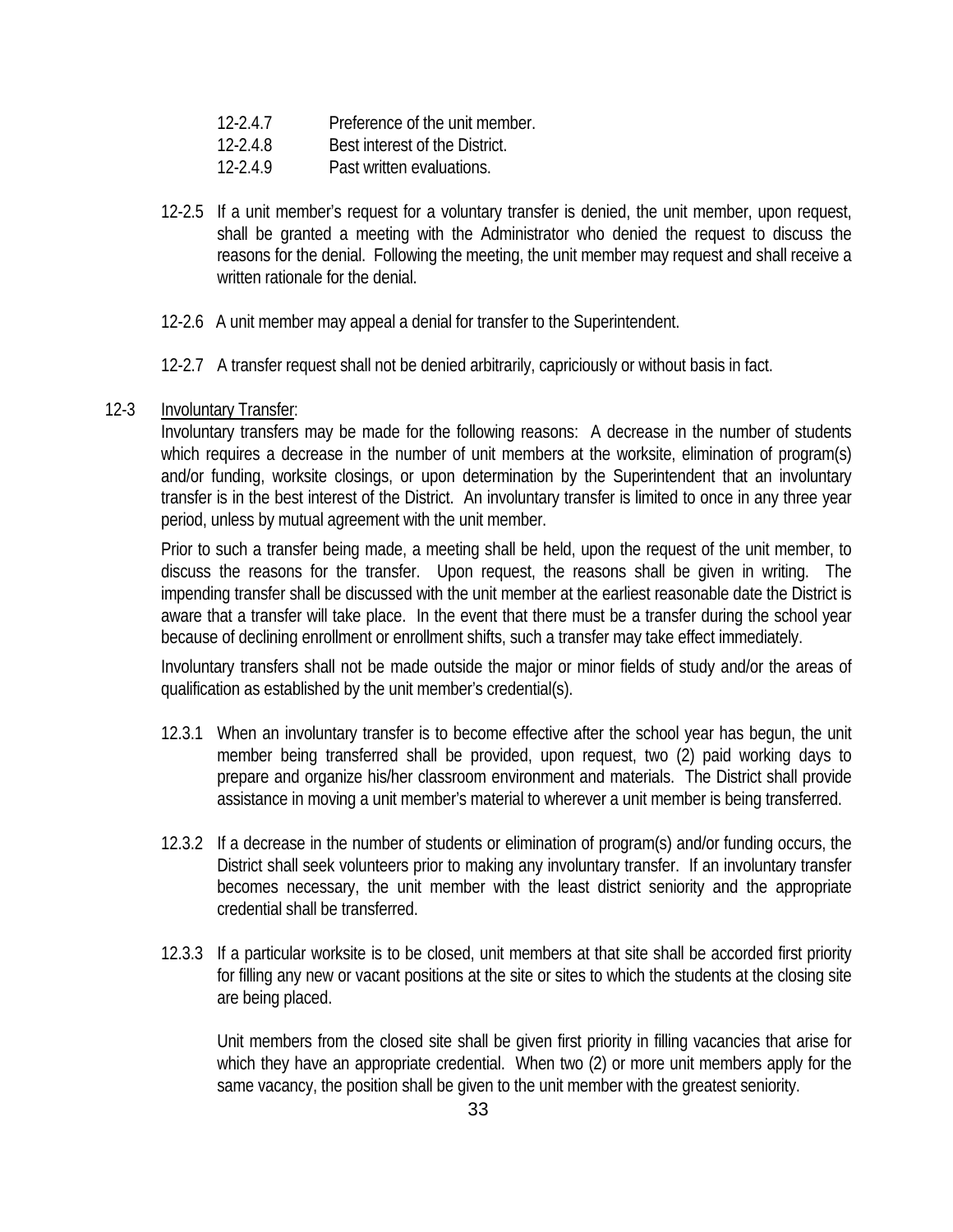## 12-4 Reassignment:

12-4.1 Unit members who desire a reassignment shall communicate their preference to the site principal.

12-4.2 All the following criteria shall be used in consideration of a reassignment request:

- 12-4.2.1 Legal requirements of the District.
- 12-4.2.2 Individual training, experience, credentials.
- 12-4.2.3 Skills in areas which are secondary to the regular assignment.
- 12-4.2.4 Seniority (Length of the service rendered to the District by the unit member).
- 12-4.2.5 Balance of staff relative to training, experience and background.
- 12-4.2.6 Educational needs of the school or department to which the unit member is reassigned.
- 12-4.2.7 Preference of the unit member.
- 12-4.2.8 Best interest of the District.
- 12-4.2.9 Past written evaluations.

12-4.3 Involuntary reassignments may be made for the following reasons: An increase and/or decrease in the number of students which requires a change in assignments of unit members at the worksite, elimination of program(s) and/or funding, or upon determination by the Superintendent or designee that an involuntary reassignment is in the best interest of the District. An involuntary reassignment is limited to once in any three year period, unless by mutual agreement with the unit member.

12-4.4 Prior to such a reassignment being made, a meeting shall be held with the unit member to discuss the reasons for the reassignment and shall be discussed with the unit member at the earliest reasonable date the District is aware that a reassignment will take place. In the event that there must be a reassignment during the school year because of declining enrollment or enrollment shifts, such a reassignment may take effect immediately.

12-4.5 Involuntary reassignments shall not be made outside the major or minor fields of study and/or the areas of qualification as established by the unit member's credential(s).

12.4.6 When an involuntary reassignment is to become effective after the school year has begun, the unit member being reassigned shall be provided, upon request, two (2) paid working days to prepare and organize his/her classroom environment, plan curriculum and gather materials.

## 12-5 Posting of Vacancies:

- 12-5.1 A "vacancy" refers to a position created by the resignation or retirement of a unit member which must be filled according to staffing ratios, or a newly created position.
- 12-5.2 The District shall post vacancies on the web site, in all school buildings and work sites, and send such notifications to designated PVFA representatives as they occur.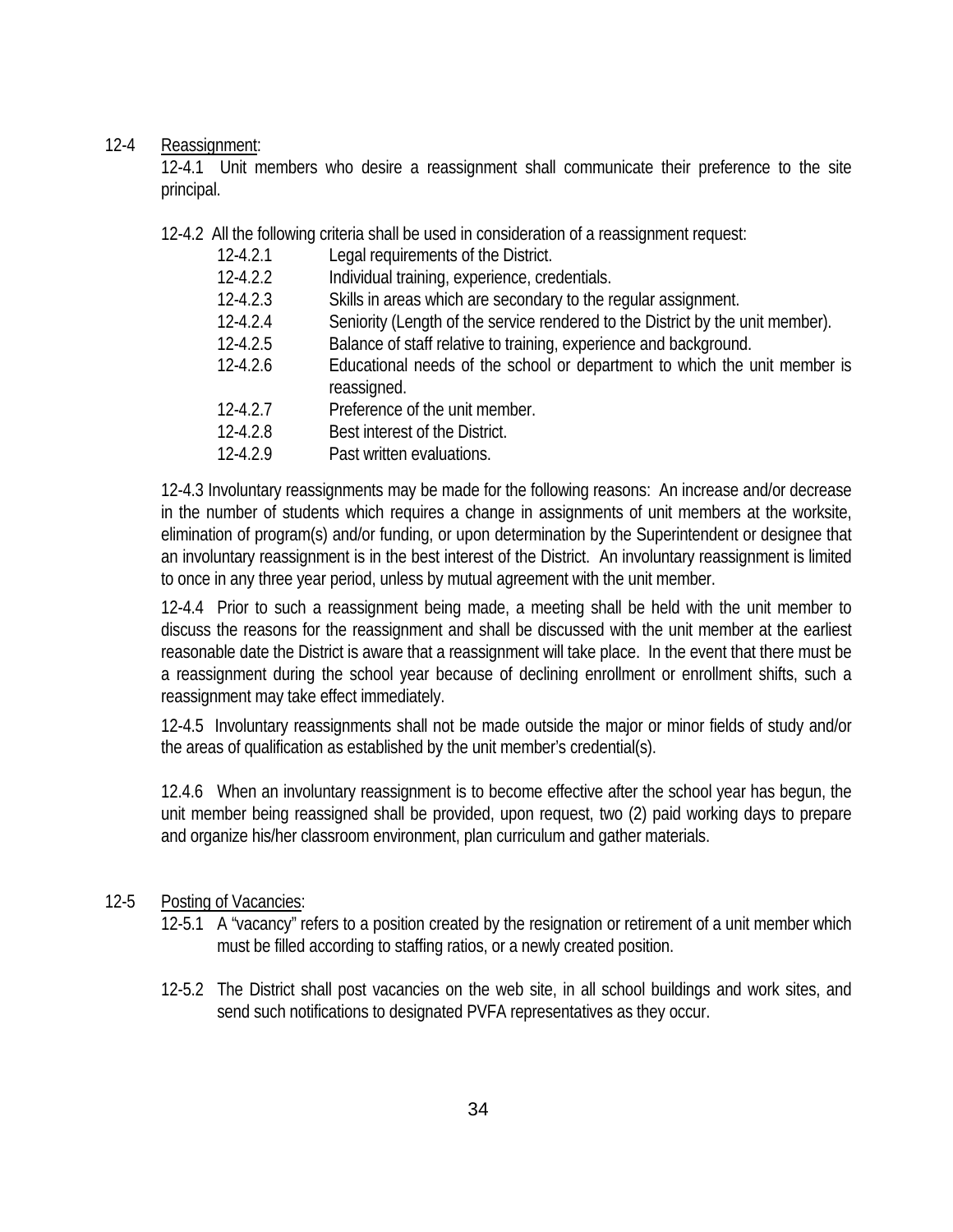- 12-5.3 The vacancy posting shall include the following information: location of vacancy, tentative grade level and/or subject area, credential requirements, duration of assignment, extra-pay assignment, and the closing date for submission of applications.
- 12-5.4 In filling posted vacancies, the District shall consider unit members from the "active" file for voluntary transfers and unit members returning to work from leaves of absence.
- 12-5.5 All unit vacancies, including extra-pay jobs, shall be announced to all unit members by District e-mail and posted at each school site, except in cases involving unforeseeable circumstances which require the immediate placement of unit members in a position. Such notifications shall take place at least five (5) days prior to the filling of the vacancy.

## 12-6 Transfer Relating to School Closure and/or Declining Enrollment:

- 12-6.1 Teachers involuntarily transferred because of school closure or declining enrollment shall have the right of first refusal to any opening which occurs prior to fifteen (15) days before the opening of the semester following the transfer, except for an opening which must be filled by transferees or teachers returning from leave or layoff who are not qualified for any other available openings. Once a teacher selects an opening, he/she will have no rights of first refusal. If more than one teacher requests the same position as provided in this paragraph, the District will use the criteria provided in Section 7 which follows.
- 12-7 Transfers Related to Reopening a School, Consolidation, and/or Reconfiguration:
	- 12-7.1 The following steps will be used in the event of a school opening, consolidation, and/or reconfiguration:
		- 12-7.1.1 The District will advertise all known openings for bargaining unit positions by FTE.
		- 12-7.1.2 The District will accept voluntary requests for transfers based on credential(s), qualifications, and criteria established by the District.
		- 12-7.1.3 When credentials, qualifications, and criteria are equal, District seniority shall prevail.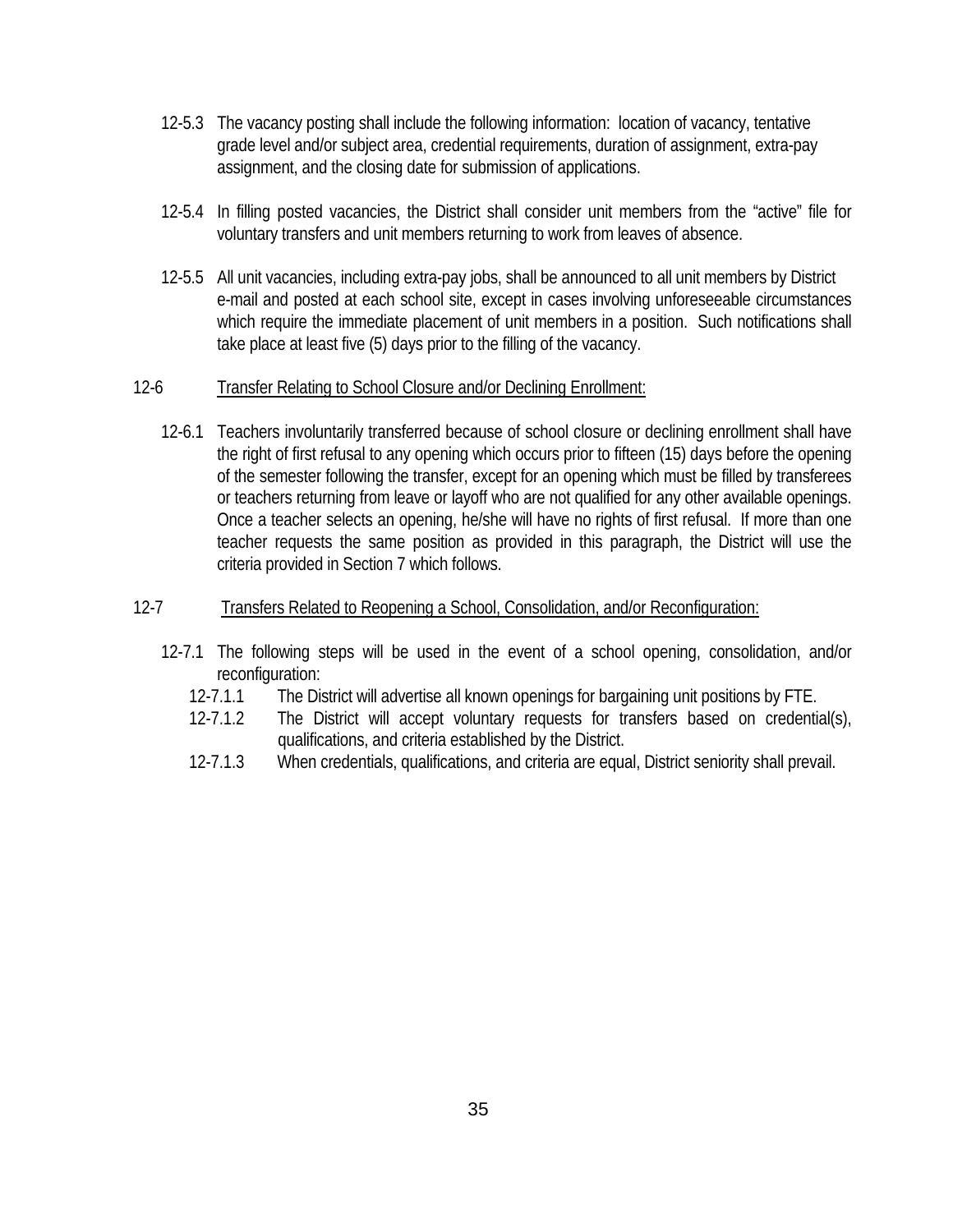#### **ARTICLE 13 - LEAVE PROVISIONS**

13-1 The benefits expressly provided by this section, Article 13, are the sole benefits which are part of this collective Agreement, and it is agreed that other statutory or regulatory leave benefits are not incorporated, either direct or implied, into this Agreement, nor are such other benefits subject to the grievance procedure, Article 5.

#### 13-2 Personal Illness and Injury Leave:

- 13-2.1 Full-time unit members shall be entitled to ten (10) days' leave with full pay for each full school year of service for purposes of personal illness or injury. Unit members who work less than a full school year shall earn sick leave time at the rate of one (1) day for each month of paid service rendered. Unit members who work less than full time shall be entitled to earned sick leave on a pro rata basis. Unit members who work an extended contract work year shall be entitled to one-half day of sick leave for each additional ten (10) days of work.
- 13-2.2 After all earned leave as set forth in 13-2.1 above is exhausted, additional non-accumulated leaves shall be available for a period, not to exceed five (5) months, provided that the provisions of 13-2.4 below are met. The amount deducted for leave purposes from the unit member salary shall be the amount actually paid a substitute employee to fill the position during the leave, or, if no substitute is employed, the amount which would have been paid to a substitute. The five (5) month period shall begin after the unit member has exhausted his/her accumulated sick leave.
- 13-2.3 If a unit member does not use the full amount of leave as authorized in 13-2.1 above in any school year, the amount not utilized shall be accumulated from year to year. On or about November 25th of each school year, the District shall provide a written statement of each unit member's accumulated sick leave.
- 13-2.4 Upon request by the Superintendent or the Superintendent's designee, a unit member shall be required to present a medical doctor's certificate or other acceptable proof such as a personal signed statement verifying the personal illness or injury and/or a medical authorization to return to work. If the illness or injury exceeds three (3) consecutive days, the Superintendent or the Superintendent's designee may require and pay a medical doctor to visit the unit member and make all necessary inquiries in order to be fully informed as to the nature and severity of the illness or injury, and to report such findings to the Superintendent or the Superintendent's designee. If the report concludes that the absence is not due to personal illness or injury, or that the illness or injury is not sufficiently severe to warrant continued absence, then the Superintendent or the Superintendent's designee, after notice to the unit member, may refuse to grant such leave. After a serious illness or injury or other illness which could interfere with the health of the students or would interfere with the employee's performance, a unit member shall not return to work until the unit member submits a medical doctor's authorization to return to work if such an authorization is requested by the Superintendent or the Superintendent's designee. Where the unit member's religion prohibits the consultation of a medical doctor, evidence of treatment and the need, therefore, by the practitioner of the religion of any well-recognized church or denomination may be required by the Superintendent or the Superintendent's designee.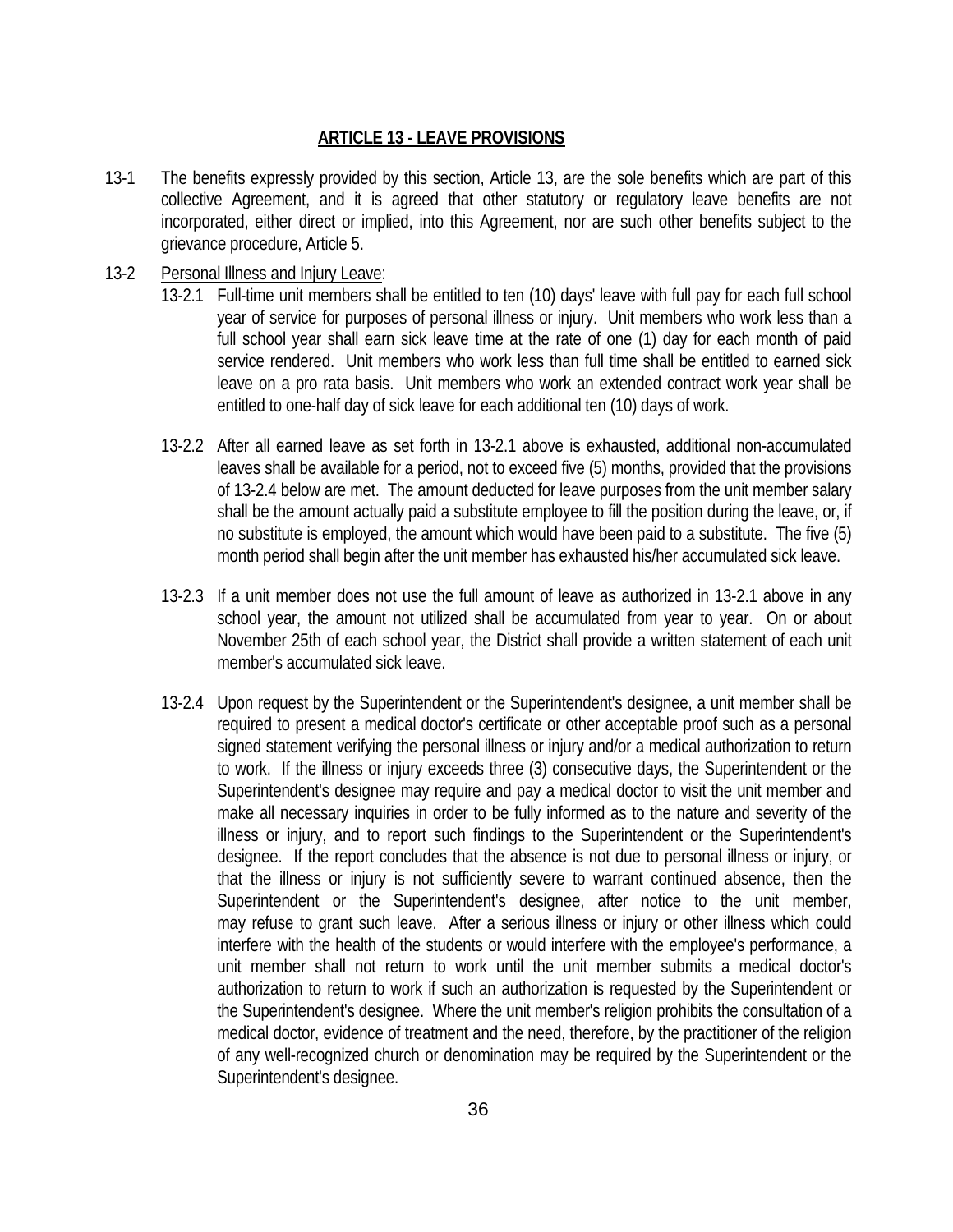- 13-2.5 Except in cases of unforeseen illness or emergency which precludes notification, a unit member shall contact his/her immediate supervisor or designee as soon as the need to be absent is known but in no event less than one (1) hour prior to the start of the work day. Failure to provide notice as set forth above shall be grounds for denial of leave with pay.
- 13-2.6 A unit member who is absent for one-half of the work day or less shall have deducted one-half day from the accumulated leave; and if the absence exceeds more than one-half of the work day, a full day shall be deducted from accumulated leave. If substitutes are available for less than one-half of the work day, a unit member who is absent for less than one-half of the work day shall have deducted from his/her accumulated sick leave increments of no less than one hour.
- 13-2.7 A unit member who is absent is expected to call his/her school before 2:30 p.m. on each day of absence to report plans for returning. Failure to provide such a notice shall be grounds for denial for such leave.
- 13-2.8 Arranging for substitutes A unit member who is ill or who will be absent for other emergencies should follow this procedure:
	- 13-2.8.1 If during school hours, unit members should notify the principal or his/her designee who will make arrangements for a substitute through the District office.
	- 13-2.8.2 If outside of school hours, unit members should access the district substitute reporting system.
	- 13-2.8.3 Sick leave accumulated pursuant to this section shall be credited toward retirement as provided by law.
- 13-2.9 Sick Leave Incentive:

In regard to the 10 days of sick leave accrued, unit members shall receive a monetary award for limiting sick days used according to the following:

0-1 days used = \$300.00; 2 days used = \$250.00; 3 days used = \$200.00; 4 days used =  $$150.00; 5$  days used =  $$100.00; 6$  days used =  $$50.00;$  and 7-10 days used =  $$0.$ 

13-2.9.1 Unit members shall receive their incentive compensation no later than October of the following year. The number of sick days accrued shall not be affected by this attendance incentive program.

## 13-3 Leave for Pregnancy Disability:

13-3.1 The District will grant sick leave as set forth in 13-2.1 and 13-2.2 for disabilities caused or contributed to by pregnancy, miscarriage, childbirth, and recovery from childbirth on the same terms and conditions governing leaves of absence from other illness or medical disability. Such leave shall not be used for child care. This leave shall run concurrently with any leave entitlement under the Pregnancy Disability Leave Act (PDLA) and the Family and Medical Leave Act (FMLA). The length of such disability leave, including the date on which the leave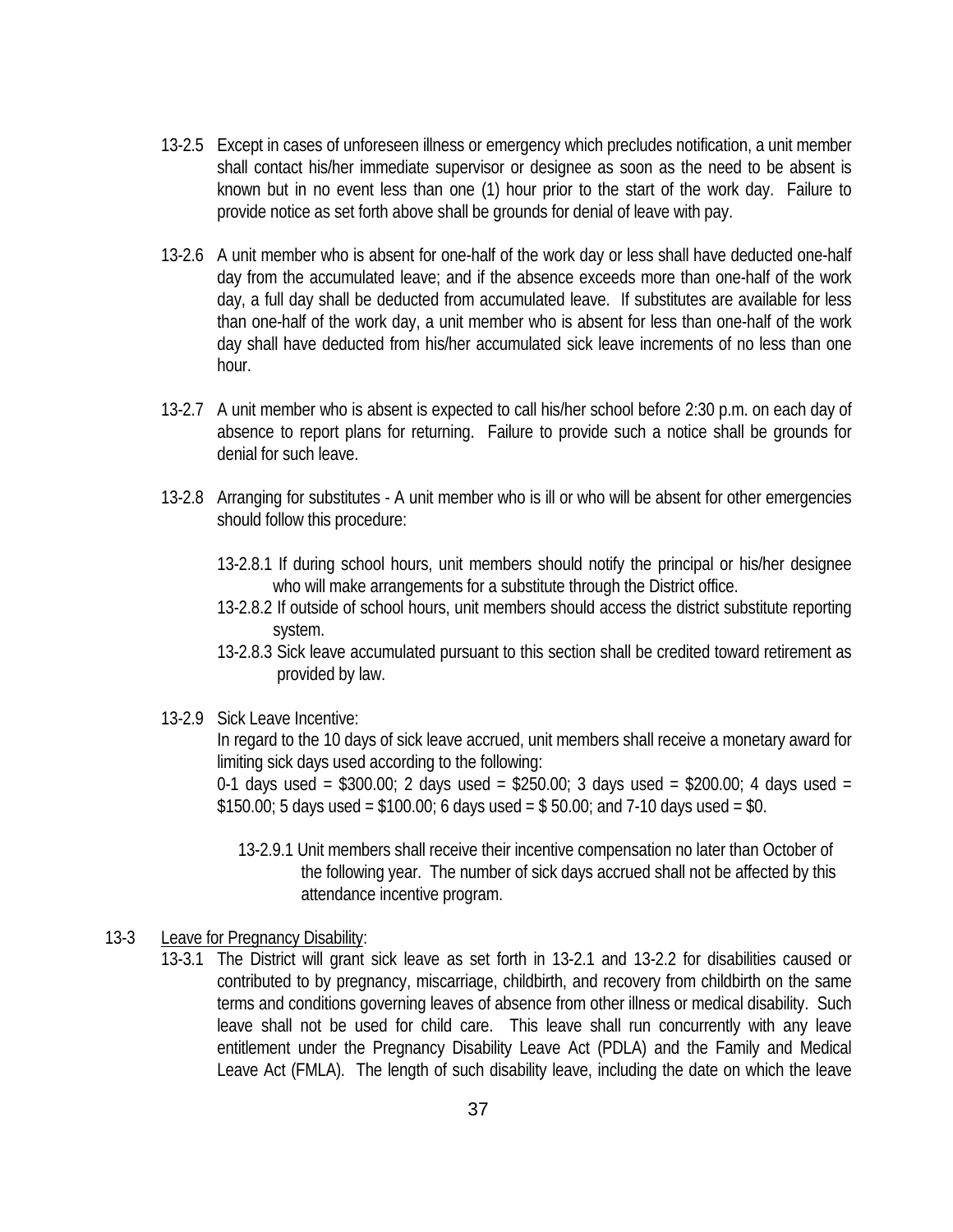shall commence and the date on which the duties are to be resumed, shall be determined by the unit member and the unit member's physician. Such unit member shall also be entitled to twelve (12) workweeks of California Family Rights Act (CFRA) leave to care for the child within twelve (12) months of the birth if CFRA eligible.

#### 13-4 Leave Without Pay for Child-Bearing Preparation and Child-Rearing:

- 13-4.1 Leave without pay or other benefits may be granted to a unit member for preparation for childbearing and for child-rearing.
- 13-4.2 The unit member shall request such leave as soon as practicable, but under no circumstances less than thirty (30) work days prior to the date on which the leave is to begin. Such request shall be in writing and shall include a statement as to the dates the unit member wishes to begin and end the leave without pay.
- 13-4.3 The determination as to the date on which the leave shall begin and the duration of such leave shall be made at the discretion of the Superintendent or the Superintendent's designee.
- 13-4.4 The duration of such leave shall consist of no more than twelve (12) consecutive months and shall automatically terminate on June 30 in the school year in which such leave is granted. An extension of leave may be granted by the Superintendent or the Superintendent's designee not to exceed an additional twelve (12) months.
- 13-4.5 The unit member is not entitled to the use of any accrued sick leave or other paid leave while such unit member is on child-bearing preparation leave or leave for child-rearing, whether or not the illness or disability is related to a pregnancy, miscarriage, childbirth, or recovery there from.
- 13-4.6 If a unit member is on leave for child-bearing or child-rearing and in the event of miscarriage or death of a child subsequent to childbirth, the unit member may request an immediate assignment to a unit position. If there is a vacancy for which a unit member is qualified, at the sole judgment of the Superintendent or the Superintendent's designee, the District will assign the unit member to a position as soon as practicable.

#### 13-5 Parental Leave

- 13-5.1 As provided by Education Code section 44977.5, employees shall be entitled to paid parental leave as set forth in this section.
- 13-5.2 For purposes of this section, "parental leave" shall be defined as leave for reason of the birth of the employee's child, or the placement of a child with the employee for adoption or foster care within twelve (12) months of the birth or placement.
- 13-5.3 Employees shall be entitled to use all current and accumulated sick leave for parental leave, for a period of up to twelve (12) workweeks.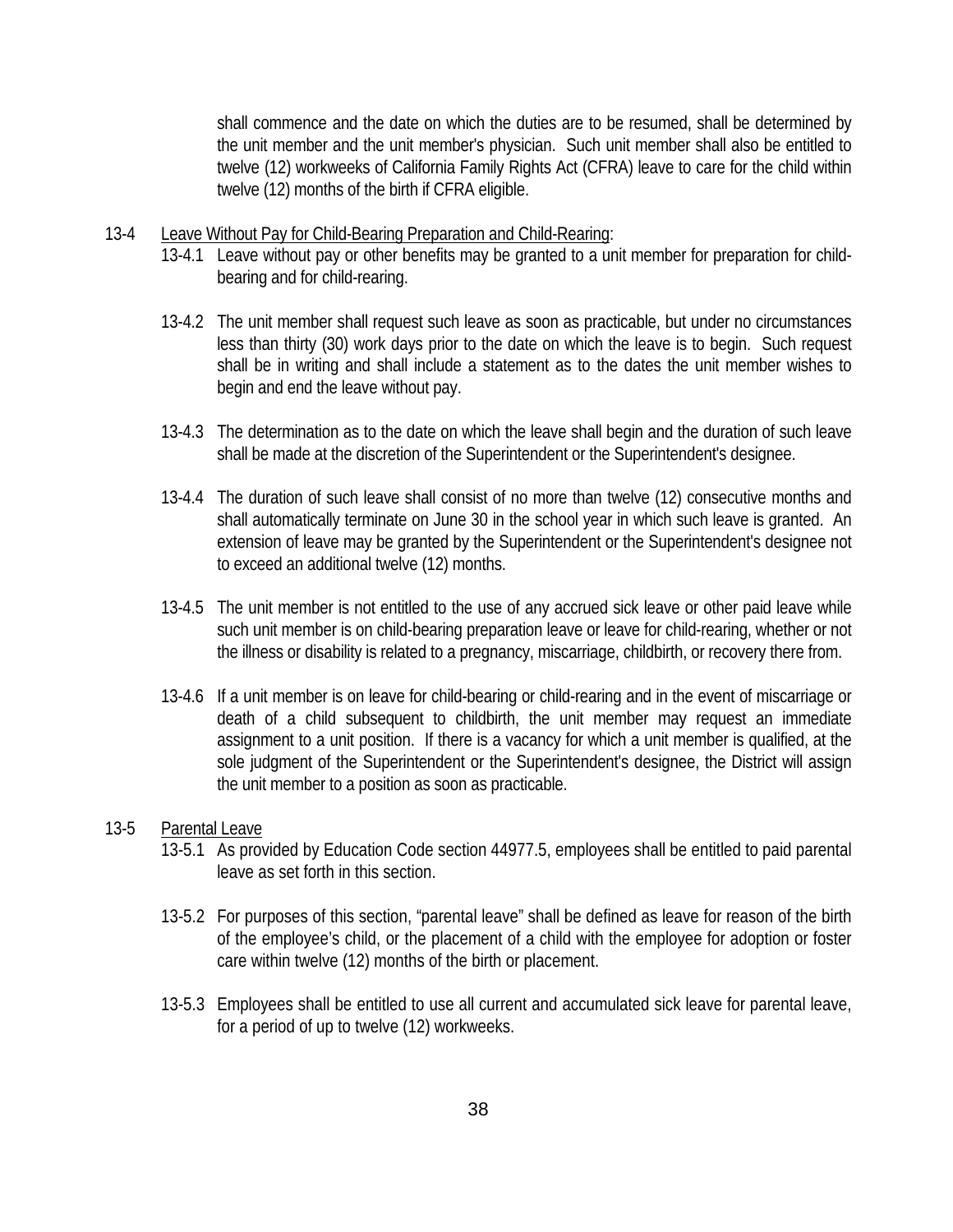- 13.5-4 When an employee has exhausted all current and accumulated sick leave and continues to be absent on account of parental (child-bonding) leave under Section 13-18 and the California Family Rights Act (CFRA; Government Code section 12945.2), he/she shall be entitled to substitute differential pay for any of the remaining twelve (12) workweek period. Such substitute differential pay shall be paid as set forth in Section 13-2.2 above but shall not count against the leave entitlement set forth in that Section. In order to receive substitute differential pay, the employee must be eligible for leave under the California Family Rights Act, except that he/she is not required to have worked 1,250 hours in the twelve (12) months immediately preceding the leave.
	- 13.5-4.1 Effective January 1, 2019 unit members shall be entitled to (50%) pay or substitute differential pay, whichever is greater, for any remaining portion of the (12) work week period in accordance with Education Code 44977.5.
- 13-5.5 Any leave taken under this section shall count against any entitlement to child-bonding leave under Section 13-18 and the California Family Rights Act. The aggregate amount of leave taken under this section and Section 13-18/CFRA shall not exceed twelve (12) workweeks in any twelve (12) month period.
- 13-5.6 An employee shall not be entitled to more than one (1) twelve (12) week period for parental leave in any twelve (12) month period. If both parents work for the District, each is entitled to twelve (12) workweeks of leave for the birth or placement for adoption or foster care of a child.
- 13-5.7 Leave under this section shall be in addition to any leave taken for pregnancy or childbirthrelated disability.
- 13-5.8 An employee shall give at least thirty (30) calendar days' notice of the birth of a child and intent to take parental leave under this section. Leave shall be taken in increments of at least two (2) weeks' duration except on two (2) occasions and on occasions as approved by the administrator. Leave under this section must be completed within twelve (12) months of the birth of the child or placement for adoption or foster care.

#### 13-6 Leave for Bereavement:

- 13-6.1 A regular employee shall be granted necessary leave of absence without loss of pay, not to exceed three (3) work days (five (5) days if travel that exceeds a 500-mile radius is required) on account of the death of a member of his/her immediate family.
- 13-6.2 Member of the immediate family is defined as: mother, mother-in-law, father, father-in-law, spouse, registered domestic partner, son, daughter, brother, sister, grandmother, grandmotherin-law, grandfather, grandfather-in-law, grandchild, grandchild-in-law, son-in-law, daughter-inlaw, brother-in-law, or sister-in-law of the employee, any person for whom the unit member has or has had legal guardianship or any relative living or who has lived in the immediate household of the employee.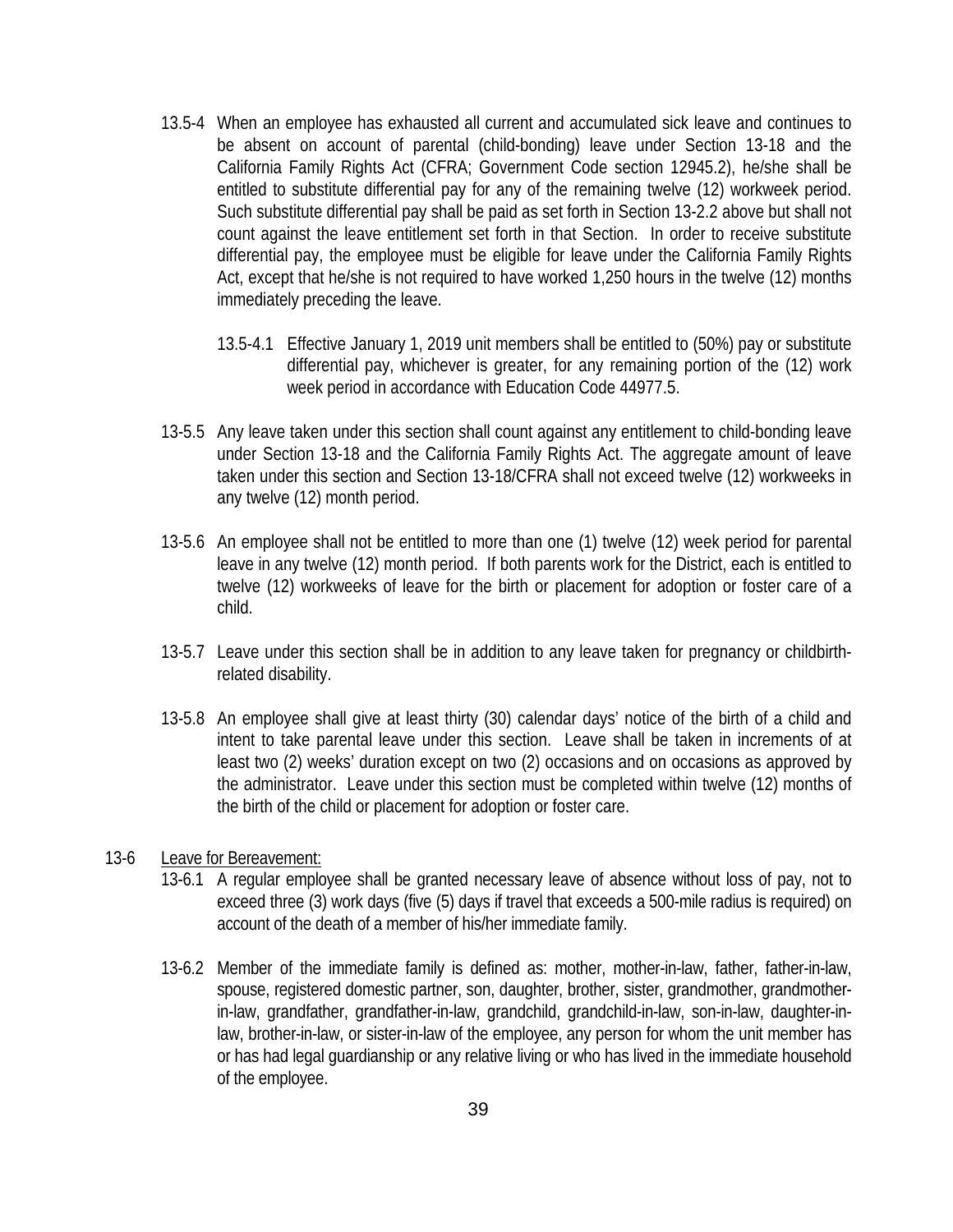- 13-6.3 No deduction shall be made from the salary of an employee granted such leave nor shall such leave be deducted from other leaves granted by the Board.
- 13-7 Industrial Accident Leave:
	- 13-7.1 Unit members will be entitled to industrial accident leave for personal injury which has qualified for workers' compensation under the provisions of the Workers' Compensation Laws of California.
	- 13-7.2 Such leave shall not exceed sixty (60) days during which the schools of the District are in session or when the unit member would otherwise have been performing work for the District in any one fiscal year for the same industrial accident.
	- 13-7.3 The District has the right to have the unit member examined by a physician designated by the District to assist in determining the length of time during which the unit member will be temporarily unable to perform assigned duties and the degree to which a disability is attributable to the injury involved.
	- 13-7.4 For any days of absence from duty as a result of the same industrial accident, the unit member shall endorse to the District any wage loss benefit check received under the provisions of the Workers' Compensation Laws of California which would make the total compensation from both sources exceed 100 percent of the amount the unit member would have received as salary had there been no industrial accident or illness.
- 13-8 Jury Duty:
	- 13-8.1 An employee shall be granted leave to appear in court as a witness when subpoenaed or to respond to an official order from another governmental jurisdiction other than as a litigant and not brought through the connivance of misconduct of the employee.
	- 13-8.2 The District will grant three (3) days of paid leave per school year to each unit member for jury duty. Unit members may use a day to either fulfill their service or to postpone jury service to dates outside of the required school year. The additional two days may be used in circumstances whereby the unit member is impaneled to serve on a jury.
	- 13-8.3 Certificated bargaining unit employees appearing in court as litigants during the regular contract year shall be allowed personal necessity leave.
- 13-9 In-Service Leave:

If a unit member is deemed by the District to be rendering unsatisfactory service, the District may grant the unit member released time to observe other teachers in the District in order to help the unit member improve.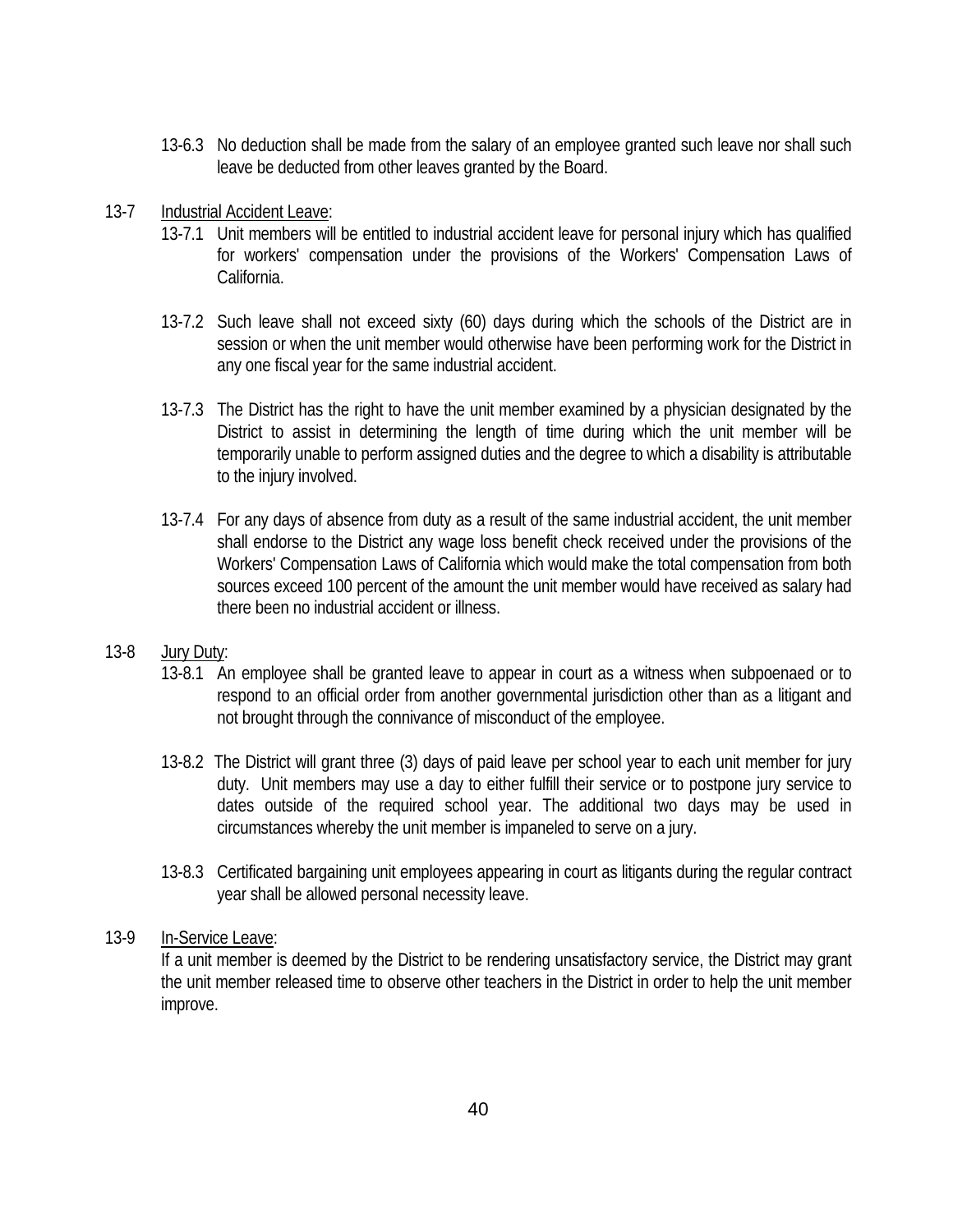#### 13-10 Legislative Leave:

- 13-10.1 Each bargaining unit member who is elected to the Legislature shall be granted a leave of absence from the District.
- 13-10.2 During the term of such leave of absence, the employee may be employed by the District to perform less than full-time service requiring certification qualifications, for compensation and upon such terms and conditions, as may be mutually agreed upon.
- 13-10.3 Such absence shall not affect in any way the classification of such employee.
- 13-10.4 Within six months after the term of office of such employee expires, he/she shall be entitled to return to the position held at the time of his/her election at the salary to which he/she would have been entitled, had he/she not absented himself/herself from the service of the school District under this section.
- 13-10.5 Notwithstanding any provision of the Education Code to the contrary, a person employed to take the place of any such employee shall not have any right to such position following the return of such employee to the position.

## 13-11 Military Leave:

- 13-11.1 Regular Military Leave
	- a. Any unit member who enters the active military service of the United States, the State of California, including active service in any uniformed auxiliary, or the Merchant Marine, or in full-time paid service of the American Red Cross, during any period of national emergency, shall be entitled to military leave of absence.
	- b. Rights and Privileges:
		- (1) A unit member on military leave of absence who has been an employee of the District for not less than one year prior to the day on which the absence begins shall be entitled to receive his/her salary for the first 30 calendar days of such absence. The 30 days of pay does not begin until the day the unit member would report to work, were he/she not in military service.
		- (2) Within six (6) months after such unit member honorably leaves such service or has been placed on inactive duty, he/she shall be entitled to return to the position, although not necessarily at the same location held by him/her at the time of his/her entrance into such service, at the salary to which he/she would have been entitled and with all rights to promotion and reemployment.
		- (3) In the case of a probationary unit member, the period of such absence shall not count as part of the service required to achieve permanent status; however, such absence shall not be construed as a break in the continuity of the service of such employee for any purpose.
		- (4) Military leave shall not constitute a break in service as it affects placement on the salary schedule.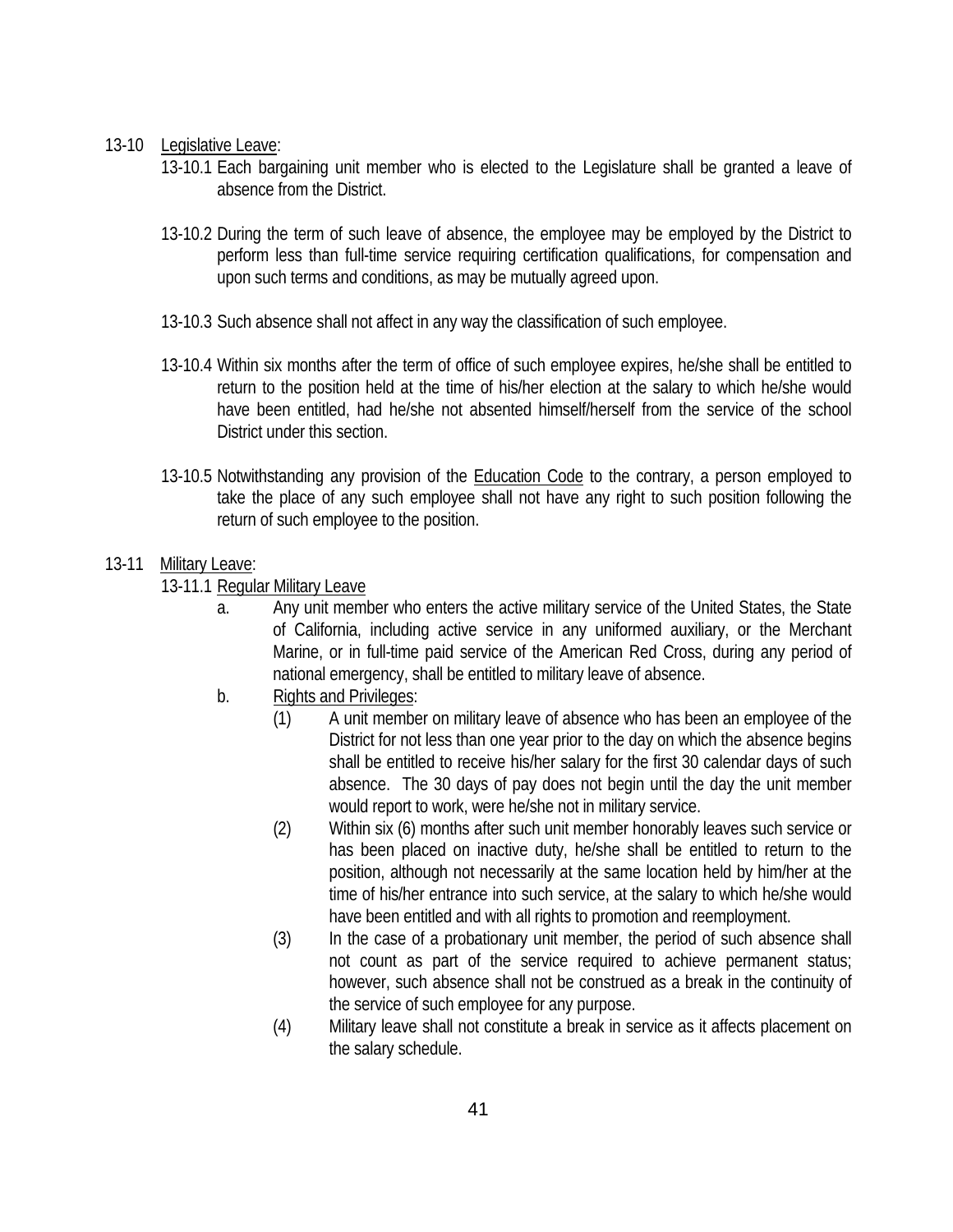#### c. The provisions of this section shall apply to any unit member who:

- (1) Is ordered into active military duty as a member of a reserve component of the armed forces of the United States; or
- (2) Is ordered into active federal military duty as member of the National Guard or Naval Militia; or
- (3) Is inducted, enlists, enters, or is otherwise ordered or called into active duty as a member of the armed forces of the United States.
- (4) All military leave shall be without pay except as provided in Subsection (1) of Section b.
- (5) The District shall not assume the responsibility for payment of contributions to the unit members' retirement fund during the non-pay period of military leave.

## 13-11.2 Temporary Military Leave:

a. Temporary military leave is defined as a leave of absence to engage in ordered military duty for a period which, by the order, is not to exceed 180 calendar days (including travel time) for purposes of military drills, training, encampment, naval cruises, special exercises or like activities as a member of the reserve corps or force of the armed forces of the United States or the National Guard or the Naval Militia. Any employee called for such service shall be entitled to temporary military leave.

## 13-12 Health Leave:

- 13-12.1 The District shall grant a unit member, upon request, an unpaid leave, for health reasons. Such leave shall be for a minimum of one semester and a maximum of one school year.
- 13-12.2 A statement by the unit member's physician to the effect that the unit member is in need of health leave shall be furnished at the District's request.
- 13-12.3 The unit member shall notify the District of his/her intended return date at least two (2) weeks in advance of the scheduled return date.
- 13-12.4 Health leave shall be granted if a unit member is temporarily unable to perform his/her services because of illness, accident, or quarantine.

## 13-13 Exchange Teaching Leave:

13-13.1 An exchange leave is a leave granted to permit a unit member to serve as an exchange employee in any foreign country or in any state, territory, or possession of the United States.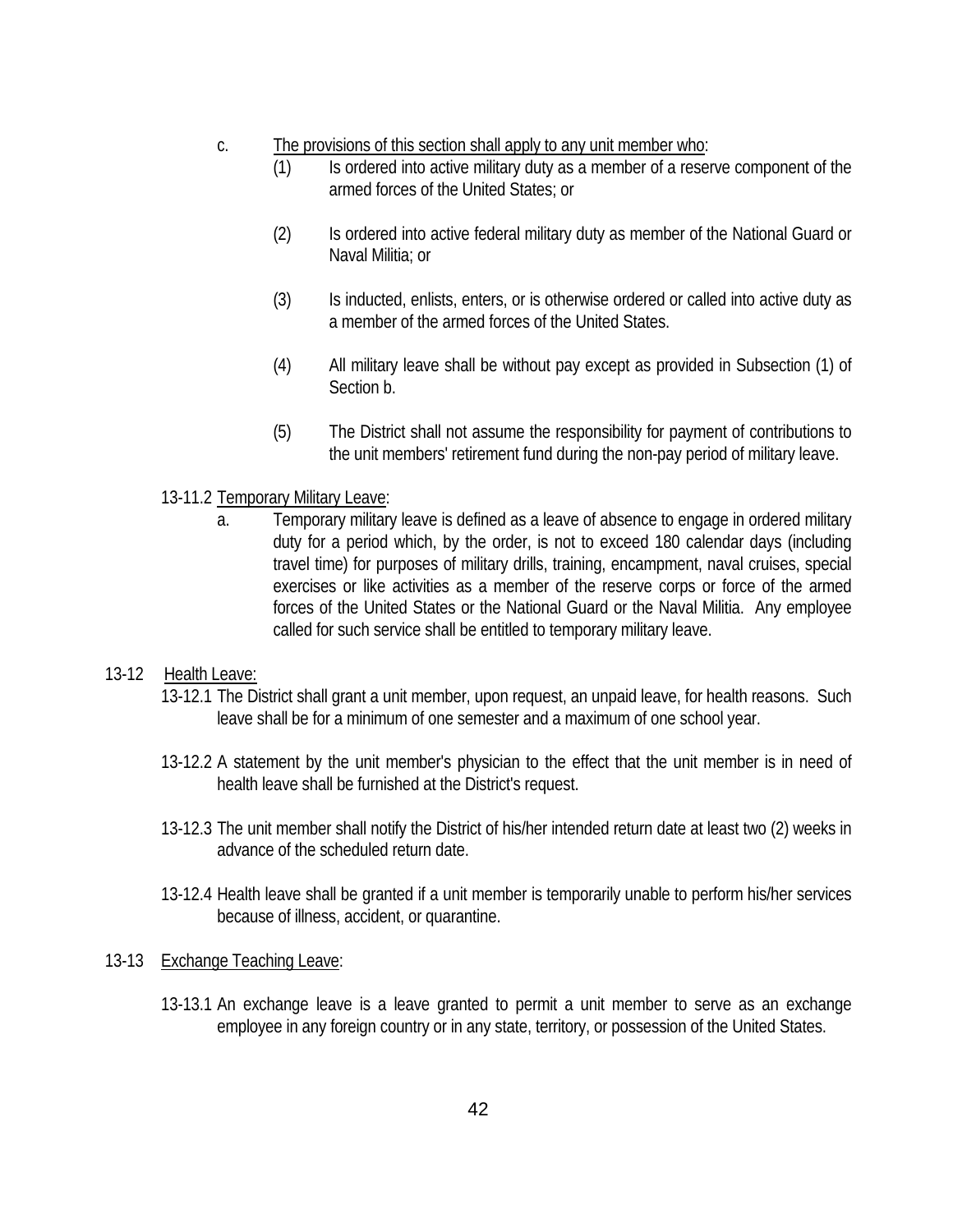- 13-13.2 Exchange leaves of absence may be granted to unit members who meet the following requirements:
	- a. The unit member must have permanent status in this District on the effective date of the leave.
	- b. The unit member must have rendered full-time service in a certificated position for at least one (1) year immediately preceding the leave.
	- c. The unit member must be a superior employee and an excellent representative of the United States and the Palos Verdes Peninsula Unified School District.
	- d. An exchange agreement be signed by the employees and the districts concerned.
- 13-13.3 The exchange is for one (1) year, unless extended for one (1) additional year by unanimous consent of the governing boards and the employees concerned.
- 13-13.4 Compensation shall be arranged according to one of the following plans:

#### Plan A (applies to exchanges in California):

The Palos Verdes Peninsula Unified School District employee is paid by the other district and is to receive the rate of pay on the other district's salary schedule nearest to the rate received in the Palos Verdes Peninsula Unified School District, but not more than the other district employee would have received.

#### Plan B (applies to exchanges outside of California):

The Palos Verdes Peninsula Unified School District employee is paid by the Palos Verdes Peninsula Unified School District at his/her rate. This plan is limited to exchanges with states or countries where the other employee will receive an adequate salary for living in that particular country.

Plan C (applies to exchanges outside of California):

The Palos Verdes Peninsula Unified School District employee is paid by the other district at a negotiated rate. In that this plan allows the outside employee to be paid by the Palos Verdes Peninsula Unified School District and to be placed on the Palos Verdes Peninsula Unified School District salary schedule, there are wider opportunities for working out exchange agreements.

- 13-13.5 One year on an exchange leave counts toward the seven (7) year service requirement for sabbatical leave.
- 13-13.6 At the completion of any exchange, the Palos Verdes Peninsula Unified School District employee shall return to duty in the Palos Verdes Peninsula Unified School District at his/her previous assignment and shall serve full time for at least two (2) consecutive years before being eligible for another exchange assignment.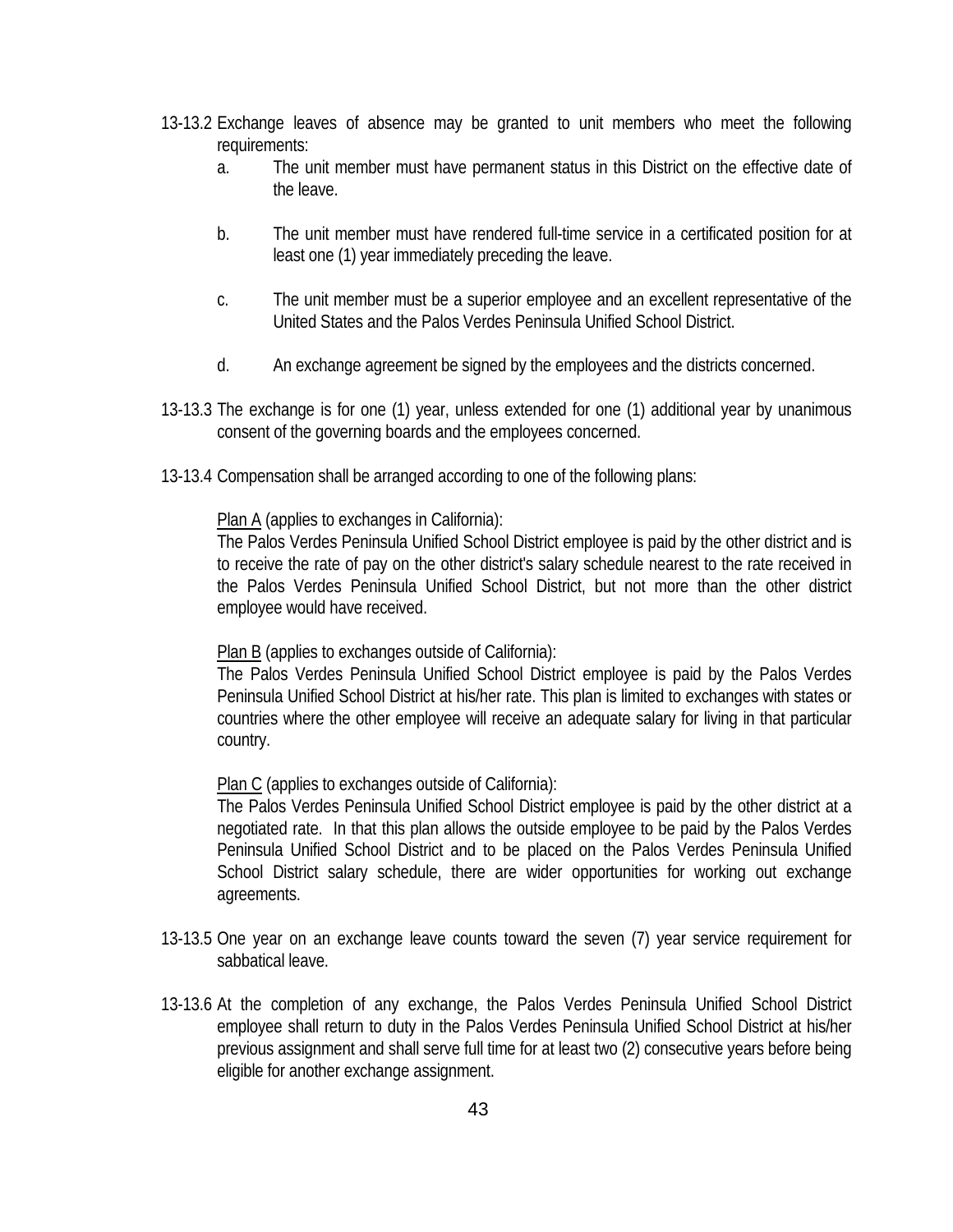- 13-13.7 Credit for service on exchange leave counts toward advancement on the salary schedule as if such service were given in the Palos Verdes Peninsula Unified School District, provided that the employee served a sufficient number of days in the exchange position to have been paid at least seventy-five (75) percent of the salary agreed to in the contract signed with the outside district. A notarized affidavit shall be filed verifying this service.
- 13-13.8 Service on an exchange leave grants credit toward retirement. If retirement contributions are not deducted from compensation the employee must personally arrange for payment of required contributions.
- 13-13.9 Request for exchange leave shall be made on forms obtained from the Personnel Office. When completed, the forms shall be presented to the building principal for approval as to the replaceability of the employee. The forms shall be returned to the Personnel Office not later than March 1.
- 13-13.10In leaves other than those arranged through the federal government, the Palos Verdes Peninsula Unified School District teacher must ascertain from the other district its willingness to participate in the exchange. When such district is found, the Palos Verdes Peninsula Unified School District employee shall notify the Personnel Office and send the necessary papers to the other district. These papers shall be returned to the Personnel Office on or before May 1. When all arrangements have been approved, the final contract will be arranged by the Personnel Office.
- 13-13.11If the employee wishes to request an extension of his/her exchange leave, such request shall be made not later than two (2) months prior to expiration of his/her leave.

#### 13-14 Unpaid Leaves:

- 13-14.1 The District may grant leaves of absence without pay for reasons other than listed above in this article. Any unit member on an unpaid leave of absence may continue to be covered under District health and welfare plan(s) by paying to the District the amount of the full premiums to maintain the health and welfare plan(s). The application for unpaid leave of absence shall be in writing. A unit member on such leave shall notify the District Personnel Office by March 1 of the school year during which leave was granted as to intent to return to duty the following school year. Failure to so notify may be grounds for a reprimand.
- 13-14.2 Unpaid leaves of absence shall be granted, upon request, for up to a one-year period of time for the following purposes: Care for a member of the immediate family who is ill and long-term illness of the unit member. A one-year extension of such leave may be granted by the District. All other unpaid leaves of absence, except Pregnancy Disability Leave, Family and Medical Care Leave and Military Leave as provided by law shall be at the discretion of the District.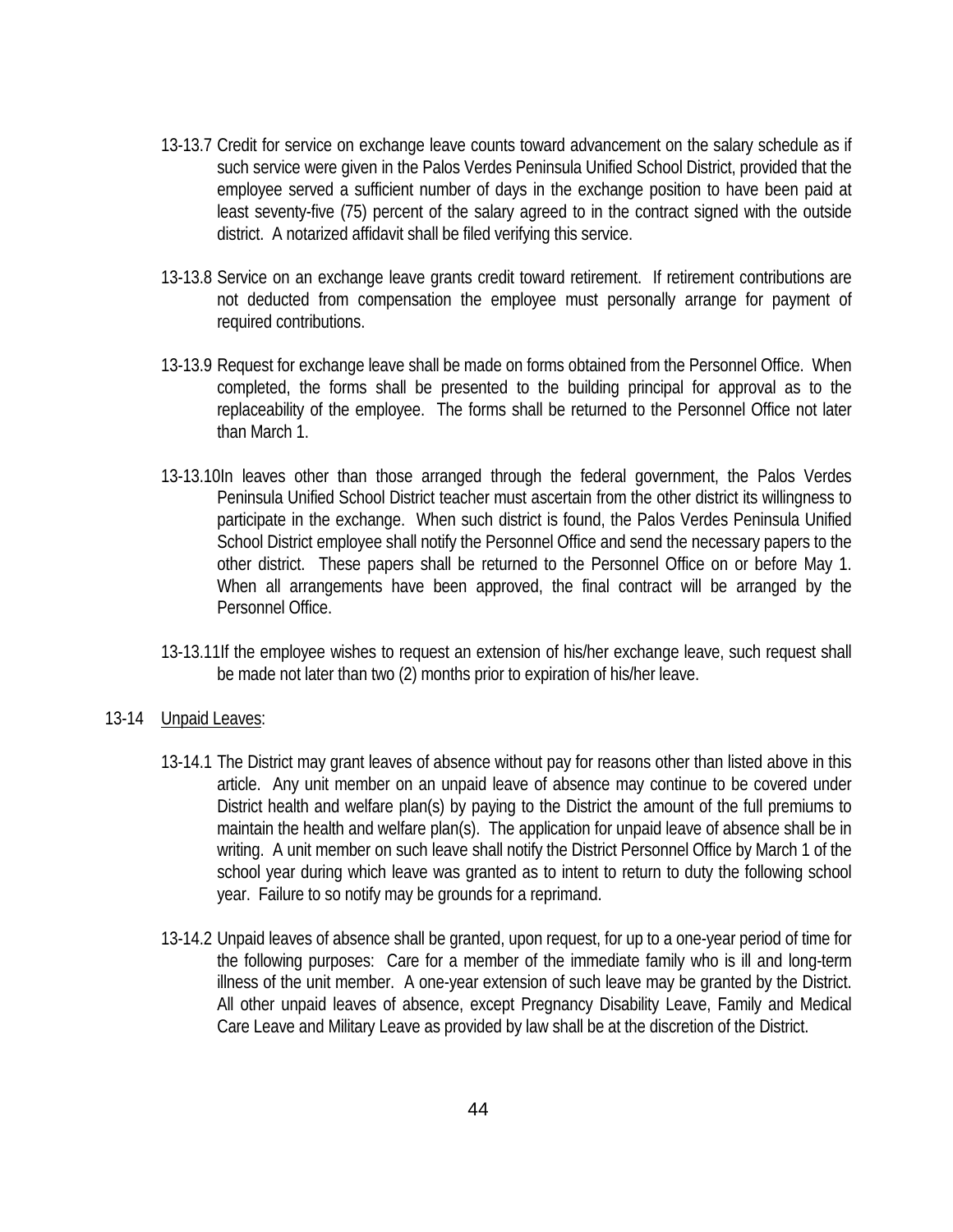#### 13-15 Sabbatical Leaves:

Sabbatical leaves of absence may be granted by the District at its sole discretion, upon recommendation of the Superintendent, or designee, subject to the following conditions:

- 13-15.1 Requests for sabbatical leaves of absence must be received by the Superintendent in writing in such form as may be required by the Superintendent not later than March 15 of the year preceding the semester of the school year in which the sabbatical leave is requested.
- 13-15.2 The teacher must have completed at least seven (7) full consecutive school years in active service as a regularly appointed teacher in the school District in order to be eligible for a sabbatical leave.
- 13-15.3 Teachers on sabbatical leaves of absence will be paid at 50 percent of full annual salary rate. Upon return from sabbatical leave, the teacher shall be placed on the appropriate step in the salary schedule as though such teacher had not been on leave.
- 13-15.4 Applicants for sabbatical leave will submit a written proposal with the application letter. All applicants will appear before a screening committee to present their proposals orally. The screening committee will be appointed by the Superintendent and will include at least one member chosen by the Association. The proposal will be judged on three criteria: a) benefit to the students of the District; b) benefit to other teachers in the District; and c) professional growth possibilities in the proposal to the individual teacher.
- 13-15.5 If it is necessary, and if appropriate arrangements can be made, a sabbatical leave may be taken in two separate six-month periods, or separate quarters, provided that the leave is commenced and completed with a three-year period.
- 13-15.6 A sabbatical leave of absence may be extended without pay or increment for one additional year.
- 13-15.7 The employee must file with the Board of Education a suitable bond indemnifying the school District for any salary paid the employee during the period of sabbatical leave in the event said employee fails to return and to render the necessary years of service in this District following the termination of the sabbatical leave, or in the event said employee fails to carry out the program of study or the itinerary of the trip approved by the Superintendent and the Board of Education.
- 13-15.8 Failure of an employee to return and render service or to complete the scheduled program of study or travel shall not result in a forfeiture of the bond when such failure is due to death, or certification by a physician designated by or satisfactory to the Superintendent (or Board of Education) that failure was due to physical or mental disability.
- 13-15.9 The teacher shall agree to return to employment with the School District for one full year in the event of a one-half year leave of absence, or two full years in the event of a full-year leave. The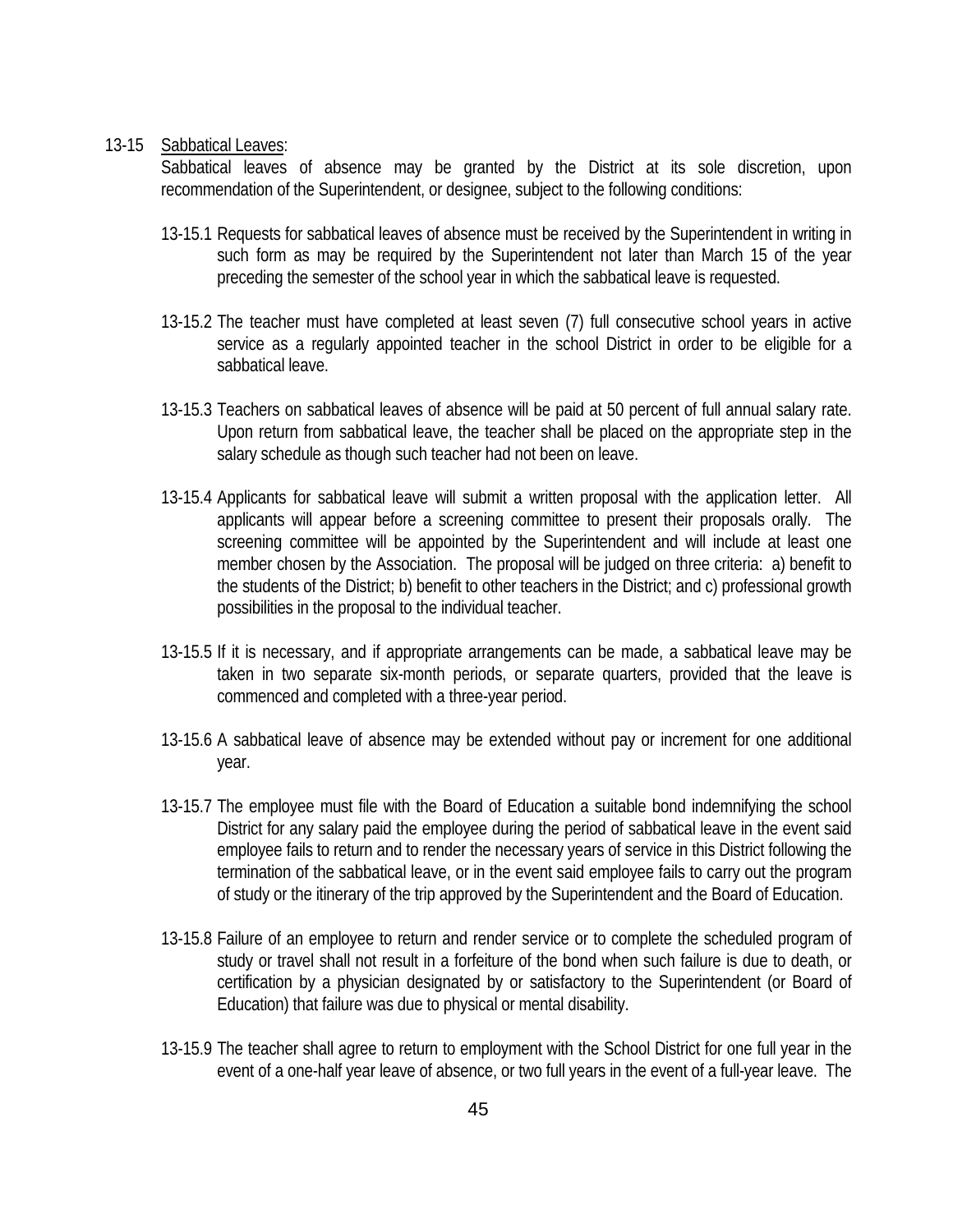teacher also shall agree to notify the office of the Superintendent for approval of any projected changes in his/her plan for professional improvement.

- 13-15.10 At the expiration of the sabbatical leave, the employee shall, unless he/she otherwise agrees, be reinstated in the position held by him/her at the time of the granting of the sabbatical leave, or in a position within the scope of his/her certification.
- 13-15.11The teacher returning from a sabbatical leave of absence for professional improvement shall submit to the Superintendent a report containing transcripts of all college and university study while on leave, a description of travel, and all other items of information pertinent to an evaluation of his/her program.
- 13-15.12The number of employees granted a sabbatical leave in any one school year is at the discretion of the Board.
- 13-15.13 This section is permissive only and the determination by the District as to whether sabbatical leaves shall be granted not be subject to Article 5 (Grievance Procedures).

#### 13-16 Personal Necessity Leave:

- 13-16.1 Leave which is created for personal illness or injury under Section 2 of this article may be used, not to exceed ten (10) days, for purposes of personal necessity.
- 13-16.2 For purposes of this provision personal necessity shall be limited to:
	- a) A death or serious illness of a member of the unit member's immediate family; (EC44981)
		- b) An accident which is unforeseen involving the unit member's person or property, or the person or property of a unit member's immediate family; (EC44981)
		- c) Major religious holidays/observances; or
		- d) Other reasons at the unit member's election.

Under no circumstances shall leave be available for purposes of extending a holiday or vacation period, for recreational activities, for work stoppage or slow-down, or for conducting a private business.

- 13-16.3 Unit members shall comply with Article 13 Section 2.8 (Arranging for Substitutes) when notifying the District about absences related to personal necessity. In cases of 16.2 (a) and (b), unit members shall make reasonable effort to notify the District in time for a substitute to be obtained by the District.
- 13-16.4 In Accordance with Education Code Section 44981, a unit member shall verify, on the appropriate District form, on the day he/she returns to work that the personal necessity leave was used in accordance with 13-16.2 above. A unit member will be subject to appropriate discipline at the discretion of the District if the leave was used for purposes other than stipulated.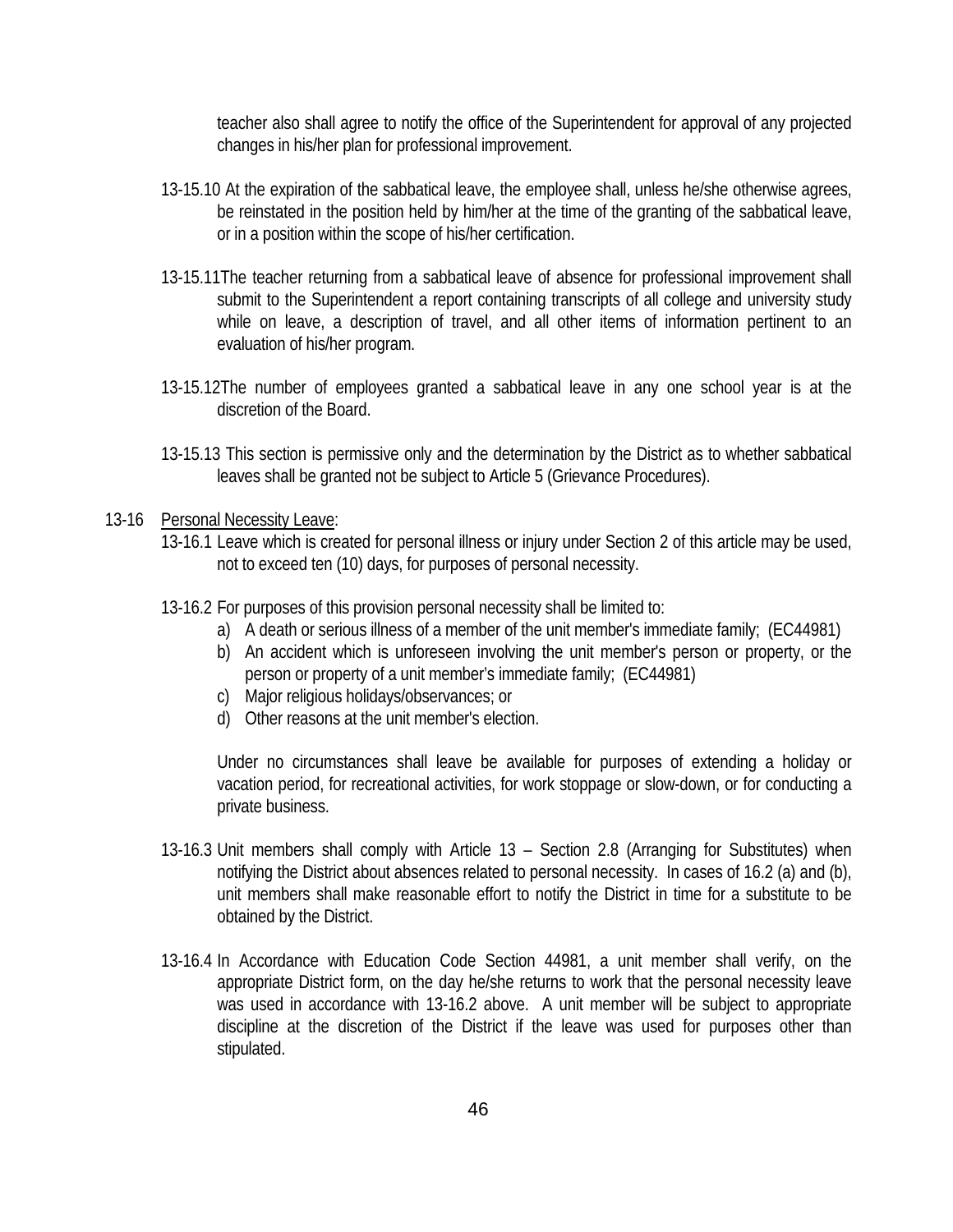#### 13-17 Catastrophic Leave

13-17.1 Eligibility and Contributions

- 13-17.1.1 All unit members on active duty are eligible to contribute to the Catastrophic Leave Bank.
- 13-17.1.2 Participation is voluntary, but requires contribution to the Bank. Only contributors will be permitted to withdraw from the bank.
- 13-17.1.3 The contribution, on the appropriate District form, shall be authorized by the unit member.
- 13-17.1.4 Donations to the Bank are irrevocable.
- 13-17.1.5 Contributions shall be made between September 1st and October 1st of each school year.
- 13-17.1.6 The annual rate of contribution by each participating unit member shall be a maximum of two (2) days of sick leave. With the exception of 13-17.1.9 below, unit members must contribute at least one day of sick leave each year in order to be eligible to withdraw from the bank.
- 13-17.1.7 For the purpose of this section, a "day" shall be any day a unit member is expected to be on duty as determined by the terms of this agreement.
- 13-17.1.8 Days shall be contributed to the bank and withdrawn from the bank without regard to the daily rate of pay of the participant.
- 13-17.1.9 If the number of days in the Bank on October 1st exceeds 250 days, no contribution shall be required of returning unit members. Those unit members joining the Catastrophic Leave Bank for the first time and those returning from leave shall be given the opportunity to contribute to the Bank (see 13-17.1.6).
- 13-17.2 Withdrawal from the Bank
	- 13-17.2.1 Catastrophic Leave Bank participants whose sick leave is exhausted may withdraw from the Bank for catastrophic illness or injury. Catastrophic illness or injury shall be defined as an illness or injury (based on competent medical evidence) that has caused an employee to be incapacitated from the performance of his/her duties as an employee of the District, or is reasonably certain to result in such incapacity for twenty (20) consecutive work days within one school year. Catastrophic injury or illness shall also include an illness or injury that incapacitates a member of the employee's family. The employee who receives leave from the bank shall furnish all requested medical information deemed necessary by the District to determine the employee's eligibility to receive donated leave under this section. Upon request by the District, the employee shall execute an authorization for the release of medical information. The District shall be entitled to obtain an independent medical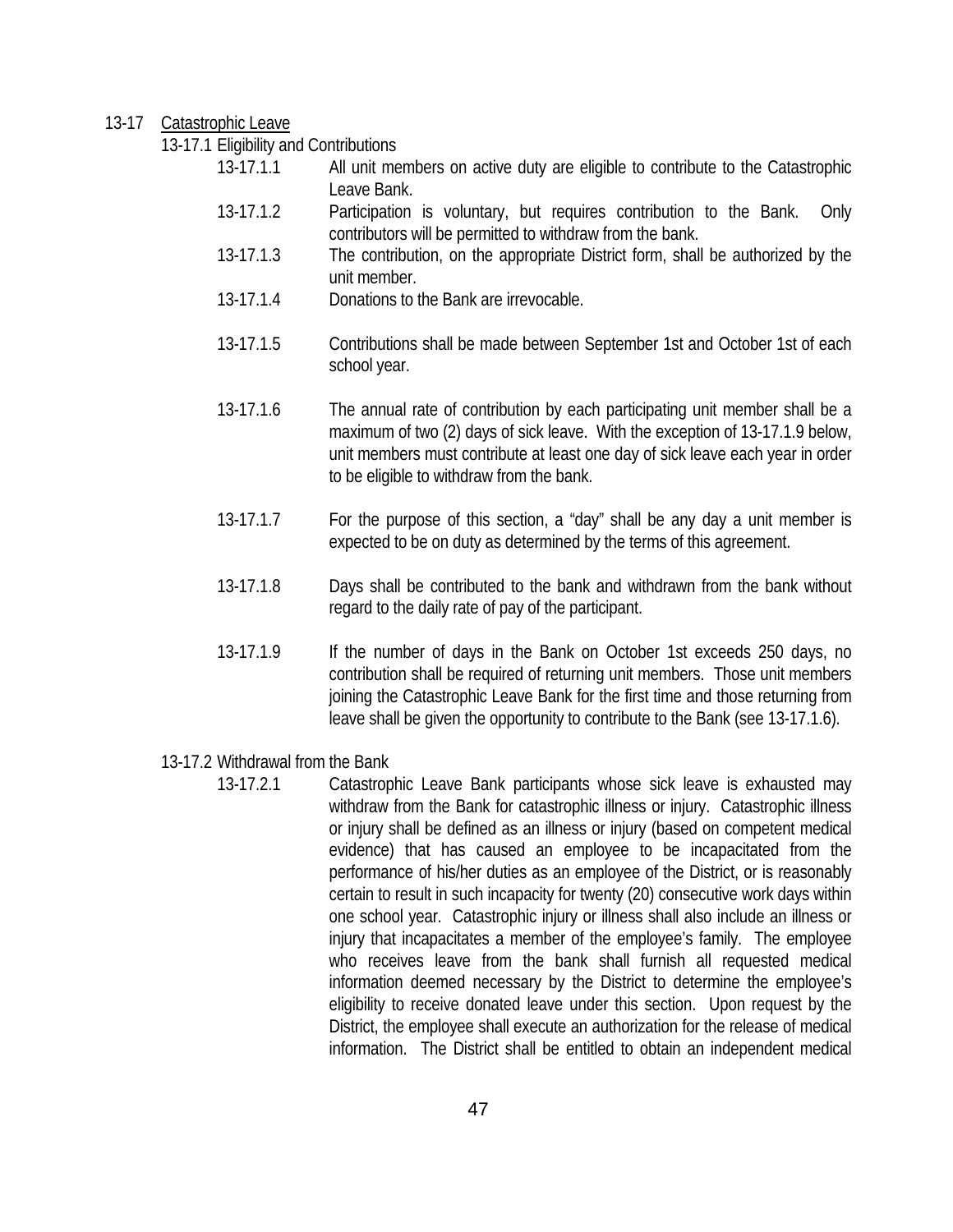evaluation to determine an employee's right to receive leave from the leave bank.

- 13-17.2.2 Unit members must use all accrued sick leave, but not differential leave, available to them before they become eligible to withdrawal from the Bank.
- 13-17.2.3 Unit members who are eligible to withdraw from the Bank will receive no more than thirty (30) sick days per request. If necessary, unit members may reapply for an additional 30 sick days. Leave from the Bank may not be used from one school year to the next. Unit members must reapply at the beginning of a new school year.
- 13-17.2.4 If the Bank does not have sufficient days to fund a withdrawal request, the District is under no obligation to provide additional days.
- 13-17.2.5 Leave from the bank may not be used for work-related illnesses or injuries which qualify the unit member for worker compensation benefits unless the unit member has exhausted all workers compensation leave under Article 13, #7.
- 13-17.3 Process for Settling Disputes
	- 13-17.3.1 The District and the Association agree to establish a Catastrophic Leave Review Committee. The committee shall be comprised of five members, two appointed by the District and three appointed by PVFA. Any unit member dissatisfied with any action taken or decision made by the District, concerning the Catastrophic Leave plan herein provided, may appeal that action or decision to the review panel within ten (10) working days. Unit member(s) dissatisfied with any action taken by the Catastrophic Leave Review Committee may appeal that decision to the Board of Trustees within ten (10) days. The decision of the Board shall be final.

No action taken by the District under this Section shall be subject to the grievance procedure of this agreement.

- 13-17.4 An employee who is suffering from a catastrophic injury or illness may not draw upon the leave bank until exhaustion of all paid illness and injury leave. Thereafter, donated leave from the leave bank shall be paid concurrently with substitute-differential pay, provided that the total daily compensation paid to the donee employee shall not exceed the donee employee's daily rate of pay were he actively employed. No employee who qualifies for a donation of leave from the leave bank based on an injury or illness of his/her family shall be authorized to receive substitute differential pay.
- 13-17.5 The employee who receives leave from the bank shall furnish all requested medical information deemed necessary by the District to determine the employee's eligibility to receive donated leave under this Section. Upon request by the District, the employee shall execute an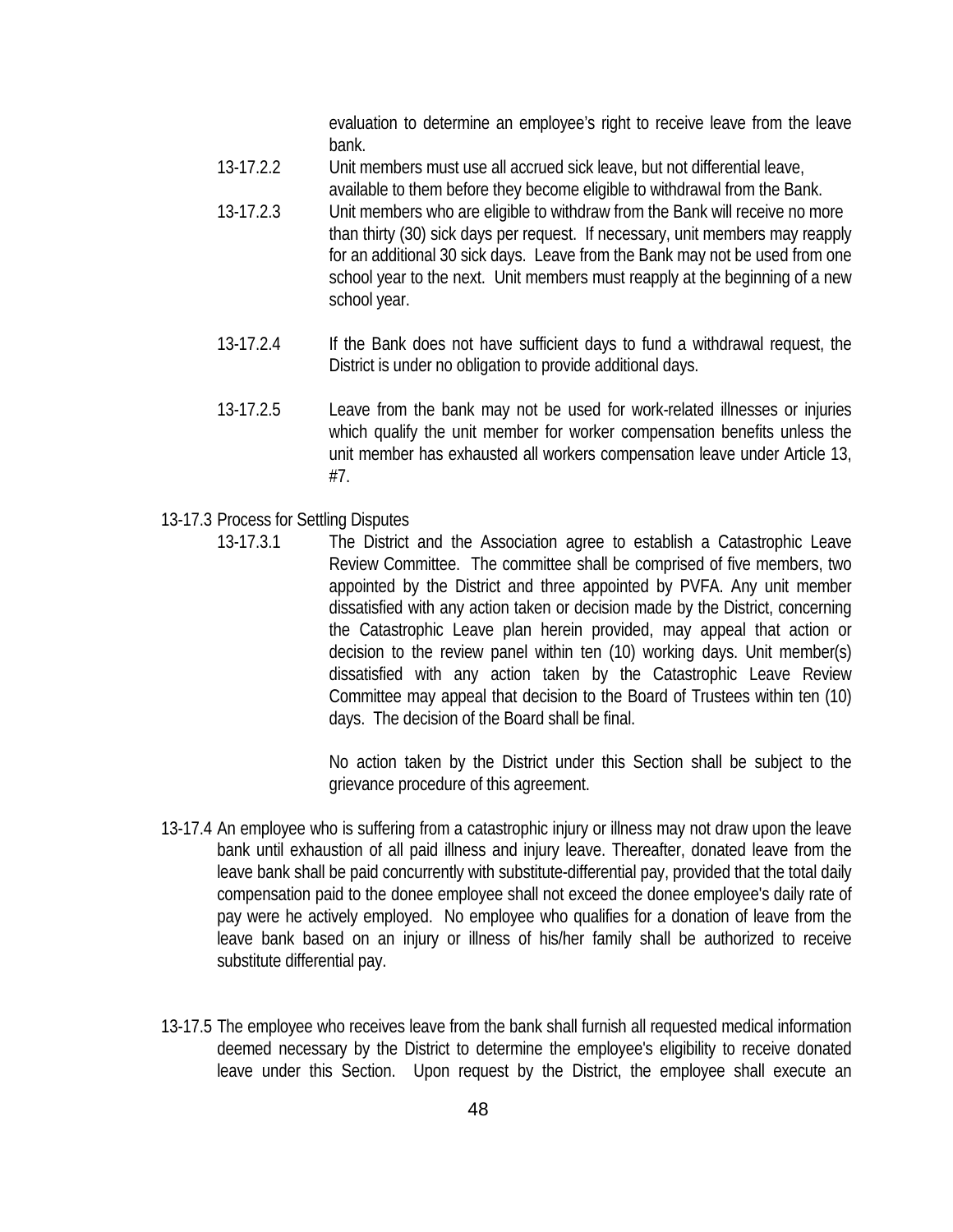authorization for the release of medical information. The District shall be entitled to obtain an independent medical evaluation to determine an employee's right to receive leave from the leave bank.

- 13-17.6 An employee who wishes to donate sick leave shall execute an authorization for the donation of the sick leave and an assignment of the leave to the leave bank. No surrender and assignment shall be effective until approved by the Superintendent or his designee. The Superintendent shall have the final, unreviewable and sole discretion to approve or to disapprove a donation of sick leave. The decision of the Superintendent shall not be subject to the grievance procedure but may be reviewed by the District's Board of Education in accordance with the procedures set forth in Section 17.8 below.
- 13-17.7 An employee who has submitted a request to donate sick leave, and an employee who receives leave from the leave bank, shall each execute an agreement satisfactory to the District. The agreement will confirm the understanding of each that the donation of sick leave is voluntary. The agreement will also provide that each employee agrees to indemnify and hold the District harmless from any claims, demands, or causes of action related to the donation.
- 13-17.8 If any provision of Section 17 is held to be unlawful, then this entire section shall be null and void.
- 13-17.9 Section 17 supersedes any obligations of the District under Education Code Section 44043.5

#### 13-18 Family and Medical Care

Pursuant to State and Federal law, the District will provide family and medical care leave for eligible employees. The following provisions set forth unit members' rights and obligations with respect to such leave rights and obligations which are not specifically set forth below, are set forth in the Department of Labor regulations implementing the Federal Family and Medical Leave Act of 1993 (FMLA) and the regulations of the California Fair Employment and Housing Commission implementing the California Family Rights Act (CFRA) (Government Code 12945.2) unless otherwise provided by this article. "Leave" under this article shall mean leave pursuant to the FMLA and CFRA.

#### 13-18.1 Members Eligible for Leave

A member is eligible for leave if the member:

- a) has been employed for at least 12 months;
- b) has actually worked at least 1,250 hours during the 12 month period immediately preceding the commencement of the leave (full-time teachers who instruct students are presumed to meet this hours-worked requirement unless the District can show that the teacher did not actually work 1250 hours); and
- c) has not taken twelve (12) workweeks of FMLA or CFRA leave in that fiscal year (July 1 through June 30).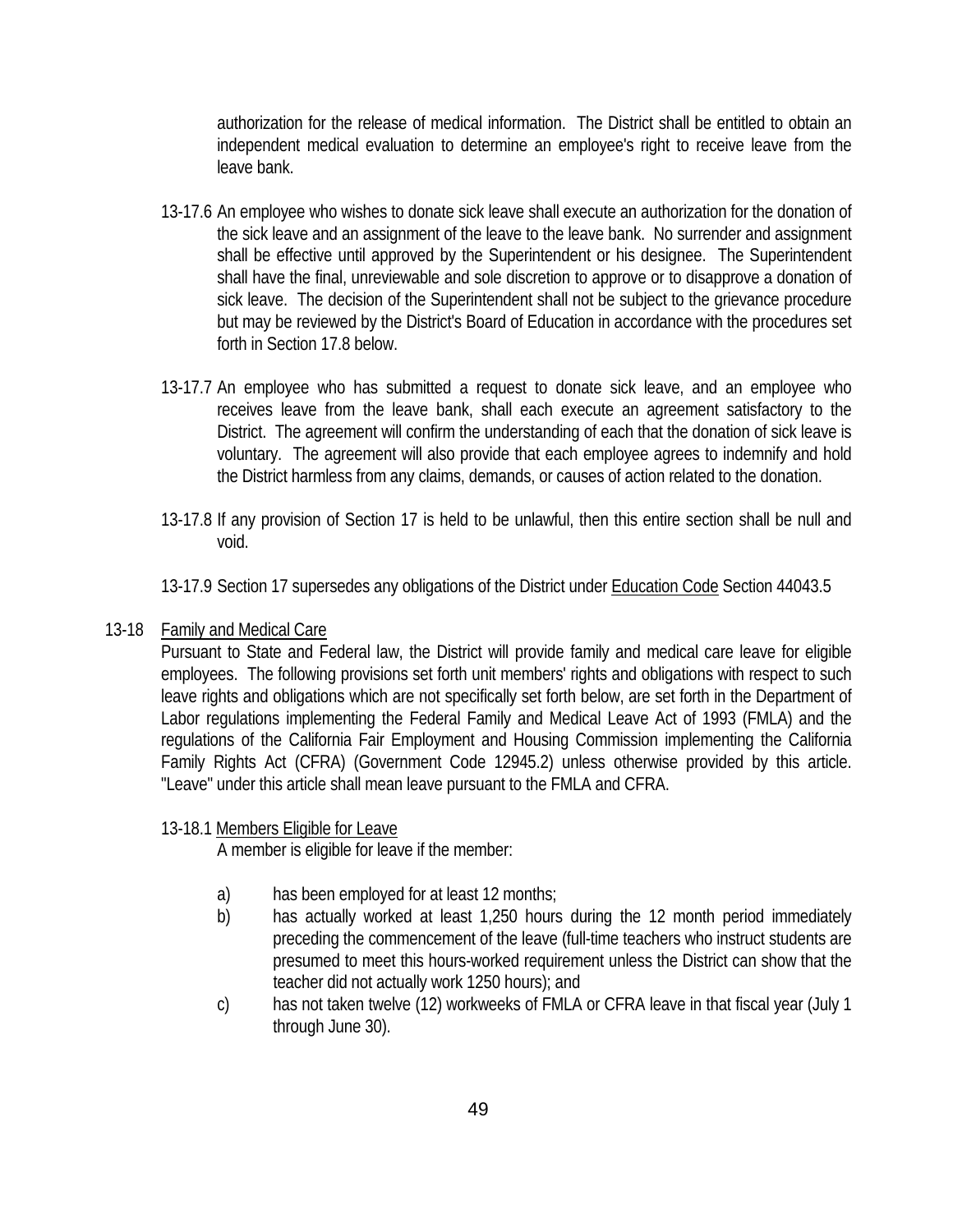#### 13-18.2 Reasons for Leave

Leave is only permitted for the following reasons:

- a) the birth of a child, or to care for a newborn of a unit member within twelve (12) months of the birth;
- b) the placement of a child with a unit member in connection with the adoption or foster care of a child within twelve (12) months of the placement for adoption or foster care.
- c) to care for a child, parent, spouse or a registered domestic partner (CFRA leave only) who has a serious health condition;
- d) because of a serious health condition that makes the member unable to perform the essential function of his/her position;
- e) serious illness or injury sustained in the line of duty on active duty by a military servicemember or veteran who is the spouse, child parent or next of kin of the employee (FMLA and possibly CFRA); or
- f) qualifying exigency arising out of the fact that a spouse, child or parent of the employee is a covered servicemember on covered active duty or has been notified of an impending call or order to covered active military duty (FMLA only).

A "serious health condition" includes an illness, injury impairment, or physical or mental condition that involves:

- a) any period of incapacity or treatment in connection with a hospital, hospice or residential medical care facility;
- b) any period of incapacity requiring absence from work, of more than three (3) calendar days that also involves continuing treatment by (or under the supervision of) a health care provider; or
- c) continuing treatment of a health care provider for a chronic or long term health condition that is incurable or so serious that, if not treated, would likely result in a period of incapacity of more than three (3) calendar days or for prenatal care (FMLA only).

"Continuing treatments" include:

- 1) two or more visits to a health care provider;
- 2) two or more treatments by a health care practitioner (e.g., physical therapist) on referral from, or under the direction of a health care provider; or
- 3) a single visit to a health care provider that results in a regimen of continuing treatment under the supervision of the health care provider.
- 13-18.3 Amount of Leave

Eligible members are entitled to a total of twelve (12) workweeks of leave during a fiscal year (July 1 through June30). A member's entitlement to leave for the birth or placement of a child for adoption or foster care expires 12 months after the birth or placement. Except for a member's pregnancy and certain military family member reasons, FMLA and CFRA leave shall run concurrently. Pregnant unit members shall be entitled to twelve (12) workweeks of FMLA leave while disabled from the pregnancy, which shall run concurrently with Pregnancy Disability Leave Act (PDLA) leave, sick leave, and extended illness leave. Such unit members shall also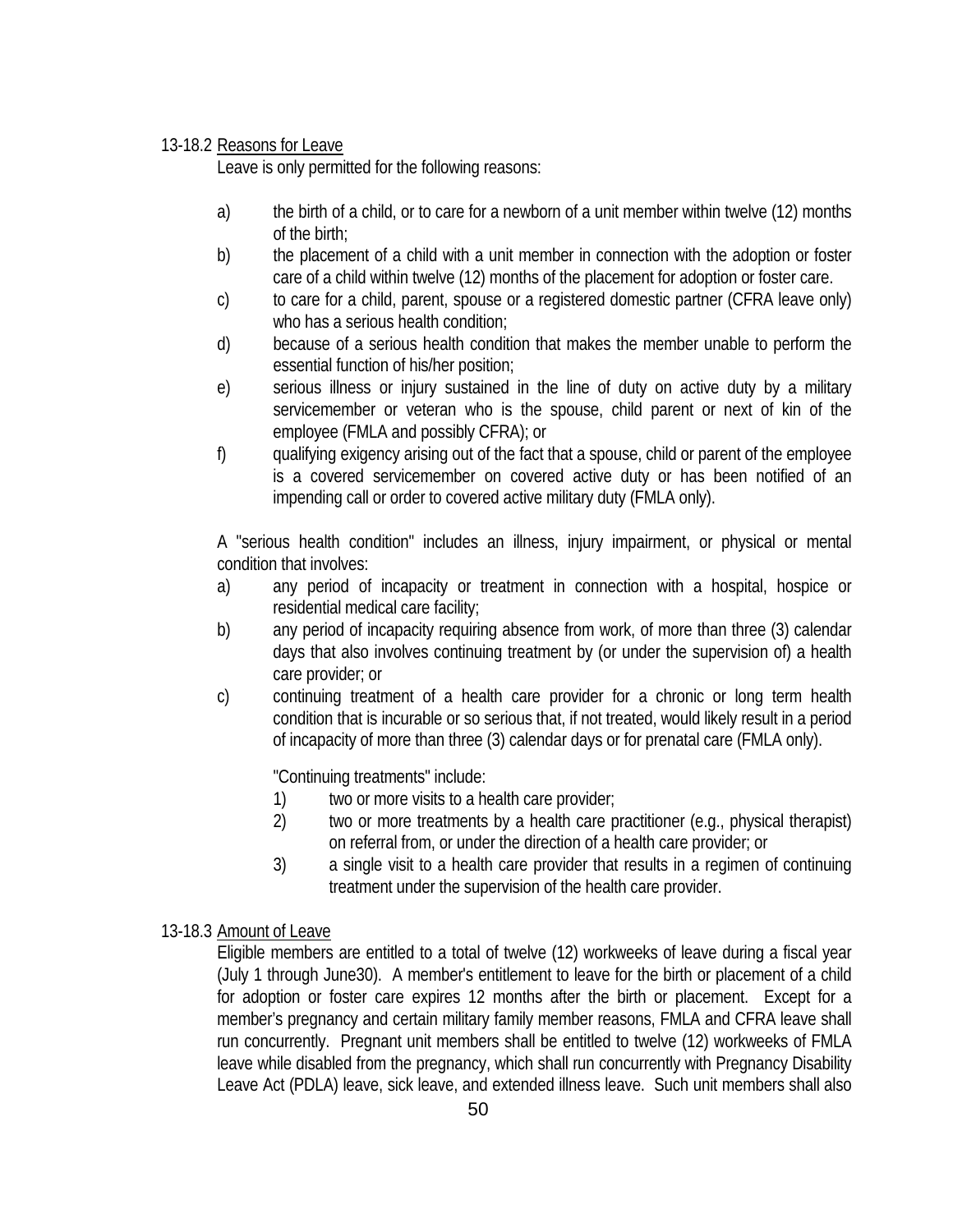be entitled to twelve (12) workweeks of CFRA leave to care for the child within twelve (12) months of the birth, such leave to be used once the member is no longer disabled due to the pregnancy or once entitlement to PDLA leave ends, whichever occurs first.

The 12 month period for calculating leave entitlement will be a fiscal year, July 1 through June 30.

An eligible unit member taking leave to care for a servicemember or veteran injured in active military duty shall be entitled to twenty-six (26) workweeks of leave within a twelve (12) month period commencing on the first day leave is taken.

#### 13-18.4 Member Benefits While on Leave

Leave under this article is unpaid except where it is running concurrently with available paid leaves as provided in this article. In addition, while on leave, members will continue to be covered by the District's medical, dental and vision insurance under the same terms and conditions as if the member were working. However, members will not continue to be covered under the District's offered benefits plans while on family leave unless members make the appropriate contributions for continued coverage.

If a member on leave is unable to continue to make the premium contributions or declines benefits during the leave, health benefits will be discontinued while on family leave, but shall immediately resume upon return to work.

If a member fails to return to work after his/her leave entitlement has been exhausted or expires, the District shall have the right to recover its share of health plan premiums for the unpaid portion of the leave period, unless the unit member does not return to work for at least thirty (30) calendar days because of the continuation, recurrence, or onset of a serious health condition which would entitle the member to leave, or other circumstances beyond the unit member's control.

#### 13-18.5 Use of Other Accrued Leaves While on Leave

Unpaid family leave pursuant to this section shall run concurrently with available paid leaves. If a unit member requests leave for any reason permitted in Section 13-18.2, he/she must exhaust all available paid leaves (except sick leave and extended illness leave) in connection with the family leave.

If a member requests leave for his/her own serious health condition, in addition to exhausting all available paid leaves, the unit member must also exhaust sick leave and extended illness leave.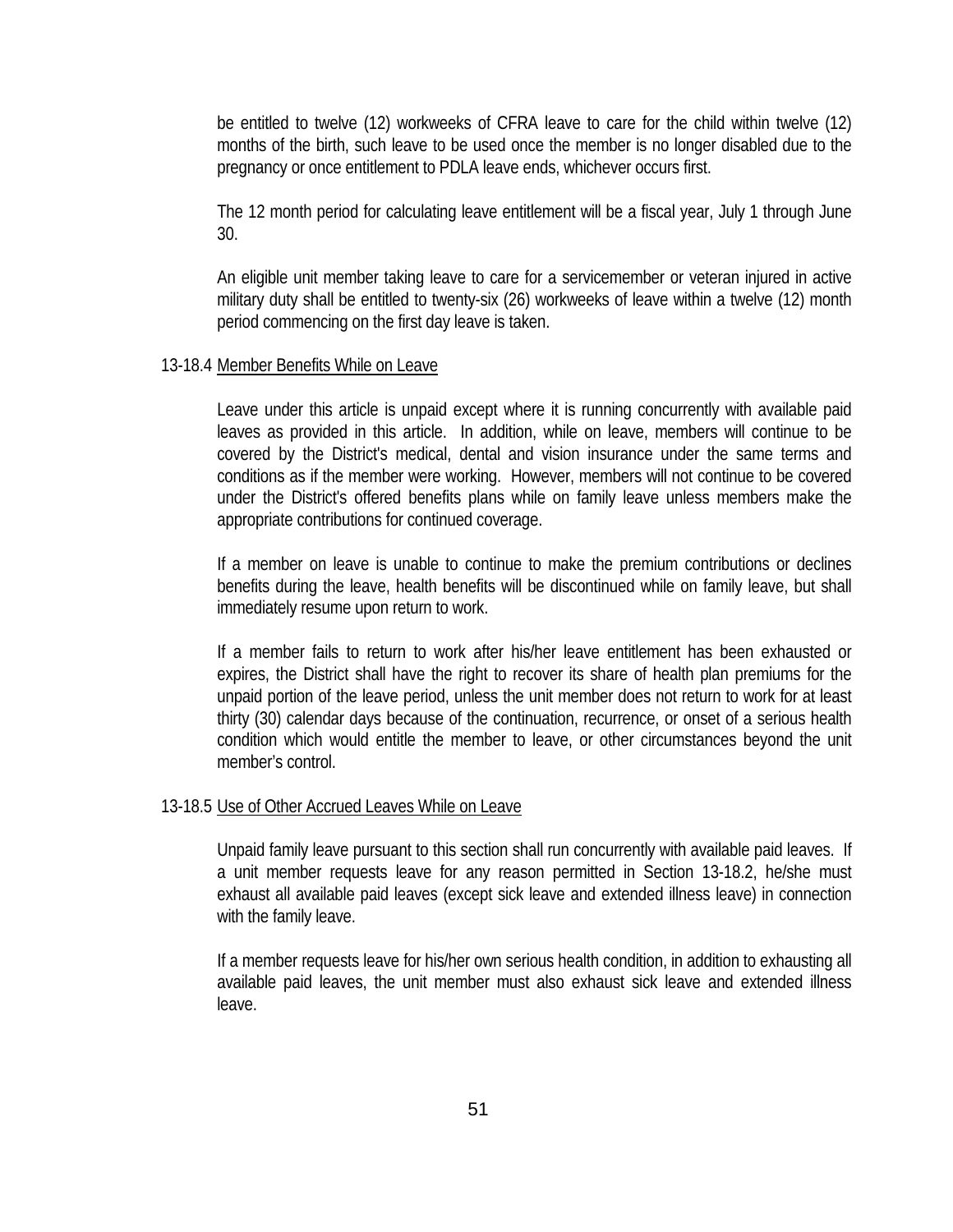#### 13-18.6 Medical Certification

The District may require members who request leave to provide written certification from the health care provider of the individual requiring care. If the leave is requested because of the member's own serious health condition, the certification must include a statement that the member is unable to perform the essential functions of his/her position.

If the District has reason to doubt the validity of a certification, the District may require a medical opinion of a second health care provider chosen by the District. If the second opinion is different from the first, the District may require the opinion of a third provider jointly approved by the District and the member. The opinion of the third provider will be binding.

#### 13-18.7 Member Notice of Leave

Although the District recognizes that emergencies arise which may require unit members to request immediate leave, unit members are required to give as much notice as possible of their need for leave. Members shall provide at least thirty (30) days advance notice before leave is to begin if the need for the leave is foreseeable based on an expected birth, placement for adoption or foster care, or planned medical treatment for a serious health condition of the employee or a family member. In addition, if a member knows that he/she will need leave in the future, but does not know the exact date(s) the member shall inform his/her supervisor as soon as possible that such leave will be needed. If the member fails to provide notice pursuant to this section, the District may delay the commencement of the leave until it can, in its discretion, adequately cover the position with a substitute or thirty (30) days, whichever is earlier.

#### 13-18.8 Reinstatement Upon Return from Leave

Upon expiration of leave, a member is entitled to be restored to the position of employment held when the leave commenced, or to an equivalent or comparable position.

As a condition of restoration of a unit member whose leave was due to the member's own serious health condition, which made the member unable to perform his/her job, the unit member shall obtain and present a fitness-for-duty certification from a health care provider that the member is able to return to work. If the unit member has a disability protected by law, the fitness-for-duty certification may include work related restrictions and proposed reasonable accommodations, subject to anti-disability discrimination law requirements. Failure to provide such certification will result in denial of restoration.

#### 13-18.9 Request for Leave

Member shall fill out the "Request for Family or Medical Leave Form" prepared by the District to be eligible for leave. This form will enable the District to satisfy its record keeping obligations.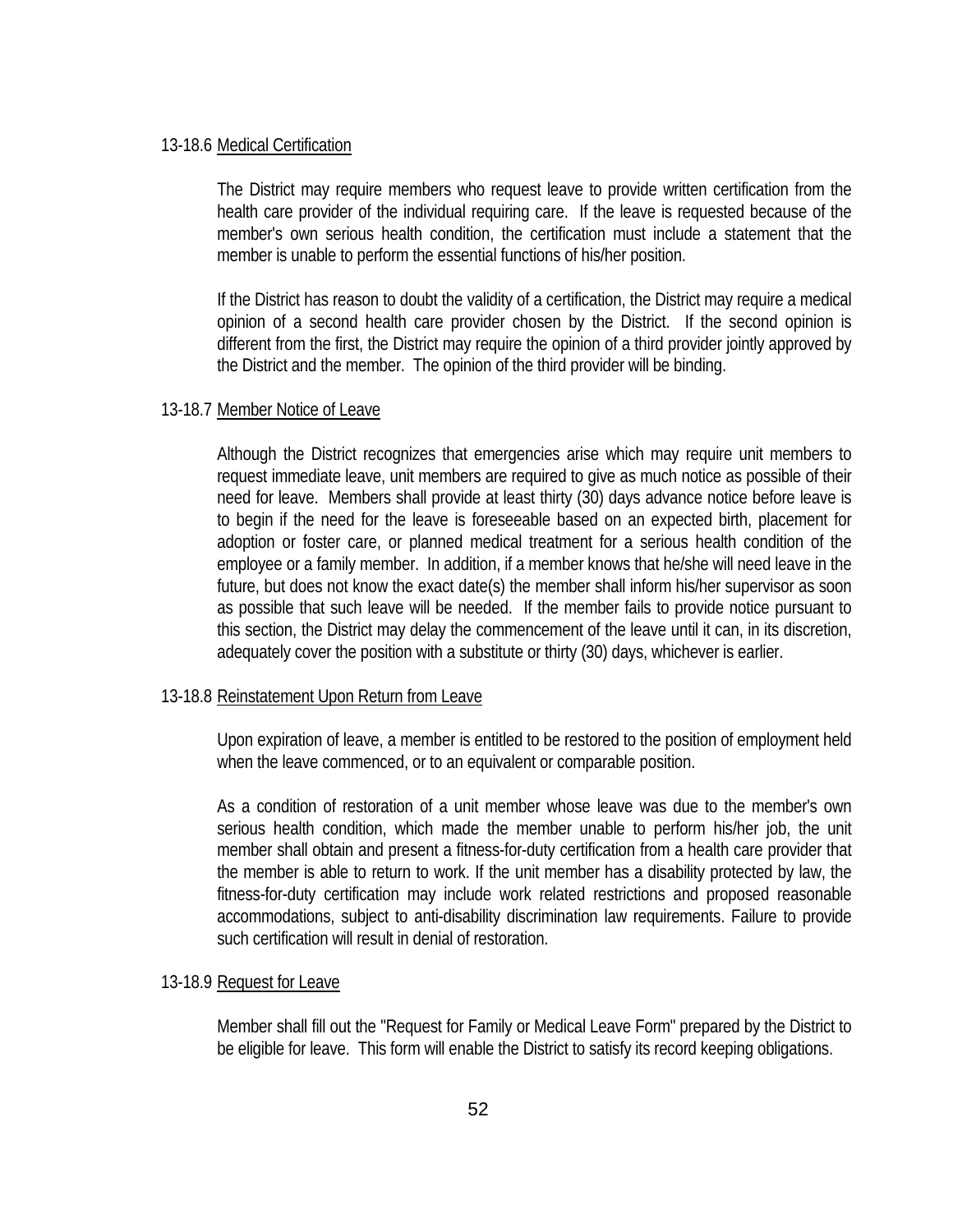## **ARTICLE 14 - SAFETY CONDITIONS**

- 14-1 Assault, Insult, Abuse:
	- 14-1.1 Bargaining unit members may use such force as is reasonable under the circumstances to protect himself/herself from attack, to protect another person or property, to quell a disturbance threatening physical injury to other, or to obtain possession of weapons or other dangerous objects upon the person or within the control of a pupil.
	- 14-1.2 The bargaining unit member and his/her supervisor shall report to the appropriate law enforcement authorities any incident in which a school employee is attacked, assaulted, or menaced by a pupil.
	- 14-1.3 Failure to make such a report is a misdemeanor.
	- 14-1.4 If court proceedings are brought against a certificated non-management member alleging that he/she committed an assault in connection with his/her employment, such member may request the Board to furnish legal counsel to defend him/her in such proceedings. If the Board, after any such request, does not provide such counsel and the member prevails in the proceeding, then the Board shall reimburse the member for counsel fees incurred in his/her own defense and shall reimburse the member for any loss in salary provided that:

14-1.4.1The assault was not malicious or,

14-1.4.2The action was not a proceeding between the District and the employee.

- 14-1.5 A teacher may suspend a pupil from his or her class for the day of the suspension and the day following for any of the acts cited in Section 48900 of the **Education Code**.
	- 14-1.5.1 The teacher shall immediately report the suspension to the principal for appropriate action. As soon as possible, the teacher shall attend a parent-teacher conference regarding the suspension. A school administrator shall attend the conference if the teacher or parent/guardian so requests. The pupil shall not be returned to the class from which he/she was suspended during the period of the suspension without the concurrence of the teacher of the class and the principal.
	- 14-1.5.2 A student may be suspended or expelled for any of the acts which are enumerated above and which are related to school activity or school attendance, including but not limited to, a) while the student is on school grounds, b) while the student is coming to or going from the school campus, c) during the student's lunch period--whether on or off campus, or d) during, while coming to, or while going from a school-sponsored activity.
- 14-2 Unit members are encouraged to report unsafe conditions to their immediate supervisor. If the issue is not resolved to the satisfaction of the unit member, the unit member shall notify his/her immediate supervisor and the District Business Office in writing, concerning conditions which, in his/her opinion, would directly affect the physical welfare of students and/or him/herself. The supervisor and the District Business Office, will investigate any such reported conditions and advise the unit member in writing of their findings and any corrective action. The District Business Office shall provide a status report to the unit member within a reasonable time from the date of notification by the unit member.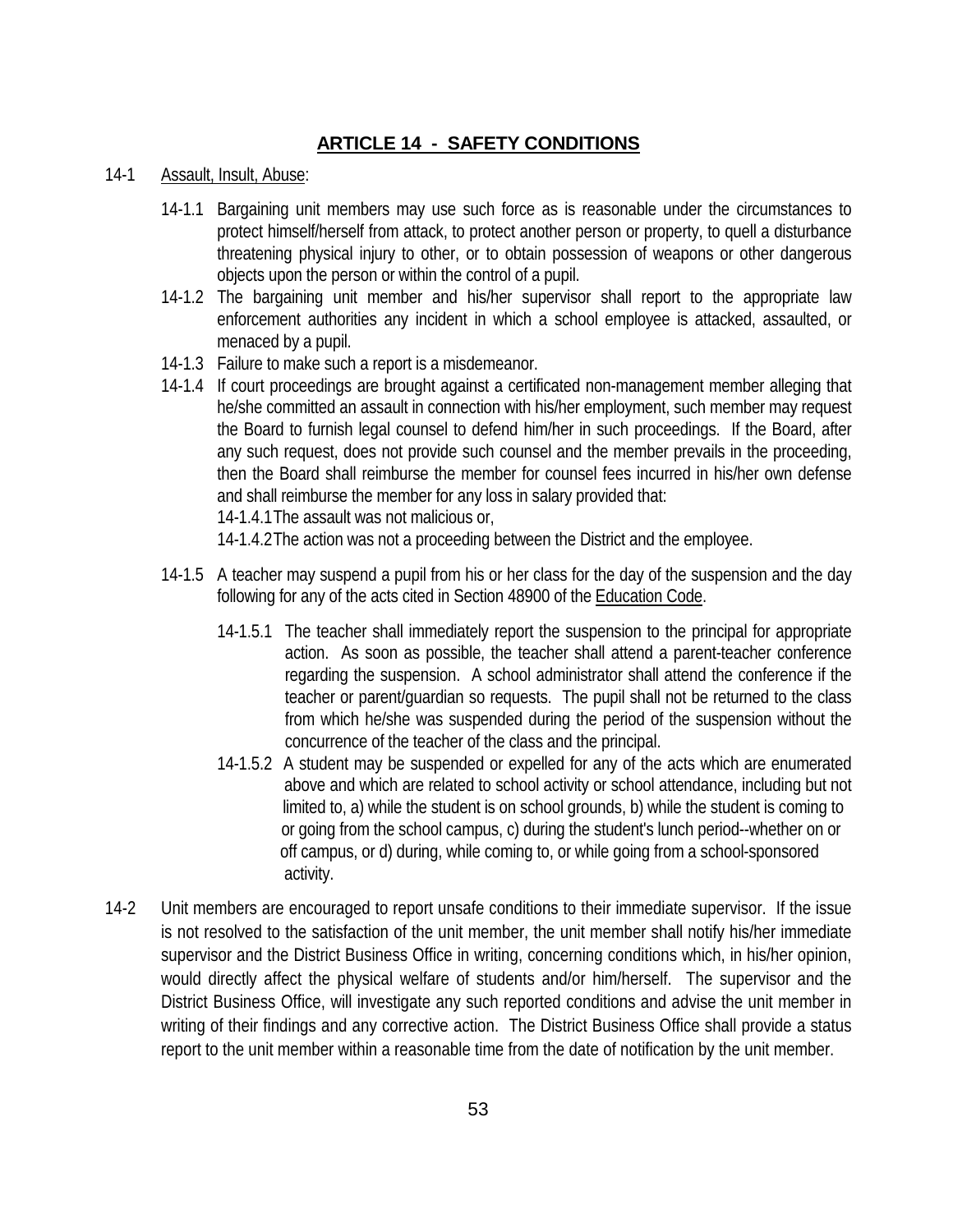## **ARTICLE 15 - PERSONNEL FILES**

- 15-1 Materials in personnel files of employees which may serve as a basis for affecting the status of their employment are to be made available for the inspection of the person involved.
- 15-2 Such material is not to include ratings, reports, or records which 1) were obtained prior to the employment of the person involved, 2) were prepared by identifiable examination committee members, or 3) were obtained in connection with a promotional examination.
- 15-3 Every employee shall have the right to inspect such materials upon request, provided that the request is made at a time when such person is not actually required to render services to the employing district.
- 15-4 Information of a derogatory nature, except material mentioned in the second paragraph of this section, shall not be entered or filed unless and until the employee has been notified of the most recent incident causing the issuance of the document within twenty (20) work days and given an opportunity to review and comment thereon. An employee shall have the right to enter, and have attached to any such derogatory statement, his own comments thereon. Such review shall take place during normal business hours, and the employee shall be released from duty for this purpose without salary reduction.
- 15-5 Upon written authorization by the unit member, a representative of the Association shall be permitted to examine and/or obtain a copy of non-confidential materials in such unit member's personnel file without charge.

## **ARTICLE 16 - LEGAL PROTECTION**

16-1 The Governing Board, upon the request of a bargaining unit member, will provide for the defense of any civil action or proceeding brought against him/her, in his/her official or individual capacity or both, on account of an act of omission in the scope of his/her employment as an employee, provided that the member was not engaged in fraudulent, corrupt or malicious action and provided that the action is not brought by the Board or an agent of the Board.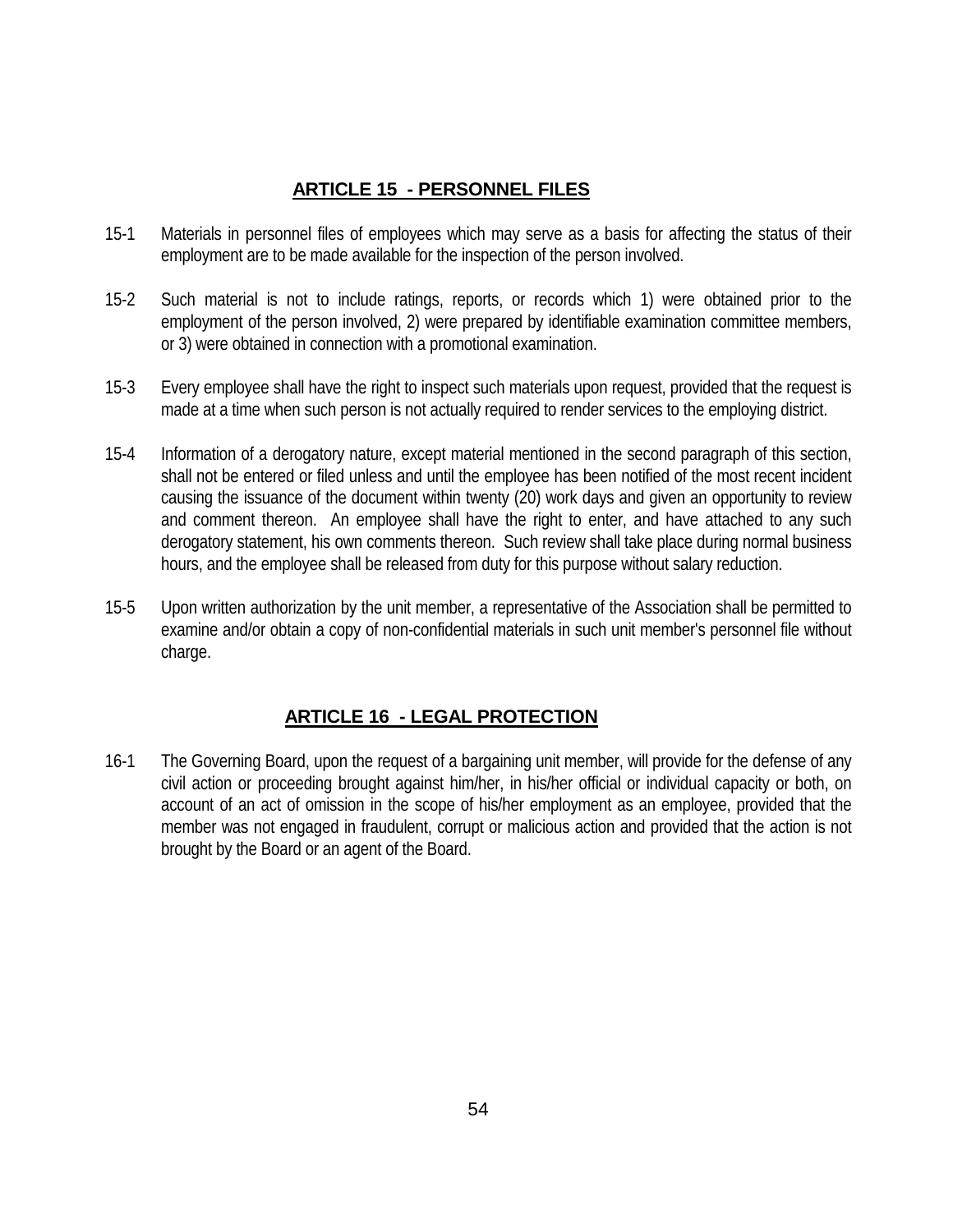## **ARTICLE 17 - COMPLAINT PROCEDURES**

- 17-1 At such time as it is determined that a complaint by a parent, community member, and/or employee of the District may negatively affect a unit member's evaluation and/or lead to a disciplinary action, it shall be reported within 20 work days to the unit member by the District.
	- 17-1.1 Complaints concerning unit members shall be made directly by the complainant to the person against whom the complaint is lodged. Parents, community members, and District staff shall attempt to orally resolve concerns with unit members personally before filing formal written complaints with the District.
	- 17-1.2 If the complaint is not resolved at the informal level (Article 1.1), the complainant may submit the complaint in writing to the unit member's immediate supervisor.
		- 17-1.2.1A written complaint must include the name of the unit member(s) involved and a brief summary of the complaint, the surrounding facts, and a brief description of efforts to resolve the complaint informally.
		- 17-1.2.2The Principal or immediate supervisor is responsible for investigating complaints and will attempt to resolve the complaint to the satisfaction of all parties involved. If the complaint is resolved, the Principal will advise all concerned parties.
	- 17-1.3 If either party is not satisfied with the disposition of the complaint at 1.2, the Principal shall refer the written complaint, together with a report and analysis to the Superintendent or designee.
		- 17-1.3.1The Superintendent or designee will review the complaint, investigation report, and analysis and render a final administrative determination. Either party may ask the Board of Trustees to review the Superintendent's decision.
	- 17-1.4 If a written complaint is placed in the unit member's personnel file, the unit member may attach a response, which shall be placed in the unit member's personnel file. If the unit member challenges the truth of the allegations contained in the complaint, he/she may request the Association to file for arbitration under Article 5 of this Agreement. A finding to the effect that such allegations are true shall not be construed as an admission by him/her that the allegations contained in the complaint are true.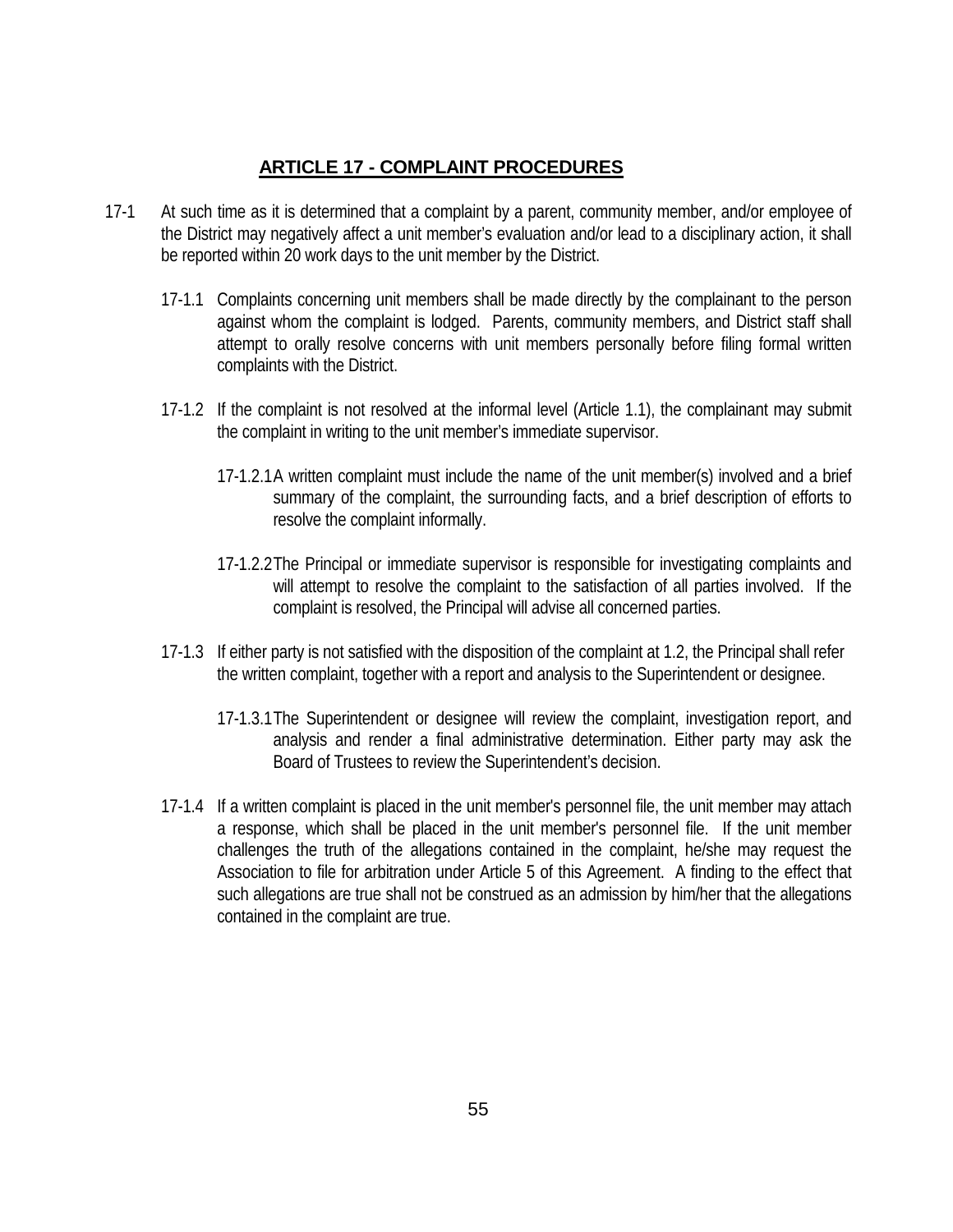## **ARTICLE 18 - RETIREMENT**

#### 18-1 Retired Teachers Compensation

Compensation for retired teachers (teachers receiving STRS benefits) shall be based on the actual percentage of the full-time equivalency rate (i.e. 40%, 50%, 60%) for Column III – Step 1 .These teachers shall be employed on a semester-by semester (trimester by trimester) temporary status based on District need. PVFA shall be consulted regarding the employment of retirees if the total number exceeds the equivalent of two FTE positions.

## 18-2 Retired Employees Benefits

The parties agree that the total annual contribution for medical benefits for retirees between the ages of 55-65 with fifteen (15) years of service with the District, including the CalPERS minimum base rate and District supplemental reimbursement shall not exceed \$3000 per year effective January 1, 2010**.**

- 18-3 Unit members who retire from active service under the STRS shall be entitled to receive the basic District retiree medical contribution toward the purchase of a retiree-only PERS medical benefit so long as the District continues to participate in the PERS retirement plan. Upon termination of the District's participation in the PERS medical insurance plan or its successor, the District shall have no further obligation for payment of retiree's medical contribution.
- 18-4 Retirees, ages 65 plus: no supplemental contribution toward medical coverage is provided by the District*.*
- 18-5 The parties agree to meet and share information regarding early retirement plans.

## **ARTICLE 19 - CONCERTED ACTIVITIES**

19-1 It is agreed and understood that there will be no strike, work stoppage, or slowdown, or similar interference with the operations of the District by the Association or by its officer, agents, or unit members during the term of this Agreement, including compliance with the request of other labor organizations to engage in such activity.

## **ARTICLE 20 - SUPPORT OF AGREEMENT**

20-1 The District and the Association agree that it is to their mutual benefit to encourage the resolution of differences through the meet and negotiation process. Therefore, it is agreed that the Association will support this Agreement for its term and will not appear or cause any other person to appear before the Governing Board to seek change or improvement in any matter subject to the meet and negotiation process, except by mutual agreement of the District and the Association.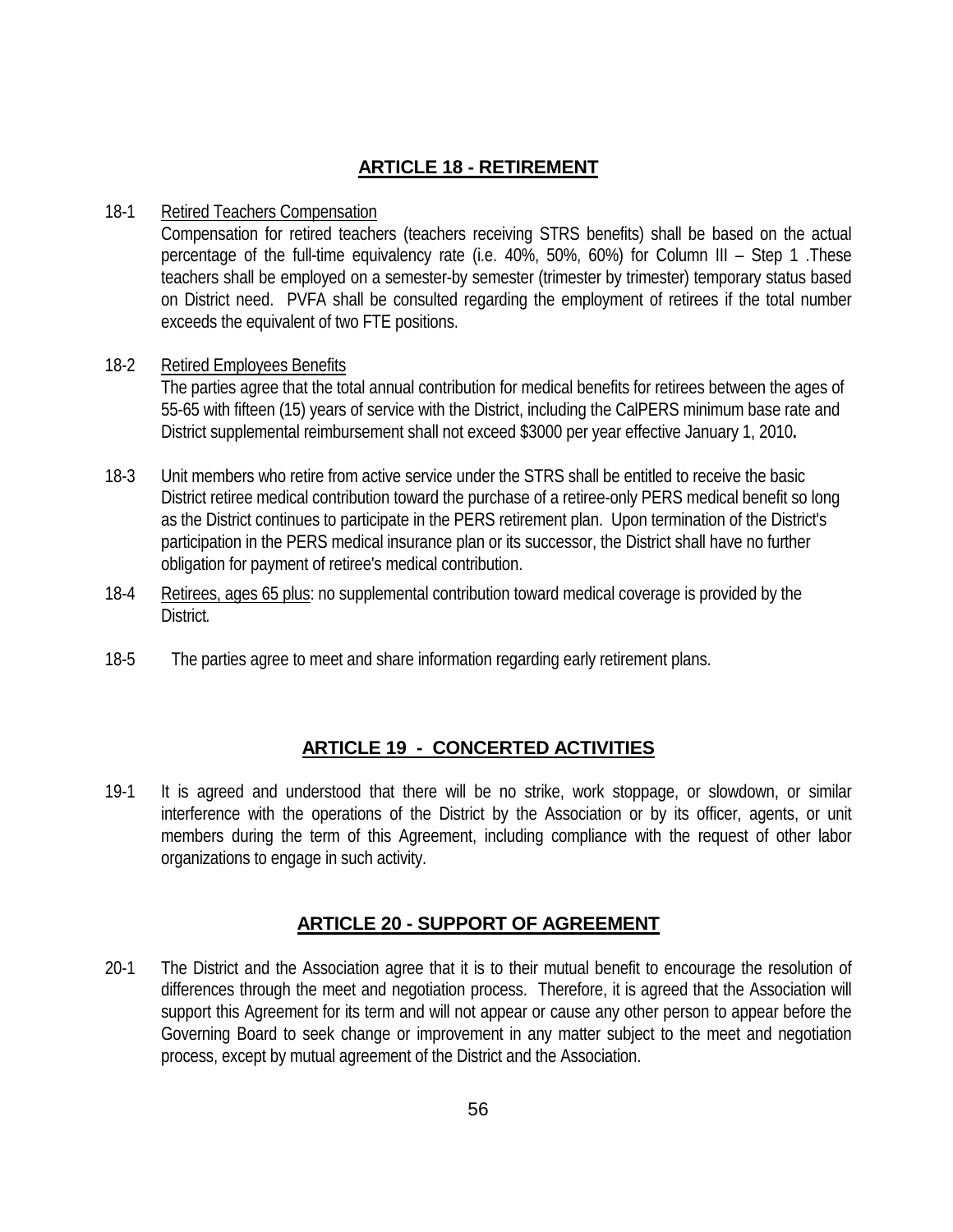## **ARTICLE 21 - EFFECT OF AGREEMENT**

21-1 It is understood and agreed that the specific provisions contained in this Agreement shall prevail over District practices and procedures and over State laws to the extent permitted by State law.

## **ARTICLE 22 - SAVINGS PROVISIONS**

22-1 If any provisions of this Agreement are held to be contrary to law by a court of competent jurisdiction, such provisions will not be deemed valid and subsisting except to the extent permitted by law, but all other provisions will continue in full force and effect.

## **ARTICLE 23 - SPECIAL EDUCATION**

## 23.1 RSP Teachers

- 23.1.1 Resource Specialists shall not simultaneously assigned to serve as a resource specialist and to teach regular classes (Education Code 56362(d)). For example, an 80% RSP Teacher / 20% English Teacher would have a caseload of 22 students.
- 23.1.2 The workday for unit members assigned as RSP teachers is delineated in Article 6 of this Agreement.
- 23.1.3 The District shall comply with Education Code Section 56362 (f) when assigning aides to the resource program.
- 23.1.4 RSP teachers shall have the same access to classroom supplies as other teachers at his/her school.
- 23.1.5 RSP teachers shall have access to textbooks and materials that are necessary to meet the needs of their students.
- 23.2 Special Day Class Teachers (SDC)
	- 23.2.1 The workday for unit members assigned as SDC teachers is delineated in Article 6 of this Agreement.
	- 23.2.2 The District shall provide Para-Educators to SDC teachers in compliance with IEPs and State & Federal Regulations.
	- 23.2.3 SDC teachers shall have the same access to classroom supplies as other teachers at his/her school.
	- 23.2.4 SDC teachers shall have access to textbooks and materials that are necessary to meet the needs of their students.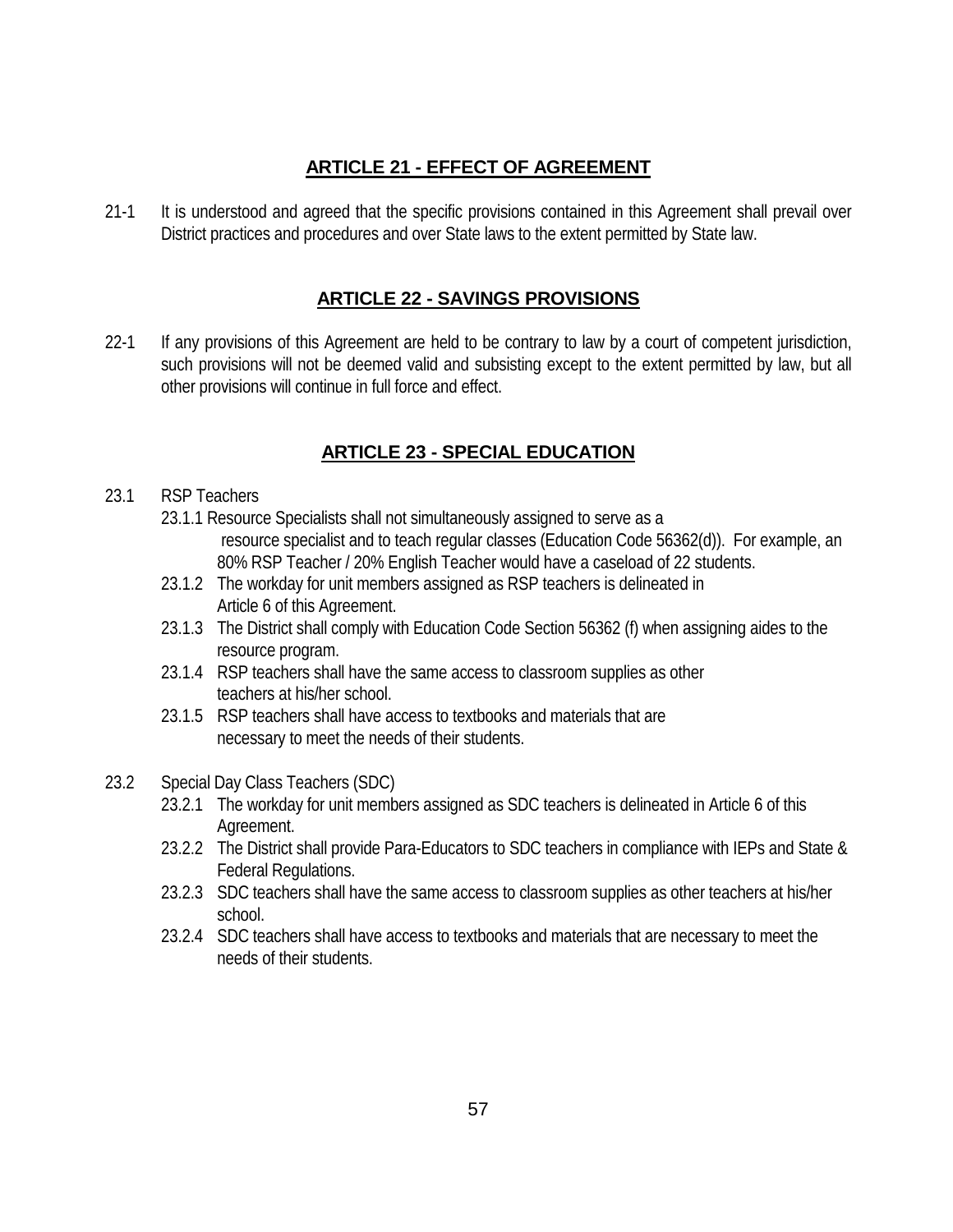## **ARTICLE 24 - SITE BASED DECISION MAKING**

The District and the Association recognize that empowering unit members through a process which allows them to have increased responsibility for making collective decisions at individual sites will improve effective professional practice and improve the educational process.

- 24-1 Individual school sites may request waivers from this Agreement and/or Board Policies subject to the following conditions:
	- 24-1.1 The proposal must originate from the school site and be supported by at least two-thirds of the unit members at that site.
	- 24-1.2 The proposed waiver must be presented in a timely fashion (60 days) to the District and PVFA with a written rationale in support of the changes.
	- 24-1.3 Implementation of the proposal is subject to final approval by the Superintendent or her/his designee and the Association.
	- 24-1.4 The waiver shall be valid for one year. The proposed changes can be renewed in succeeding years on the same grounds as specified in this Article.
- 24-2 High School Department Chairs and Curriculum Leaders shall be elected annually by members of the department and shall be permanent teachers who volunteer or are nominated by fellow teachers in the department (with the consent of the nominee).

For purposes of this article, a unit member must be assigned to a department for fifty percent or more of their class assignments to be eligible to serve as Department Chair or Curriculum Leader. Candidates for these positions shall be elected by a formal vote of department members and the principal shall be informed of the results. Voting shall be proportional based on the number of section assignments the member has in any department. Teaching one section will count as a 0.2 vote, two sections as a 0.4 vote, three sections as a 0.6 vote, four sections as a 0.8 vote, and five sections as a 1.0 vote. Regardless of the number of sections taught in any department(s), no unit member is to receive more than1.0 proportional vote.

Department Chairs, Curriculum Leaders and Counselors will be given an opportunity to have input in development of the master schedules at intermediate and high school.

- 24-3 A site based process utilizing a faculty advisory committee or equivalent shall be implemented annually at each site for PVFA and its unit members to provide input regarding:
	- 24-3.1 Potential School Budget Cuts
	- 24-3.2 Special Education Programs/Services
	- 24-3.3 School Calendar
	- 24-3.4 Staff Development Days
	- 24-3.5 Adjunct Duties & Responsibilities
	- 24-3.6 Bell/School Schedules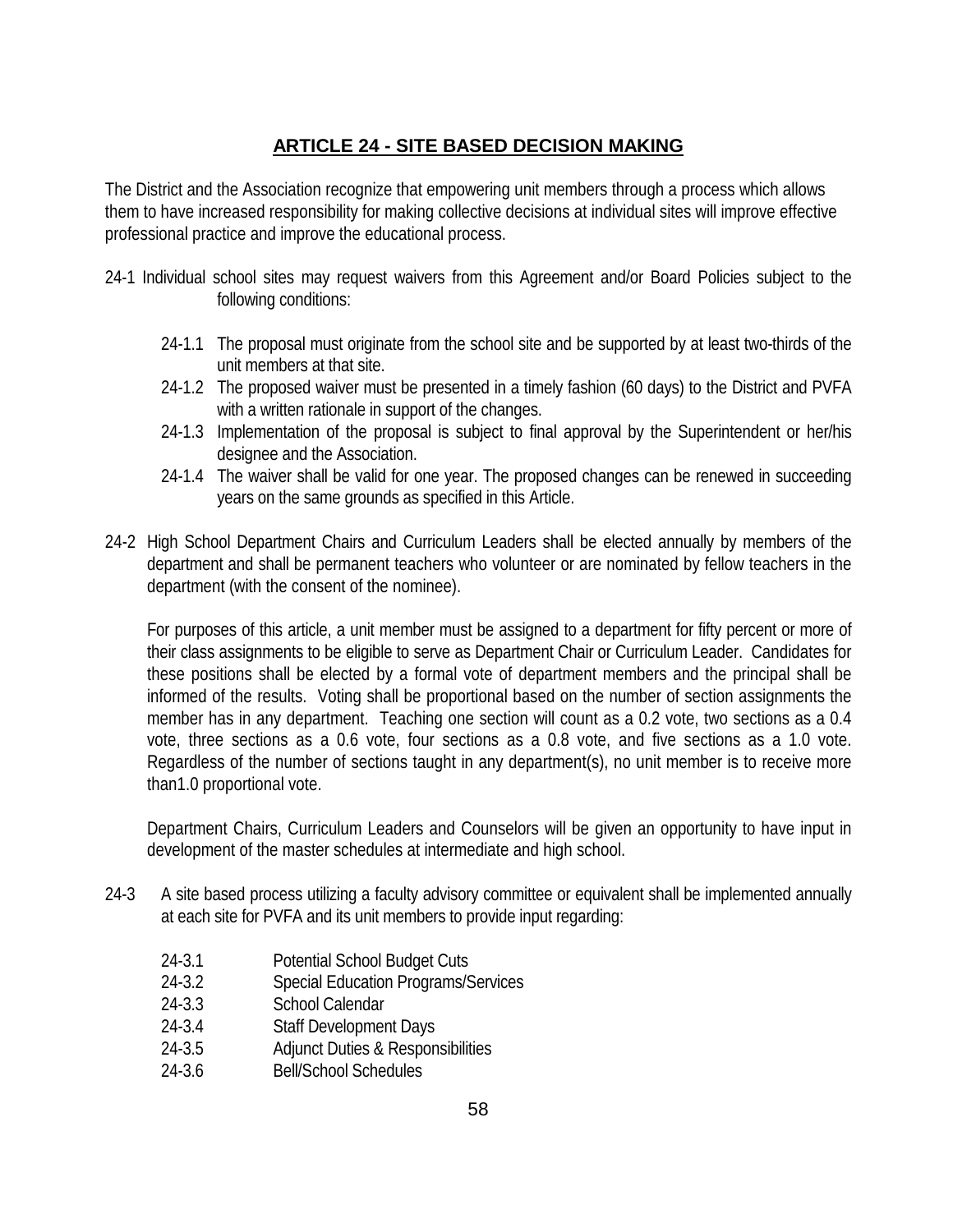## Effective the 1<sup>st</sup> day of July, 2018

For the Association:

For the District:

Wedibb

tradain

**PVPUSD**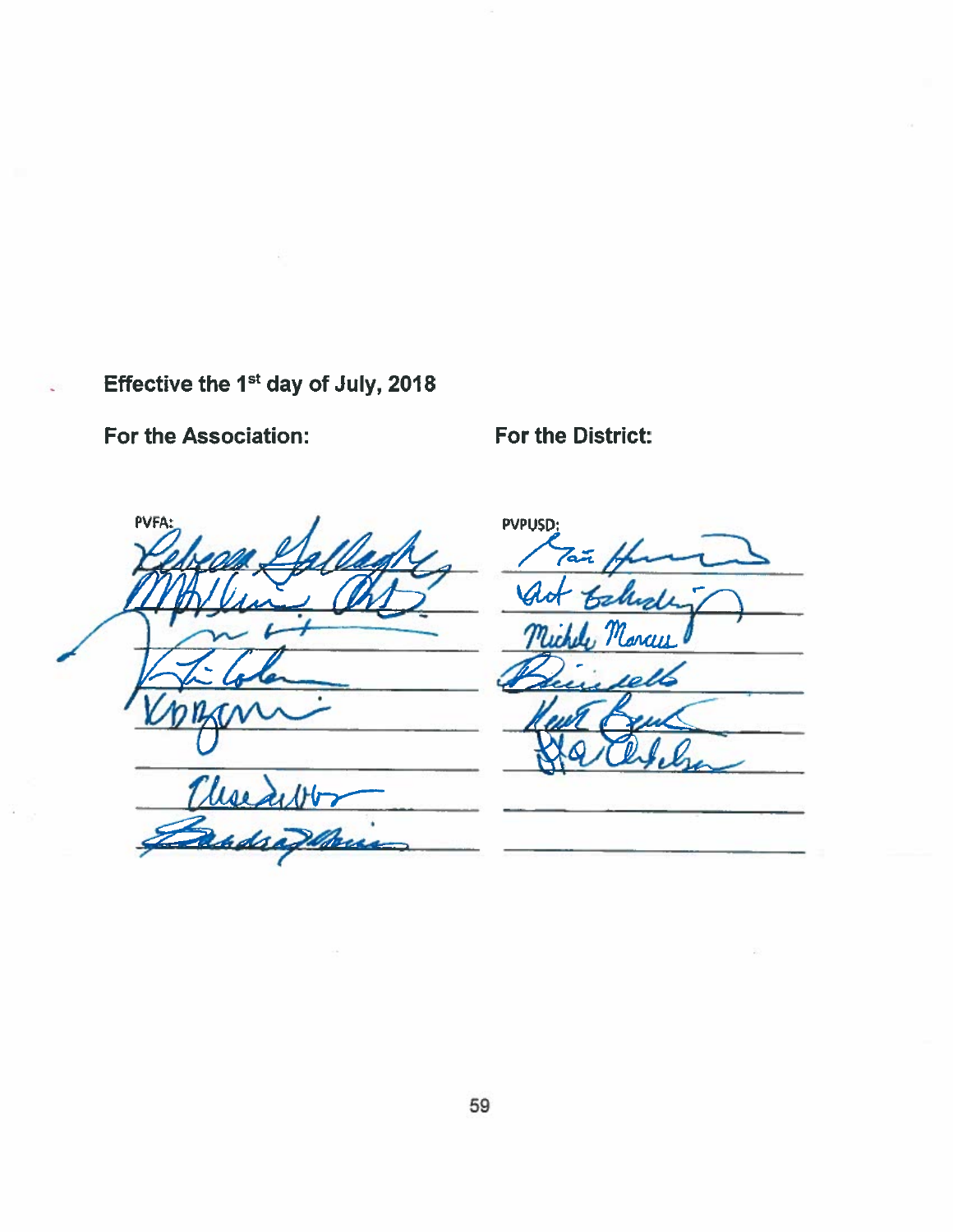## **APPENDIX A - SALARY REGULATIONS**

#### A-1 Experience credit for Step Placement:

#### A-1.1 Teaching

Teaching experience in PVPUSD or elsewhere equal to 75 percent of the teaching days of any school year is credited as one year. Less than that in any one year is not credited. Summer school teaching does not apply, nor does day-to-day substitute teaching.

New hires shall be limited to five (5) years of service credit, starting on Step 6, unless the District determines a need in a specific subject area(s). For those specific cases, maximum credit shall be 11 years, starting on Step 12. Examples of District needs include math, science, special education, teachers with multiple credentials, and other areas with agreement from PVFA.

Initial placement on the salary schedule recognizes, on a year-for-year basis, any applicable combination of the following up to the sixth step.

- A-1.1.1 Service as a teacher, counselor, librarian, supervisor, and/or administrator in a properly accredited elementary or secondary school.
- A-1.1.2 Service as an instructor in an accredited public or private college or university.
- A-1.1.3 Service as a librarian in an approved public library.
- A-1.1.4 Service as a nurse in a public agency.
- A-1.1.5 Service as a psychologist or psychometrist in a public agency.

## A-1.2. Military

Active military service in the armed forces of the United States of America (excluding active duty for training) shall be allowed to the extent of one step for each ten months of verified service to a maximum of two steps of full-time credit.

A-1.3 Related

Rating-in credit to a maximum of two steps may be granted for approved experience at the discretion of the Superintendent, provided such related experience is in a field corresponding to the unit member's assignment or college major. Verification of experience is the responsibility of the new staff members and, if approved, is allowable only upon original placement.

## A-1.4 Peace Corps, VISTA, Teaching-Related Programs

Service with the Peace Corps, VISTA, or other teaching-related programs shall be allowed to the extent of one step for each ten months of verified service in which the unit member has the same duties as a person in the position for which the unit member is hired. Service with the teaching-related programs in which the trainee had the same duties and responsibilities as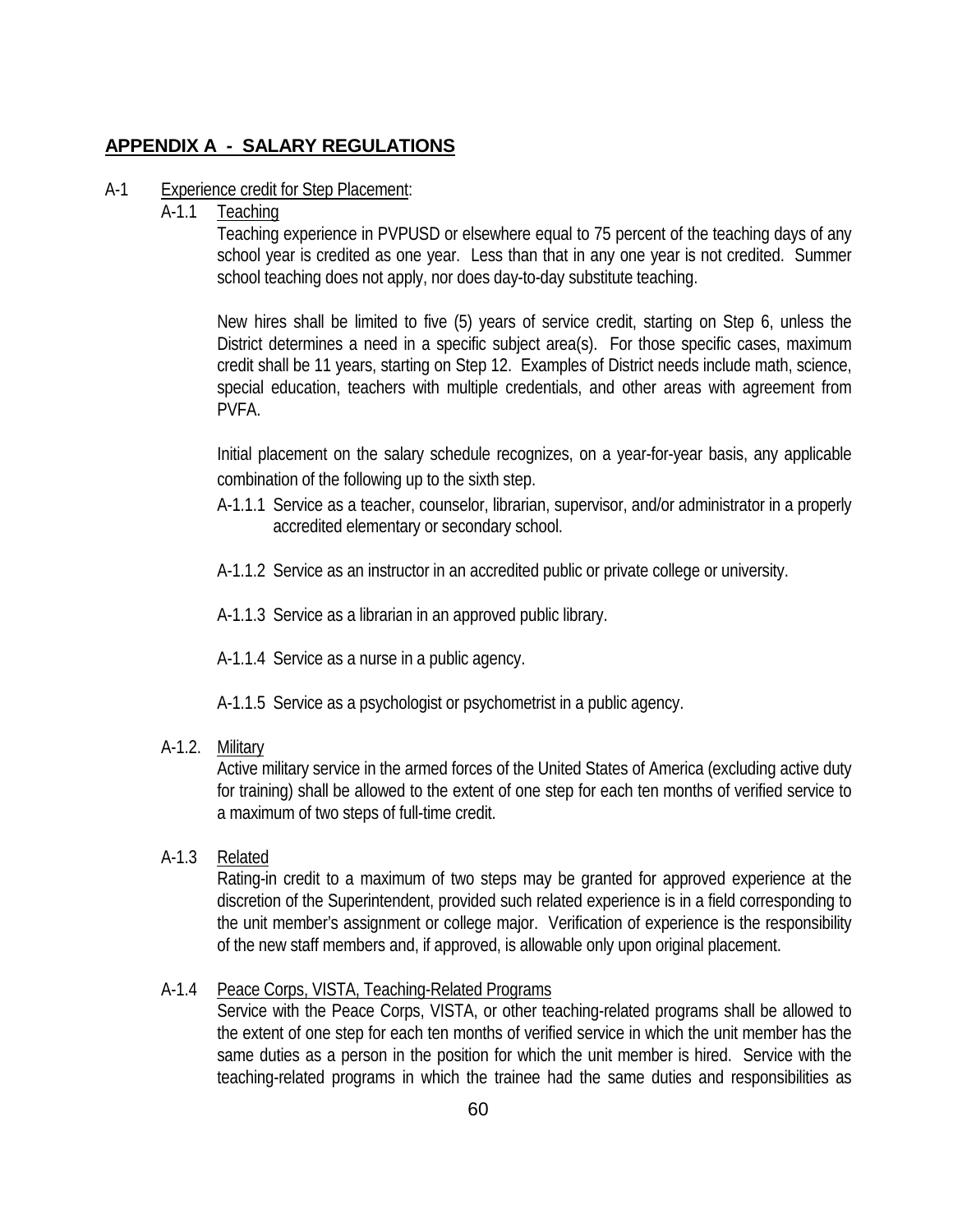regular contract unit members in the District will be credited in the same manner as any other contract teaching service providing the service was full time. Receipt of credit is contingent upon official verification of Peace Corps, VISTA, or other comparable teaching-related service.

#### A-1.5 Total Credit

Total credit allowed for prior teaching experience, related experience, and military service individually or combined - shall not result in placement beyond Step 6 (or Step 12, if based on the terms and conditions in Section 1.1). The above rating-in policies, which represent changes from previous policy, are effective with hiring for the 2005-2006 school year and are not retroactive.

#### A-2 Advancement of Schedules

#### A-2.1 Step Advancement

After the initial rating-in a unit member may advance only one step each year, provided he/she has served 75 percent of the working days during the school year, (excluding summer session) and provided that the most recent formal evaluation, as described in Article 9 of this Agreement, of the unit member shows that his/her overall performance was not rated as "unsatisfactory" (See 9-5).

#### A-2.2 Course Approval

If the Association and the District agree that there will be column advancement, the following shall apply: A unit member who wishes to apply college or university credit toward advancement on the salary schedule must obtain approval of the course from the Assistant Superintendent of Human Resources prior to the unit member taking the courses. The unit member is responsible for submitting the course approval form to the Human Resources Office. The District will approve for salary advancement no more than six (6) semester units, or their equivalent, per semester during the regular school year, and no more than fifteen (15) semester units, or their equivalent, during the summer recess. Additionally, the following is required if courses are to be accepted for credit on the salary schedule.

- A-2.2.1 All courses must be taken in accredited colleges or universities.
- A-2.2.2 Courses may not be duplicated for salary credit.
- A-2.2.3 Courses must be taken after the receipt of the bachelor's degree.
- A-2.2.4 All courses must be passed with a "C" grade or higher.
- A-2.2.5 The unit member must indicate, in writing, how each course will improve professional competency and/or be of value to the District in the current or probable future assignment of the member.
- A-2.2.6 A course must have value to the District in the current or probably future educational assignment of the unit member.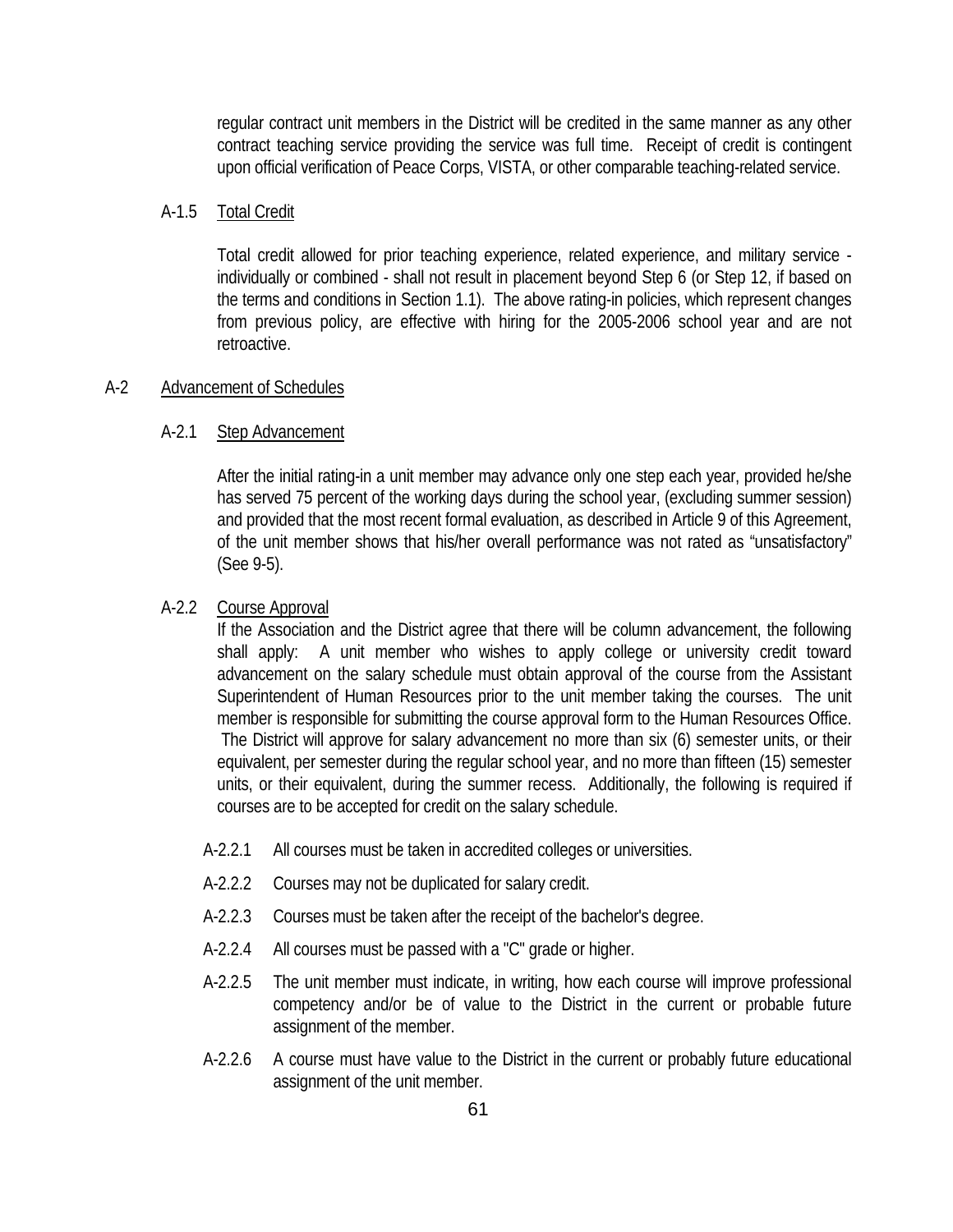#### A-2.3 Column Advancement:

The unit member is responsible for submitting a written application for transfer from class to class on the salary schedule by May of the school year prior to the school year of the proposed class transfer. The transfer request is to be submitted to the Human Resources Office. Transfers from class to class will be affected at two time periods during the year, only. The first time is in the fall when verification of course work completed by September 1 must be submitted to the Human Resources Office no later than November 15; the salary adjustment is then made retroactive to the beginning of the unit member's regular work year. The second time is in the early spring when verification of course work completed by February 1 must be submitted no later than April 1; the salary adjustment is then made retroactive to February 1.

A-2.3.1 Effective July 1, 2003, a Juris Doctorate degree will be considered the equivalent of a Masters' Degree for placement on the salary schedule(s).

#### A-2.4 Career Increments

Unit members are eligible for career increments as indicated on salary schedules A, 2, F, G, H, K, & T after 14 years of service (Step 15) credited by the District and after 19 years of service (Step 20) credited by the District and after 23 years of service (Step 24) credited by the District, and after 27 years of service (Step 28) credited by the District and again after 29 years of service (Step 30) credited by the District. "Credited by the District" refers to salary schedule credit, with salary adjustments made effective at the beginning of the unit member's regular work year.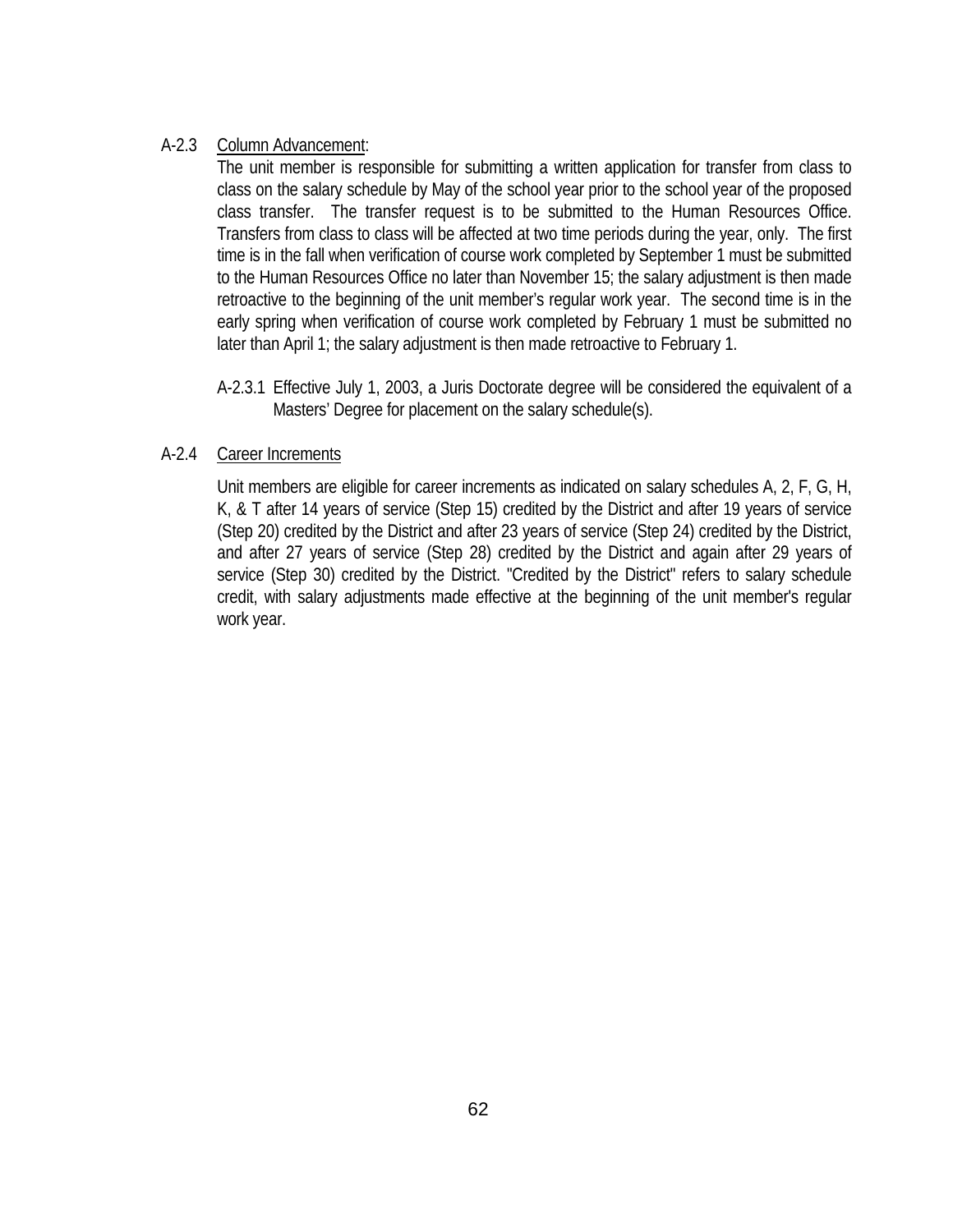#### **APPENDIX B -- SALARY – Extra Pay Assignments**

- B-1 Compensation to unit members for District-approved extra-pay assignments shall be 5.73% based on their placement on the current teachers' schedule A not including career increments.
- B-2 The activities for extra-pay assignments are as follows and are limited to no more than two (2) stipends per year per unit member. Exception to the two (2) assignments per unit member rule may be made at the sole discretion of the Superintendent or designee.
	- 1. Band, Drama, Forensics, Vocal Music, Model United Nations, Academic Decathlon Advisor, High School Math Team/Club Sponsor
	- 2. Pep Club (Song and Cheer), Drill Team, School Yearbook, School Newspaper
	- 3. All Varsity Head Coaches (boys and/or girls)
	- 4. Activities Director (two [2] stipends)
	- 5. Athletic Director (2)
	- 6. Department Chairperson
	- 7. Dance
	- 8. All coaches other than Varsity Head Coaches
	- 9. Drama Production/Stagecraft, Spring Musical Director, Spring Orchestra Director
	- 10. Intermediate Math Club Advisors, Intermediate Yearbook Sponsor
	- 11. Lead Teacher
	- 12. Lead Teacher at Satellite Sites (1.5 Stipends).
	- 13. Five additional stipends for high school academic programs.

The District and PVFA will establish a task force made up equal representatives to address the structure of extra pay assignments and make recommendations to both parties by March 31, 2018.

## **APPENDIX C -- SALARY SCHEDULE A (185 Days) -- Teacher**

## **APPENDIX D -- SALARY SCHEDULE 2 (185 Days) – Teacher - Added Responsibility**

## **APPENDIX E -- SALARY SCHEDULE F (190 Days) - Intermediate Counselor, Librarian, Nurse**

## **APPENDIX F -- SALARY SCHEDULE T (195 Days) – High School Counselor**

#### **APPENDIX G -- SALARY SCHEDULE 3 (195 Days) – High School Counselor - Added Responsibility**

**APPENDIX H -- SALARY SCHEDULE G (185 Days) – Speech Therapist**

## **APPENDIX I -- SALARY SCHEDULE K – (190 Days) Psychologist**

## **APPENDIX J – SALARY SCHEDULE H – (200 Days) Program Specialist, Special Education**

## **APPENDIX K – Calendar(s) (2019-20 & 2020-21)**

**APPENDIX L – Evaluation Forms**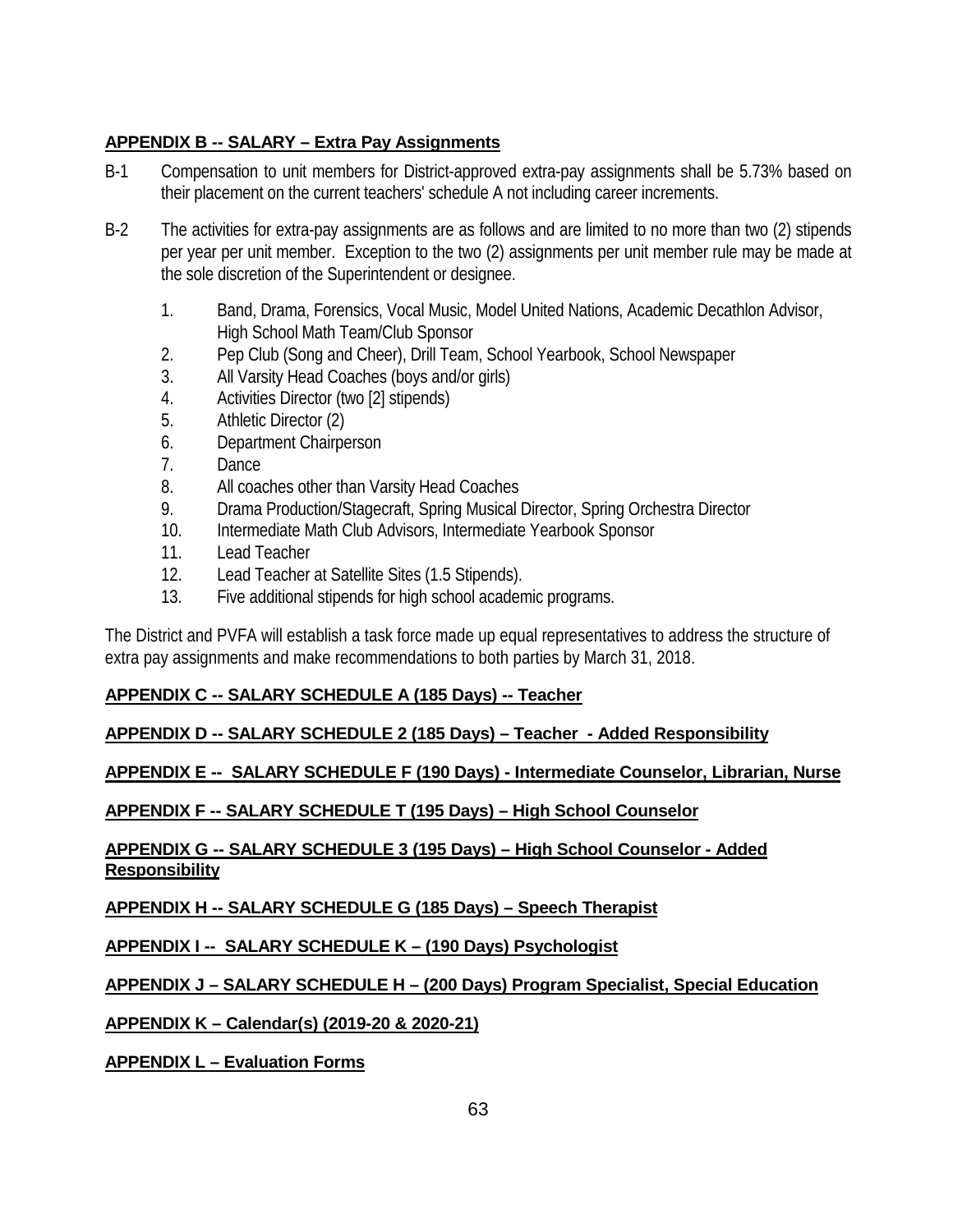| including MA<br>CLASS VI<br>BA + 75       |             | 65,846           | 66,849 | 67,847 | 68,847 | 71,855 | 74,838 | 77,896 | 80,885 | 83,884 | 86,888 | 89,908 | 92,910 | 92,910 | 92,910 | 95,379 | 95,379 | 95,379 | 95,379 | 95,379 | 97,848 | 97,848 | 97,848 | 97,848 | 100,317 | 100,317 | 100,317 | 100,317 | 102,786 | 102,786 | 105,255 |                    | 2,469 |                                                                             |                            |                                                                                  |                                                                      |            |
|-------------------------------------------|-------------|------------------|--------|--------|--------|--------|--------|--------|--------|--------|--------|--------|--------|--------|--------|--------|--------|--------|--------|--------|--------|--------|--------|--------|---------|---------|---------|---------|---------|---------|---------|--------------------|-------|-----------------------------------------------------------------------------|----------------------------|----------------------------------------------------------------------------------|----------------------------------------------------------------------|------------|
| including MA<br><b>CLASS V</b><br>BA + 60 |             | 62,619           | 63,575 | 64,536 | 65,497 | 68,402 | 71,296 | 74,188 | 77,089 | 80,003 | 82,873 | 85,766 | 88,693 | 88,693 | 88,693 | 90,974 | 90,974 | 90,974 | 90,974 | 90,974 | 93,255 | 93,255 | 93,255 | 93,255 | 95,536  | 95,536  | 95,536  | 95,536  | 97,817  | 97,817  | 100,098 |                    | 2,281 |                                                                             |                            |                                                                                  |                                                                      |            |
| including MA<br>CLASS IV<br>$BA + 45$     |             | 59,374           | 60,300 | 61,228 | 62,155 | 64,959 | 67,753 | 70,510 | 73,269 | 76,070 | 78,883 | 81,644 | 84,442 | 84,442 | 84,442 | 86,537 | 86,537 | 86,537 | 86,537 | 86,537 | 88,632 | 88,632 | 88,632 | 88,632 | 90,727  | 90,727  | 90,727  | 90,727  | 92,822  | 92,822  | 94,917  |                    | 2,095 | Applicable stipend 2018-2019 school year will be 5.73% of salary schedule A |                            | 57,404 \$1,000 per year for unit members with earned doctorate degrees from WASC | or comparably accredited institutions in a field related to the work | assignment |
| BA + 30 or MA<br>CLASS III                |             | 57,652           | 58,165 | 58,675 | 60,082 | 61,489 | 64,148 | 66,840 | 69,504 | 72,167 | 74,838 | 77,522 | 77,522 | 77,522 | 77,522 | 79,494 | 79,494 | 79,494 | 79,494 | 79,494 | 81,466 | 81,466 | 81,466 | 81,466 | 83,438  | 83,438  | 83,438  | 83,438  | 85,410  | 85,410  | 87,382  |                    | 1,972 |                                                                             | CLASS III in effect 7/1/18 |                                                                                  |                                                                      |            |
| <b>CLASS II</b><br>BA + 15                |             | 56,924           | 57,435 | 57,945 | 58,457 | 59,534 | 60,607 | 63,164 | 65,738 | 68,259 | 70,828 | 70,828 | 70,828 | 70,828 | 70,828 | 72,677 | 72,677 | 72,677 | 72,677 | 72,677 | 74,526 | 74,526 | 74,526 | 74,526 | 76,375  | 76,375  | 76,375  | 76,375  | 78,224  | 78,224  | 80,073  |                    | 1,849 | <b>AIVER</b><br>PERMIT/W                                                    | <b>CLASS II</b>            | 54,087                                                                           | 56,739                                                               |            |
| CLASS <sub>I</sub><br>Ъ                   |             | 56,194<br>56,706 |        |        |        |        |        |        |        |        |        |        |        |        |        |        |        |        |        |        |        |        |        |        |         |         |         |         |         |         |         |                    | 1,722 |                                                                             | CLASS <sub>I</sub>         | 50,789                                                                           | 53,264<br>55,783                                                     |            |
|                                           | <b>STEP</b> |                  |        |        |        |        |        |        |        |        |        |        |        |        |        |        |        |        |        |        |        |        |        |        |         |         |         |         |         |         |         | *Career Increments |       |                                                                             | Step                       | $1 - 3$                                                                          | 4                                                                    |            |

185 Days; 3% increase<br>May 22, 2019<br>July 1, 2018 Service: 185 Days; 3% increase Adopted: May 22, 2019 Effective: July 1, 2018 Service:<br>Adopted:<br>Effective: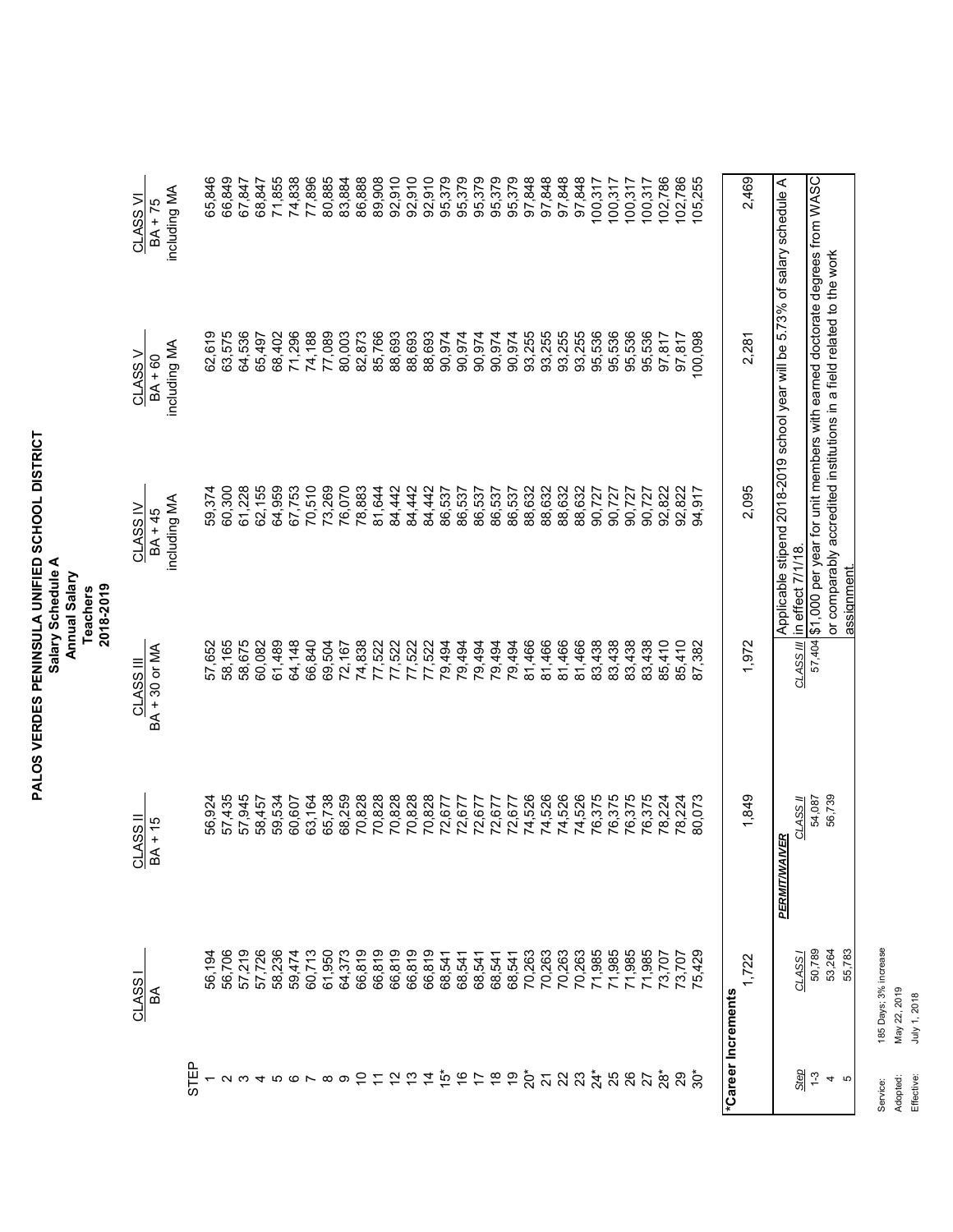| including MA<br>CLASS VI<br>BA + 75<br>including MA<br><b>CLASSV</b><br>BA + 60 |      | 66,504<br>63,245 | 67,517<br>64,211 | 68,525<br>65,181 | 69,535<br>66,152 | 72,574<br>69,086 | 75,586<br>72,009 | 78,675<br>74,930          | 81,694<br>77,860 | 84,723<br>80,803 | 87,757<br>83,702 | 90,807<br>86,624           | 93,839<br>89,580 | 93,839<br>89,580 | 93,839<br>89,580 | 96,333<br>91,884 | 96,333<br>91,884 | 96,333<br>91,884 | 96,333<br>91,884 | 96,333<br>91,884 | 98,827<br>94,188 | 98,827<br>94,188 | 98,827<br>94,188 | 98,827<br>94,188 | 101,321<br>96,492 | 101,321<br>96,492 | 101,321<br>96,492 | 101,321<br>96,492 | 103,815<br>98,796 | 103,815<br>98,796 | 106,309<br>01,100 |                    | 2,494<br>2,304 | Applicable stipend 2019-2020 school year will be 5.73% of salary schedule A |                  | 57,978 \$1,000 per year for unit members with earned doctorate degrees from WASC |                                                                      |            |
|---------------------------------------------------------------------------------|------|------------------|------------------|------------------|------------------|------------------|------------------|---------------------------|------------------|------------------|------------------|----------------------------|------------------|------------------|------------------|------------------|------------------|------------------|------------------|------------------|------------------|------------------|------------------|------------------|-------------------|-------------------|-------------------|-------------------|-------------------|-------------------|-------------------|--------------------|----------------|-----------------------------------------------------------------------------|------------------|----------------------------------------------------------------------------------|----------------------------------------------------------------------|------------|
| including MA<br><b>CLASS IV</b><br>BA + 45                                      |      | 59,968           | 60,903           | 61,840           | 62,777           | 65,609           | 68,431           | 71,215                    | 74,002           | 76,831           | 79,672           | 82,460                     | 85,286           | 85,286           | 85,286           | 87,402           | 87,402           | 87,402           | 87,402           | 87,402           | 89,518           | 89,518           | 89,518           | 89,518           | 91,634            | 91,634            | 91,634            | 91,634            | 93,750            | 93,750            | 95,866            |                    | 2,116          |                                                                             | in effect 7/1/19 |                                                                                  | or comparably accredited institutions in a field related to the work |            |
| BA + 30 or MA<br><b>CLASS III</b>                                               |      | 58,229           | 58,747           | 59,262           | 60,683           | 62,104           | 64,789           | 67,508                    | 70,199           | 72,889           | 75,586           | 78,297                     | 78,297           | 78,297           | 78,297           | 80,289           | 80,289           | 80,289           | 80,289           | 80,289           | 82,281           | 82,281           | 82,281           | 82,281           | 84,273            | 84,273            | 84,273            | 84,273            | 86,265            | 86,265            | 88,257            |                    | 1,992          |                                                                             | CLASS III        |                                                                                  |                                                                      | assignment |
| CLASS <sub>II</sub><br>BA + 15                                                  |      | 57,493           | 58,009           | 58,524           | 59,042           | 60,129           | 61,213           | 63,796                    | 66,395           | 68,942           | 71,536           | 71,536                     | 71,536           | 71,536           | 71,536           | 73,403           | 73,403           | 73,403           | 73,403           | 73,403           | 75,270           | 75,270           | 75,270           | 75,270           | 77,137            | 77,137            | 77,137            | 77,137            | 79,004            | 79,004            | 80,871            |                    | 1,867          | <b>PERMIT/WAIVER</b>                                                        | <b>CLASS II</b>  | 54,628                                                                           | 57,306                                                               |            |
| CLASS<br>Ка                                                                     |      | 56,756           | 57,273           | 57,791           | 58,303           | 58,818           | 60,069           | 61,320                    | 62,570<br>65,017 |                  | 67,487           | 67,487<br>67,487<br>67,487 |                  |                  | 67,487           |                  | 69,226<br>69,226 | 69,226           | 69,226           | 69,226<br>70,965 |                  | 70,965           | 70,965           | 70,965           | 72,704            | 72,704            |                   | 72,704<br>72,704  | 74,443            | 74,443<br>76,182  |                   |                    | 1,739          |                                                                             | CLASS            | 51,297                                                                           | 53,797                                                               | 56,341     |
|                                                                                 | STEP |                  |                  |                  |                  |                  |                  | 4567890723はばそれやねがかひみがあみみが |                  |                  |                  |                            |                  |                  |                  |                  |                  |                  |                  |                  |                  |                  |                  |                  |                   |                   |                   |                   |                   |                   |                   | *Career Increments |                |                                                                             | Step             | $1\overline{3}$                                                                  | 4                                                                    |            |

185 Days; 1% increase<br>May 22, 2019<br>July 1, 2019 Service: 185 Days; 1% increase Adopted: May 22, 2019 Effective: July 1, 2019 Service:<br>Adopted:<br>Effective: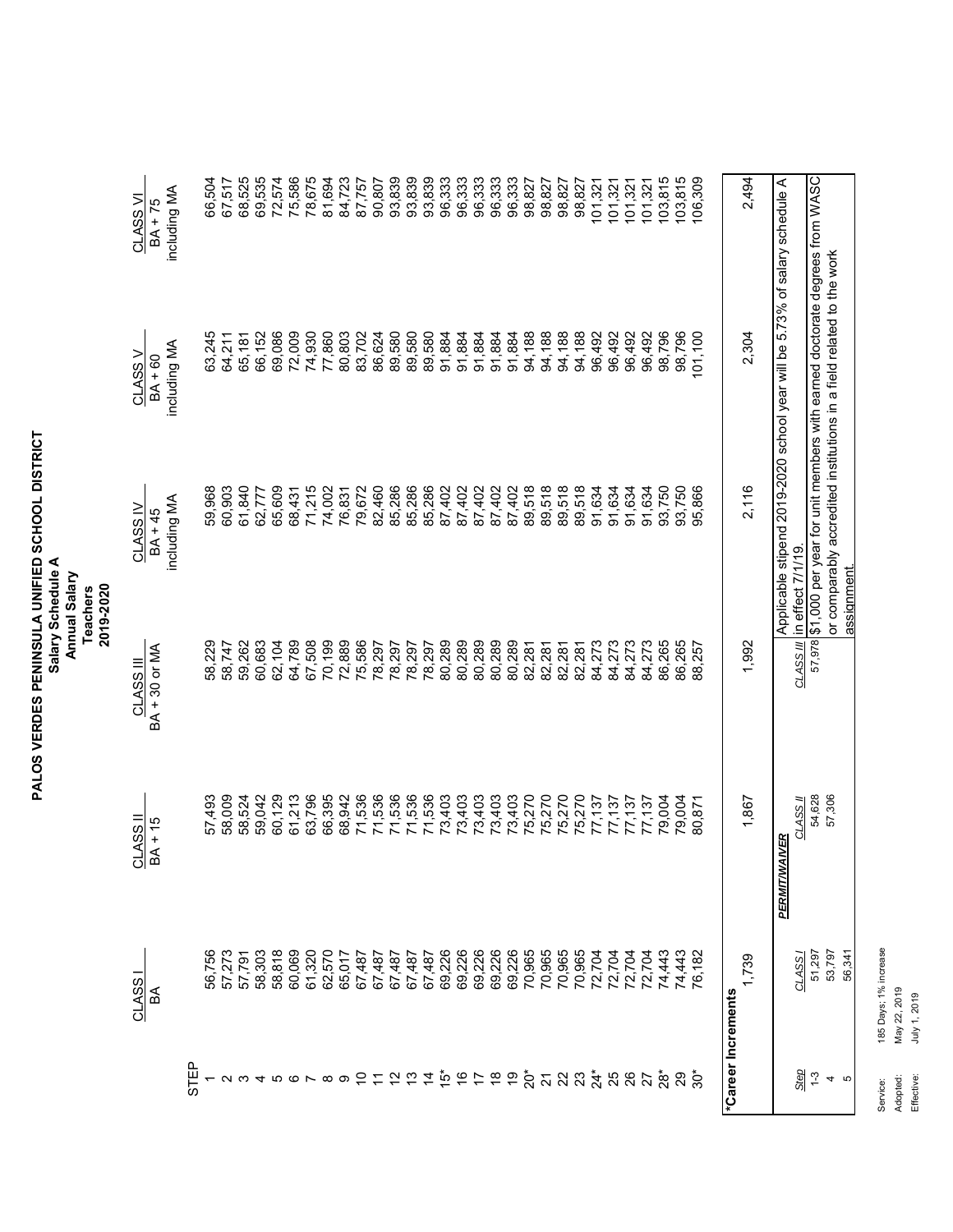|                            |              |                                                                                            |               |                                 | 66,940                               |                             |
|----------------------------|--------------|--------------------------------------------------------------------------------------------|---------------|---------------------------------|--------------------------------------|-----------------------------|
|                            |              |                                                                                            |               | 68,087                          | 63,919                               | 46                          |
|                            |              |                                                                                            | 68,884        | 64,903                          | 60,947                               | $1-3$                       |
|                            |              | CLASS III or comparably accredited institutions in a field related to the work assignment. |               | CLASS <sub>II</sub>             | CLASS <sub>1</sub>                   | Step                        |
|                            |              | \$1,000 per year for unit members with earned doctorate degrees from WASC                  |               | <b>AIVER</b><br><b>PERMIT/W</b> |                                      |                             |
| 2,962                      | 2,739        | 2,515                                                                                      | 2,366         | 2,221                           | 2,066                                |                             |
|                            |              |                                                                                            |               |                                 |                                      | *Career Increments          |
| 126,300                    | 20,128       | 113,907                                                                                    | 04,855        | 96,100                          | 90,513                               |                             |
| 123,338                    | 117,389      | 111,392                                                                                    | 02,489        | 93,879                          | 88,447                               |                             |
| 123,338                    | 117,389      | 111,392                                                                                    | 102,489       | 93,879                          | 88,447                               | 2345678901234がそれほねがかいごだかみかか |
| 120,376                    | 114,650      | 108,877                                                                                    | 00,123        | 91,658                          | 86,381                               |                             |
| 120,376                    | 114,650      | 108,877                                                                                    | 00,123        | 91,658                          |                                      |                             |
| 120,376                    | 114,650      | 108,877                                                                                    | 100,123       | 91,658                          | 86,381<br>86,381<br>86,381           |                             |
| 120,376                    | 114,650      | 108,877                                                                                    | 100,123       | 91,658                          |                                      |                             |
| 117,414                    | 111,911      | 106,362                                                                                    | 97,757        | 89,437                          | 84,315                               |                             |
|                            | 111,911      | 106,362                                                                                    | 97,757        | 89,437                          |                                      |                             |
| 117,414<br>117,414         | 111,911      | 106,362                                                                                    | 97,757        | 89,437                          | 84,315<br>84,315                     |                             |
| 117,414                    | 111,911      | 106,362                                                                                    | 97,757        | 89,437                          | 84,315                               |                             |
| 114,452                    | 109,172      | 103,847                                                                                    | 95,391        | 87,216                          | 82,249                               |                             |
| 114,452                    | 109,172      | 103,847                                                                                    | 95,391        | 87,216                          |                                      |                             |
| 114,452                    | 109,172      | 103,847                                                                                    | 95,391        | 87,216                          | 82,249<br>82,249<br>82,249           |                             |
| 114,452                    | 109,172      | 103,847                                                                                    | 95,391        | 87,216                          |                                      |                             |
| 114,452                    | 109,172      | 103,847                                                                                    | 95,391        | 87,216                          | 82,249                               |                             |
| 111,490                    | 106,433      | 101,332                                                                                    | 93,025        | 84,995                          | 80,183<br>80,183                     |                             |
| 111,490                    | 106,433      | 101,332                                                                                    | 93,025        | 84,995                          |                                      |                             |
| 111,490                    | 106,433      | 101,332                                                                                    | 93,025        | 84,995                          | 80,183                               |                             |
| 107,889                    | 102,921      | 97,973                                                                                     | 93,025        | 84,995                          | 80,183                               |                             |
| 104,262                    | 99,451       | 94,660                                                                                     | 89,803        | 84,995                          | 80,183                               |                             |
| 100,659                    | 96,003       | 91,280                                                                                     | 86,602        | 81,906                          | 77,248                               |                             |
| 97,056                     | 92,507       | 87,927                                                                                     | 83,405        | 78,888                          | 69,884<br>71,373<br>72,856<br>74,339 |                             |
| 93,475                     | 89,024       | 84,615                                                                                     | 80,206        | 75,794                          |                                      |                             |
| 89,803                     | 85,552       | 81,304                                                                                     | 76,982        | 72,727                          |                                      |                             |
| 86,225                     | 82,083       | 77,949                                                                                     | 73,785        | 71,441                          |                                      |                             |
| 82,618                     | 78,594       | 74,587                                                                                     | 72,094        | 70,147                          | 69,273                               |                             |
| 81,418                     | 77,441       | 73,473                                                                                     | 70,410        | 69,533                          | 68,660                               |                             |
| 80,219                     | 76,290       | 72,361                                                                                     | 69,796        | 68,919                          | 68,047                               |                             |
| 79,013                     | 75,143       | 71,249                                                                                     | 69,184        | 68,308                          |                                      |                             |
|                            |              |                                                                                            |               |                                 |                                      | STEP                        |
| including MA               | including MA | including MA                                                                               |               |                                 |                                      |                             |
| <b>CLASS VI</b><br>BA + 75 | BA + 60      | BA + 45                                                                                    | BA + 30 or MA | BA + 15                         | ВA                                   |                             |
|                            | CLASS V      | CLASS IV                                                                                   | CLASS III     | CLASS II                        | CLASS <sub>I</sub>                   |                             |

185 Days; 3% increase<br>May 22, 2019<br>July 1, 2018 Service: 185 Days; 3% increase Adopted: May 22, 2019 Service:<br>Adopted:<br>Effective:

Effective: July 1, 2018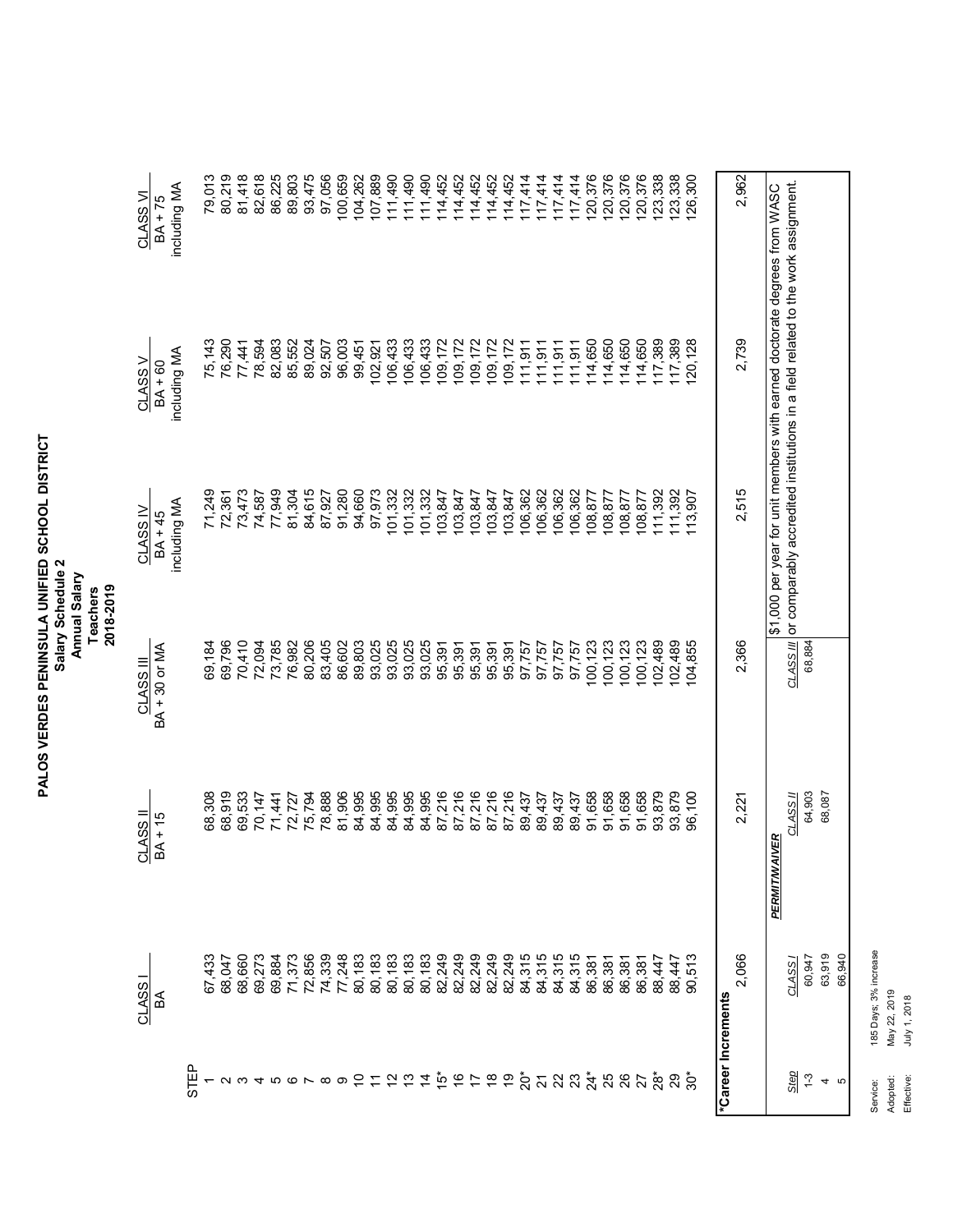|                    | CLASS I                    | CLASS II             | CLASS III     | CLASS IV     | CLASS <sub>V</sub>                                                                         | CLASS VI     |
|--------------------|----------------------------|----------------------|---------------|--------------|--------------------------------------------------------------------------------------------|--------------|
|                    | ВÁ                         | BA + 15              | BA + 30 or MA | BA + 45      | $BA + 60$                                                                                  | BA + 75      |
|                    |                            |                      |               | including MA | including MA                                                                               | including MA |
| STEP               |                            |                      |               |              |                                                                                            |              |
|                    |                            | 68,991               | 69,876        | 71,961       | 75,894                                                                                     | 79,803       |
|                    | 68,107<br>68,727           | 69,608               | 70,494        | 73,085       | 77,053                                                                                     | 81,021       |
|                    | 69,347                     | 70,228               | 71,114        | 74,208       | 78,215                                                                                     | 82,232       |
|                    | 69,966                     | 70,848               | 72,815        | 75,333       | 79,380                                                                                     | 83,444       |
|                    |                            | 72,155               | 74,523        | 78,728       | 82,904                                                                                     | 87,087       |
|                    | 70,583<br>72,087<br>73,585 | 73,454               | 77,752        | 82,117       | 86,408                                                                                     | 90,701       |
|                    |                            | 76,552               | 81,008        | 85,461       | 89,914                                                                                     | 94,410       |
|                    | 75,082                     | 79,677               | 84,239        | 88,806       | 93,432                                                                                     | 98,027       |
| $\circ$            | 78,020                     | 82,725               | 87,468        | 92,193       | 96,963                                                                                     | 101,666      |
|                    | 80,985                     | 85,845               | 90,701        | 95,607       | 100,446                                                                                    | 105,305      |
|                    | 80,985                     | 85,845               | 93,955        | 98,953       | 103,950                                                                                    | 108,968      |
|                    | 80,985                     | 85,845               | 93,955        | 102,345      | 107,497                                                                                    | 112,605      |
|                    | 80,985                     | 85,845               | 93,955        | 102,345      | 107,497                                                                                    | 112,605      |
|                    | 80,985                     | 85,845               | 93,955        | 102,345      | 107,497                                                                                    | 112,605      |
|                    | 83,072                     | 88,088               | 96,345        | 104,885      | 110,263                                                                                    | 115,597      |
|                    | 83,072<br>83,072<br>83,072 | 88,088               | 96,345        | 104,885      | 110,263                                                                                    | 115,597      |
|                    |                            | 88,088               | 96,345        | 104,885      | 110,263                                                                                    | 115,597      |
|                    |                            | 88,088               | 96,345        | 104,885      | 110,263                                                                                    | 115,597      |
|                    | 83,072                     | 88,088               | 96,345        | 104,885      | 110,263                                                                                    | 115,597      |
|                    | 85,159                     | 90,331               | 98,735        | 107,425      | 113,029                                                                                    | 118,589      |
|                    | 85,159                     | 90,331               | 98,735        | 107,425      | 113,029                                                                                    | 118,589      |
|                    | 85,159                     | 90,331               | 98,735        | 107,425      | 113,029                                                                                    | 118,589      |
|                    | 85,159                     | 90,331               | 98,735        | 107,425      | 113,029                                                                                    | 118,589      |
|                    | 87,246                     | 92,574               | 101,125       | 109,965      | 115,795                                                                                    | 121,581      |
|                    | 87,246                     | 92,574               | 101,125       | 109,965      | 115,795                                                                                    | 121,581      |
|                    | 87,246                     | 92,574               | 101,125       | 109,965      | 115,795                                                                                    | 121,581      |
|                    | 87,246                     | 92,574               | 101,125       | 109,965      | 115,795                                                                                    | 121,581      |
| $28^*$             | 89,333                     | 94,817               | 103,515       | 112,505      | 118,561                                                                                    | 124,573      |
| ని స్టే            | 89,333                     | 94,817               | 103,515       | 112,505      | 118,561                                                                                    | 124,573      |
|                    | 91,420                     | 97,060               | 105,905       | 115,045      | 121,327                                                                                    | 127,565      |
| *Career Increments |                            |                      |               |              |                                                                                            |              |
|                    | 2,087                      | 2,243                | 2,390         | 2,540        | 2,766                                                                                      | 2,992        |
|                    |                            | <b>PERMIT/WAIVER</b> |               |              | \$1,000 per year for unit members with earned doctorate degrees from WASC                  |              |
| Step               | CLASS <sub>1</sub>         | CLASS II             |               |              | CLASS III or comparably accredited institutions in a field related to the work assignment. |              |
| $1 - 3$            | 61,556                     | 65,552               | 69,573        |              |                                                                                            |              |
| 4                  | 64,558                     | 68,768               |               |              |                                                                                            |              |
| LO                 | 67,609                     |                      |               |              |                                                                                            |              |

185 Days; 1% increase<br>May 22, 2019<br>July 1, 2019 Service: 185 Days; 1% increase Adopted: May 22, 2019 Service:<br>Adopted:<br>Effective:

Effective: July 1, 2019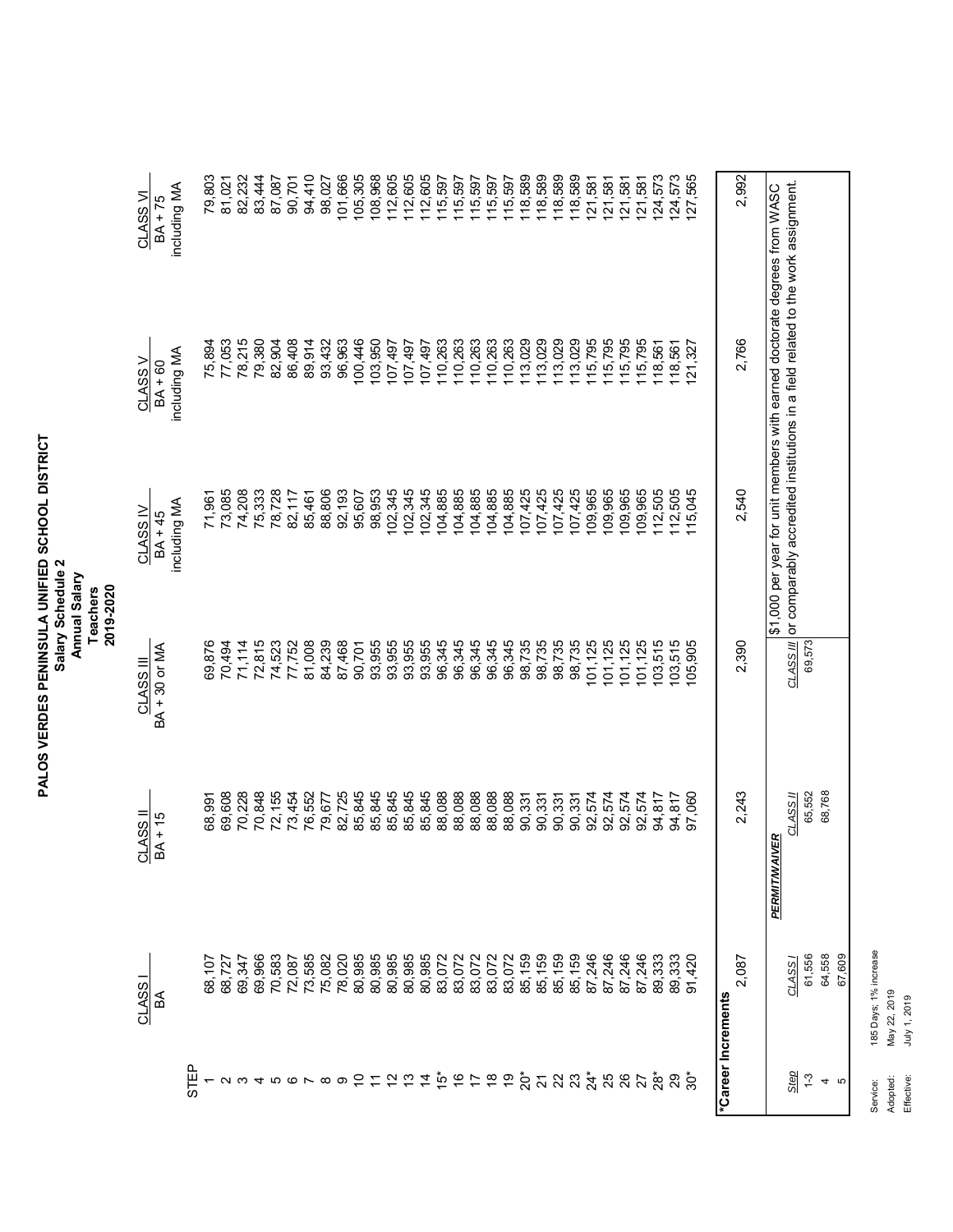# Annual Salary<br>Intermediate School Counselor/Librarian/Nurse<br>Certificated Employees 5 Days Beyond Teacher Work Year<br>2018-2019 PALOS VERDES PENINSULA UNIFIED SCHOOL DISTRICT<br>Salary Schedule F **Certificated Employees 5 Days Beyond Teacher Work Year PALOS VERDES PENINSULA UNIFIED SCHOOL DISTRICT Intermediate School Counselor/Librarian/Nurse Salary Schedule F Annual Salary 2018-2019**

| 2,469                                | 2,281                                   | 2,095                                                                                 | 1,972                                                   | 1,849                                                    | 1,722                           |                                 |
|--------------------------------------|-----------------------------------------|---------------------------------------------------------------------------------------|---------------------------------------------------------|----------------------------------------------------------|---------------------------------|---------------------------------|
|                                      |                                         |                                                                                       |                                                         |                                                          |                                 | *Career Increments              |
|                                      |                                         |                                                                                       |                                                         |                                                          |                                 |                                 |
| 107,766                              | 102,494                                 | 97,199                                                                                | 89,478                                                  | 81,988                                                   |                                 |                                 |
| 105,297                              | 100,213                                 | 95,104                                                                                | 87,506                                                  | 80,139                                                   |                                 |                                 |
| 105,297                              | 100,213                                 | 95,104                                                                                | 87,506                                                  | 80,139                                                   |                                 |                                 |
| 102,828                              |                                         |                                                                                       |                                                         |                                                          |                                 |                                 |
| 102,828                              | 97,932<br>97,932                        | $\begin{array}{l} 774000000 \\ -0.5000000 \\ -0.5000000 \\ -0.5000000 \\ \end{array}$ | 85,534<br>85,534<br>85,534                              | 78,290<br>78,290<br>78,290<br>78,290                     |                                 |                                 |
| 102,828                              |                                         |                                                                                       |                                                         |                                                          |                                 |                                 |
| 102,828                              | 97,932<br>97,932                        |                                                                                       | 85,534                                                  |                                                          |                                 |                                 |
| 100,359                              | 95,651                                  |                                                                                       | 83,562                                                  | 76,441                                                   |                                 |                                 |
| 100,359                              | 95,651                                  |                                                                                       | 83,562                                                  | 76,441                                                   |                                 |                                 |
| 100,359                              | 95,651                                  |                                                                                       |                                                         | 76,441                                                   |                                 |                                 |
| 100,359                              |                                         |                                                                                       |                                                         |                                                          |                                 |                                 |
|                                      | 93,370<br>95,651                        |                                                                                       |                                                         |                                                          |                                 |                                 |
|                                      | 93,370                                  |                                                                                       |                                                         |                                                          |                                 |                                 |
|                                      | 93,370                                  |                                                                                       |                                                         |                                                          |                                 |                                 |
|                                      | 93,370                                  |                                                                                       |                                                         |                                                          |                                 |                                 |
|                                      | 93,370                                  |                                                                                       | 590<br>ភូមិ 590<br>ស. 590<br>ស. 590<br>ស. 562<br>ស. 562 | 74,592<br>74,592<br>74,592<br>74,592<br>74,592<br>74,592 |                                 |                                 |
| 95,421                               | 91,089                                  |                                                                                       |                                                         |                                                          |                                 |                                 |
|                                      |                                         |                                                                                       |                                                         |                                                          |                                 |                                 |
| 33<br>335<br>30.3427<br>35.427       | 85,113<br>88,085<br>91,089<br>91,089    |                                                                                       | $74,717\n76,856\n79,676\n79,678\n79,678\n79,678$        | 70,102<br>72,743<br>72,743<br>72,743<br>72,743           |                                 |                                 |
|                                      |                                         |                                                                                       |                                                         |                                                          |                                 |                                 |
|                                      |                                         |                                                                                       |                                                         |                                                          |                                 |                                 |
| 86,151                               | 82,164                                  |                                                                                       |                                                         |                                                          |                                 |                                 |
| 83,067                               | 79,174                                  |                                                                                       | 71,382                                                  | 67,514                                                   |                                 |                                 |
| 80,001                               |                                         |                                                                                       | 68,645                                                  | 64,869                                                   |                                 |                                 |
|                                      |                                         |                                                                                       |                                                         |                                                          |                                 |                                 |
|                                      | 67,264<br>70,250<br>73,221<br>76,193    |                                                                                       |                                                         |                                                          |                                 |                                 |
|                                      |                                         |                                                                                       |                                                         |                                                          |                                 |                                 |
| 69,682<br>70,708<br>73,795<br>76,859 | 66,279                                  |                                                                                       | 59,212<br>59,7360<br>59,050,508<br>59,050,60<br>59,060  | 59,510<br>60,037<br>61,141<br>62,245                     |                                 | 2345678901212は付いわけおりがおおおおみかかかる。 |
| 68,659                               | 65,293                                  |                                                                                       |                                                         | 58,985                                                   |                                 |                                 |
| 67,626                               | 64,308                                  |                                                                                       |                                                         | 58,462                                                   |                                 |                                 |
|                                      |                                         |                                                                                       |                                                         |                                                          |                                 | STEP                            |
| including MA                         | including MA                            | including MA                                                                          |                                                         |                                                          |                                 |                                 |
| BA + 75                              | $\frac{\text{CLASS V}}{\text{BA} + 60}$ | $\frac{CLASSIV}{BA+45}$                                                               | BA + 30 or MA                                           | $BA + 15$                                                | $rac{\text{CLASSI}}{\text{BA}}$ |                                 |
| <u>CLASS VI</u>                      |                                         |                                                                                       | <b>CLASS III</b>                                        | <b>CLASS II</b>                                          |                                 |                                 |

\$1,000 per year for unit members with earned doctorate degrees from<br>WASC or comparably accredited institutions in a field related to the work<br>assignment. WASC or comparably accredited institutions in a field related to the work \$1,000 per year for unit members with earned doctorate degrees from assignment.

> 190 Days; 3% increase<br>May 22, 2019 Service: 190 Days; 3% increase Adopted: May 22, 2019 July 1, 2018 Effective: July 1, 2018 Adopted: Effective: Service: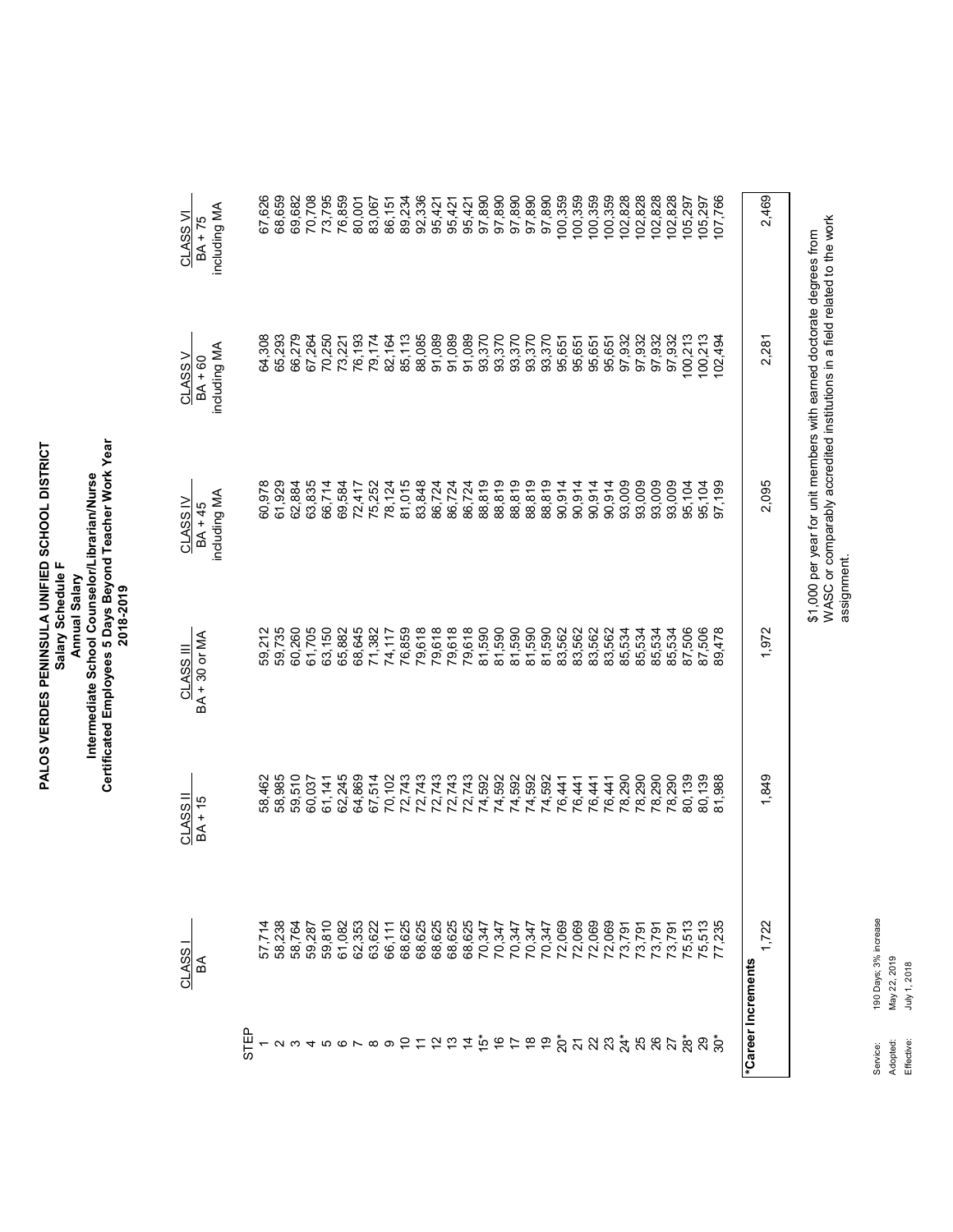# Annual Salary<br>Intermediate School Counselor/Librarian/Nurse<br>Certificated Employees 5 Days Beyond Teacher Work Year<br>2019-2020 PALOS VERDES PENINSULA UNIFIED SCHOOL DISTRICT<br>Salary Schedule F **Certificated Employees 5 Days Beyond Teacher Work Year PALOS VERDES PENINSULA UNIFIED SCHOOL DISTRICT Intermediate School Counselor/Librarian/Nurse Salary Schedule F Annual Salary 2019-2020**

| 2,494                                           | 2,304                                                  | 2,116                                    | 1,992                                                                                                                                                                                                                                                             | 1,867                                                    | ,739         | *Career Increments            |
|-------------------------------------------------|--------------------------------------------------------|------------------------------------------|-------------------------------------------------------------------------------------------------------------------------------------------------------------------------------------------------------------------------------------------------------------------|----------------------------------------------------------|--------------|-------------------------------|
|                                                 |                                                        |                                          |                                                                                                                                                                                                                                                                   |                                                          |              |                               |
| 108,845                                         | 103,520                                                | 98,171                                   | 90,374                                                                                                                                                                                                                                                            | 80,938<br>82,805                                         |              |                               |
| 106,351                                         | 101,216                                                | 96,055                                   | 88,382                                                                                                                                                                                                                                                            |                                                          |              |                               |
| 106,351                                         | 101,216                                                | 96,055                                   | 88,382                                                                                                                                                                                                                                                            | 80,938                                                   |              |                               |
| 103,857                                         | 98,912                                                 | 93,939                                   | 86,390                                                                                                                                                                                                                                                            | 79,071                                                   |              |                               |
| 103,857                                         | 98,912                                                 |                                          |                                                                                                                                                                                                                                                                   |                                                          |              | 2345678907におはばそれほりがみひみがあめみがのか |
| 103,857                                         | 98,912                                                 |                                          |                                                                                                                                                                                                                                                                   |                                                          |              |                               |
|                                                 | 98,912                                                 | 01,823<br>03,939<br>03,939<br>03,939     |                                                                                                                                                                                                                                                                   | 77,204<br>79,071<br>79,071<br>79,071<br>79,071           |              |                               |
| 101,363<br>103,857                              | 96,608                                                 |                                          |                                                                                                                                                                                                                                                                   |                                                          |              |                               |
|                                                 | 96,608                                                 | 91,823                                   | 398<br>3980<br>35990<br>3598<br>36988                                                                                                                                                                                                                             |                                                          |              |                               |
|                                                 | 96,608                                                 |                                          | 84,398                                                                                                                                                                                                                                                            | 77,204<br>77,204                                         |              |                               |
| $\frac{101,363}{101,363}$                       |                                                        |                                          |                                                                                                                                                                                                                                                                   |                                                          |              |                               |
|                                                 |                                                        |                                          |                                                                                                                                                                                                                                                                   |                                                          |              |                               |
|                                                 |                                                        |                                          |                                                                                                                                                                                                                                                                   |                                                          |              |                               |
| 869<br>8688<br>98.869<br>98.869                 |                                                        |                                          |                                                                                                                                                                                                                                                                   |                                                          |              |                               |
|                                                 |                                                        |                                          |                                                                                                                                                                                                                                                                   |                                                          |              |                               |
| 98,869                                          | 4 4 4 4 4 9<br>6 6 6 6 6 6<br>5 4 5 6 6<br>5 6 6 6 6 6 |                                          |                                                                                                                                                                                                                                                                   | 75,337<br>75,337<br>75,337<br>75,337<br>77,204<br>77,204 |              |                               |
| 96,375                                          | 92,000                                                 |                                          |                                                                                                                                                                                                                                                                   | 73,470                                                   |              |                               |
|                                                 |                                                        |                                          |                                                                                                                                                                                                                                                                   |                                                          |              |                               |
| 898<br>63,012<br>63,012<br>69,05,05<br>69,05,05 | 85,964<br>88,966<br>92,000<br>92,000                   |                                          |                                                                                                                                                                                                                                                                   | 70,803<br>73,4770<br>73,4770<br>77,4770<br>77,4770       |              |                               |
|                                                 |                                                        |                                          |                                                                                                                                                                                                                                                                   |                                                          |              |                               |
|                                                 |                                                        |                                          |                                                                                                                                                                                                                                                                   |                                                          |              |                               |
|                                                 | 82,986                                                 |                                          |                                                                                                                                                                                                                                                                   |                                                          |              |                               |
|                                                 | 79,966                                                 |                                          |                                                                                                                                                                                                                                                                   | 68,189                                                   |              |                               |
| 80,801                                          | 76,955                                                 |                                          |                                                                                                                                                                                                                                                                   |                                                          |              |                               |
| 77,628                                          | 73,953                                                 |                                          |                                                                                                                                                                                                                                                                   |                                                          |              |                               |
| 74,533                                          | 67,937<br>70,953                                       |                                          |                                                                                                                                                                                                                                                                   | 60,637<br>61,752<br>62,867<br>65,518                     |              |                               |
|                                                 |                                                        |                                          |                                                                                                                                                                                                                                                                   |                                                          |              |                               |
| 69,346<br>70,379<br>71,415                      | 66,942                                                 |                                          | $\begin{array}{l} 29.808 & 20.808 & 20.808 & 20.808 & 20.808 & 20.808 & 20.808 & 20.808 & 20.808 & 20.808 & 20.808 & 20.808 & 20.808 & 20.808 & 20.808 & 20.808 & 20.808 & 20.808 & 20.808 & 20.808 & 20.808 & 20.808 & 20.808 & 20.808 & 20.808 & 20.808 & 20.8$ | 60,105                                                   |              |                               |
|                                                 | 65,946                                                 |                                          |                                                                                                                                                                                                                                                                   | 59,575                                                   |              |                               |
| 68,302                                          | 64,951                                                 | 61,588                                   |                                                                                                                                                                                                                                                                   | 59,047                                                   |              |                               |
|                                                 |                                                        |                                          |                                                                                                                                                                                                                                                                   |                                                          |              | <b>STEP</b>                   |
| including MA                                    | including MA                                           | including MA                             |                                                                                                                                                                                                                                                                   |                                                          |              |                               |
| BA + 75                                         | $\frac{\text{CLASS V}}{\text{BA} + 60}$                | $\frac{\text{CLASS IV}}{\text{BA} + 45}$ | <b>BA + 30 or MA</b>                                                                                                                                                                                                                                              | CLASS II<br>BA + 15                                      | ВÁ           |                               |
| <u>CLASS VI</u>                                 |                                                        |                                          | <b>CLASS III</b>                                                                                                                                                                                                                                                  |                                                          | <b>CLASS</b> |                               |

\$1,000 per year for unit members with earned doctorate degrees from<br>WASC or comparably accredited institutions in a field related to the work<br>assignment. WASC or comparably accredited institutions in a field related to the work \$1,000 per year for unit members with earned doctorate degrees from assignment.

> 190 Days; 1% increase<br>May 22, 2019 Service: 190 Days; 1% increase Adopted: May 22, 2019 July 1, 2019 Effective: July 1, 2019 Adopted: Effective: Service: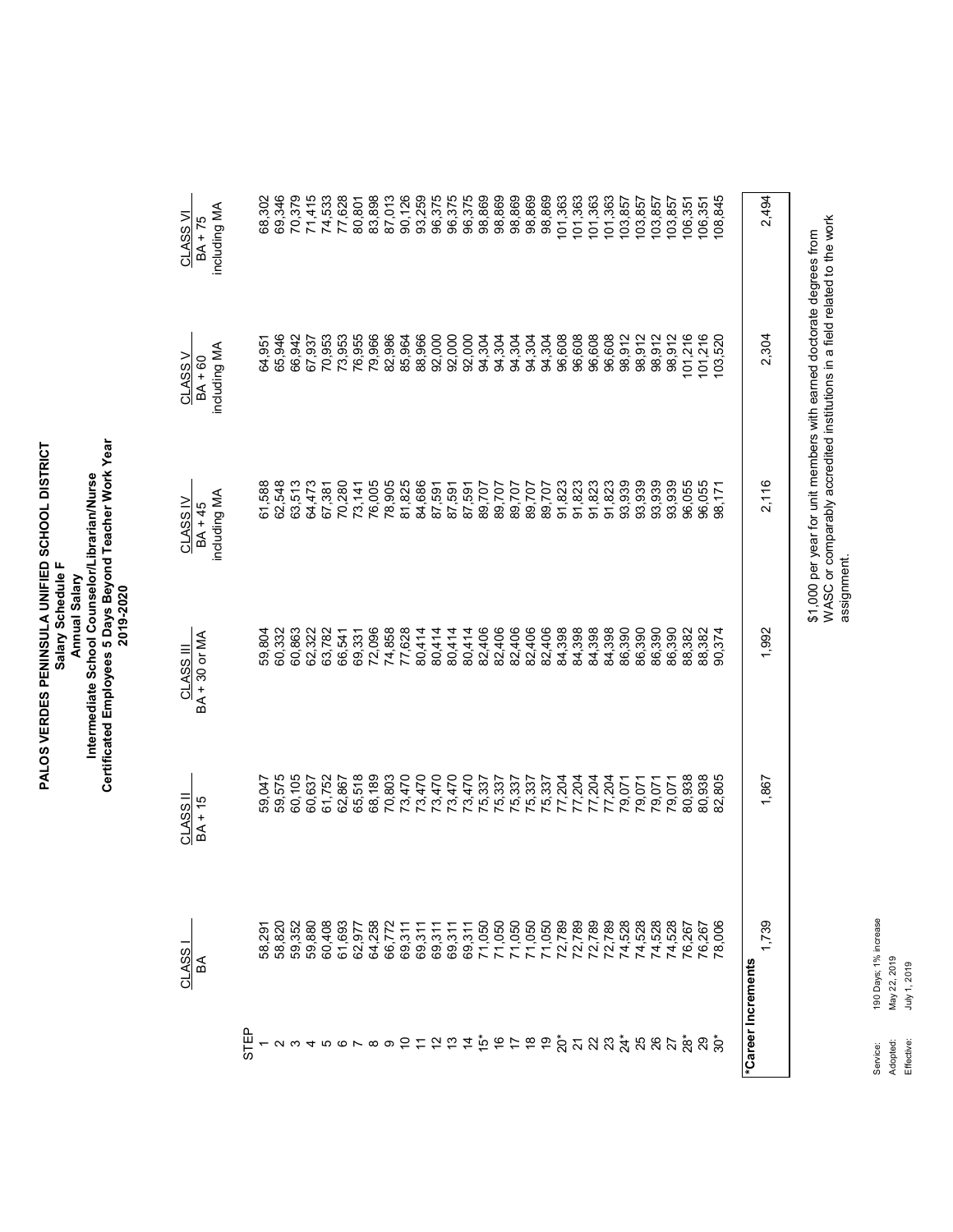Certificated Employees 10 Days Beyond Teacher Work Year **Certificated Employees 10 Days Beyond Teacher Work Year** PALOS VERDES PENINSULA UNIFIED SCHOOL DISTRICT **PALOS VERDES PENINSULA UNIFIED SCHOOL DISTRICT High School Counselor High School Counselor** Salary Schedule T **Salary Schedule T** Annual Salary **Annual Salary**

**2018-2019**

2018-2019

 $\begin{array}{l} 100,401\\ 100,401\\ 100,401\\ 100,401\\ 100,401\\ 100,401\\ 100,401\\ 100,800\\ 100,800\\ 100,800\\ 100,800\\ 100,300\\ 100,300\\ 100,300\\ 100,300\\ 100,300\\ 100,300\\ 100,300\\ 100,300\\ 100,300\\ 100,300\\ 100,300\\ 100,300\\ 100,3$ 69,403 70,463 71,515  $757888887778868332$ <br> $75887777887788778332$ <br> $75887775868778332$ <br> $75888877788877832$ 100,401 105,339 107,808 107,808<br>110,277 1 59,000 60,000 60,000 60,000 60,000 60,000 60,000 60,000 60,000 60,000 60,000 60,000 60,000 60,000 60,000 60, 2 59,770 60,534 61,309 63,560 67,013 70,463 3 60,309 61,076 61,846 64,539 68,026 71,515 4 60,846 61,618 63,331 65,516 69,037 72,570 5 61,386 62,752 64,811 68,470 72,098 75,738 6 62,689 63,884 67,620 71,415 75,148 78,880 7 63,995 66,578 66,578 74,321 74,321 74,321 78,198 82,109 82,109 8 65,299 69,292 73,261 77,232 81,259 85,254 9 67,855 87,855 71,948 76,069 80,069 76,069 80,069 71,948 88,417 10 70,431 74,655 78,880 83,147 87,353 91,585 11 90,470,100 90,050 90,050 90,050 90,050 90,050 90,050 90,050 90,050 90,050 90,050 90,050 90,050 90,050 90,050 90,050 90,050 90,050 90,050 90,050 90,050 90,050 90,050 90,050 90,050 90,050 90,050 90,050 90,050 90,050 90,050 12 70,487 93,4855 89,008 99,008 89,008 89,008 99,008 89,008 94,057 11 13 70,70,487 93,485 93,0008 93,0008 80,0008 80,0008 94,057 11 87,711 87,711 97,000 14 70,710,710 89,0008 99,0008 81,711 81,711 81,711 81,711 81,710 81,8487 93,722 20\* 73,875 78,353 85,655 93,198 98,049 102,870 21 73,875 78,353 85,655 93,198 98,049 102,870 22 73,875 78,353 85,655 93,198 98,049 102,870 23 73,875 78,353 85,655 93,198 98,049 102,870 24\* 75,597 80,202 87,627 95,293 100,330 105,339 25 75,597 80,202 87,627 95,293 100,330 105,339 26 75,597 80,202 87,627 95,293 100,330 105,339 27 75,597 80,202 87,627 95,293 100,330 105,339 28\* 77,319 97,319 97,319 97,388 97,388 97,388 97,388 97,388 97,388 97,388 97,319 97,410 97,511 97,511 97,511 9 20 102,007,007 92,009,008 92,009,009,009 92,009,009 92,009,009 92,009,009 92,009 92,000 92,000 92,000 92,000 9 20.01 92,088,101 92,089,100 92,089,000 92,000 92,000 93,000 93,000 93,000 93,000 93,000 93,000 93,00 2,469 15\* 72,153 76,504 83,683 91,103 95,768 100,401 16 72,153 76,504 83,683 91,103 95,768 100,401 17 12,153 95,153 95,504 95,504 95,504 96,504 96,504 96,504 96,768 96,768 96,768 96,768 96,768 96,768 96,768 96 18 18 191,103 95,153 95,504 95,504 95,504 96,504 96,504 96,504 96,504 96,504 96,504 96,768 96,768 96,768 96,768 19 72,153 76,504 83,683 91,103 95,768 100,401 1,722 1,849 1,972 2,095 2,281 2,469 including MA including MA CLASS VI CLASS VI BA + 75 84,325<br>87,353<br>90,403 98,049 98,049 67,013 72,098<br>75,148 78,198 81,259 93,487 93,487 93,487 95,768 95,768 95,768 95,768 95,768 98,049 98,049 00,330 100,330 100,330 100,330 68,026 69,037 102.611 102,611 04,892 66,001 2,281 including MA including MA **CLASS V** CLASS V BA + 60 71,415 86,058<br>89,008 91,103<br>91,103<br>91,103 65,516 80,179 89,008 89,008 93,198 93,198 93,198 93,198 95,293 95,293 95,293 62,583 63,560 64,539 68,470 74,321 77,232 83,147 91,103 91,103 95,293 97,388 97,388 99,483 2,095 including MA including MA CLASS IV **CLASS IV** BA + 45 83<br>683<br>83683<br>83688 85,655 61,846 70,453 76,069 78,880<br>81,711 85,655 85,655 85,655 89,599 50,768 61,309 63,331 64,811<br>67,620 73,261 81,711<br>81,711 81,711 87,627 87,627 87,627 87,627 89,599<br>91,571 1,972 BA + 30 or MA BA + 30 or MA **CLASS III** CLASS III 61,618 66,578 71,948 74,655 74,655 74,655 74,655 74,655 76,504 76,504<br>76,504<br>76,504<br>76,504 78,353 78,353 78,353 78,353 80,202 80,202 80,202 61,076 62,752 63,884 69,292 80,202 60,000 60,534 82,051 82,051<br>83,900 1,849 CLASS II **CLASS II** BA + 15 59,230 59,770 60,309 60,846 61,386<br>62,689 63,995 65,299 67,855 72,153 72, 153<br>72, 153<br>72, 153<br>72, 153 73,875 73,875 73,875 73,875 75,597 75,597 75,597 75,597 77,319 77,319 70,431 70,431 70,431 70,431 70,431 79,041 1.722 CLASS<sub>I</sub> CLASS I BA \*Career Increments **\*Career Increments** STEP 4567890700はがおけれるかがいですがある。  $\mathfrak{S}$  $\sim$ 

\$1,000 per year for unit members with earned doctorate degrees from WASC \$1,000 per year for unit members with earned doctorate degrees from WASC or comparably accredited institutions in a field related to the work or comparably accredited institutions in a field related to the work assignment. assignment.

> 195 days, 3% increase Service: 195 days, 3% increase May 22, 2019 Adopted: May 22, 2019 July 1, 2018 Effective: July 1, 2018 Effective: Adopted: Service: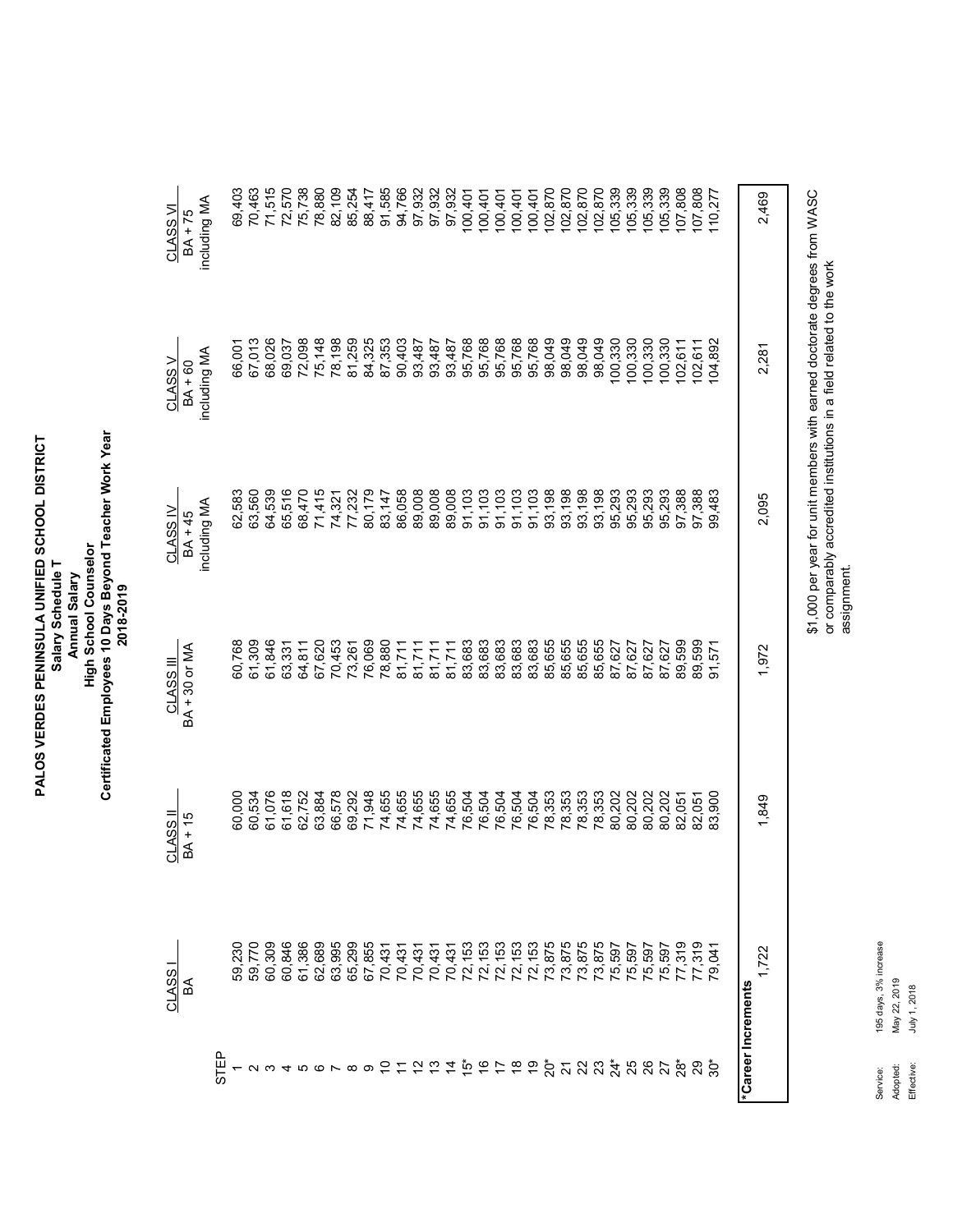Certificated Employees 10 Days Beyond Teacher Work Year **Certificated Employees 10 Days Beyond Teacher Work Year** PALOS VERDES PENINSULA UNIFIED SCHOOL DISTRICT **PALOS VERDES PENINSULA UNIFIED SCHOOL DISTRICT High School Counselor High School Counselor** Salary Schedule T **Salary Schedule T** Annual Salary **Annual Salary**

**2019-2020**

2019-2020

 $\begin{array}{l} 1,4,4,6,6\\ 7,4,4,6,6\\ 8,6,6,6\\ 9,6,7,6,8\\ 9,8,8,8\\ 9,8,8,8\\ 9,8,8,8\\ 9,8,8,8\\ 9,8,8,8\\ 9,8,8,8\\ 9,8,8,8\\ 9,8,8,8\\ 9,8,8,8\\ 9,8,8,8\\ 9,8,8,8\\ 9,8,8,8\\ 9,8,8,8\\ 9,8,8,8\\ 9,8,8,8\\ 9,8,8,8\\ 9,8,8,8\\ 9,8,8,8\\ 9,8,8,8\\$ 70,097 71,168 72,230  $\begin{array}{l} 7.7500 \\ 7.7700 \\ 8.7700 \\ 1.7700 \\ 1.7700 \\ 1.7700 \\ 1.7700 \\ 1.7700 \\ 1.7700 \\ 1.7700 \\ 1.7700 \\ 1.7700 \\ 1.7700 \\ 1.7700 \\ 1.7700 \\ 1.7700 \\ 1.7700 \\ 1.7700 \\ 1.7700 \\ 1.7700 \\ 1.7700 \\ 1.7700 \\ 1.7700 \\ 1.7700 \\ 1.7700 \\ 1.7700 \\ 1.77$ 108,887 111,381 1 59,622 66,661 66,928 63,222 63,223 63,222 66,928 66,099 66,209 66,000 66,000 66,000 66,000 66,000 66,000 66, 2 60,368 61,139 61,922 64,196 67,683 71,168 3 60,912 61,687 62,464 65,184 68,706 72,230 4 61,454 62,234 63,964 66,171 69,727 73,296 5 62,000 63,380 65,459 69,155 72,819 76,495 6 63,316 64,523 68,296 72,129 75,899 79,669 7 64,635 67,244 71,158 75,064 78,980 82,930 8 65,952 69,985 73,994 78,004 82,072 86,107 11 71,135 75,402 82,528 86,919 91,307 95,714 15\* 72,874 77,269 84,520 92,014 96,726 101,405 16 72,874 77,269 84,520 92,014 96,726 101,405 17 72,874 77,269 84,520 92,014 96,726 101,405 18 72,874 77,269 84,520 92,014 96,726 101,405 19 72,874 77,269 84,520 92,014 96,726 101,405 20\* 20\* 74,6130 99,130 99,130 99,130 99,130 99,130 99,130 99,130 99,130 99,130 99,130 99,130 99,130 99,130 99, 21 74,620 99,136 94,136 94,136 94,136 94,136 94,136 94,136 94,136 94,136 95,137 94,138 99,137 99,138 99,138 99 22 74,613 99,136 99,136 99,136 99,130 99,130 99,130 99,130 99,130 99,130 99,130 99,130 99,130 99,130 99,130 99 23 23 24,613 99,136 99,136 86,513 99,130 99,130 99,130 99,130 99,130 99,130 99,130 99,130 99,130 99,130 99,130 24\* 76,0352 88,503 88,504 101,334 107,3352 88,503 88,503 88,503 88,503 88,503 88,503 88 25 76,352 81,003 88,504 96,246 101,334 106,393 26 76,352 81,003 88,504 96,246 101,334 106,393 27 76,352 81,003 88,504 96,246 101,334 106,393 287 82,870 103,892 103,962 103,962 104,964 104,962 104,962 104,962 104,962 104,963 104,094 103,094 109,094 109 298,800 103,000 103,000 900,000 900,000 900,000 900,000 82,870 103,000 82,870 103,000 103,000 103,000 103,000 1 9 68,534 85,168 80,534 85,534 85,534 85,5831 85,168 80,981 85,168 89,501 89,501 89,501 89,501 89,501 89,501 89 10 71,135 75,402 79,669 83,978 88,227 92,501 12 71,135 75,402 82,528 89,898 94,422 98,911 13 71,135 75,402 82,528 89,898 94,422 98,911 14 71,135 94,422 94,4422 94,4422 94,528 99,898 99,898 99,898 94,422 94,422 94,422 94,422 94,422 94,422 94,422 94,422 94,422 94,422 94,422 94,422 94,422 94,422 94,422 94,422 94,422 94,422 94,422 94,422 94,422 94,422 94,422 9 50\* 79,825,100 92,4700 92,4700 92,488 105,1281 1281,1384 105,082 107 92,1381 107 92,1381 108 107 92, 2,494 1,739 1,867 1,992 2,116 2,304 2,494 including MA including MA CLASS VI CLASS VI BA + 75 67,683 68,706 72,819 75,899 78,980 82,072 85,168 91,307 94,422 94,422 94,422 96,726 96,726 96,726 96,726 96,726 99,030 99,030 99,030 99,030 101,334 101,334 101,334 101,334 103,638 69,727 88,227 103,638 105,942 66,661 2,304 including MA including MA **CLASS V** CLASS V BA + 60 86,919 83,978 89,898 89,898 89,898 92,014 92,014 92,014 92,014 94,130 94,130 96,246 96,246 96,246 96,246 53,209 64,196 69,155 72,129 75,064 78,004 92,014 94,130 94,130 98,362 98,362 00,478 65,184 66,171 80,981 2,116 including MA including MA CLASS IV **CLASS IV** BA + 45 8 8 8 8 8 8 8 9 9 9 9 9 1 2 3 5 6<br>8 5 6 6 6 6 6 6 6 6 6 7 8 7 8 7 8 7 8 9<br>8 8 8 9 8 8 7 8 8 9 8 9 8 9 8 9 62,464 65,459 71,158 73,994 76,830 88,504 88,504 88,504 61,376 61,922 63,964 68,296 90,496 90,496 92,488 1,992 BA + 30 or MA BA + 30 or MA **CLASS III** CLASS III 77,269<br>77,269<br>77,269 67,244<br>69,985 75,402 77,269 77,269 79,136 79,136<br>79,136 81,003 81,003 81,003 81,003 60,600 61,139 61,687 62,234 63,380 64,523 72,667 75,402 75,402 75,402 75,402 79,136 82,870 82,870<br>84,737 1,867 CLASS II **CLASS II** BA + 15 60,368 60,912 62,000 63,316 64,635 65,952 68,534 71,135 71,135 71,135 71,135 71,135 72,874 72,874 72,874 72,874 72,874 74,613 74,613 74,613 74,613 76,352 76,352 76,352 76,352 59,822 61,454 79,830 78,091 78,091 1.739 CLASS<sub>I</sub> CLASS I BA \*Career Increments **\*Career Increments** STEP 4567890723はかおわれるかがいとおおおおかか  $\infty$  $\sim$ 

\$1,000 per year for unit members with earned doctorate degrees from WASC \$1,000 per year for unit members with earned doctorate degrees from WASC or comparably accredited institutions in a field related to the work or comparably accredited institutions in a field related to the work assignment. assignment.

> 195 days, 1% increase Service: 195 days, 1% increase May 22, 2019 Adopted: May 22, 2019 July 1, 2019 Effective: July 1, 2019 Effective: Adopted: Service: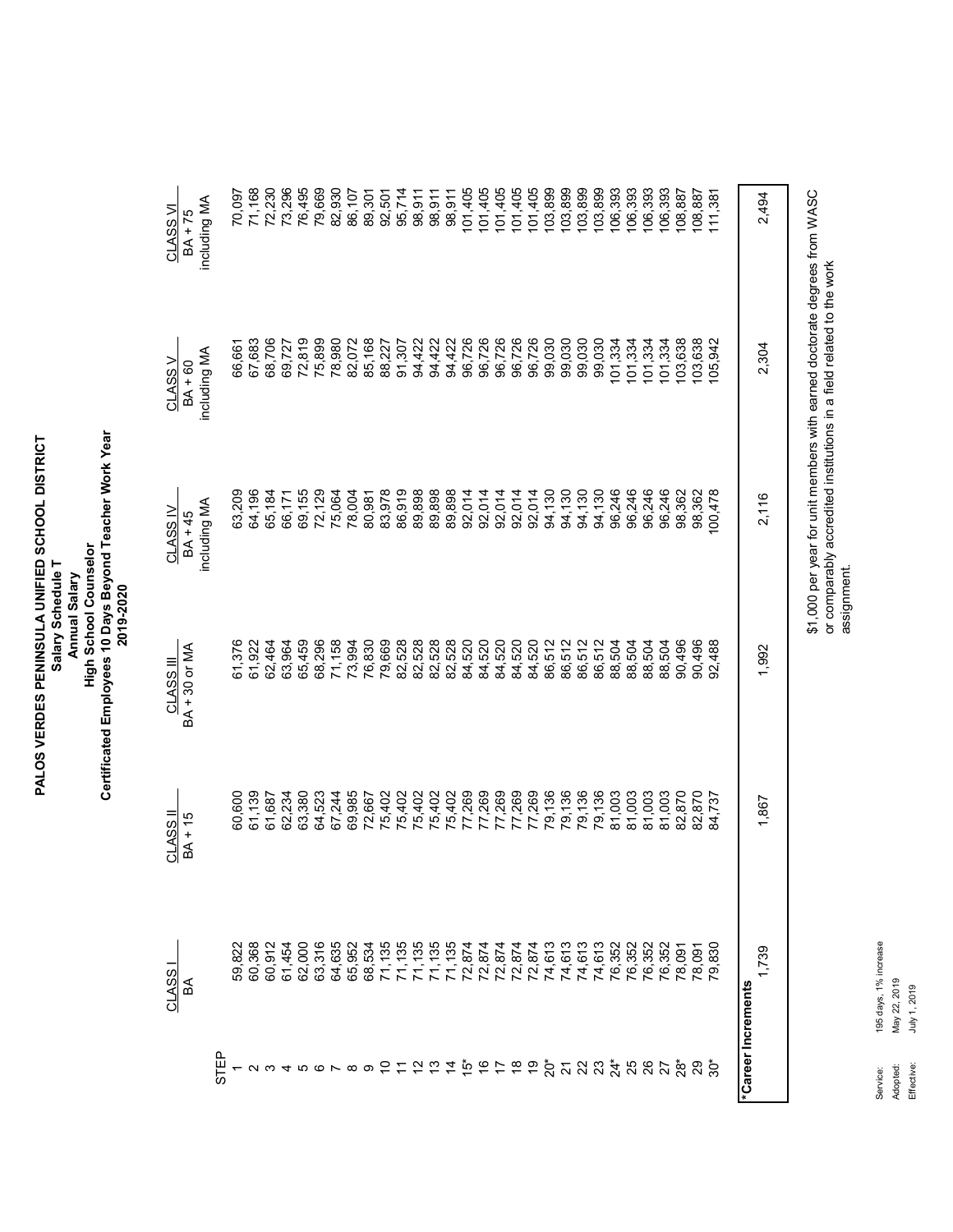PALOS VERDES PENINSULA UNIFIED SCHOOL DISTRICT<br>Salary Schedule 3<br>Annual Salary<br>Certificated Employees 10 Days Beyond Teacher Work Year: With Extra Assignment<br>2018-2019 **PALOS VERDES PENINSULA UNIFIED SCHOOL DISTRICT High School Counselor Salary Schedule 3 Annual Salary**

**Certificated Employees 10 Days Beyond Teacher Work Year: With Extra Assignment 2018-2019**

| CLASS VI<br>BA + 75               | including MA | 83,285           | 84,556 | 85,820 | 87,083 | 90,886 | 94,657 | 98,528 | 102,303                       | 106,100 | 109,898 | 13,720  | 117,517                       | 117,517 | 117,517 | 120,479 | 120,479 | 120,479            | 120,479 | 120,479 | 123,441 | 123,441                                  | 123,441 | 123,441 | 126,403 | 126,403 | 126,403 | 126,403 | 29,365   | 129,365  | 32,327  |                    | 2,962 |  |
|-----------------------------------|--------------|------------------|--------|--------|--------|--------|--------|--------|-------------------------------|---------|---------|---------|-------------------------------|---------|---------|---------|---------|--------------------|---------|---------|---------|------------------------------------------|---------|---------|---------|---------|---------|---------|----------|----------|---------|--------------------|-------|--|
| $CLASSV$<br>$BA + 60$             | including MA | 79,205           | 80,414 | 81,627 | 82,842 | 86,520 | 90,176 | 93,836 | 97,508                        | 101,193 | 104,826 | 108,484 | 112,185<br>112,185<br>112,185 |         |         | 114,924 | 114,924 | 114,924<br>114,924 |         |         |         | 114,924<br>117,663<br>117,663<br>117,663 |         |         | 120,402 | 120,402 | 120,402 | 120,402 | 123, 141 | 123, 141 | 125,880 |                    | 2,739 |  |
| CLASS <sub>IV</sub><br>$BA + 45$  | including MA | 75,100<br>76,272 |        | 77,444 | 78,618 | 82,163 | 85,699 | 89,189 | 92,680                        | 96,215  | 99,778  | 103,268 | 106,809                       | 106,809 | 106,809 | 109,324 | 109,324 | 109,324            | 109,324 | 109,324 | 111,839 | 111,839                                  | 111,839 | 111,839 | 114,354 | 14,354  | 14,354  | 114,354 | 16,869   | 16,869   | 19,384  |                    | 2,515 |  |
| BA + 30 or MA<br><b>CLASS III</b> |              | 72,924           | 73,570 | 74,215 | 75,992 | 77,774 | 81,143 | 84,542 | 87,914                        | 91,283  | 94,657  | 98,054  | 98,054                        | 98,054  | 98,054  | 100,420 | 100,420 | 100,420            | 100,420 | 100,420 | 102,786 | 102,786                                  | 102,786 | 102,786 | 105,152 | 105,152 | 105,152 | 105,152 | 107,518  | 07,518   | 109,884 |                    | 2,366 |  |
| CLASS II<br>$BA + 15$             |              | 72,000           | 72,645 | 73,291 | 73,938 | 75,303 | 76,658 | 79,892 | 83,152                        | 86,334  | 89,589  | 89,589  | 89,589                        | 89,589  | 89,589  | 91,810  | 91,810  | 91,810             | 91,810  | 91,810  | 94,031  | 94,031                                   | 94,031  | 94,031  | 96,252  | 96,252  | 96,252  | 96,252  | 98,473   | 98,473   | 00,694  |                    | 2,221 |  |
| CLASS<br>ЗА                       |              |                  |        |        |        |        |        |        |                               |         |         |         |                               |         |         |         |         |                    |         |         |         |                                          |         |         |         |         |         |         |          |          |         |                    | 2,066 |  |
|                                   | <b>STEP</b>  |                  |        |        |        |        |        |        | 234567890723はかのけねねがいたおおおみがあるか |         |         |         |                               |         |         |         |         |                    |         |         |         |                                          |         |         |         |         |         |         |          |          |         | *Career Increments |       |  |

\$1,000 per year for unit members with earned doctorate degrees from<br>WASC or comparably accredited institutions in a field related to the work<br>assignment. WASC or comparably accredited institutions in a field related to the work \$1,000 per year for unit members with earned doctorate degrees from assignment.

> 195 Days, 3% increase Service: 195 Days, 3% increase May 22, 2019<br>July 1, 2018 Adopted: May 22, 2019 Effective: July 1, 2018 Effective: Adopted: Service: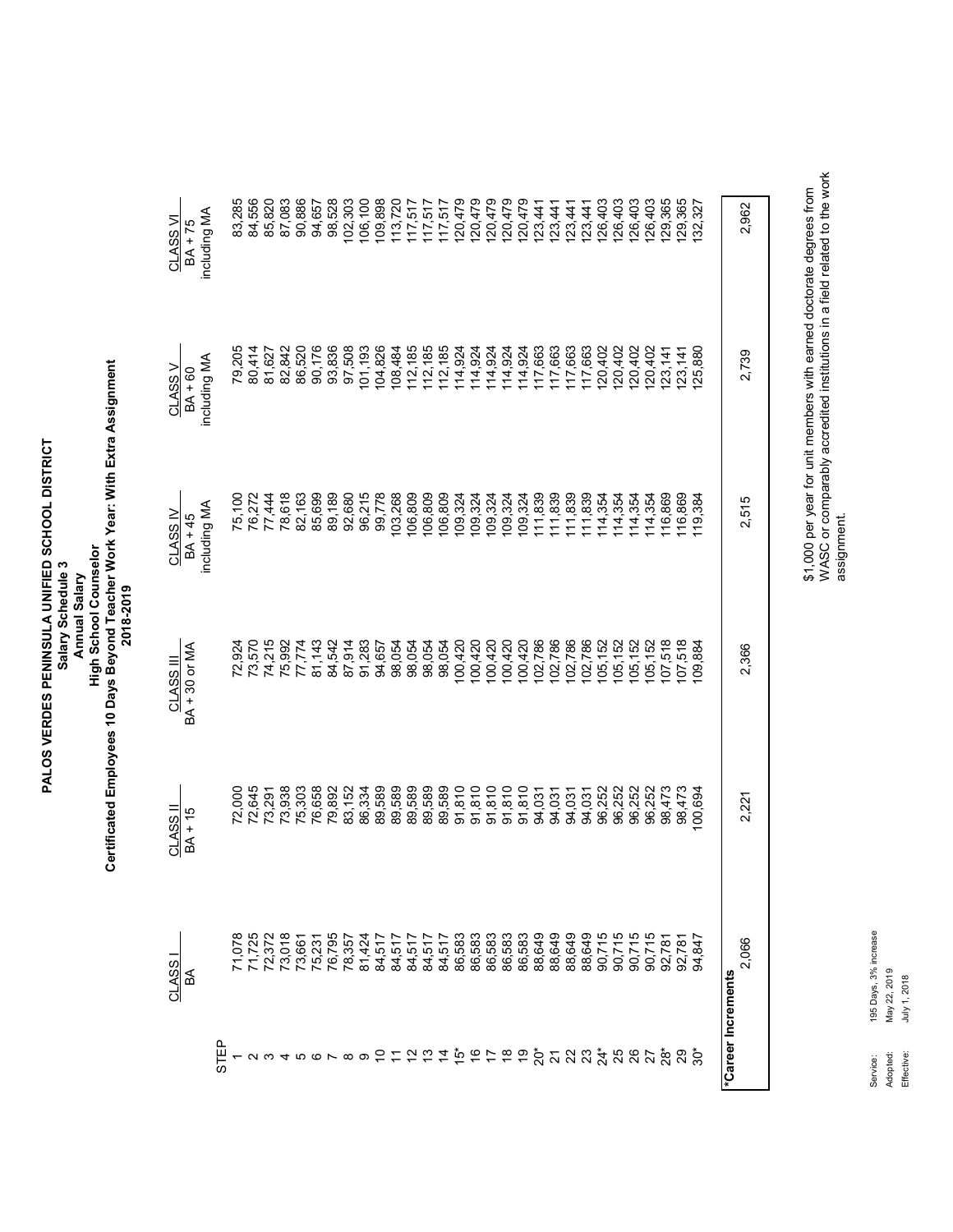PALOS VERDES PENINSULA UNIFIED SCHOOL DISTRICT<br>Salary Schedule 3<br>Annual Salary<br>Certificated Employees 10 Days Beyond Teacher Work Year: With Extra Assignment<br>2019-2020 **PALOS VERDES PENINSULA UNIFIED SCHOOL DISTRICT High School Counselor Salary Schedule 3 Annual Salary**

**Certificated Employees 10 Days Beyond Teacher Work Year: With Extra Assignment 2019-2020**

| CLASS <sub>VI</sub><br>BA + 75    | including MA | 84,117<br>85,400 |        | 86,678 | 87,955 | 91,794                              | 95,605 | 99,512 | 103,327 | 107,162 | 110,998 | 114,859 | 118,693 | 118,693 | 118,693 | 121,685 | 121,685 | 21,685  | 21,685  | 21,685  | 124,677 | 124,677                                                       | 124,677 | 124,677 | 127,669                    | 127,669 | 127,669 | 127,669 | 130,661 | 30,661           | 133,653  |                    |       | 2,992 |
|-----------------------------------|--------------|------------------|--------|--------|--------|-------------------------------------|--------|--------|---------|---------|---------|---------|---------|---------|---------|---------|---------|---------|---------|---------|---------|---------------------------------------------------------------|---------|---------|----------------------------|---------|---------|---------|---------|------------------|----------|--------------------|-------|-------|
| $\frac{CLASSV}{BA+60}$            | including MA | 79,997           | 81,218 | 82,442 | 83,671 | 87,385                              | 91,079 | 94,774 | 98,483  | 102,203 | 105,875 | 109,569 | 113,307 | 113,307 | 113,307 | 116,073 | 116,073 | 116,073 | 116,073 | 116,073 | 118,839 | 118,839                                                       | 118,839 | 118,839 | 121,605                    | 121,605 | 121,605 | 121,605 | 124,371 | 124,371          | 127, 137 |                    |       | 2,766 |
| $\frac{CLASS}{BA+45}$             | including MA | 75,851<br>77,035 |        | 78,218 | 79,406 | 82,984                              | 86,557 | 90,080 | 93,606  | 97,176  | 100,774 | 104,302 | 107,878 | 107,878 | 107,878 | 110,418 | 110,418 | 110,418 |         |         |         | $110,418$<br>$110,418$<br>$112,958$<br>$112,958$<br>$112,958$ |         | 112,958 | 115,498                    | 15,498  | 15,498  | 115,498 | 118,038 | 118,038          | 20,578   |                    |       | 2,540 |
| BA + 30 or MA<br><b>CLASS III</b> |              | 73,653<br>74,305 |        | 74,958 | 76,750 | 78,552                              | 81,955 | 85,387 | 88,793  | 92,196  | 95,605  | 99,033  | 99,033  | 99,033  | 99,033  | 101,423 | 101,423 | 101,423 | 101,423 | 101,423 | 103,813 | 103,813                                                       | 103,813 | 103,813 | 106,203                    | 106,203 | 106,203 | 106,203 | 108,593 | 108,593          | 110,983  |                    | 2,390 |       |
| CLASS II<br>$BA + 15$             |              | 72,719           | 73,371 | 74,024 | 74,677 | 76,056                              | 77,425 | 80,689 | 83,985  | 87,196  | 90,486  | 90,486  | 90,486  | 90,486  | 90,486  | 92,729  | 92,729  | 92,729  | 92,729  | 92,729  | 94,972  | 94,972<br>94,972                                              |         | 94,972  | 97,215<br>97,215<br>97,215 |         |         | 97,215  | 99,458  | 99,458           | 101,701  |                    | 2,243 |       |
| CLASS <sub>I</sub><br>ЗА          |              |                  |        |        |        | 71789<br>7219077<br>721977<br>77777 |        |        |         |         |         |         |         |         |         |         |         |         |         |         |         |                                                               |         |         |                            |         | 91,624  | 91,624  | 93,711  | 93,711<br>95,798 |          |                    | 2,087 |       |
|                                   | <b>STEP</b>  |                  |        |        |        |                                     |        |        |         |         |         |         |         |         |         |         |         |         |         |         |         |                                                               |         |         |                            |         |         |         |         |                  |          | *Career Increments |       |       |

\$1,000 per year for unit members with earned doctorate degrees from<br>WASC or comparably accredited institutions in a field related to the work<br>assignment. WASC or comparably accredited institutions in a field related to the work \$1,000 per year for unit members with earned doctorate degrees from assignment.

> 195 Days, 1% increase Service: 195 Days, 1% increase May 22, 2019<br>July 1, 2019 Adopted: May 22, 2019 Effective: July 1, 2019 Effective: Adopted: Service: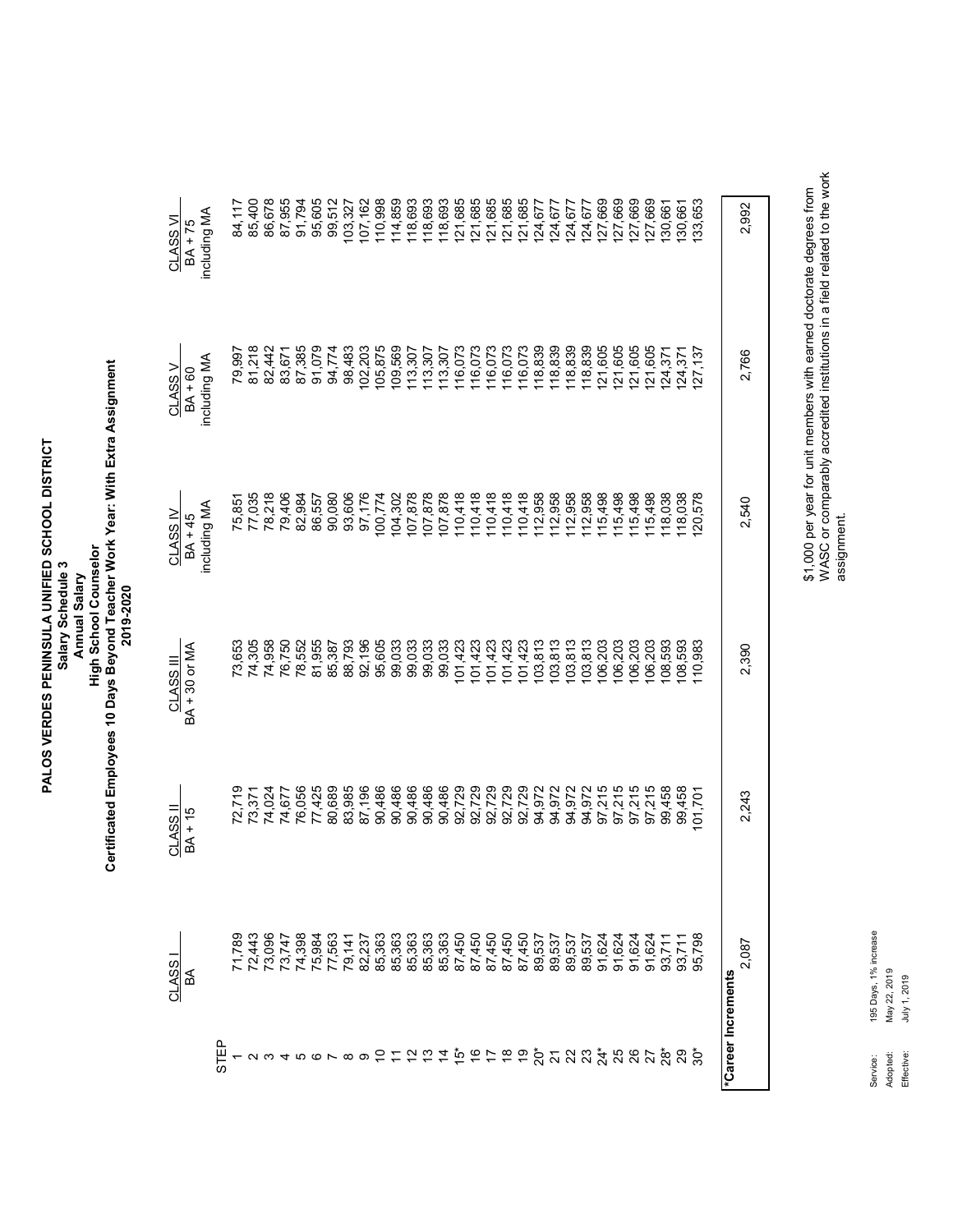### **PALOS VERDES PENINSULA UNIFIED SCHOOL DISTRICT Salary Schedule G Annual Salary Speech Therapist 2018-2019**

|                         |                    | <b>CLASS IV</b> | <b>CLASS V</b> | <b>CLASS VI</b> |
|-------------------------|--------------------|-----------------|----------------|-----------------|
|                         | <b>CLASS III</b>   | BA + 45         | $BA + 60$      | BA + 75         |
| <b>STEP</b>             | BA + 30 or MA      | including MA    | including MA   | including MA    |
| 1                       | 66,457             | 68,063          | 72,322         | 75,390          |
| $\overline{\mathbf{c}}$ | 68,856             | 71,925          | 75,015         | 78,229          |
| 3                       | 71,508             | 74,617          | 77,649         | 80,736          |
| 4                       | 74,221             | 77,268          | 80,317         | 83,390          |
| 5                       | 76,854             | 79,924          | 82,973         | 86,045          |
| 6                       | 79,492             | 82,597          | 85,631         | 88,699          |
| $\boldsymbol{7}$        | 79,492             | 85,215          | 88,156         | 91,352          |
| 8                       | 79,492             | 87,761          | 90,738         | 94,059          |
| $\boldsymbol{9}$        | 79,492             | 91,008          | 93,722         | 97,080          |
| 10                      | 79,492             | 94,377          | 96,806         | 100,192         |
| 11                      | 79,492             | 94,377          | 96,806         | 100,192         |
| 12                      | 79,492             | 94,377          | 96,806         | 100,192         |
| 13                      | 79,492             | 94,377          | 96,806         | 100,192         |
| 14                      | 79,492             | 94,377          | 96,806         | 100,192         |
| $15*$                   | 81,464             | 96,472          | 99,087         | 102,661         |
| 16                      | 81,464             | 96,472          | 99,087         | 102,661         |
| 17                      | 81,464             | 96,472          | 99,087         | 102,661         |
| 18                      | 81,464             | 96,472          | 99,087         | 102,661         |
| 19                      | 81,464             | 96,472          | 99,087         | 102,661         |
| $20*$                   | 83,436             | 98,567          | 101,368        | 105,130         |
| 21                      | 83,436             | 98,567          | 101,368        | 105,130         |
| 22                      | 83,436             | 98,567          | 101,368        | 105,130         |
| 23                      | 83,436             | 98,567          | 101,368        | 105,130         |
| $24*$                   | 85,408             | 100,662         | 103,649        | 107,599         |
| 25                      | 85,408             | 100,662         | 103,649        | 107,599         |
| 26                      | 85,408             | 100,662         | 103,649        | 107,599         |
| 27                      | 85,408             | 100,662         | 103,649        | 107,599         |
| $28*$                   | 87,380             | 102,757         | 105,930        | 110,068         |
| 29                      | 87,380             | 102,757         | 105,930        | 110,068         |
| $30*$                   | 89,352             | 104,852         | 108,211        | 112,537         |
|                         | *Career Increments |                 |                |                 |
|                         | 1,972              | 2,095           | 2,281          | 2,469           |

Unit members on waiver shall be placed in Class III.

\$1,000 per year for unit members with earned doctorate degrees from WASC or comparably accredited institutions in a field related to the work assignment.

Service: 185 Days, 3% increase Adopted: May 22, 2019 Effective: July 1, 2018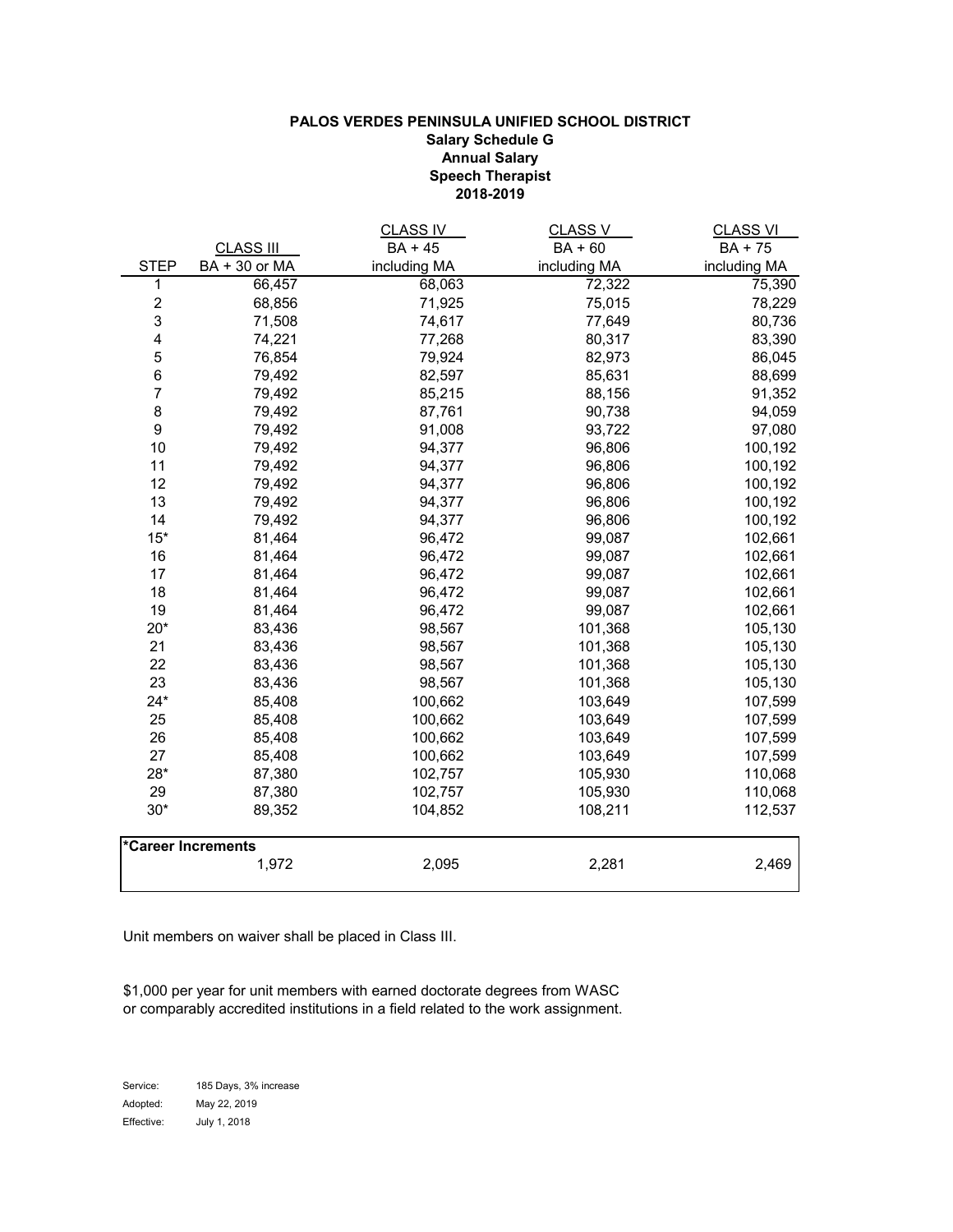### **PALOS VERDES PENINSULA UNIFIED SCHOOL DISTRICT Salary Schedule G Annual Salary Speech Therapist 2019-2020**

|                  |                    | <b>CLASS IV</b> | <b>CLASS V</b> | <b>CLASS VI</b> |
|------------------|--------------------|-----------------|----------------|-----------------|
|                  | <b>CLASS III</b>   | BA + 45         | BA + 60        | BA + 75         |
| <b>STEP</b>      | BA + 30 or MA      | including MA    | including MA   | including MA    |
| 1                | 67,122             | 68,744          | 73,045         | 76,144          |
| $\boldsymbol{2}$ | 69,545             | 72,644          | 75,765         | 79,011          |
| 3                | 72,223             | 75,363          | 78,425         | 81,543          |
| 4                | 74,963             | 78,041          | 81,120         | 84,224          |
| $\,$ 5 $\,$      | 77,623             | 80,723          | 83,803         | 86,905          |
| 6                | 80,287             | 83,423          | 86,487         | 89,586          |
| $\boldsymbol{7}$ | 80,287             | 86,067          | 89,038         | 92,266          |
| 8                | 80,287             | 88,639          | 91,645         | 95,000          |
| $\boldsymbol{9}$ | 80,287             | 91,918          | 94,659         | 98,051          |
| 10               | 80,287             | 95,321          | 97,774         | 101,194         |
| 11               | 80,287             | 95,321          | 97,774         | 101,194         |
| 12               | 80,287             | 95,321          | 97,774         | 101,194         |
| 13               | 80,287             | 95,321          | 97,774         | 101,194         |
| 14               | 80,287             | 95,321          | 97,774         | 101,194         |
| $15*$            | 82,279             | 97,437          | 100,078        | 103,688         |
| 16               | 82,279             | 97,437          | 100,078        | 103,688         |
| 17               | 82,279             | 97,437          | 100,078        | 103,688         |
| 18               | 82,279             | 97,437          | 100,078        | 103,688         |
| 19               | 82,279             | 97,437          | 100,078        | 103,688         |
| $20*$            | 84,271             | 99,553          | 102,382        | 106,182         |
| 21               | 84,271             | 99,553          | 102,382        | 106,182         |
| 22               | 84,271             | 99,553          | 102,382        | 106,182         |
| 23               | 84,271             | 99,553          | 102,382        | 106,182         |
| $24*$            | 86,263             | 101,669         | 104,686        | 108,676         |
| 25               | 86,263             | 101,669         | 104,686        | 108,676         |
| 26               | 86,263             | 101,669         | 104,686        | 108,676         |
| 27               | 86,263             | 101,669         | 104,686        | 108,676         |
| 28*              | 88,255             | 103,785         | 106,990        | 111,170         |
| 29               | 88,255             | 103,785         | 106,990        | 111,170         |
| $30*$            | 90,247             | 105,901         | 109,294        | 113,664         |
|                  | *Career Increments |                 |                |                 |
|                  | 1,992              | 2,116           | 2,304          | 2,494           |

Unit members on waiver shall be placed in Class III.

\$1,000 per year for unit members with earned doctorate degrees from WASC or comparably accredited institutions in a field related to the work assignment.

Service: 185 Days, 1% increase Adopted: May 22, 2019 Effective: July 1, 2019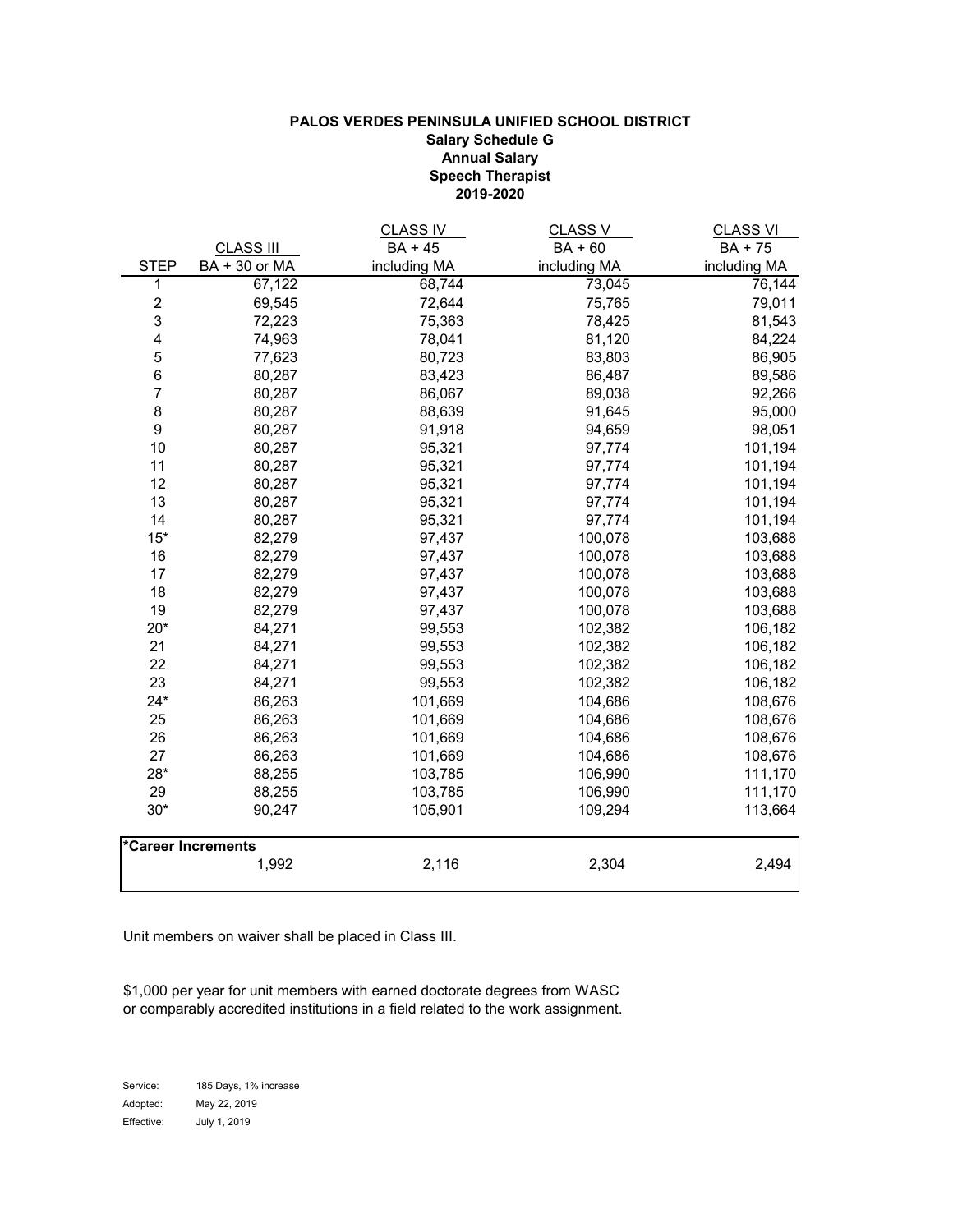### **Psychologist 2018-2019 PALOS VERDES PENINSULA UNIFIED SCHOOL DISTRICT Salary Schedule K Annual Salary**

|                         |                    | <b>CLASS IV</b> | <b>CLASS V</b> | <b>CLASS VI</b> |
|-------------------------|--------------------|-----------------|----------------|-----------------|
|                         | <b>CLASS III</b>   | $BA + 45$       | $BA + 60$      | BA + 75         |
| <b>STEP</b>             | BA + 30 or MA      | including MA    | including MA   | including MA    |
| 1                       | 68,255             | 69,902          | 74,272         | 77,430          |
| $\overline{\mathbf{c}}$ | 70,718             | 73,869          | 77,042         | 80,343          |
| 3                       | 73,443             | 76,634          | 79,748         | 82,914          |
| 4                       | 76,226             | 79,354          | 82,489         | 85,642          |
| 5                       | 78,934             | 82,084          | 85,214         | 88,371          |
| $\overline{6}$          | 81,637             | 84,830          | 87,946         | 91,091          |
| $\overline{7}$          | 81,637             | 87,519          | 90,540         | 93,821          |
| 8                       | 81,637             | 90,134          | 93,189         | 96,602          |
| $\boldsymbol{9}$        | 81,637             | 90,134          | 93,189         | 96,602          |
| 10                      | 81,637             | 90,134          | 93,189         | 96,602          |
| 11                      | 81,637             | 90,134          | 93,189         | 96,602          |
| 12                      | 81,637             | 90,134          | 93,189         | 96,602          |
| 13                      | 81,637             | 90,134          | 93,189         | 96,602          |
| 14                      | 81,637             | 90,134          | 93,189         | 96,602          |
| $15*$                   | 83,609             | 92,229          | 95,470         | 99,071          |
| 16                      | 83,609             | 92,229          | 95,470         | 99,071          |
| 17                      | 83,609             | 92,229          | 95,470         | 99,071          |
| 18                      | 83,609             | 92,229          | 95,470         | 99,071          |
| 19                      | 83,609             | 92,229          | 95,470         | 99,071          |
| $20*$                   | 85,581             | 94,324          | 97,751         | 101,540         |
| 21                      | 85,581             | 94,324          | 97,751         | 101,540         |
| 22                      | 85,581             | 94,324          | 97,751         | 101,540         |
| 23                      | 85,581             | 94,324          | 97,751         | 101,540         |
| $24*$                   | 87,553             | 96,419          | 100,032        | 104,009         |
| 25                      | 87,553             | 96,419          | 100,032        | 104,009         |
| 26                      | 87,553             | 96,419          | 100,032        | 104,009         |
| 27                      | 87,553             | 96,419          | 100,032        | 104,009         |
| $28*$                   | 89,525             | 98,514          | 102,313        | 106,478         |
| 29                      | 89,525             | 98,514          | 102,313        | 106,478         |
| $30*$                   | 91,497             | 100,609         | 104,594        | 108,947         |
|                         | *Career Increments |                 |                |                 |
|                         | 1,972              | 2,095           | 2,281          | 2,469           |

\$1,000 per year for unit members with earned doctorate degrees from WASC or comparably accredited institutions in a field related to the work assignment.

Service: 190 days, 3% increase Adopted: May 22, 2019 Effective: July 1, 2018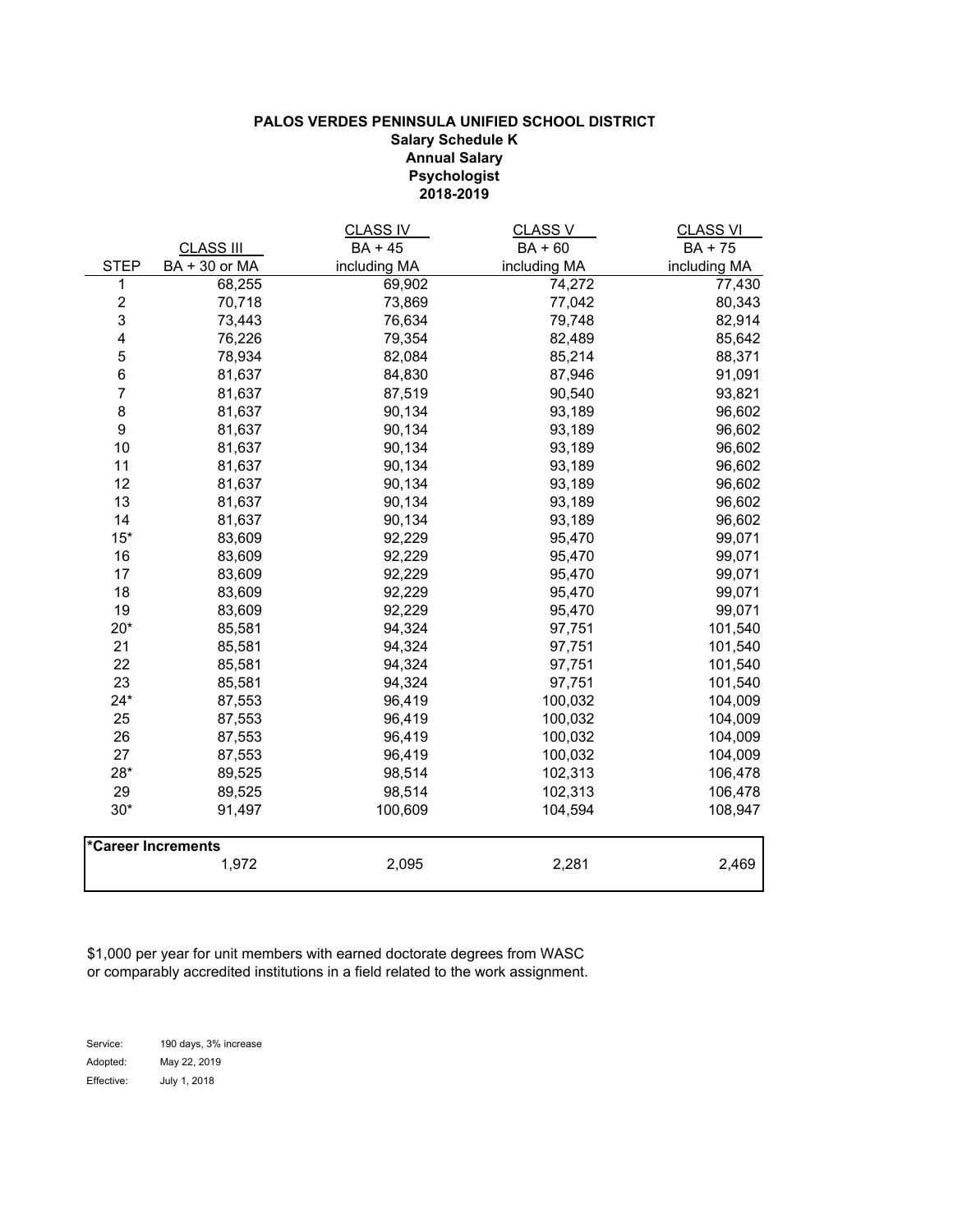### **PALOS VERDES PENINSULA UNIFIED SCHOOL DISTRICT Salary Schedule K Annual Salary Psychologist 2019-2020**

|                          |                    | <b>CLASS IV</b> | <b>CLASS V</b> | <b>CLASS VI</b> |
|--------------------------|--------------------|-----------------|----------------|-----------------|
|                          | <b>CLASS III</b>   | $BA + 45$       | $BA + 60$      | BA + 75         |
| <b>STEP</b>              | BA + 30 or MA      | including MA    | including MA   | including MA    |
| 1                        | 68,938             | 70,601          | 75,015         | 78,204          |
| $\overline{\mathbf{c}}$  | 71,425             | 74,608          | 77,812         | 81,146          |
| 3                        | 74,177             | 77,400          | 80,545         | 83,743          |
| $\overline{\mathbf{4}}$  | 76,988             | 80,148          | 83,314         | 86,498          |
| 5                        | 79,723             | 82,905          | 86,066         | 89,255          |
| 6                        | 82,453             | 85,678          | 88,825         | 92,002          |
| $\overline{\mathcal{I}}$ | 82,453             | 88,394          | 91,445         | 94,759          |
| 8                        | 82,453             | 91,035          | 94,121         | 97,568          |
| 9                        | 82,453             | 91,035          | 94,121         | 97,568          |
| 10                       | 82,453             | 91,035          | 94,121         | 97,568          |
| 11                       | 82,453             | 91,035          | 94,121         | 97,568          |
| 12                       | 82,453             | 91,035          | 94,121         | 97,568          |
| 13                       | 82,453             | 91,035          | 94,121         | 97,568          |
| 14                       | 82,453             | 91,035          | 94,121         | 97,568          |
| $15*$                    | 84,445             | 93,151          | 96,425         | 100,062         |
| 16                       | 84,445             | 93,151          | 96,425         | 100,062         |
| 17                       | 84,445             | 93,151          | 96,425         | 100,062         |
| 18                       | 84,445             | 93,151          | 96,425         | 100,062         |
| 19                       | 84,445             | 93,151          | 96,425         | 100,062         |
| $20*$                    | 86,437             | 95,267          | 98,729         | 102,556         |
| 21                       | 86,437             | 95,267          | 98,729         | 102,556         |
| 22                       | 86,437             | 95,267          | 98,729         | 102,556         |
| 23                       | 86,437             | 95,267          | 98,729         | 102,556         |
| $24*$                    | 88,429             | 97,383          | 101,033        | 105,050         |
| 25                       | 88,429             | 97,383          | 101,033        | 105,050         |
| 26                       | 88,429             | 97,383          | 101,033        | 105,050         |
| 27                       | 88,429             | 97,383          | 101,033        | 105,050         |
| $28*$                    | 90,421             | 99,499          | 103,337        | 107,544         |
| 29                       | 90,421             | 99,499          | 103,337        | 107,544         |
| $30*$                    | 92,413             | 101,615         | 105,641        | 110,038         |
|                          | *Career Increments |                 |                |                 |
|                          | 1,992              | 2,116           | 2,304          | 2,494           |

\$1,000 per year for unit members with earned doctorate degrees from WASC or comparably accredited institutions in a field related to the work assignment.

Service: 190 days, 1% increase Adopted: May 22, 2019 Effective: July 1, 2019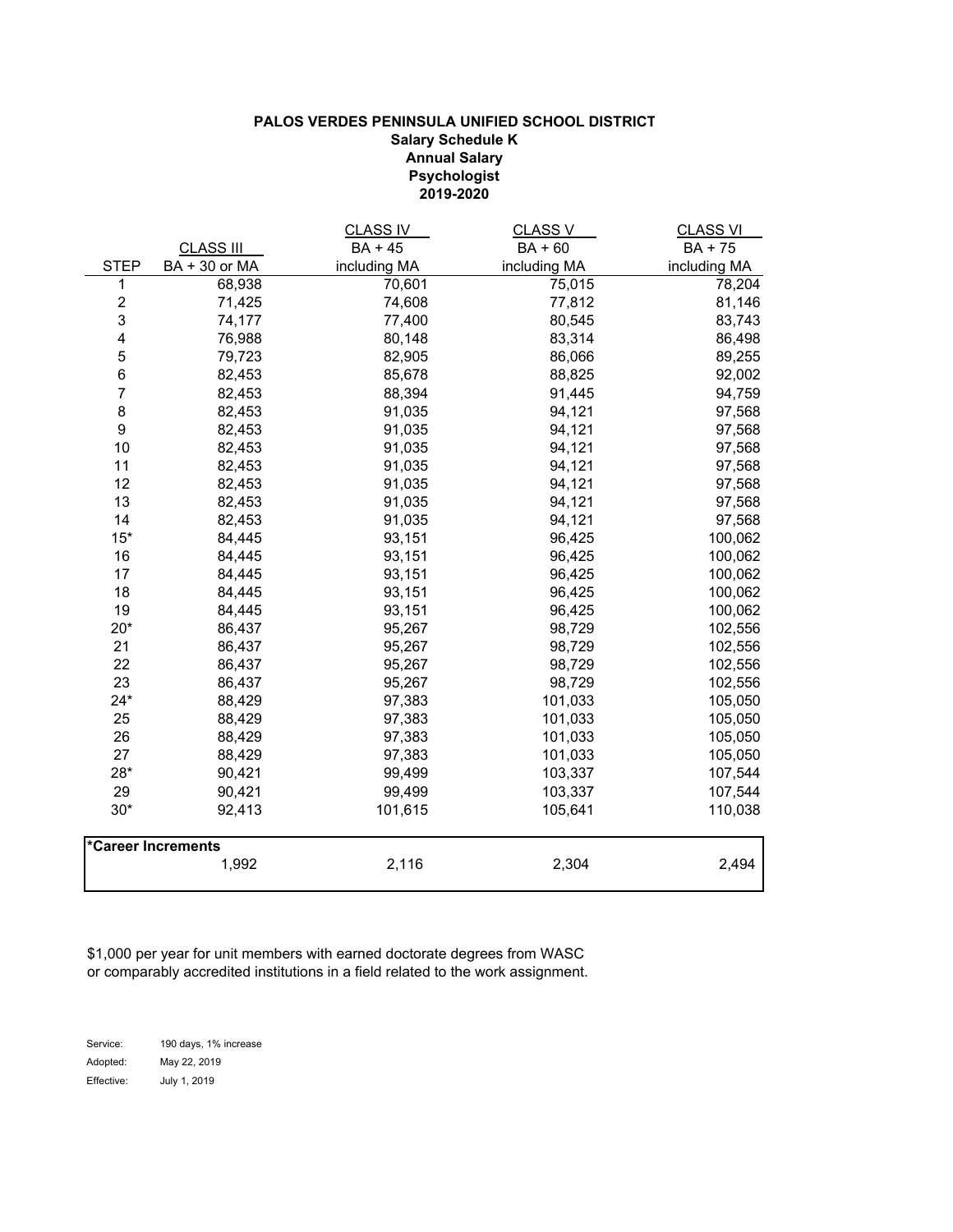#### **Program Specialist, Special Education 2018-2019 PALOS VERDES PENINSULA UNIFIED SCHOOL DISTRICT Salary Schedule H Annual Salary**

|                         |                    | <b>CLASS IV</b> | <u>CLASS V</u> | <b>CLASS VI</b> |
|-------------------------|--------------------|-----------------|----------------|-----------------|
|                         | <b>CLASS III</b>   | <b>BA + 45</b>  | BA + 60        | BA + 75         |
| <b>STEP</b>             | BA + 30 or MA      | including MA    | including MA   | including MA    |
| 1                       | 78,987             | 80,920          | 86,000         | 89,632          |
| $\sqrt{2}$              | 81,867             | 85,581          | 89,194         | 93,013          |
| 3                       | 85,011             | 88,733          | 92,319         | 95,998          |
| $\overline{\mathbf{4}}$ | 88,248             | 91,878          | 95,536         | 99,167          |
| 5                       | 91,395             | 95,029          | 98,726         | 102,336         |
| $\,6$                   | 94,523             | 98,240          | 101,246        | 105,465         |
| $\boldsymbol{7}$        | 94,523             | 101,367         | 104,836        | 108,635         |
| $\,8\,$                 | 94,523             | 101,367         | 104,836        | 108,635         |
| $\boldsymbol{9}$        | 94,523             | 101,367         | 104,836        | 108,635         |
| 10                      | 94,523             | 101,367         | 104,836        | 108,635         |
| 11                      | 94,523             | 101,367         | 104,836        | 108,635         |
| 12                      | 94,523             | 101,367         | 104,836        | 108,635         |
| 13                      | 94,523             | 101,367         | 104,836        | 108,635         |
| 14                      | 94,523             | 101,367         | 104,836        | 108,635         |
| $15*$                   | 96,495             | 103,462         | 107,117        | 111,104         |
| 16                      | 96,495             | 103,462         | 107,117        | 111,104         |
| 17                      | 96,495             | 103,462         | 107,117        | 111,104         |
| 18                      | 96,495             | 103,462         | 107,117        | 111,104         |
| 19                      | 96,495             | 103,462         | 107,117        | 111,104         |
| $20*$                   | 98,467             | 105,557         | 109,398        | 113,573         |
| 21                      | 98,467             | 105,557         | 109,398        | 113,573         |
| 22                      | 98,467             | 105,557         | 109,398        | 113,573         |
| 23                      | 98,467             | 105,557         | 109,398        | 113,573         |
| $24*$                   | 100,439            | 107,652         | 111,679        | 116,042         |
| 25                      | 100,439            | 107,652         | 111,679        | 116,042         |
| 26                      | 100,439            | 107,652         | 111,679        | 116,042         |
| 27                      | 100,439            | 107,652         | 111,679        | 116,042         |
| 28*                     | 102,411            | 109,747         | 113,960        | 118,511         |
| 29                      | 102,411            | 109,747         | 113,960        | 118,511         |
| $30*$                   | 104,383            | 111,842         | 116,241        | 120,980         |
|                         | *Career Increments |                 |                |                 |
|                         | 1,972              | 2,095           | 2,281          | 2,469           |

\$1,000 per year for unit members with earned doctorate degrees from WASC or comparably accredited institutions in a field related to the work assignment.

Service: 200 days, 3% increase Adopted: May 22, 2019 Effective: July 1, 2018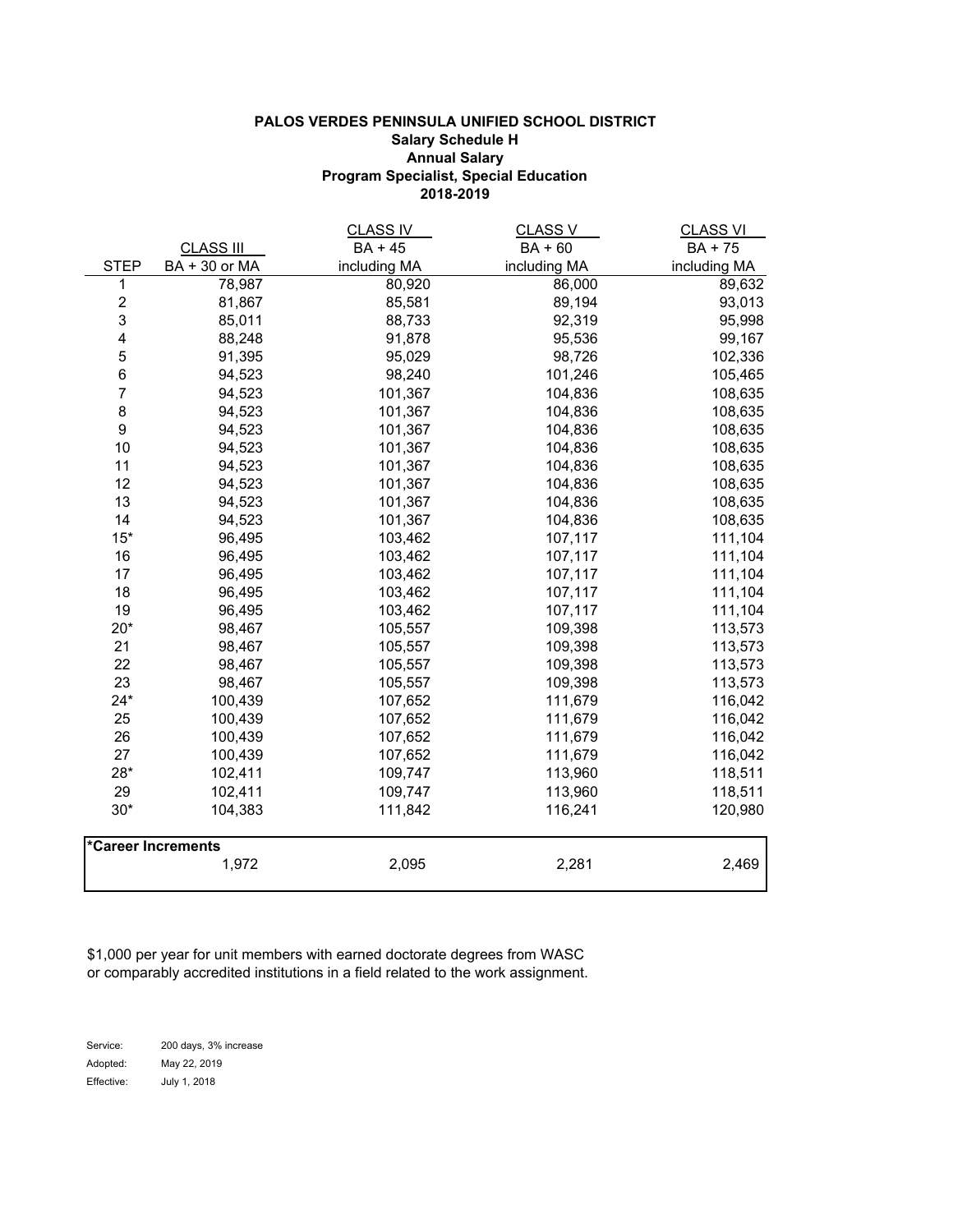#### **PALOS VERDES PENINSULA UNIFIED SCHOOL DISTRICT Salary Schedule H Annual Salary Program Specialist, Special Education 2019-2020**

|                           |                    | <u>CLASS IV</u> | <u>CLASS V</u> | <b>CLASS VI</b> |
|---------------------------|--------------------|-----------------|----------------|-----------------|
|                           | <b>CLASS III</b>   | <b>BA + 45</b>  | BA + 60        | BA + 75         |
| <b>STEP</b>               | BA + 30 or MA      | including MA    | including MA   | including MA    |
| 1                         | 79,777             | 81,729          | 86,860         | 90,528          |
| $\boldsymbol{2}$          | 82,686             | 86,437          | 90,086         | 93,943          |
| $\ensuremath{\mathsf{3}}$ | 85,861             | 89,620          | 93,242         | 96,958          |
| $\overline{\mathbf{4}}$   | 89,130             | 92,797          | 96,491         | 100,159         |
| $\mathbf 5$               | 92,309             | 95,979          | 99,713         | 103,359         |
| $\,6$                     | 95,468             | 99,222          | 102,258        | 106,520         |
| $\boldsymbol{7}$          | 95,468             | 102,381         | 105,884        | 109,721         |
| $\,8\,$                   | 95,468             | 102,381         | 105,884        | 109,721         |
| $\boldsymbol{9}$          | 95,468             | 102,381         | 105,884        | 109,721         |
| 10                        | 95,468             | 102,381         | 105,884        | 109,721         |
| 11                        | 95,468             | 102,381         | 105,884        | 109,721         |
| 12                        | 95,468             | 102,381         | 105,884        | 109,721         |
| 13                        | 95,468             | 102,381         | 105,884        | 109,721         |
| 14                        | 95,468             | 102,381         | 105,884        | 109,721         |
| $15*$                     | 97,460             | 104,497         | 108,188        | 112,215         |
| 16                        | 97,460             | 104,497         | 108,188        | 112,215         |
| 17                        | 97,460             | 104,497         | 108,188        | 112,215         |
| 18                        | 97,460             | 104,497         | 108,188        | 112,215         |
| 19                        | 97,460             | 104,497         | 108,188        | 112,215         |
| $20*$                     | 99,452             | 106,613         | 110,492        | 114,709         |
| 21                        | 99,452             | 106,613         | 110,492        | 114,709         |
| 22                        | 99,452             | 106,613         | 110,492        | 114,709         |
| 23                        | 99,452             | 106,613         | 110,492        | 114,709         |
| $24*$                     | 101,444            | 108,729         | 112,796        | 117,203         |
| 25                        | 101,444            | 108,729         | 112,796        | 117,203         |
| 26                        | 101,444            | 108,729         | 112,796        | 117,203         |
| 27                        | 101,444            | 108,729         | 112,796        | 117,203         |
| $28*$                     | 103,436            | 110,845         | 115,100        | 119,697         |
| 29                        | 103,436            | 110,845         | 115,100        | 119,697         |
| $30*$                     | 105,428            | 112,961         | 117,404        | 122,191         |
|                           | *Career Increments |                 |                |                 |
|                           | 1,992              | 2,116           | 2,304          | 2,494           |

\$1,000 per year for unit members with earned doctorate degrees from WASC or comparably accredited institutions in a field related to the work assignment.

Service: 200 days, 1% increase Adopted: May 22, 2019 Effective: July 1, 2019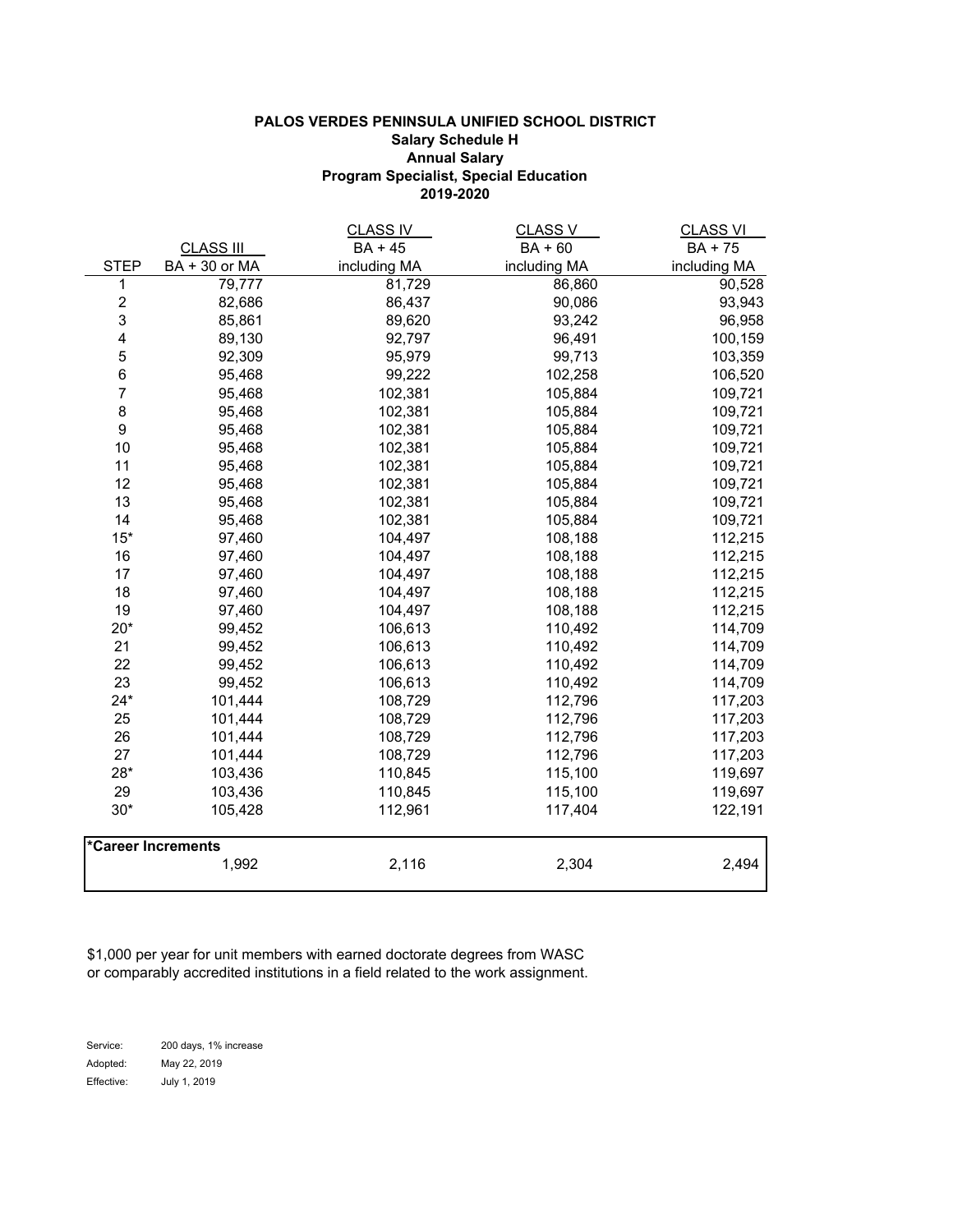**PALOS VERDES PENINSULA UNIFIED SCHOOL DISTRICT**  PALOS VERDES PENINSULA UNIFIED SCHOOL DISTRICT **CALENDAR FOR 2019-2020 SCHOOL YEAR**

| <b>HOLIDAYS AND BREAKS</b><br>SCHEDULE OF SCHOOL | FOR 2019-2020 | Thursday, July 4, 2019<br>Independence Day     | Friday, August 9, 2019<br>CA Admission Day Observance | Monday, September 2, 2019<br>Labor Day            | Wednesday, October 9, 2019<br>Local Holiday | Monday, November 11, 2019<br>Veterans Day Observance | Thursday, November 28, 2019<br>Thanksgiving Day | Friday, November 29, 2019<br>Local Holiday | Tuesday, December 24, 2019<br>ocal Holiday  | Wednesday, December 25, 2019<br>Holiday     | Tuesday, December 31, 2019 | Local Holiday                | Wednesday, January 1, 2020<br>New Year's Day | Monday, January 20, 2020<br>Martin Luther King Jr. Day                                                                               | Presidents' Day/Washington's Birthday<br>Monday, February 17, 2020  | Friday, April 3, 2020<br>Local Holiday | Monday, May 25, 2020<br><b>Memorial Day</b>                                                             | NOTE: All schools and the District offic   | close at the end of the work day on Frio<br>December 20, 2019, and reopen at 7:3 | Maintenance/ Operations Department<br>on Monday, January 6, 2020, exact<br>schedule to be determined. |                                                                                                                                                  |
|--------------------------------------------------|---------------|------------------------------------------------|-------------------------------------------------------|---------------------------------------------------|---------------------------------------------|------------------------------------------------------|-------------------------------------------------|--------------------------------------------|---------------------------------------------|---------------------------------------------|----------------------------|------------------------------|----------------------------------------------|--------------------------------------------------------------------------------------------------------------------------------------|---------------------------------------------------------------------|----------------------------------------|---------------------------------------------------------------------------------------------------------|--------------------------------------------|----------------------------------------------------------------------------------|-------------------------------------------------------------------------------------------------------|--------------------------------------------------------------------------------------------------------------------------------------------------|
| Teacher<br><b>Work Days</b>                      |               | 15                                             | $\overline{P}$                                        | $\overline{20}$                                   | $\overline{4}$                              | $\approx$                                            | $\tilde{e}$                                     | <u>م</u>                                   | 20                                          | $\frac{5}{1}$                               | 20                         | $\overline{4}$               | 185                                          |                                                                                                                                      |                                                                     |                                        |                                                                                                         |                                            |                                                                                  |                                                                                                       |                                                                                                                                                  |
|                                                  | $9 - 12$      | $\overline{c}$                                 | $\frac{8}{1}$                                         | $\Omega$                                          | $\overline{1}$                              | $\Xi$                                                | $\overline{0}$                                  | ٩,                                         | 20                                          | $\frac{5}{1}$                               | 20                         | $\tilde{1}$                  | 180                                          |                                                                                                                                      | K-5 Parent Conference Days                                          | (Minimum Day Schedule)                 | 6-8 Parent Conference Days<br>(Minimum Day Schedule)                                                    | Staff Development Day                      |                                                                                  | Pre & Post Service days for                                                                           |                                                                                                                                                  |
| of Instruction<br>Days                           | $6-8$         | $\overline{c}$                                 | $\approx$                                             | 20                                                | $\overline{1}$                              | $\Xi$                                                | $\overline{0}$                                  | $\tilde{e}$                                | 20                                          | $\frac{5}{1}$                               | 20                         | $\tilde{1}$                  | 180                                          |                                                                                                                                      |                                                                     |                                        |                                                                                                         | Student Free Day                           | Staff Work Day                                                                   | Certificated Staff                                                                                    |                                                                                                                                                  |
|                                                  | $K-5$         | $\approx$                                      | $\frac{8}{1}$                                         | 20                                                | $\overline{1}$                              | $\approx$                                            | $\tilde{e}$                                     | <u>م</u>                                   | 20                                          | $\frac{5}{1}$                               | 20                         | $\tilde{1}$                  | 180                                          | <b>CALENDAR LEGEND</b>                                                                                                               | $\ddagger$                                                          |                                        | $\#$                                                                                                    |                                            |                                                                                  |                                                                                                       |                                                                                                                                                  |
|                                                  | L             | $\tilde{1}$                                    | $\rightleftarrows$                                    | $\infty$                                          | P                                           | 3                                                    | స్                                              | 28                                         | #27                                         | 24                                          | #22                        | $\tilde{e}$                  | <b>TOTALS</b>                                |                                                                                                                                      |                                                                     |                                        |                                                                                                         |                                            |                                                                                  |                                                                                                       |                                                                                                                                                  |
|                                                  | ⊢             | $\overline{c}$                                 | $\Xi$                                                 |                                                   | #5                                          | <b>IANUARY</b><br>$\sim$                             | $30\,$                                          | 27                                         | 26                                          | 23                                          | $\overline{21}$            | $\frac{8}{1}$                |                                              |                                                                                                                                      | Legal Holiday                                                       |                                        | Local Holiday                                                                                           | <b>Break Periods</b>                       |                                                                                  | TK-12 Minimum<br>Day                                                                                  |                                                                                                                                                  |
| Fourth Week                                      | ≥             | $\overline{\overline{\phantom{0}}\phantom{0}}$ | $\begin{bmatrix} 9 \end{bmatrix}$                     | $\circ$                                           | #4                                          |                                                      | 29                                              | 26                                         | 25                                          | 22                                          | 20                         | $\overline{\overline{a}}$    |                                              |                                                                                                                                      |                                                                     |                                        | $\Box$                                                                                                  |                                            |                                                                                  | #                                                                                                     |                                                                                                                                                  |
|                                                  | ⊢             | ₽                                              | $\infty$                                              | 5                                                 | <b>DECEMBER</b><br>$\sharp\sharp$           | $[31]$                                               | 28                                              | <b>MARCH</b><br>25                         | 24                                          | 21                                          | $\overline{P}$             | $\frac{9}{1}$                |                                              |                                                                                                                                      |                                                                     |                                        |                                                                                                         |                                            |                                                                                  |                                                                                                       |                                                                                                                                                  |
|                                                  | Σ             | $\sigma$                                       | $\overline{ }$                                        | EMBER<br>4                                        | $\sim$                                      | 30                                                   | 27                                              | 24                                         | 23                                          | ΜŅ<br>20                                    | $\approx$                  | $\frac{5}{1}$                |                                              |                                                                                                                                      |                                                                     |                                        |                                                                                                         |                                            |                                                                                  |                                                                                                       |                                                                                                                                                  |
|                                                  | щ             | ∘                                              | 4                                                     | $\overline{5}$                                    | [29]                                        | 27                                                   | 24                                              | 21                                         | <b>APRIL</b><br>$20\,$                      | $\overline{\overline{a}}$                   | $\overline{1}$             | $\overline{C}$               |                                              | BACK TO SCHOOL NIGHT<br>September 12th                                                                                               | September 26th (PVHS &<br>September 19th                            | October 3rd (RdMHS)                    | Minimum day schedules will<br>prevail at the level designated on the<br>day after back-to-school night. |                                            | 2020 SUMMER SESSION                                                              | Grades K-8: June 22-July 17<br>Grades 9-12: June 22-July 24<br><b>TENTATIVE DATES</b>                 |                                                                                                                                                  |
|                                                  | ⊢             | 5                                              | 3                                                     | $\overline{5}$                                    | 28                                          | 26                                                   | #23                                             | 20                                         | ٩P,                                         | $\frac{9}{1}$                               | $\overline{1}$             | #11                          |                                              |                                                                                                                                      | PVPHS)                                                              |                                        |                                                                                                         |                                            |                                                                                  |                                                                                                       |                                                                                                                                                  |
| <b>Third Week</b>                                | ≋             | 4                                              | <b>OCTOBER</b><br>$\sim$                              | $30\,$                                            | 27                                          | 25                                                   | NUARY<br>#22<br>≤                               | P)                                         | $\frac{8}{1}$                               | 15                                          | $\frac{1}{2}$              | $\supseteq$                  |                                              | Κ-5                                                                                                                                  | $9 - 12$<br>$6-8$                                                   | $10 - 12$                              | NOTE: I                                                                                                 |                                            |                                                                                  |                                                                                                       |                                                                                                                                                  |
|                                                  | $\vdash$<br>Σ | <b>SEPTEMBER</b><br>3                          | $30\,$                                                | 29<br>28                                          | 26<br>25                                    | [24]<br>23                                           | 21<br>20                                        | $\approx$<br>FEBRUARY<br>$\overline{1}$    | π<br>$\frac{9}{1}$                          | $\overline{4}$<br>$\frac{1}{3}$             | Ω<br>는                     | q<br>$\infty$                |                                              |                                                                                                                                      |                                                                     |                                        |                                                                                                         |                                            |                                                                                  |                                                                                                       |                                                                                                                                                  |
|                                                  | щ             | Q                                              | Ē                                                     | ம                                                 | 22                                          | $\overline{20}$                                      | $\overline{ }$                                  | 4                                          | S                                           | $\circ$                                     | $\infty$                   |                              |                                              |                                                                                                                                      | $\sim$                                                              | <b>IODS</b>                            |                                                                                                         |                                            | S                                                                                |                                                                                                       | $3, 4, 8, 5$ and                                                                                                                                 |
|                                                  | ⊢             | 29                                             | 26                                                    | 24                                                | ₩<br>$\overline{2}$                         | P,                                                   | $\frac{9}{1}$                                   | $\tilde{c}$                                | #12                                         | ò                                           | $\overline{ }$             | 4                            |                                              |                                                                                                                                      |                                                                     |                                        |                                                                                                         |                                            |                                                                                  |                                                                                                       |                                                                                                                                                  |
| Second Week                                      | ≋             | #28                                            | 25                                                    | 23                                                | $\infty$                                    | $\approx$                                            | $\overline{15}$                                 | $\overline{c}$                             | $\overline{\phantom{0}}$                    | $\infty$                                    | P                          | $\sim$                       |                                              | TRIMESTER REPORTING PERIODS                                                                                                          | August 28 - November 2<br>December 2 - March 6<br>March 9 - June 11 | QUARTER REPORTING PERI                 | October 28 - January 17<br>August 28 - October 25                                                       | January 21 - March 27<br>April 6 - June 11 | PARENT CONFERENCE DAY                                                            |                                                                                                       |                                                                                                                                                  |
|                                                  | ⊢             | 27                                             | $\overline{24}$                                       | $\mathbf{z}$                                      | $\overline{P}$                              | $\overline{\Box}$                                    | $\overline{4}$                                  | $\Xi$                                      | $\approx$                                   | $\overline{ }$                              | 5                          | $\sim$                       |                                              |                                                                                                                                      |                                                                     |                                        | HIGH SCHOOL                                                                                             |                                            |                                                                                  | FOR K-8 STUDENTS<br>Grades K-5                                                                        | Parent conferences: December                                                                                                                     |
|                                                  | Σ             | 26                                             | 23                                                    | $\overline{z}$                                    | $\approx$                                   | $\frac{9}{5}$                                        | $\tilde{c}$                                     | $\ominus$                                  | q                                           | Ó                                           | 4                          | <b>MNE</b><br>$\overline{ }$ |                                              | GRADES K-8                                                                                                                           | 2nd:<br>1st:<br>3rd:                                                |                                        | 2nd:<br>1st:                                                                                            | 4th:<br>3rd:                               |                                                                                  |                                                                                                       |                                                                                                                                                  |
|                                                  | щ             | $\overline{23}$                                | 20                                                    | $\frac{8}{1}$                                     | $\frac{5}{2}$                               | $\frac{3}{2}$                                        | $\approx$                                       | $\overline{ }$                             | P                                           | YAW<br>$[3]$                                | $\overline{ }$             | 29                           |                                              |                                                                                                                                      |                                                                     |                                        |                                                                                                         |                                            |                                                                                  |                                                                                                       |                                                                                                                                                  |
|                                                  | ⊢             | 22                                             | P,                                                    | $\overline{1}$                                    | $\overline{1}$                              | $\overline{c}$                                       | $\circ$                                         | ◡                                          | 5                                           | $\sim$                                      | $\overline{30}$            | 28                           |                                              |                                                                                                                                      |                                                                     |                                        |                                                                                                         |                                            |                                                                                  |                                                                                                       |                                                                                                                                                  |
| First Week                                       | ≥             | 21                                             | $\approx$                                             | $\frac{9}{5}$                                     | $\tilde{1}$                                 | $\rightleftharpoons$                                 | $\infty$                                        | 5                                          | APRIL<br>4                                  | $\overline{ }$                              | 8                          | 27                           |                                              |                                                                                                                                      |                                                                     |                                        |                                                                                                         |                                            |                                                                                  |                                                                                                       |                                                                                                                                                  |
|                                                  | $\vdash$<br>Σ | 20<br><b>AUGUST</b><br>$\overline{P}$          | <b>SEPTEMBER</b><br>$\overline{1}$<br>$\frac{6}{1}$   | $\frac{5}{1}$<br><b>OCTOBER</b><br>$\overline{1}$ | NOVEMBER<br>$\approx$<br>$\overline{1}$     | $\supseteq$<br><b>DECEMBER</b><br>$\circ$            | JANUARY<br>$\bullet$                            | FEBRUARY<br>4<br>$\sim$                    | 3<br><b>MARCH</b><br><b>MARCH</b><br>$\sim$ | $\overline{31}$<br>APRIL<br>30 <sub>o</sub> | 28<br>27                   | 26<br>ŠΣ<br>25               |                                              | Pre- & Post-School Service Days: August 23 & June 12<br>Staff Development Days: August 26 & 27, September 30<br>TEACHER SERVICE DAYS | FIRST DAY OF INSTRUCTION                                            | Wednesday, August 28                   | AST DAY OF CLASSES K-12<br>Thursday, June 11                                                            |                                            | Wednesday, June 10                                                               | Thursday, June 11<br>BREAK PERIODS                                                                    | Winter Break: December 23, 2019 – January 3, 2020<br>Spring Break: March 30 – April 3, 2020<br>Thanksgiving Break: November 25—November 29, 2019 |
| School<br>Month                                  |               |                                                | Second                                                |                                                   | Fourth                                      |                                                      |                                                 | Seventh                                    | Eighth                                      |                                             | Tenth                      | Eleventh                     |                                              |                                                                                                                                      |                                                                     |                                        |                                                                                                         | <b>GRADUATION</b><br>Grade 8:              | Grade 12:                                                                        |                                                                                                       |                                                                                                                                                  |

Wednesday, December 25, 2019 Inesday, December 25, 2019<br>Holiday

Presidents' Day/Washington's Birthday Obs. onday, February 17, 2020<br>s' Day/Washington's Birthday Obs.

\* \* \* \* \* \* \* \* \* \* \* \* \* \* \* \* \* \* \* \* \* \* \* \* \* \* \* \* \* \* \* \*\*\*\*\*\*\*\*\*\*\*\*\*\*\*\*\*\*\*\*\*\*\*

er 20, 2019, and reopen at 7:30 a.m.<br>ay, January 6, 2020, exact<br>nnce/ Operations Department<br>s to be determined. Maintenance/ Operations Department on Monday, January 6, 2020, exact schedule to be determined.

day schedule)

Work Year Calendar Work Year Calendar<br>4-30-2019

**NOTE**: All schools and the District offices will close at the end of the work day on Friday, December 20, 2019, and reopen at 7:30 a.m.

schools and the District offices will<br>e end of the work day on Friday,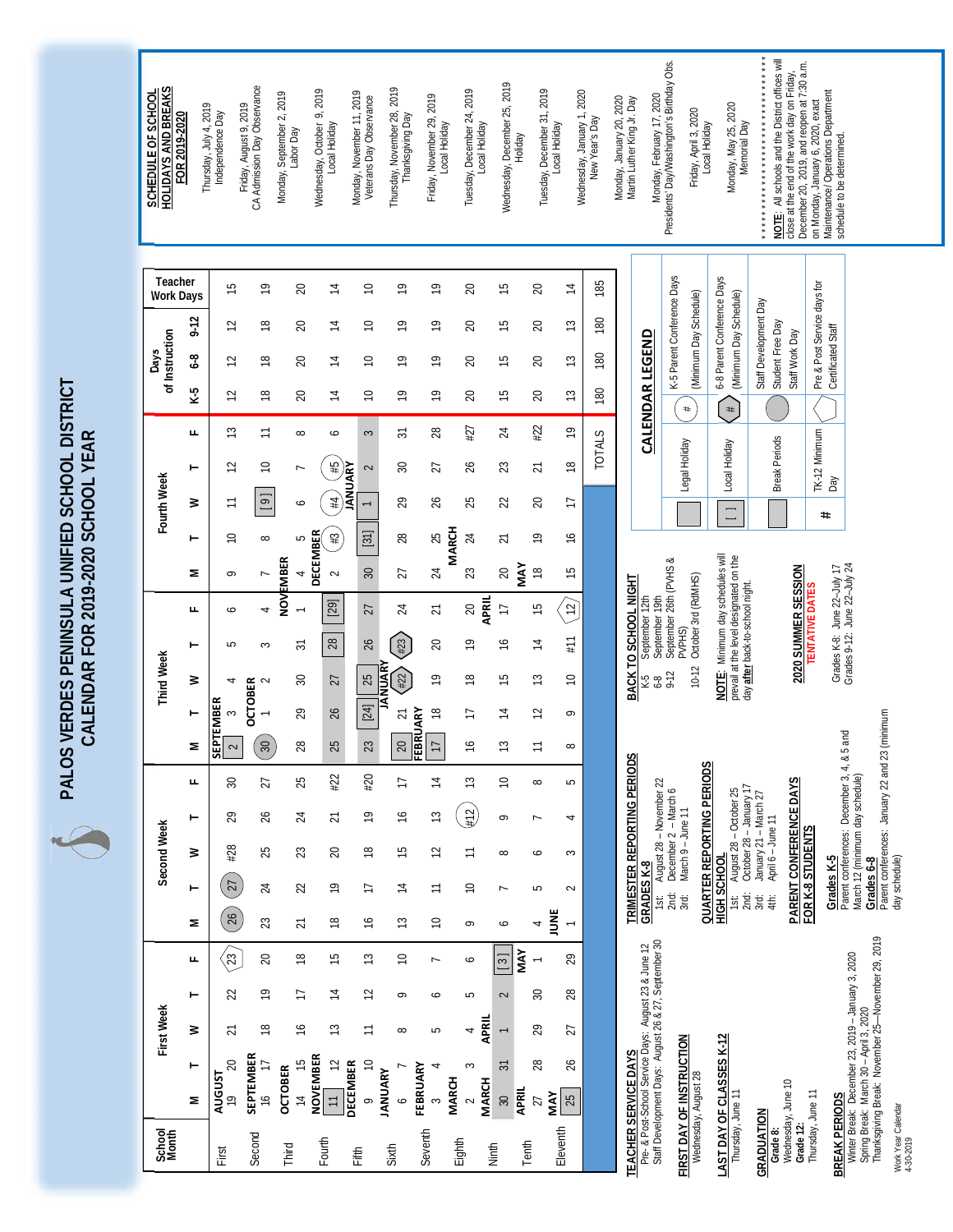| <b>HOLIDAYS AND BREAKS</b><br>SCHEDULE OF SCHOOL | FOR 2020-2021               | Saturday, July 4, 2020 | Independence Day                    | Friday, August 7, 2020<br>CA Admission Day Observance | Monday, September 7, 2020<br>Labor Day | Monday, September 28, 2020<br>Local Holiday | Wednesday, November 11, 2020<br>Veterans Day Observance | Thursday, November 26, 2020<br>Thanksgiving Day               | Friday, November 27, 2020<br>Local Holiday | Thursday, December 24, 2020<br>Local Holiday | Friday, December 25, 2020<br>Holiday | Tuesday, December 31, 2020 | Wednesday, January 1, 2021<br>_ocal Holiday | New Year's Day | Monday, January 18, 2021<br>Martin Luther King Jr. Day | Monday, February 15, 2021                                                                                   | Presidents' Day/Washington's Birthday Obs.       | Friday, April 2, 2021<br>Local Holiday | Monday, May 31, 2021<br>Memorial Day                                 |                                                  | NOTE: All schools and the District offices will<br>close at the end of the work day on Friday, | December 18, 2020, and reopen at 7:30 a.m.<br>Maintenance/ Operations Department<br>on Monday, January 4, 2021, exact | schedule to be determined.                                                |                                                                                               |                    |
|--------------------------------------------------|-----------------------------|------------------------|-------------------------------------|-------------------------------------------------------|----------------------------------------|---------------------------------------------|---------------------------------------------------------|---------------------------------------------------------------|--------------------------------------------|----------------------------------------------|--------------------------------------|----------------------------|---------------------------------------------|----------------|--------------------------------------------------------|-------------------------------------------------------------------------------------------------------------|--------------------------------------------------|----------------------------------------|----------------------------------------------------------------------|--------------------------------------------------|------------------------------------------------------------------------------------------------|-----------------------------------------------------------------------------------------------------------------------|---------------------------------------------------------------------------|-----------------------------------------------------------------------------------------------|--------------------|
|                                                  |                             |                        |                                     |                                                       |                                        |                                             |                                                         |                                                               |                                            |                                              |                                      |                            |                                             |                |                                                        |                                                                                                             |                                                  |                                        |                                                                      |                                                  |                                                                                                |                                                                                                                       |                                                                           |                                                                                               |                    |
|                                                  | Teacher<br><b>Work Days</b> |                        | $\frac{5}{1}$                       | $\overline{0}$                                        | $\overline{20}$                        | $\overline{1}$                              | $\approx$                                               | P,                                                            | P)                                         | $\overline{20}$                              | $\frac{5}{1}$                        | 20                         | $\overline{1}$                              | 185            |                                                        |                                                                                                             |                                                  |                                        |                                                                      |                                                  |                                                                                                |                                                                                                                       |                                                                           |                                                                                               |                    |
|                                                  |                             | $9 - 12$               | 2                                   | P)                                                    | $\overline{0}$                         | $\overline{1}$                              | $\Xi$                                                   | P,                                                            | <u>م</u>                                   | 20                                           | $\frac{5}{1}$                        | 20                         | $\tilde{1}$                                 | 180            |                                                        |                                                                                                             |                                                  |                                        |                                                                      |                                                  |                                                                                                |                                                                                                                       |                                                                           |                                                                                               |                    |
| Day <sub>s</sub>                                 | of Instruction              | $6 - 8$                | $\approx$                           | <u>م</u>                                              | $\overline{0}$                         | ュ                                           | $\Xi$                                                   | <u>م</u>                                                      | $\overline{e}$                             | 20                                           | $\frac{5}{1}$                        | $\Omega$                   | $\frac{3}{2}$                               | 180            |                                                        |                                                                                                             | K-5 Parent Conference Days                       | (Minimum Day Schedule)                 | 6-8 Parent Conference Days<br>(Minimum Day Schedule)                 | Staff Development Day                            | Student Free Day<br>Staff Work Day                                                             | Pre & Post Service days for                                                                                           | Certificated Staff                                                        |                                                                                               |                    |
|                                                  |                             | $K-5$                  | $\approx$                           | ٩P                                                    | ٩P                                     | $\overline{1}$                              | $\approx$                                               | <u>م</u>                                                      | $\overline{e}$                             | 20                                           | $\frac{5}{1}$                        | $\Omega$                   | $\tilde{1}$                                 | 180            |                                                        |                                                                                                             |                                                  |                                        |                                                                      |                                                  |                                                                                                |                                                                                                                       |                                                                           |                                                                                               |                    |
|                                                  |                             | щ                      | $\overline{1}$                      | $\circ$                                               | ∘                                      | 4                                           |                                                         | 29                                                            | 26                                         | #26                                          | 23                                   | 21                         | $\approx$                                   |                |                                                        | CALENDAR LEGEND                                                                                             |                                                  | $\#$                                   | $\#$                                                                 |                                                  |                                                                                                |                                                                                                                       |                                                                           |                                                                                               |                    |
|                                                  |                             | $\vdash$               | $\Xi$                               | $\infty$                                              | 5                                      | #3                                          | $[31]$                                                  | 28                                                            | 25                                         | 25                                           | 22                                   | $\Omega$                   | $\overline{\phantom{0}}$                    | <b>TOTALS</b>  |                                                        |                                                                                                             |                                                  | Legal Holiday                          | Local Holiday                                                        |                                                  | <b>Break Periods</b>                                                                           | TK-12 Minimum                                                                                                         |                                                                           |                                                                                               |                    |
| Fourth Week                                      |                             | ≥                      | o                                   |                                                       | 4                                      | $\widetilde{t}^{\#}$                        | <b>JANUARY</b><br>30                                    | 27                                                            | 24                                         | 24                                           | 21                                   | $\overline{0}$             | $\frac{6}{1}$                               |                |                                                        |                                                                                                             |                                                  |                                        |                                                                      |                                                  |                                                                                                |                                                                                                                       | Day                                                                       |                                                                                               |                    |
|                                                  |                             | $\vdash$               | $\infty$                            | 9                                                     | 3                                      | DECEMBER<br>$\frac{1}{2}$                   | 29                                                      | 26                                                            | 23                                         | 23                                           | 20                                   | $\frac{8}{1}$              | $\overline{15}$                             |                |                                                        |                                                                                                             |                                                  |                                        | $\Box$                                                               |                                                  |                                                                                                | #                                                                                                                     |                                                                           |                                                                                               |                    |
|                                                  |                             | Σ                      |                                     | 5                                                     | NOVEMBER<br>$\sim$                     | 30                                          | 28                                                      | 25                                                            | <b>MARCH</b><br>22                         | 22                                           | $\tilde{e}$                          | NAV<br>$\overline{1}$      | $\overline{a}$                              |                |                                                        |                                                                                                             |                                                  |                                        |                                                                      |                                                  |                                                                                                |                                                                                                                       |                                                                           |                                                                                               |                    |
|                                                  |                             | щ                      | 4                                   |                                                       | $30\,$                                 | $[27]$                                      | 25                                                      | 22                                                            | $\overline{0}$                             | APRIL<br>$\overline{e}$                      | $\frac{9}{1}$                        | ュ                          | $\equiv$                                    |                | BACK TO SCHOOL NIGHT                                   | $\equiv$                                                                                                    | September 24 (PVHS &                             | October 1 (RdMHS)                      | Minimum day schedules will<br>prevail at the level designated on the | day after back-to-school night.                  | 2021 SUMMER SESSION                                                                            | <b>TENTATIVE DATES</b>                                                                                                | Grades K-8: June 21-July 16<br>Grades 9-12: June 21-July 23               |                                                                                               |                    |
|                                                  |                             | $\vdash$               |                                     | OCTOBER $\frac{1}{2}$                                 | 29                                     | 26                                          | [24]                                                    | #21                                                           | $\frac{8}{10}$                             | $\frac{8}{1}$                                | $\frac{5}{1}$                        | $\tilde{1}$                | #10                                         |                |                                                        | September 10<br>September                                                                                   | PVPHS)                                           |                                        |                                                                      |                                                  |                                                                                                |                                                                                                                       |                                                                           |                                                                                               |                    |
| <b>Third Week</b>                                |                             | ≥                      | $\frac{1}{2}$ SEPTE <sub>MBER</sub> | $\mathcal{S}$                                         | 28                                     | 25                                          | 23                                                      | JANUAR<br>#20                                                 | π                                          | H                                            | $\overline{4}$                       | $\approx$                  | $\circ$                                     |                |                                                        | Κ-5<br>$6-8$                                                                                                | $9-12$                                           | $10 - 12$                              | <b>NOTE:</b>                                                         |                                                  |                                                                                                |                                                                                                                       |                                                                           |                                                                                               |                    |
|                                                  |                             | $\vdash$               |                                     | 29                                                    | 27                                     | 24                                          | 22                                                      | $\tilde{e}$                                                   | $\frac{6}{1}$                              | $\frac{9}{5}$                                | 13                                   | $\overline{\overline{1}}$  | $\infty$                                    |                |                                                        |                                                                                                             |                                                  |                                        |                                                                      |                                                  |                                                                                                |                                                                                                                       |                                                                           |                                                                                               |                    |
|                                                  |                             | ⋝                      | Σ                                   | $[28]$                                                | ∘<br>$\sim$                            | 23                                          | $\overline{21}$                                         | $\stackrel{\textstyle\omega}{\textstyle=}$                    | <b>EBRUARY</b><br>$\tilde{\mathbf{r}}$     | 5                                            |                                      | $\circ$                    |                                             |                |                                                        |                                                                                                             |                                                  |                                        |                                                                      |                                                  |                                                                                                |                                                                                                                       | and                                                                       | Parent conferences: January 20 and 21 (minimum                                                |                    |
|                                                  |                             | щ                      | 28                                  | 25                                                    | $\left  \frac{23}{2} \right $          | #20                                         | #18                                                     | $\frac{5}{1}$                                                 | $\Xi$                                      | $\approx$                                    | $\circ$                              |                            | 4                                           |                | TRIMESTER REPORTING PERIODS                            |                                                                                                             |                                                  |                                        |                                                                      |                                                  |                                                                                                |                                                                                                                       | Parent conferences: December 1, 2, & 3                                    |                                                                                               |                    |
|                                                  |                             | $\vdash$               | 27                                  | 24                                                    | 22                                     | P,                                          | $\overline{1}$                                          | $\overline{a}$                                                | Ξ                                          | #11                                          | $\infty$                             | ∘                          | 3                                           |                |                                                        |                                                                                                             | August 26 – November 20<br>November 30 – March 5 | <b>QUARTER REPORTING PERIODS</b>       | August 26 - October 23                                               | October 25 - January 15<br>January 19 - March 26 | PARENT CONFERENCE DAYS                                                                         |                                                                                                                       |                                                                           | March 11 (minimum day schedule)                                                               |                    |
| Second Week                                      |                             | ≷                      | #26                                 | 23                                                    | 21                                     | $\frac{8}{1}$                               | $\frac{9}{1}$                                           | $\tilde{c}$                                                   | $\approx$                                  | $\approx$                                    |                                      | 5                          | $\sim$<br><b>MNE</b>                        |                |                                                        |                                                                                                             |                                                  | March 8 - June 10                      |                                                                      | April 5 - June 10                                |                                                                                                | FOR K-8 STUDENTS                                                                                                      |                                                                           |                                                                                               |                    |
|                                                  |                             | $\vdash$               | 25                                  | 22                                                    | $\overline{20}$                        | $\overline{1}$                              | $\frac{5}{1}$                                           | $\overline{c}$                                                | ò                                          | ò                                            | P                                    | 4                          |                                             |                |                                                        | <b>GRADES K-8</b><br>İst                                                                                    | 2nd:                                             | 3rd:                                   | HIGH SCHOOL<br>ist:                                                  | 2nd:<br>4th:                                     |                                                                                                |                                                                                                                       | Grades K-5                                                                | Grades 6-8                                                                                    | day schedule)      |
|                                                  |                             | Σ                      | 24                                  | 21                                                    | <u>م</u>                               | $\frac{9}{1}$                               | $\overline{4}$                                          | $\stackrel{\textstyle\scriptstyle\smile}{\scriptstyle\!\sim}$ | $\infty$                                   | $\infty$                                     | 5                                    | <b>NAY</b><br>2            | $\overline{31}$                             |                |                                                        |                                                                                                             |                                                  |                                        |                                                                      | 3rd:                                             |                                                                                                |                                                                                                                       |                                                                           |                                                                                               |                    |
|                                                  |                             | щ                      | $\widetilde{\Sigma}$                | $\frac{8}{1}$                                         | $\frac{9}{1}$                          | $\frac{1}{2}$                               | $\overline{1}$                                          | $\infty$                                                      | 5                                          | 5<br><b>APRIL</b>                            | $[2]$                                | $30\,$                     | #28                                         |                |                                                        |                                                                                                             |                                                  |                                        |                                                                      |                                                  |                                                                                                |                                                                                                                       |                                                                           |                                                                                               |                    |
|                                                  |                             | $\vdash$               | $\overline{c}$                      | 17                                                    | $\overline{15}$                        | $\tilde{c}$                                 | $\approx$                                               | $\overline{ }$                                                | 4                                          | 4                                            | $\overline{ }$                       | 29                         | 27                                          |                |                                                        |                                                                                                             |                                                  |                                        |                                                                      |                                                  |                                                                                                |                                                                                                                       |                                                                           |                                                                                               |                    |
| First Week                                       |                             | ≷                      | $\overline{0}$                      | $\frac{6}{1}$                                         | $\overline{1}$                         | $\overline{\phantom{0}}$                    | ò                                                       | ∘                                                             | 3                                          | 3                                            | $\overline{31}$                      | 28                         | 26                                          |                |                                                        |                                                                                                             |                                                  |                                        |                                                                      |                                                  |                                                                                                |                                                                                                                       |                                                                           |                                                                                               |                    |
|                                                  |                             | $\vdash$               | $\frac{8}{1}$                       | $\frac{5}{1}$                                         | $\tilde{1}$                            | $\approx$                                   | $\infty$                                                | S                                                             | $\sim$                                     | $\sim$                                       | 30                                   | 27                         | 25                                          |                |                                                        |                                                                                                             |                                                  |                                        |                                                                      |                                                  |                                                                                                |                                                                                                                       |                                                                           |                                                                                               |                    |
|                                                  |                             | Σ                      | RUGUST<br>17                        | SEPTEMBER<br>$\frac{4}{3}$                            | <b>OCTOBER</b><br>$\overline{C}$       | NOVEMBER<br>$\circ$                         | <b>DECEMBER</b>                                         | JANUARY<br>4                                                  | FEBRUARY                                   | <b>MARCH</b><br><b>MARCH</b>                 | <b>APRIL</b><br>29                   | 26                         | MAY<br>24                                   |                |                                                        |                                                                                                             |                                                  |                                        |                                                                      |                                                  |                                                                                                |                                                                                                                       |                                                                           |                                                                                               |                    |
|                                                  | School<br>Month             |                        |                                     | Second                                                |                                        | Fourth                                      |                                                         |                                                               | Seventh                                    | Eighth                                       |                                      | Tenth                      | Eleventh                                    |                | TEACHER SERVICE DAYS                                   | Pre- & Post-School Service Days: August 19 & June 11<br>Staff Development Days: August 20 & 21, One Day TBD | FIRST DAY OF INSTRUCTION                         | Wednesday, August 26                   | LAST DAY OF CLASSES K-12<br>Thursday, June 10                        | GRADUATION                                       | Wednesday, June 9<br>Grade 8:                                                                  | Thursday, June 10<br>Grade 12:                                                                                        | Winter Break: December 21, 2020 - January 1, 2021<br><b>BREAK PERIODS</b> | Spring Break: March 29 - April 2, 2021<br>Thanksgiving Break: November 23 - November 27, 2020 | Work Year Calendar |
|                                                  |                             |                        | First                               |                                                       | Third                                  |                                             | Eifth                                                   | Sixth                                                         |                                            |                                              | Ninth                                |                            |                                             |                |                                                        |                                                                                                             |                                                  |                                        |                                                                      |                                                  |                                                                                                |                                                                                                                       |                                                                           |                                                                                               |                    |

Work Year Calendar Work Year Calendar<br>4-30-2019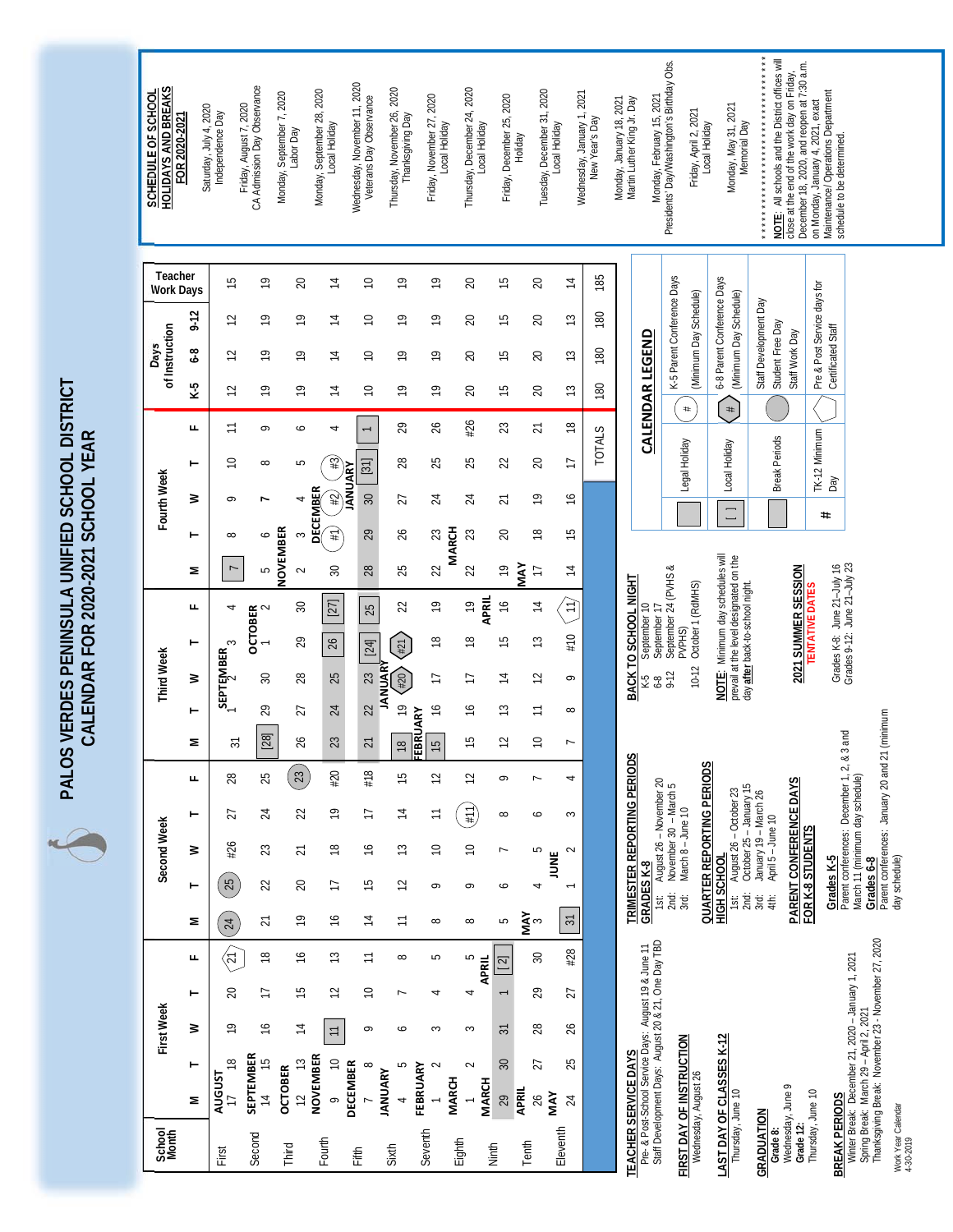## **CALIFORNIA STANDARDS FOR THE TEACHING PROFESSION (CSTP) 2009**

## **STANDARD ONE:**

### ENGAGING & SUPPORTING ALL STUDENTS IN **LEARNING**

- 1.1 Using knowledge of students to engage them in learning
- 1.2 Connecting learning to students' prior knowledge, backgrounds, life experiences, and interests
- 1.3 Connecting subject matter to meaningful, real-life contexts
- 1.4 Using a variety of instructional strategies, resources, and technologies to meet students' diverse learning needs
- 1.5 Promoting critical thinking through inquiry, problem solving, and reflection
- 1.6 Monitoring student learning and adjusting instruction while teaching

#### **STANDARD THREE:**

### UNDERSTANDING AND ORGANIZING SUBJECT **MATTER FOR STUDENT LEARNING**

- 3.1 Demonstrating knowledge of subject matter, academic content standards, and curriculum frameworks
- 3.2 Applying knowledge of student development and proficiencies to ensure student understanding of subject matter
- 3.3 Organizing curriculum to facilitate student understanding of the subject matter
- 3.4 Utilizing instructional strategies that are appropriate to the subject matter
- 3.5 Using and adapting resources, technologies, and standardsaligned instructional materials, including adopted materials, to make subject matter accessible to all students
- 3.6 Addressing the needs of English learners and students with special needs to provide equitable access to the content

## **STANDARD FIVE:**

## ASSESSING STUDENTS FOR LEARNING

- 5.1 Applying knowledge of the purposes, characteristics, and uses of different types of assessments
- 5.2 Collecting and analyzing assessment data from a variety of sources to inform instruction
- 5.3 Reviewing data, both individually and with colleagues, to monitor student learning
- 5.4 Using assessment data to establish learning goals and to plan, differentiate, and modify instruction
- 5.5 Involving all students in self-assessment, goal setting, and monitoring progress
- 5.6 Using available technologies to assist in assessment, analysis, and communication of student learning
- 5.7 Using assessment information to share timely and comprehensible feedback with students and their families

#### **STANDARD TWO:**

#### **CREATING & MAINTAINING EFFECTIVE ENVIRONMENTS FOR STUDENT LEARNING**

- 2.1 Promoting social development and responsibility within a caring community where each student is treated fairly and respectfully
- 2.2 Creating physical or virtual learning environments that promote student learning, reflect diversity, and encourage constructive and productive interactions among students
- 2.3 Establishing and maintaining learning environments that are physically, intellectually, and emotionally safe
- 2.4 Creating a rigorous learning environment with high expectations and appropriate support for all students
- 2.5 Developing, communicating, and maintaining high standards for individual and group behavior
- 2.6 Employing classroom routines, procedures, norms, and supports for positive behavior to ensure a climate in which all students can learn
- 2.7 Using instructional time to optimize learning

## **STANDARD FOUR:**

### PLANNING INSTRUCTION AND DESIGNING. LEARNING EXPERIENCES FOR ALL STUDENTS

- 4.1 Using knowledge of students' academic readiness, language proficiency, cultural background, and individual development to plan instruction
- 4.2 Establishing and articulating goals for student learning
- 4.3 Developing and sequencing long-term and short-term instructional plans to support student learning
- 4.4 Planning instruction that incorporates appropriate strategies to meet the learning needs of all students
- 4.5 Adapting instructional plans and curricular materials to meet the assessed learning needs of all students

## **STANDARD SIX:**

## DEVELOPING AS A PROFESSIONAL EDUCATOR

- 6.1 Reflecting on teaching practice in support of student learning
- 6.2 Establishing professional goals and engaging in continuous and purposeful professional growth and development
- 6.3 Collaborating with colleagues and the broader professional community to support teacher and student learning
- 6.4 Working with families to support student learning
- 6.5 Engaging local communities in support of the instructional program
- 6.6 Managing professional responsibilities to maintain motivation and commitment to all students
- 6.7 Demonstrating professional responsibility, integrity, and ethical conduct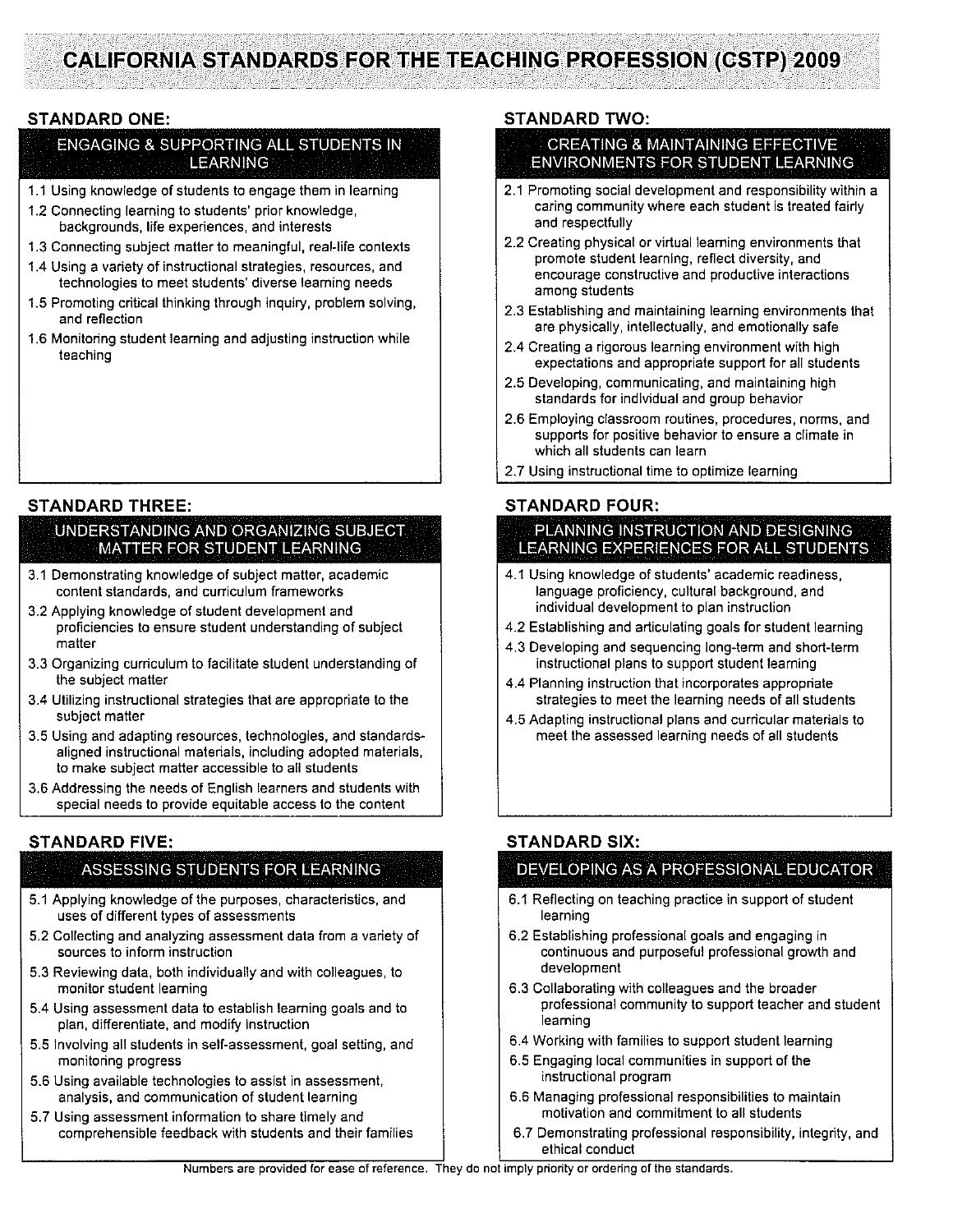# Classroom Teacher Evaluation Planning Document

|                                                                    | Work Site ______________________ |
|--------------------------------------------------------------------|----------------------------------|
| Permanent ______ Probationary ______ Temporary ______ Intern _____ |                                  |
|                                                                    |                                  |

In accordance with Article 9-2.5 of the PVFA Contract, a planning conference shall be held by November 1<sup>st</sup> between evaluator and evaluatee to jointly develop goals/objectives for the school year using the standards as enumerated in the California Standards for the Teaching Profession. Goals and objectives need to be developed for a minimum of three (3) standards.

## I. Engaging and supporting all students in learning

Goal:

Objective:

## II. Creating and maintaining effective environments for student learning

Goal:

Objective: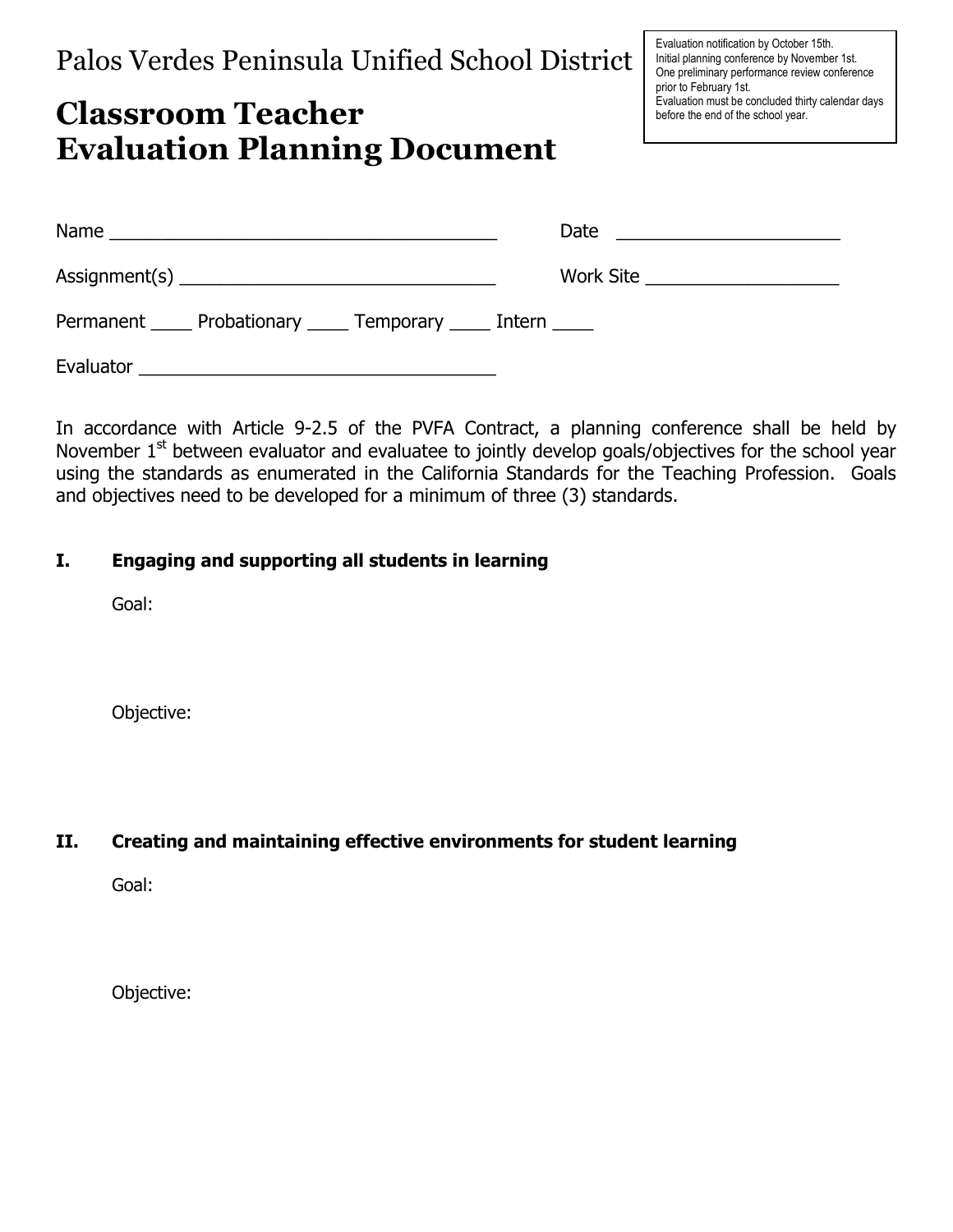## III. Understanding and organizing subject matter for student learning

Goal:

Objective:

## IV. Planning instruction and designing learning experiences for all students

Goal:

Objective:

## V. Assessing students for learning

Goal:

Objective:

## VI. Developing as a professional educator

Goal:

Objective:

Employee's Signature **Evaluator's Signature** Date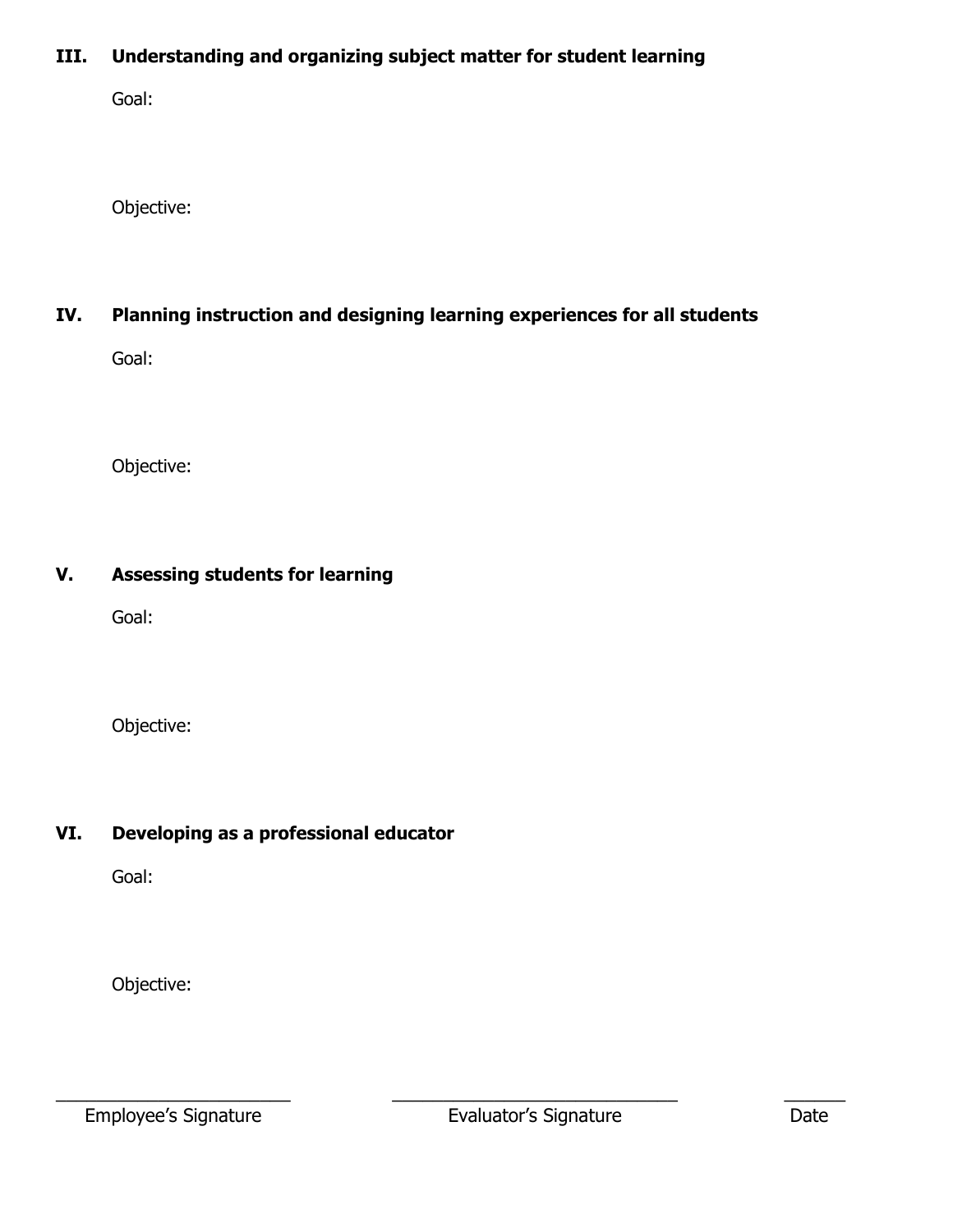# **Preliminary Performance Review Form Classroom Teacher**

**(Prior to February 1st)**

Evaluation notification by October 15th. Initial planning conference by November 1st. One preliminary performance review conference prior to February 1st. Evaluation must be concluded thirty calendar days before the end of the school year.

| ____ Permanent _____ Probationary ____ Temporary ____ Intern |  |
|--------------------------------------------------------------|--|
|                                                              |  |

Classroom teachers shall be evaluated based on the following criteria: (Please mark the agreed upon standards that are being used for evaluation during current evaluation cycle.)

- □ Engaging and supporting all students in learning
- □ Creating and maintaining effective environments for student learning
- □ Understanding and organizing subject matter for student learning
- □ Planning instruction and designing learning experiences for all students
- $\Box$  Assessing students for learning  $\Box$  Developing as a professional ed
- Developing as a professional educator

Indicate to what extent the goal(s) and objective(s), as agreed upon during the initial planning conference, have been met and date(s) of observation.

Employee's Signature **Example 19 and Evaluator's Signature** Evaluator's Signature

\_\_\_\_\_\_\_\_\_\_\_\_\_\_\_\_\_\_\_\_\_\_\_\_\_\_\_\_\_\_\_\_\_\_ \_\_\_\_\_\_\_\_\_\_\_\_\_\_\_\_\_\_\_\_\_\_\_\_\_\_\_\_\_\_\_\_\_\_

<sup>{ }</sup> Check here if information/documentation is attached.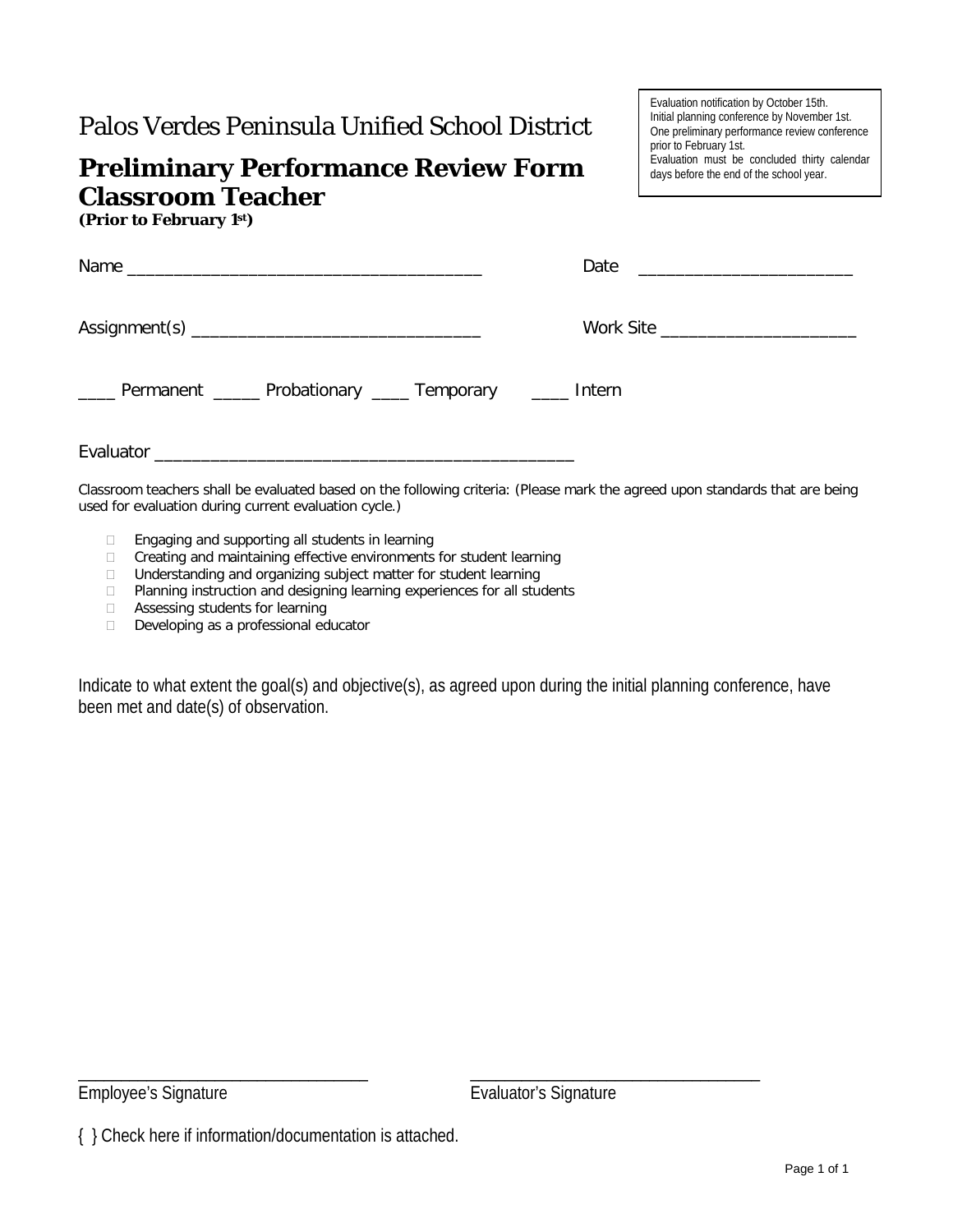# **Final Evaluation Form Classroom Teacher**

| Evaluation notification by October 15th.      |
|-----------------------------------------------|
| Initial planning conference by November 1st.  |
| One preliminary performance review conference |
| prior to February 1st.                        |
| Evaluation must be concluded thirty calendar  |
| days before the end of the school year.       |
|                                               |

| ____ Permanent _____ Probationary ____ Temporary ____ Intern                                                                           |  |
|----------------------------------------------------------------------------------------------------------------------------------------|--|
|                                                                                                                                        |  |
| Classroom teachers shall be evaluated based on the following criteria:<br>i ili Francaina credio uno critica ell'etudente la legrafica |  |

- I. Engaging and supporting all students in learning
- II. Creating and maintaining effective environments for student learning
- III. Understanding and organizing subject matter for student learning<br>IV. Planning instruction and designing learning experiences for all stud
- IV. Planning instruction and designing learning experiences for all students
- V. Assessing students for learning<br>VI. Developing as a professional ed
- Developing as a professional educator

Refer to the standards selected for goals/objectives in the Planning Document and enter an evaluator's assessment for each.

## I. Standard:

Evaluator's Assessment:

II. Standard:

Evaluator's Assessment:

III. Standard:

Evaluator's Assessment:

If additional standards are to be evaluated, insert Evaluator's Assessment or attach a separate sheet.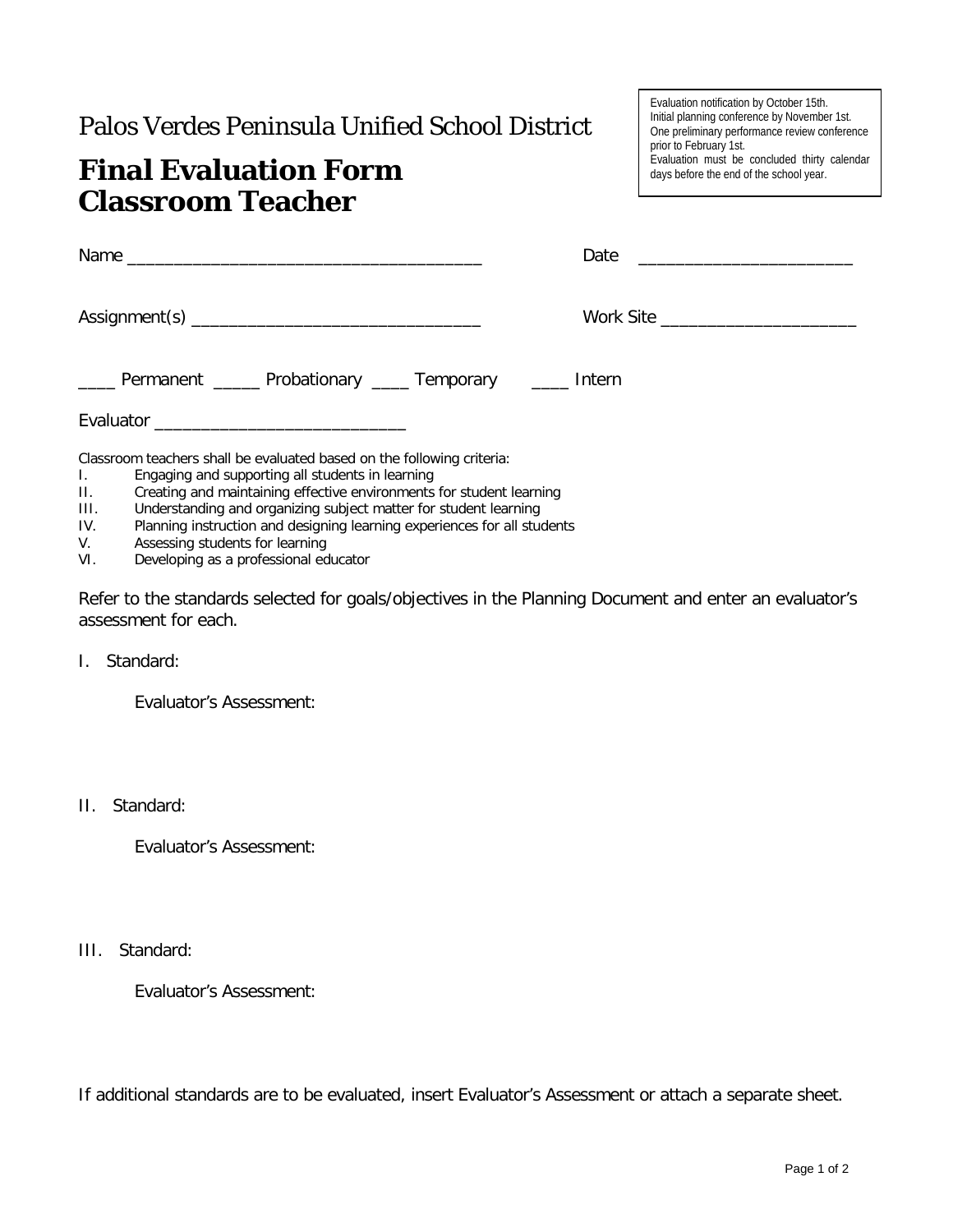**End of Year Employee Comments:**

**End of Year Evaluator Comments:**

| <b>Meets District Expectations</b> | Needs Improvement | Unsatisfactory |
|------------------------------------|-------------------|----------------|
|                                    |                   |                |

| Evaluator's Signature       | Date. |
|-----------------------------|-------|
|                             |       |
| <b>Employee's Signature</b> | Date. |

## This form will become part of the employee's personnel file. The employee has a right to respond in writing and to have that response attached to the evaluation.

{ } Check here if employee has submitted a written response.

**Distribution:** Employee Evaluator Personnel File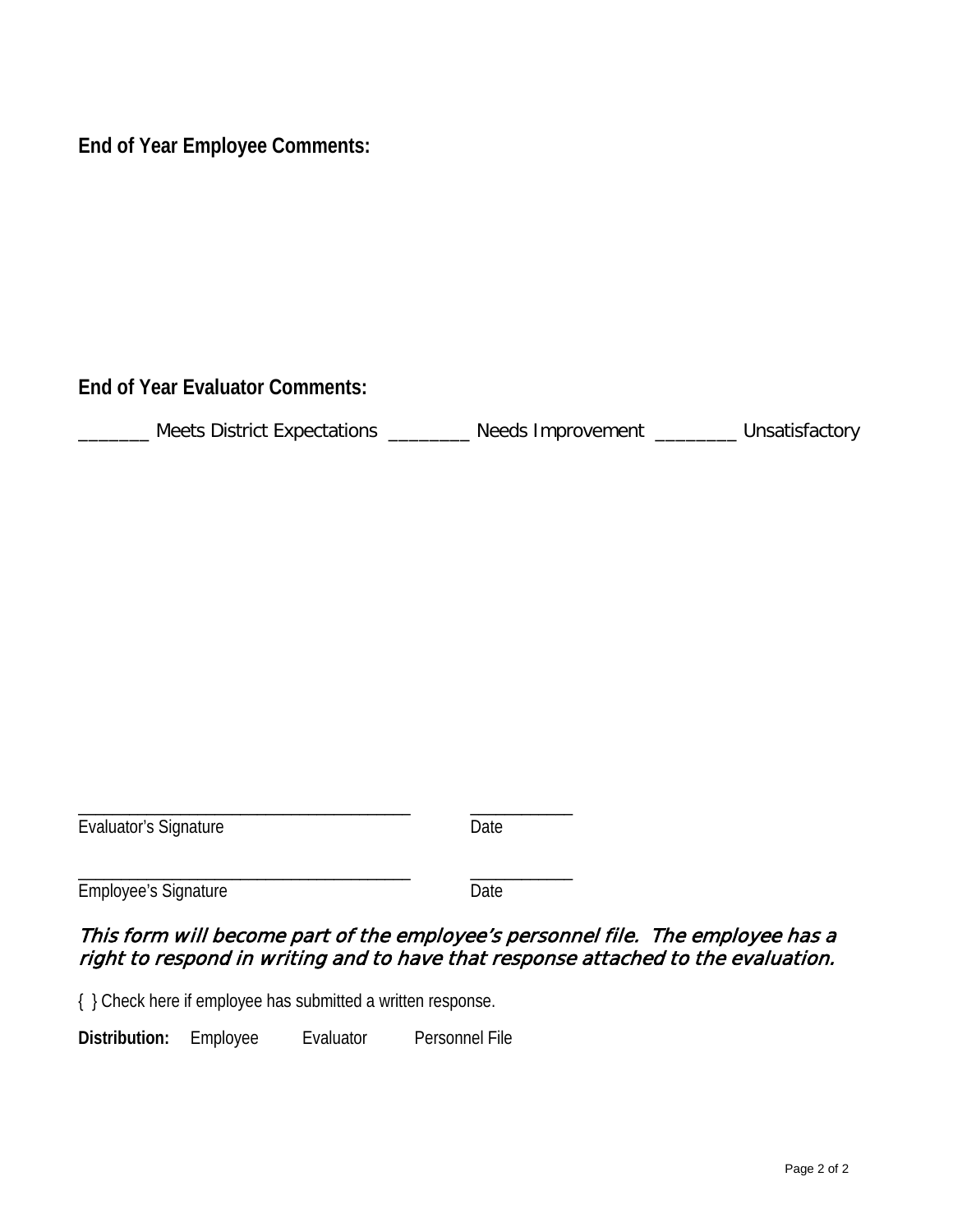# **Non-Classroom Teacher Evaluation Plan**

Evaluation notification by October 15th. Initial planning conference by November 1st. One preliminary performance review conference prior to February 1st. Evaluation must be concluded thirty calendar days before the end of the school year.

| Name            | Date      |  |  |
|-----------------|-----------|--|--|
|                 |           |  |  |
| Assignment(s) _ | Work Site |  |  |

Evaluator \_\_\_\_\_\_\_\_\_\_\_\_\_\_\_\_\_\_\_\_\_\_\_\_\_\_\_\_\_\_\_\_\_\_\_\_

The evaluator and evaluatee shall develop mutually agreed upon professional improvement goals and objectives for student achievement/student support as they relate to student assessment, improved communication, professional responsibilities, current trends in the field, and skills necessary for appropriate job performance.

## **IMPROVEMENT GOAL(S):**

**OBJECTIVE(S):**

Employee's Signature Evaluator's Signature Date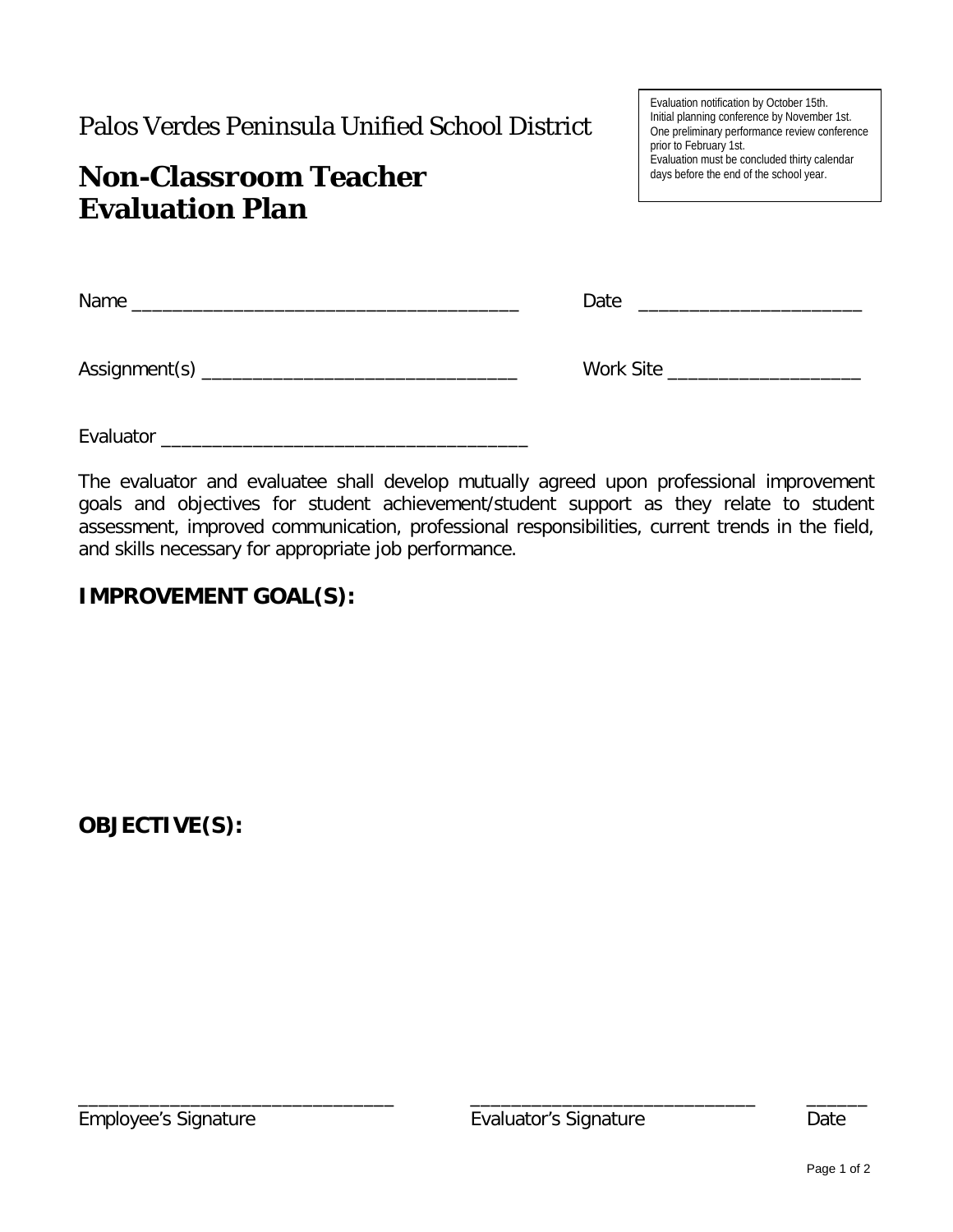| Monitoring Conference (Prior to February 1st)                                                                                                                        |                                                                                      |
|----------------------------------------------------------------------------------------------------------------------------------------------------------------------|--------------------------------------------------------------------------------------|
| Indicate to what extent the goal(s) and objective(s) have been met.                                                                                                  |                                                                                      |
|                                                                                                                                                                      |                                                                                      |
|                                                                                                                                                                      |                                                                                      |
| Employee's Signature                                                                                                                                                 | Evaluator's Signature                                                                |
| { } Check here if information/documentation is attached.                                                                                                             |                                                                                      |
| <b>End of Year Employee Comments:</b>                                                                                                                                |                                                                                      |
|                                                                                                                                                                      |                                                                                      |
|                                                                                                                                                                      |                                                                                      |
|                                                                                                                                                                      |                                                                                      |
| <b>End of Year Evaluator Comments:</b>                                                                                                                               |                                                                                      |
|                                                                                                                                                                      | _____ Meets District Expectations ________ Needs Improvement ________ Unsatisfactory |
|                                                                                                                                                                      |                                                                                      |
|                                                                                                                                                                      |                                                                                      |
|                                                                                                                                                                      |                                                                                      |
| Evaluator's Signature                                                                                                                                                | Date                                                                                 |
| Employee's Signature                                                                                                                                                 | Date                                                                                 |
| This form will become part of the employee's personnel file. The employee has a<br>right to respond in writing and to have that response attached to the evaluation. |                                                                                      |

{ } Check here if employee has submitted a written response.

**Distribution:** Employee Evaluator Personnel File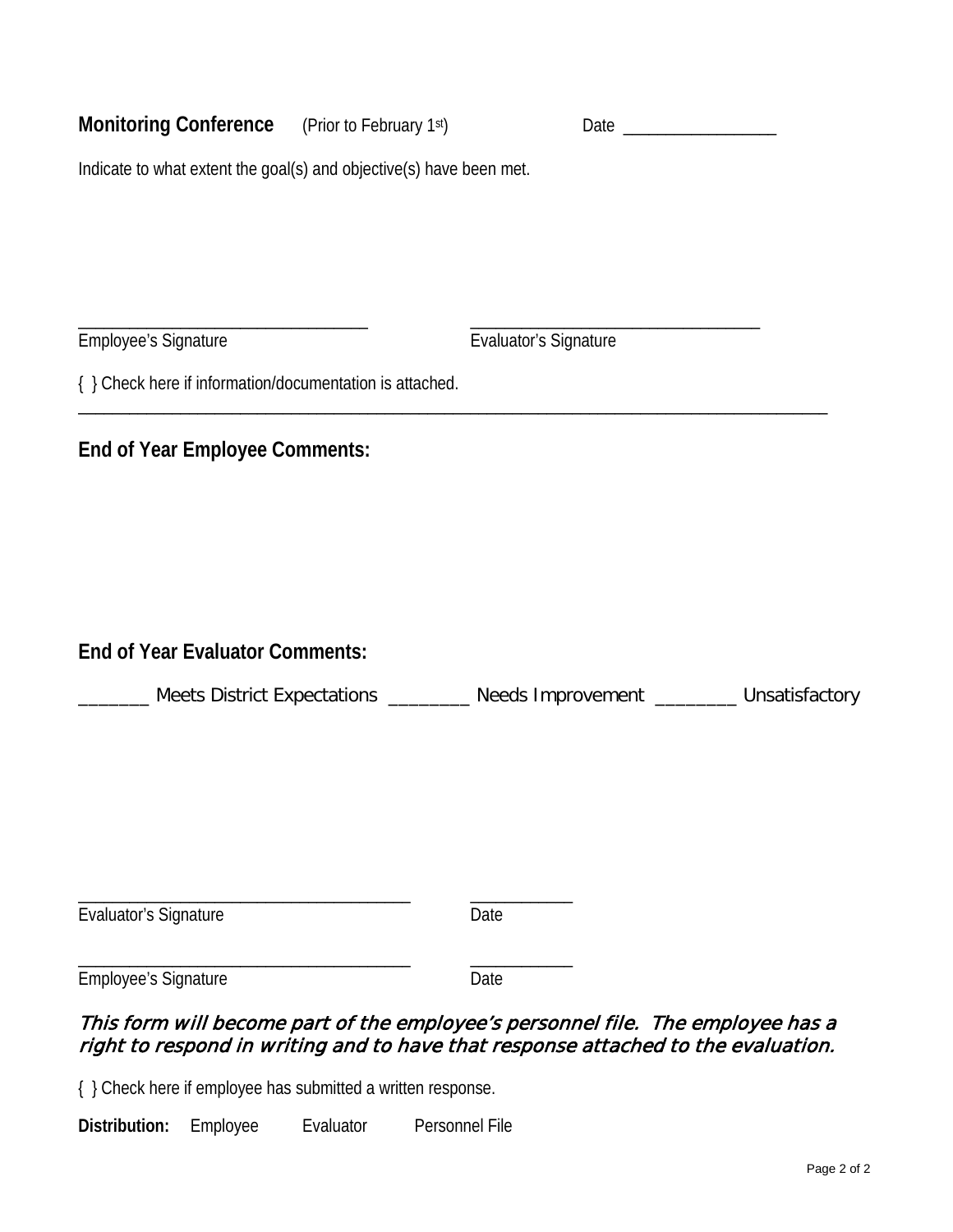# **Alternative Certificated Employee Evaluation Plan**

Evaluation notification by October 15th. Initial planning conference by November 1st. One preliminary performance review conference prior to February 1st. Evaluation must be concluded thirty calendar days before the end of the school year.

| Name            | Date      |
|-----------------|-----------|
| Assignment(s) _ | Work Site |

This form is designed for use with permanent employees whose prior evaluations indicate outstanding/exemplary performance. The use of this form shall be by mutual agreement of the evaluator and evaluatee. Information on this form may not be used to reflect adversely upon the unit member.

In accordance with Article 9-2.5 of the PVFA Contract, a planning conference shall be held by November 1<sup>st</sup> between evaluator and evaluatee to jointly develop goals/objectives for the school year.

Classroom teachers shall be evaluated based on the following criteria:

- I. Engaging and supporting all students in learning
- II. Creating and maintaining effective environments for student learning<br>III. Understanding and organizing subject matter for student learning
- Understanding and organizing subject matter for student learning
- IV. Planning instruction and designing learning experiences for all students
- Assessing students for learning

Evaluator \_\_\_\_\_\_\_\_\_\_\_\_\_\_\_\_\_\_\_\_\_\_\_\_\_\_\_\_\_\_\_\_\_\_\_

VI. Developing as a professional educator

## **IMPROVEMENT GOAL(S):**

**OBJECTIVE(S):**

Employee's Signature **Evaluator's Signature Examployee's Signature** Date

\_\_\_\_\_\_\_\_\_\_\_\_\_\_\_\_\_\_\_\_\_\_\_\_\_\_\_\_\_\_ \_\_\_\_\_\_\_\_\_\_\_\_\_\_\_\_\_\_\_\_\_\_\_\_\_\_\_\_\_\_ \_\_\_\_\_\_\_\_\_